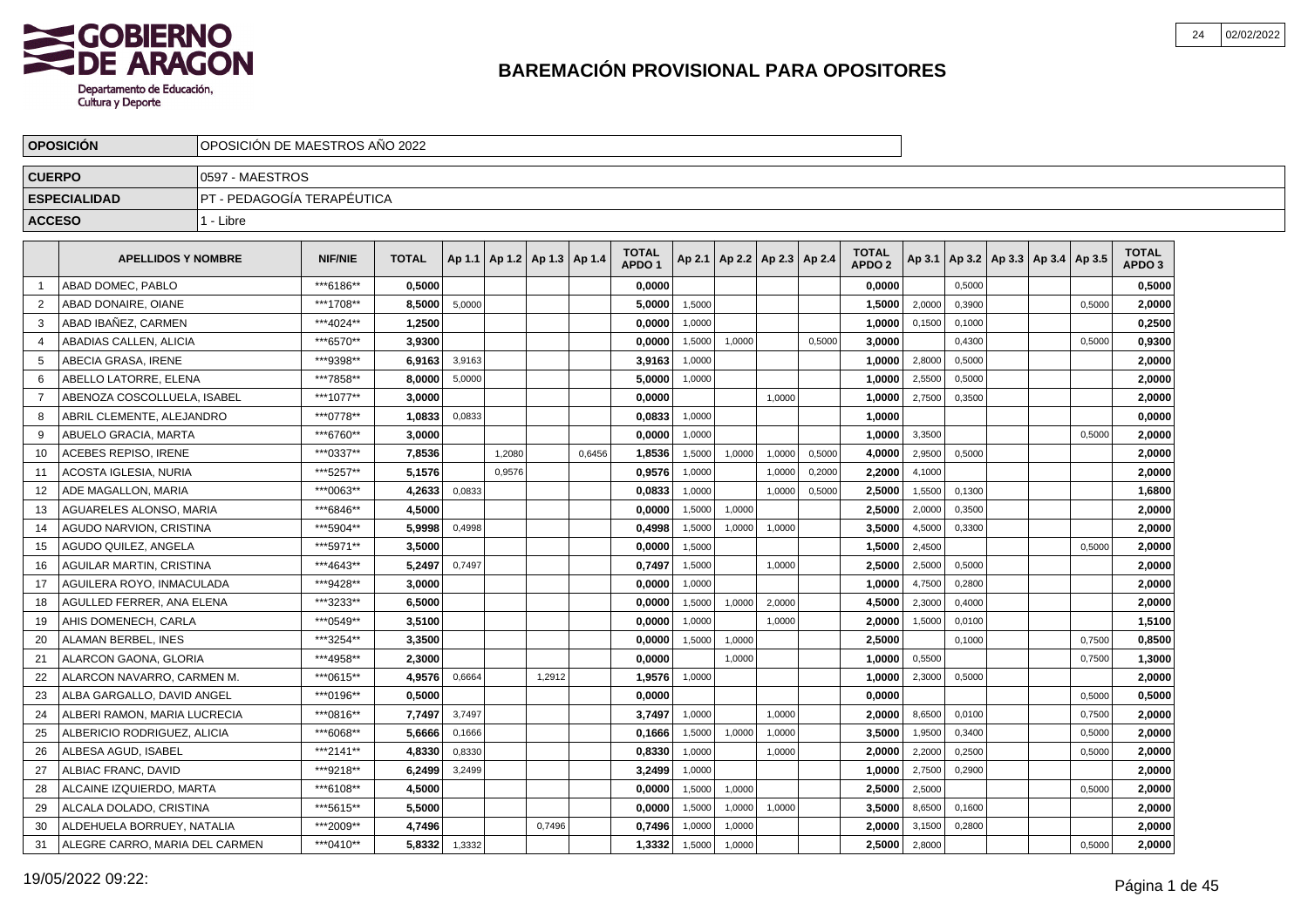

|               | <b>OPOSICION</b>                 | OPOSICION DE MAESTROS ANO 2022 |                |              |        |        |                          |                                   |        |                          |        |        |                                   |         |        |                                   |        |                                   |  |
|---------------|----------------------------------|--------------------------------|----------------|--------------|--------|--------|--------------------------|-----------------------------------|--------|--------------------------|--------|--------|-----------------------------------|---------|--------|-----------------------------------|--------|-----------------------------------|--|
| <b>CUERPO</b> |                                  | 0597 - MAESTROS                |                |              |        |        |                          |                                   |        |                          |        |        |                                   |         |        |                                   |        |                                   |  |
|               | <b>ESPECIALIDAD</b>              | IPT - PEDAGOGÍA TERAPÉUTICA    |                |              |        |        |                          |                                   |        |                          |        |        |                                   |         |        |                                   |        |                                   |  |
| <b>ACCESO</b> |                                  | 1 - Libre                      |                |              |        |        |                          |                                   |        |                          |        |        |                                   |         |        |                                   |        |                                   |  |
|               | <b>APELLIDOS Y NOMBRE</b>        |                                | <b>NIF/NIE</b> | <b>TOTAL</b> | Ap 1.1 |        | Ap 1.2   Ap 1.3   Ap 1.4 | <b>TOTAL</b><br>APDO <sub>1</sub> | Ap 2.1 | Ap 2.2   Ap 2.3   Ap 2.4 |        |        | <b>TOTAL</b><br>APDO <sub>2</sub> | Ap 3.1  |        | Ap 3.2   Ap 3.3   Ap 3.4   Ap 3.5 |        | <b>TOTAL</b><br>APDO <sub>3</sub> |  |
| 32            | ALEGRE ESTEVE, ANA               |                                | ***5451**      | 6,6660       | 1,3332 |        | 0,3328                   | 1,6660                            | 1,5000 | 1.0000                   |        | 0,5000 | 3.0000                            | 3,4500  | 0,2800 |                                   |        | 2.0000                            |  |
| 33            | ALEGRE MARTINEZ, SHEILA          |                                | ***7069**      | 9,5000       | 5,0000 |        |                          | 5,0000                            | 1,5000 |                          | 1.0000 |        | 2,5000                            | 4,9000  | 0,5000 |                                   | 0,5000 | 2,0000                            |  |
| 34            | ALFARO VICENTE, LUCIA            |                                | ***1692**      | 2,4000       |        |        |                          | 0,0000                            | 1,5000 |                          |        |        | 1,5000                            | 0,0500  | 0,1000 |                                   | 0,7500 | 0,9000                            |  |
| 35            | ALGARRA PEREZ, MARIA DEL CARMEN  |                                | ***7037**      | 6,6666       | 1,1666 |        | 0,5000                   | 1,6666                            | 1,5000 | 1,0000                   |        | 0,5000 | 3,0000                            | 3,9500  | 0,2800 |                                   | 0,7500 | 2,0000                            |  |
| 36            | ALLUE GABARRE, NURIA             |                                | ***7133**      | 9,0000       | 5,0000 |        |                          | 5,0000                            | 1,0000 | 1,0000                   |        |        | 2,0000                            | 7,3500  | 0,1000 |                                   |        | 2,0000                            |  |
| 37            | ALMODOVAR MODREGO, ALICIA        |                                | ***2782**      | 2.8500       |        |        |                          | 0.0000                            | 1,0000 |                          |        |        | 1.0000                            | 1,0000  | 0,3500 |                                   | 0,5000 | 1,8500                            |  |
| 38            | ALONSO LAZARO, RAQUEL            |                                | ***0608**      | 8,4165       | 3,4165 |        |                          | 3,4165                            | 1,0000 |                          | 2.0000 |        | 3.0000                            | 5,6500  | 0.4400 |                                   |        | 2,0000                            |  |
| 39            | ALORAS BERNAD, LORENA            |                                | ***2073**      | 4,3666       | 1,1666 |        |                          | 1,1666                            | 1,0000 |                          |        | 0,2000 | 1,2000                            | 2,0000  | 0,2600 |                                   |        | 2,0000                            |  |
| 40            | ALTEMIR MUR, SANDRA              |                                | ***1283**      | 4,0000       |        |        |                          | 0,0000                            | 1,0000 | 1,0000                   |        |        | 2,0000                            | 2,2500  | 0,1000 |                                   |        | 2,0000                            |  |
| 41            | ALVAREZ BENITEZ, MARIA LOURDES   |                                | ***3111**      | 4,0000       |        |        |                          | 0,0000                            | 1,5000 | 1,0000                   |        |        | 2,5000                            | 1,5000  |        |                                   |        | 1,5000                            |  |
| 42            | ALVAREZ FERNANDEZ, MARIA ANGELES |                                | ***1645**      | 8,6165       | 4,4165 |        |                          | 4,4165                            | 1,0000 | 1,0000                   |        | 0,2000 | 2,2000                            | 3,1000  | 0,5000 |                                   | 0,5000 | 2,0000                            |  |
| 43            | ALVAREZ GAMERO. ANA BELEN        |                                | ***3765**      | 4.0000       |        |        |                          | 0,0000                            | 1,5000 | 1.0000                   |        |        | 2,5000                            | 1,5000  |        |                                   |        | 1,5000                            |  |
| 44            | ALVAREZ SANCHEZ, M. CARMEN       |                                | ***3471**      | 10,0000      | 5,0000 |        |                          | 5.0000                            | 1,0000 |                          | 2.0000 |        | 3,0000                            | 5,9500  | 0,5000 |                                   |        | 2,0000                            |  |
| 45            | ALVAREZ SIENES, PATRICIA         |                                | ***2704**      | 4.5000       |        |        |                          | 0,0000                            | 1,5000 | 1,0000                   |        |        | 2,5000                            | 5,2000  | 0,2900 |                                   |        | 2,0000                            |  |
| 46            | ALVAREZ VACA, M. OLVIDO          |                                | ***7466**      | 7,5000       | 5,0000 |        |                          | 5,0000                            |        |                          |        | 0,5000 | 0,5000                            | 11,5500 | 0,5000 |                                   |        | 2,0000                            |  |
| 47            | ALVARO CIRAC, LAURA              |                                | ***0398**      | 3,5000       |        |        |                          | 0,0000                            | 1,5000 |                          |        |        | 1,5000                            | 2,6000  | 0,1300 |                                   | 0,5000 | 2,0000                            |  |
| 48            | AMADOR BAYO, BRUNO               |                                | ***5153**      | 8,9998       | 4,4998 |        |                          | 4,4998                            | 1,0000 |                          | 1,0000 | 0,5000 | 2,5000                            | 1,2000  |        |                                   | 1,2500 | 2,0000                            |  |
| 49            | AMBROS ARANDA, LYDIA             |                                | ***8878**      | 9.3162       | 4,8330 |        | 0,0832                   | 4.9162                            | 1,0000 |                          | 1.0000 | 0,4000 | 2.4000                            | 4,1000  | 0.0800 |                                   |        | 2,0000                            |  |
| 50            | ANDRES ARANAZ, YASMINA           |                                | ***4755**      | 4.0000       |        |        |                          | 0.0000                            | 1,0000 |                          | 1,0000 |        | 2,0000                            | 3,9500  | 0,5000 |                                   |        | 2,0000                            |  |
| 51            | ANDRES CORTES, GONZALO           |                                | ***5244**      | 6,7497       | 3,7497 |        |                          | 3,7497                            | 1,0000 |                          |        |        | 1,0000                            | 3,0000  | 0,3100 |                                   |        | 2,0000                            |  |
| 52            | ANDRES PEREZ, EVA                |                                | ***1741**      | 1,3500       |        |        |                          | 0,0000                            | 1,0000 |                          |        |        | 1,0000                            | 0,3500  |        |                                   |        | 0,3500                            |  |
| 53            | ANDRES SALVO, ESTELA             |                                | ***0027**      | 4,5409       | 0,0833 |        | 0,4576                   | 0,5409                            | 1,0000 |                          | 1,0000 |        | 2,0000                            | 6,2500  | 0,3000 |                                   |        | 2,0000                            |  |
| 54            | ANDRES VIJIL, BEATRIZ            |                                | ***2006**      | 7,0831       | 2,5831 |        |                          | 2,5831                            | 1,5000 |                          | 1,0000 |        | 2,5000                            | 2,9000  | 0,1000 |                                   |        | 2,0000                            |  |
| 55            | ANGOS LUMBRERAS, LAURA           |                                | ***1248**      | 3.0000       |        |        |                          | 0.0000                            | 1,0000 |                          |        |        | 1.0000                            | 2,7500  | 0,1000 |                                   |        | 2,0000                            |  |
| 56            | ANGOY MELIDA, MARIA JOSE         |                                | ***8932**      | 9.1243       | 3,2499 |        | 0,3744                   | 3,6243                            | 1,0000 | 1,0000                   | 1,0000 | 0,5000 | 3,5000                            | 4,2500  | 0,5000 |                                   |        | 2,0000                            |  |
| 57            | ANORO ABADIAS, ANA               |                                | ***5843**      | 3.0000       |        |        |                          | 0,0000                            | 1,0000 |                          |        |        | 1.0000                            | 2,5500  | 0,1000 |                                   |        | 2,0000                            |  |
| 58            | ANSO ANSO, MARTA PILAR           |                                | ***9596**      | 8,7494       | 2,4998 | 1,2496 |                          | 3,7494                            | 1,5000 |                          | 1,0000 | 0,5000 | 3,0000                            | 8,1500  | 0,5000 |                                   |        | 2,0000                            |  |
| 59            | ANSON LAHILLA, CRISTINA          |                                | ***3160**      | 7,7497       | 3,7497 |        |                          | 3,7497                            | 1,0000 | 1,0000                   |        |        | 2,0000                            | 6,7000  | 0,4000 |                                   |        | 2,0000                            |  |
| 60            | <b>ANTON ARROYO, JESUS</b>       |                                | ***8645**      | 7,0000       |        |        | 2,5000                   | 2,5000                            | 1,5000 |                          | 1,0000 |        | 2,5000                            | 2,3000  | 0,1100 |                                   |        | 2,0000                            |  |
| 61            | ANTONI JACA, LAURA               |                                | ***6647**      | 4.0000       |        |        |                          | 0.0000                            | 1,0000 | 1,0000                   |        |        | 2.0000                            | 2,6000  |        |                                   |        | 2.0000                            |  |
| 62            | APARICIO MAYORAL, ANA MARIA      |                                | ***3501**      | 10,0000      | 4,4998 |        |                          | 4,4998                            | 1,0000 | 1,0000                   | 2,0000 |        | 4.0000                            | 5,4500  | 0,1000 |                                   |        | 2,0000                            |  |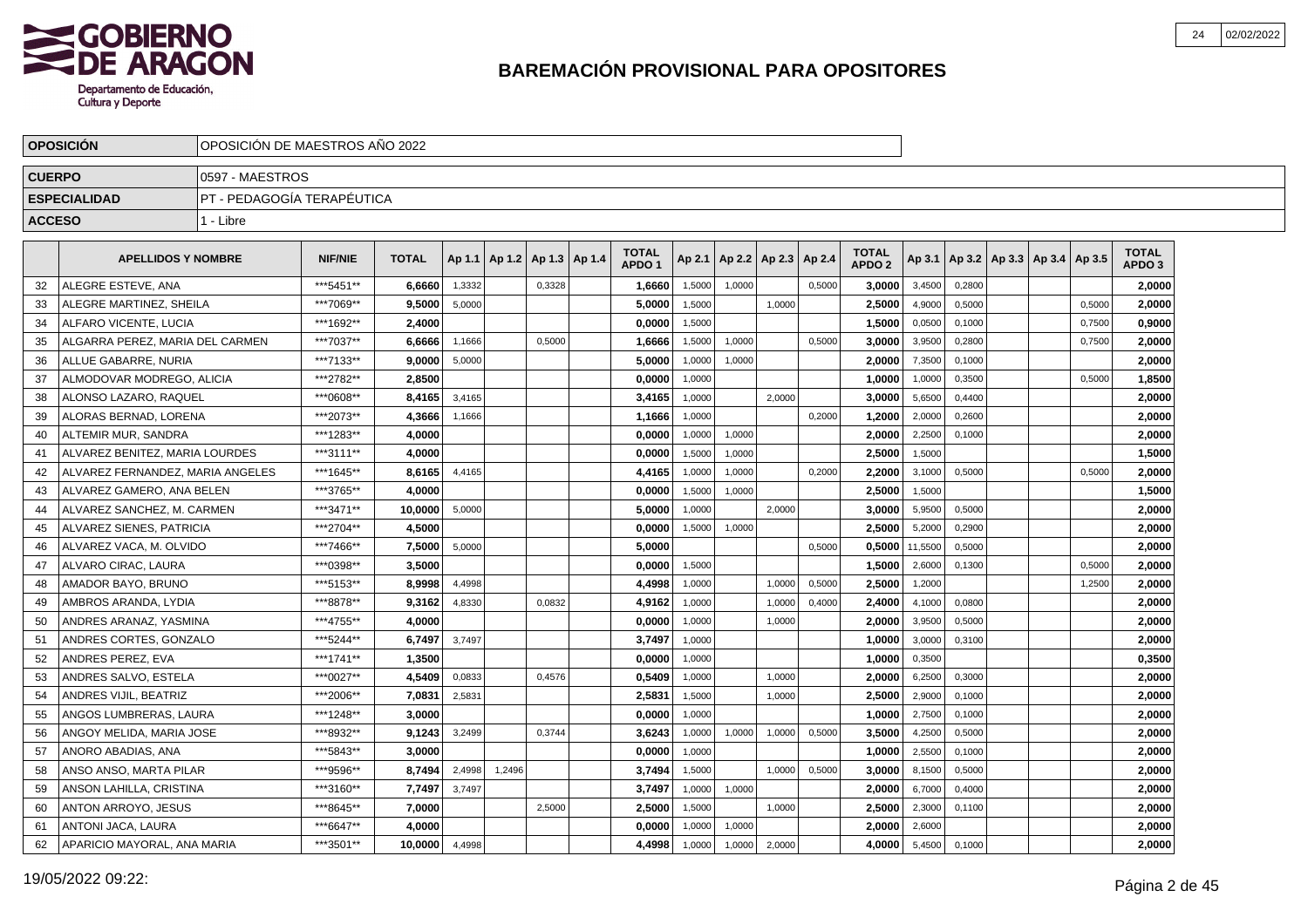

|               | <b>OPOSICIÓN</b>            |                            | OPOSICIÓN DE MAESTROS AÑO 2022 |              |        |        |                                   |  |                                   |        |        |                          |        |                                   |         |        |                                            |        |                                   |  |
|---------------|-----------------------------|----------------------------|--------------------------------|--------------|--------|--------|-----------------------------------|--|-----------------------------------|--------|--------|--------------------------|--------|-----------------------------------|---------|--------|--------------------------------------------|--------|-----------------------------------|--|
| <b>CUERPO</b> |                             | 0597 - MAESTROS            |                                |              |        |        |                                   |  |                                   |        |        |                          |        |                                   |         |        |                                            |        |                                   |  |
|               | <b>ESPECIALIDAD</b>         | PT - PEDAGOGIA TERAPEUTICA |                                |              |        |        |                                   |  |                                   |        |        |                          |        |                                   |         |        |                                            |        |                                   |  |
| <b>ACCESO</b> |                             | 1 - Libre                  |                                |              |        |        |                                   |  |                                   |        |        |                          |        |                                   |         |        |                                            |        |                                   |  |
|               |                             |                            |                                |              |        |        |                                   |  |                                   |        |        |                          |        |                                   |         |        |                                            |        |                                   |  |
|               | <b>APELLIDOS Y NOMBRE</b>   |                            | <b>NIF/NIE</b>                 | <b>TOTAL</b> |        |        | Ap 1.1   Ap 1.2   Ap 1.3   Ap 1.4 |  | <b>TOTAL</b><br>APDO <sub>1</sub> | Ap 2.1 |        | Ap 2.2   Ap 2.3   Ap 2.4 |        | <b>TOTAL</b><br>APDO <sub>2</sub> |         |        | Ap 3.1   Ap 3.2   Ap 3.3   Ap 3.4   Ap 3.5 |        | <b>TOTAL</b><br>APDO <sub>3</sub> |  |
| 63            | APARICIO PEREZ, LAURA       |                            | ***9277**                      | 4.0000       |        |        |                                   |  | 0,0000                            | 1,0000 | 1,0000 |                          |        | 2,0000                            | 3,1000  |        |                                            |        | 2,0000                            |  |
| 64            | ARAMAYONA GASCON, SILVIA    |                            | ***1530**                      | 5,3328       |        |        | 0,3328                            |  | 0,3328                            | 1,0000 | 1,0000 | 1,0000                   |        | 3,0000                            | 1,2500  | 0,3800 |                                            | 0.5000 | 2,0000                            |  |
| 65            | ARANDA LANDERA. NEREA       |                            | ***1208**                      | 3,3000       |        |        |                                   |  | 0,0000                            | 1,5000 |        |                          |        | 1,5000                            | 1,7500  | 0,0500 |                                            |        | 1,8000                            |  |
| 66            | ARANDA MONTEAGUDO. MIRIAM   |                            | ***1723**                      | 3,6664       | 0,6664 |        |                                   |  | 0,6664                            | 1,0000 |        |                          |        | 1,0000                            | 6,1000  | 0,5000 |                                            |        | 2,0000                            |  |
| 67            | ARANTEGUI BENEDI. MARTA     |                            | ***0828**                      | 3.5000       |        |        |                                   |  | 0,0000                            | 1,5000 |        |                          |        | 1,5000                            | 2,9500  | 0,1000 |                                            |        | 2,0000                            |  |
| 68            | ARASANZ SOLANO. BELEN       |                            | ***1149**                      | 10.0000      | 5,0000 |        |                                   |  | 5.0000                            | 1,0000 | 1,0000 | 2.0000                   |        | 4.0000                            | 4,0000  | 0,3200 |                                            |        | 2,0000                            |  |
| 69            | ARBIOL MARTINEZ. ANA        |                            | ***9242**                      | 5.7499       | 1,2499 |        |                                   |  | 1,2499                            | 1,5000 | 1,0000 |                          |        | 2,5000                            | 4,3000  | 0,5000 |                                            |        | 2,0000                            |  |
| 70            | ARBO HERNANDEZ, CRISTINA    |                            | ***8207**                      | 9.4932       | 4,3332 |        |                                   |  | 4,3332                            | 1.5000 | 1,0000 | 1.0000                   |        | 3.5000                            | 1,5000  | 0.1600 |                                            |        | 1,6600                            |  |
| 71            | ARCAL LUNA, ANDREA          |                            | ***2078**                      | 5,9161       | 0,0833 |        | 0.3328                            |  | 0,4161                            | 1,5000 | 1,0000 | 1,0000                   |        | 3,5000                            | 3,4000  |        |                                            | 0.5000 | 2,0000                            |  |
| 72            | ARCEGA LAURA, CARLA         |                            | ***9566**                      | 0,1000       |        |        |                                   |  | 0,0000                            |        |        |                          |        | 0,0000                            | 0,1000  |        |                                            |        | 0,1000                            |  |
| 73            | ARELLANO CARRERA, VIRGINIA  |                            | ***3573**                      | 2,4200       |        |        |                                   |  | 0,0000                            | 1,5000 |        |                          |        | 1,5000                            | 0,6000  | 0,3200 |                                            |        | 0,9200                            |  |
| 74            | ARENAS GAYAN, ANDREA        |                            | ***0736**                      | 6,0831       | 1,5831 |        |                                   |  | 1,5831                            | 1,5000 | 1,0000 |                          |        | 2,5000                            | 3,6000  | 0,0500 |                                            | 0,5000 | 2,0000                            |  |
| 75            | ARENY CARDIEL, MARTA        |                            | ***9628**                      | 5,9160       |        |        | 2,4160                            |  | 2,4160                            | 1,5000 |        |                          |        | 1,5000                            | 14,3500 |        |                                            | 0,5000 | 2,0000                            |  |
| 76            | AREVALO TOSAUS, NATALIA     |                            | ***0227**                      | 10,0000      | 4,4165 |        | 0,2912                            |  | 4,7077                            | 1,5000 | 1,0000 | 1,0000                   |        | 3,5000                            | 3,2000  | 0,1000 |                                            | 0,5000 | 2,0000                            |  |
| 77            | ARGACHAL GRACIA, ADRIANA    |                            | ***6665**                      | 3,0100       |        |        |                                   |  | 0,0000                            | 1,5000 |        |                          |        | 1,5000                            | 1,4000  | 0,1100 |                                            |        | 1,5100                            |  |
| 78            | ARILLA FERRUZ, LORENA JUDIT |                            | ***5133**                      | 3,5000       |        |        |                                   |  | 0,0000                            | 1,5000 |        |                          |        | 1,5000                            | 2,0000  | 0,1500 |                                            |        | 2,0000                            |  |
| 79            | ARILLA FERRUZ, NOELIA       |                            | ***7070**                      | 3,0000       |        |        |                                   |  | 0,0000                            | 1,0000 |        |                          |        | 1,0000                            | 2,0000  | 0,2500 |                                            |        | 2,0000                            |  |
| 80            | ARIÑO LANUZA, ALEXANDRA     |                            | ***7052**                      | 9,0000       | 5,0000 |        |                                   |  | 5,0000                            |        |        | 2,0000                   |        | 2,0000                            | 4,9000  | 0,5000 |                                            |        | 2,0000                            |  |
| 81            | ARIZA URZAINQUI, PATRICIA   |                            | ***8363**                      | 9,0000       | 5,0000 |        |                                   |  | 5,0000                            | 1,0000 |        | 1,0000                   |        | 2,0000                            | 2,8000  | 0,3100 |                                            |        | 2,0000                            |  |
| 82            | ARMARIO NIETO. MARIA        |                            | ***8632**                      | 1,8500       |        |        |                                   |  | 0,0000                            | 1,0000 |        |                          |        | 1,0000                            | 0,6000  | 0,2500 |                                            |        | 0,8500                            |  |
| 83            | ARNAL CAMPOS, ANA MARIA     |                            | ***1835**                      | 3,0000       |        |        |                                   |  | 0,0000                            | 1,0000 |        |                          |        | 1,0000                            | 2,0500  | 0,1000 |                                            |        | 2,0000                            |  |
| 84            | ARNAL TELLO, MARIA JOSE     |                            | ***2549**                      | 8.5000       |        | 2.5000 |                                   |  | 2,5000                            | 1,0000 | 1,0000 | 2,0000                   |        | 4,0000                            | 8,8500  | 0,5000 |                                            |        | 2,0000                            |  |
| 85            | ARNAU AGUILAR, PATRICIA     |                            | ***9344**                      | 9,0745       | 2,7497 |        | 1,1248                            |  | 3,8745                            | 1,0000 | 1,0000 | 1,0000                   | 0,2000 | 3,2000                            | 2,2500  | 0,5000 |                                            | 0,5000 | 2,0000                            |  |
| 86            | ARNAU VIÑUALES. SARA        |                            | ***3909**                      | 2,6100       |        |        |                                   |  | 0,0000                            | 1,0000 | 1,0000 |                          |        | 2,0000                            | 0,4500  | 0,1600 |                                            |        | 0,6100                            |  |
| 87            | ARQUE CLAVERO, MARIA        |                            | ***4968**                      | 9.0000       | 5,0000 |        |                                   |  | 5,0000                            | 1,0000 |        | 1,0000                   |        | 2,0000                            | 11,1500 | 0,5000 |                                            |        | 2,0000                            |  |
| 88            | ARRANZ ORTEGA, INES         |                            | ***1593**                      | 2,2499       | 0,2499 |        |                                   |  | 0,2499                            | 1,0000 | 1,0000 |                          |        | 2,0000                            |         |        |                                            |        | 0,0000                            |  |
| 89            | ARRUEGO RAMOS, VANESA       |                            | ***2873**                      | 8.5000       | 5,0000 |        |                                   |  | 5,0000                            | 1,5000 |        |                          |        | 1,5000                            | 3,1500  | 0.2000 |                                            |        | 2,0000                            |  |
| 90            | ARTAJONA GOMEZ, LAURA       |                            | ***2260**                      | 7,2077       | 0,4165 |        | 2,2912                            |  | 2,7077                            | 1,5000 | 1,0000 |                          |        | 2,5000                            | 2,9000  | 0,5000 |                                            | 0,5000 | 2,0000                            |  |
| 91            | ARTAL PELLICERO, CRISTINA   |                            | ***5774**                      | 3,6364       | 0,6664 |        |                                   |  | 0,6664                            | 1,0000 |        |                          |        | 1,0000                            | 1,7000  | 0,2700 |                                            |        | 1,9700                            |  |
| 92            | ARTIEDA HORNA, NOELIA       |                            | ***5817**                      | 6,1333       | 0,0833 |        |                                   |  | 0,0833                            | 1,5000 | 1,0000 | 3,0000                   |        | 5.0000                            | 0,0500  | 0,5000 |                                            | 0,5000 | 1,0500                            |  |
| 93            | ARTIGAS MARIN, MIGUEL       |                            | ***6862**                      | 4.0000       |        |        |                                   |  | 0,0000                            | 1,5000 |        |                          | 0,5000 | 2,0000                            | 3,0000  |        |                                            |        | 2.0000                            |  |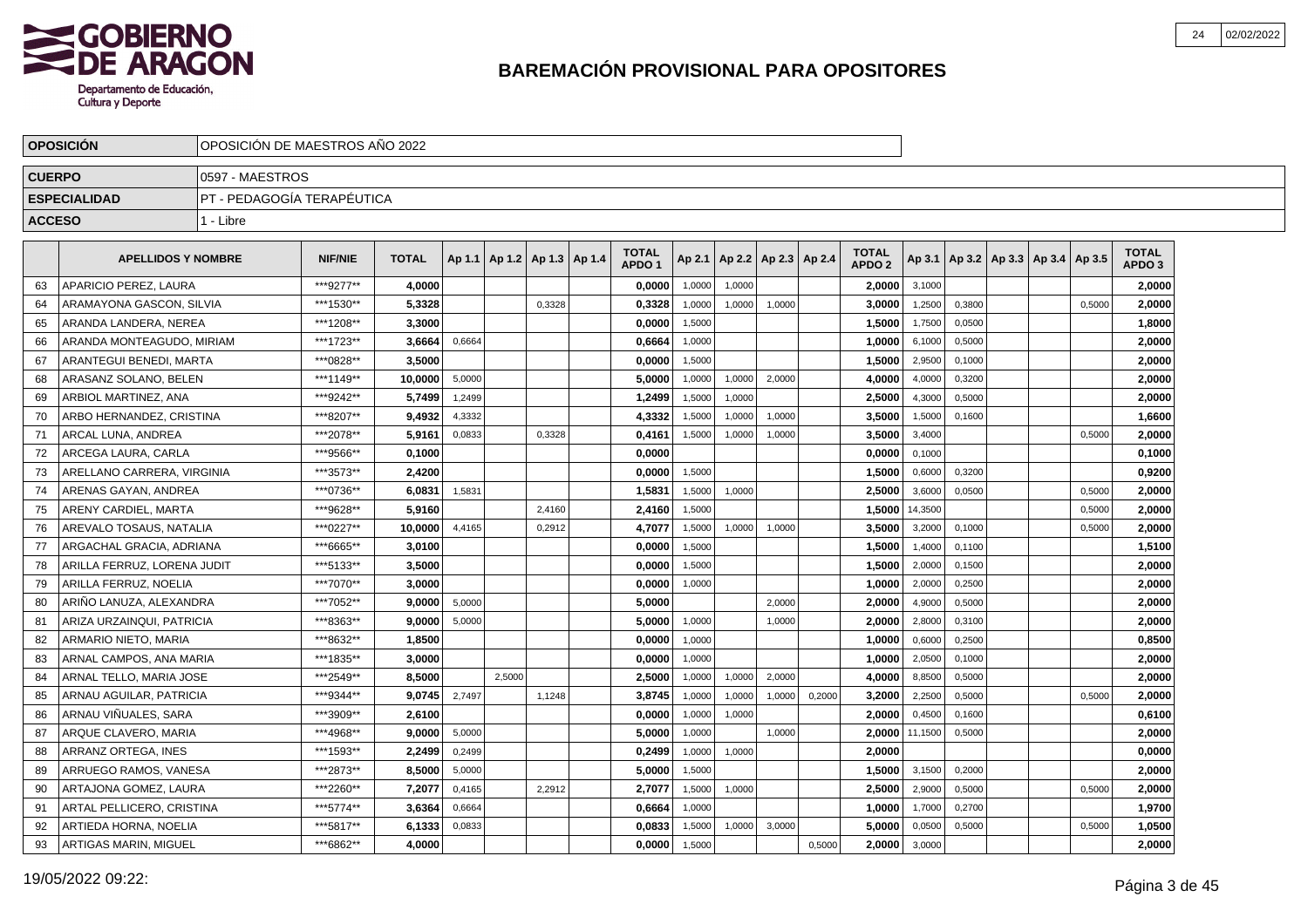

|               | <b>OPOSICIÓN</b>                     |                            | OPOSICIÓN DE MAESTROS AÑO 2022 |              |        |        |                                   |  |                                   |        |        |                          |        |                                   |         |        |                                            |        |                                   |  |
|---------------|--------------------------------------|----------------------------|--------------------------------|--------------|--------|--------|-----------------------------------|--|-----------------------------------|--------|--------|--------------------------|--------|-----------------------------------|---------|--------|--------------------------------------------|--------|-----------------------------------|--|
| <b>CUERPO</b> |                                      | 0597 - MAESTROS            |                                |              |        |        |                                   |  |                                   |        |        |                          |        |                                   |         |        |                                            |        |                                   |  |
|               | <b>ESPECIALIDAD</b>                  | PT - PEDAGOGÍA TERAPÉUTICA |                                |              |        |        |                                   |  |                                   |        |        |                          |        |                                   |         |        |                                            |        |                                   |  |
| <b>ACCESO</b> |                                      | 1 - Libre                  |                                |              |        |        |                                   |  |                                   |        |        |                          |        |                                   |         |        |                                            |        |                                   |  |
|               |                                      |                            |                                |              |        |        |                                   |  |                                   |        |        |                          |        |                                   |         |        |                                            |        |                                   |  |
|               | <b>APELLIDOS Y NOMBRE</b>            |                            | <b>NIF/NIE</b>                 | <b>TOTAL</b> |        |        | Ap 1.1   Ap 1.2   Ap 1.3   Ap 1.4 |  | <b>TOTAL</b><br>APDO <sub>1</sub> | Ap 2.1 |        | Ap 2.2   Ap 2.3   Ap 2.4 |        | <b>TOTAL</b><br>APDO <sub>2</sub> |         |        | Ap 3.1   Ap 3.2   Ap 3.3   Ap 3.4   Ap 3.5 |        | <b>TOTAL</b><br>APDO <sub>3</sub> |  |
| 94            | ARTIGAS TRAIN, LARA                  |                            | ***6240**                      | 3,5000       |        |        |                                   |  | 0,0000                            | 1,5000 |        |                          |        | 1,5000                            | 3,2500  |        |                                            |        | 2,0000                            |  |
| 95            | ARTOLA GARCIA, INES                  |                            | ***4987**                      | 4,4991       | 0,5831 |        | 0,4160                            |  | 0,9991                            | 1,0000 |        |                          | 0,5000 | 1,5000                            | 4,0500  |        |                                            |        | 2,0000                            |  |
| 96            | ASIN BIELSA, ELBA                    |                            | ***6850**                      | 9,8332       | 4,3332 |        |                                   |  | 4,3332                            | 1,5000 | 1,0000 | 1,0000                   |        | 3,5000                            | 3,0500  | 0,5000 |                                            |        | 2,0000                            |  |
| 97            | ASIN FABIANI. RAQUEL PILAR           |                            | ***6497**                      | 4,3332       | 1,3332 |        |                                   |  | 1,3332                            | 1,0000 |        |                          |        | 1,0000                            | 3,8500  | 0,3600 |                                            | 0,5000 | 2,0000                            |  |
| 98            | ASIN FABIANI, SARA MARIA             |                            | ***6497**                      | 3,0000       |        |        |                                   |  | 0,0000                            | 1,0000 |        |                          |        | 1,0000                            | 2,2000  |        |                                            |        | 2,0000                            |  |
| 99            | ASO RUBIO, PATRICIA                  |                            | ***3655**                      | 9.0000       | 5,0000 |        |                                   |  | 5,0000                            | 1,0000 |        | 1,0000                   |        | 2,0000                            | 5,8000  | 0,5000 |                                            |        | 2,0000                            |  |
| 100           | ASO SANCLEMENTE. SONIA               |                            | ***2776**                      | 4.8328       |        |        | 0,8328                            |  | 0,8328                            | 1,0000 |        | 1,0000                   |        | 2.0000                            | 9,9500  | 0,5000 |                                            |        | 2,0000                            |  |
| 101           | ATARES BEGUER. M. CARMEN             |                            | ***3617**                      | 9.0000       | 5,0000 |        |                                   |  | 5,0000                            | 1,0000 |        | 1,0000                   |        | 2.0000                            | 11,2500 | 0,5000 |                                            | 0,5000 | 2,0000                            |  |
| 102           | AVELLANED MORELLON. CLAUDIA          |                            | ***3364**                      | 3.5000       |        |        |                                   |  | 0.0000                            | 1.5000 |        |                          |        | 1,5000                            | 2,5000  | 0.1000 |                                            |        | 2,0000                            |  |
| 103           | AVILA FORES. ANTONI                  |                            | ***9678**                      | 5.6165       | 0,4165 |        |                                   |  | 0,4165                            | 1,0000 | 1,0000 | 1,0000                   | 0,2000 | 3.2000                            | 2,9000  | 0,5000 |                                            |        | 2.0000                            |  |
| 104           | AYUDA MORAGREGA, MONTSERRAT          |                            | ***0552**                      | 3,0000       |        |        |                                   |  | 0,0000                            | 1,0000 |        |                          |        | 1,0000                            | 3,1500  | 0,2600 |                                            |        | 2,0000                            |  |
| 105           | AZAGRA LAVENA, MARINA                |                            | ***0854**                      | 3,0000       |        |        |                                   |  | 0,0000                            | 1,0000 |        |                          |        | 1,0000                            | 2,5000  | 0,1000 |                                            |        | 2,0000                            |  |
| 106           | AZNAR BARRIO, RAQUEL                 |                            | ***7315**                      | 9,0000       | 5,0000 |        |                                   |  | 5,0000                            | 1,0000 |        | 1,0000                   |        | 2,0000                            | 4,8500  | 0,1000 |                                            |        | 2,0000                            |  |
| 107           | AZNAR CABEZA, CAROLINA               |                            | ***0895**                      | 6,7907       | 0,9163 |        | 0,3744                            |  | 1,2907                            | 1,0000 | 1,0000 | 1,0000                   | 0,5000 | 3,5000                            | 2,6000  |        |                                            |        | 2,0000                            |  |
| 108           | AZNAR GALVE, DAVID                   |                            | ***7414**                      | 4,0000       |        |        |                                   |  | 0,0000                            | 1,0000 |        | 1,0000                   |        | 2,0000                            | 2,5000  | 0,4900 |                                            | 0,5000 | 2,0000                            |  |
| 109           | <b>AZNAR GIL, PILAR</b>              |                            | ***2078**                      | 3,0000       |        |        |                                   |  | 0,0000                            | 1,0000 |        |                          |        | 1,0000                            | 2,5000  |        |                                            | 0,5000 | 2,0000                            |  |
| 110           | AZNAR GIMENO, SILVIA PILAR           |                            | ***3303**                      | 4.0000       |        |        |                                   |  | 0,0000                            | 1,0000 |        | 1,0000                   |        | 2,0000                            | 2,2500  | 0,1400 |                                            |        | 2,0000                            |  |
| 111           | AZNAR MONTESINOS, ANA CRISTINA       |                            | ***2706**                      | 5,5000       |        | 2.5000 |                                   |  | 2,5000                            | 1,0000 |        |                          |        | 1,0000                            | 2,3500  | 0,4100 |                                            |        | 2,0000                            |  |
| 112           | <b>AZNAR ORUS, CLARA</b>             |                            | ***1835**                      | 4.0000       |        |        |                                   |  | 0,0000                            | 1,5000 |        |                          | 0,5000 | 2,0000                            | 2,2500  | 0,1000 |                                            |        | 2,0000                            |  |
| 113           | AZNAR PALLAS. BRENDA                 |                            | ***3267**                      | 4.0000       |        |        |                                   |  | 0,0000                            | 1.0000 |        | 1,0000                   |        | 2,0000                            | 1,8500  | 0.2900 |                                            |        | 2,0000                            |  |
| 114           | AZNAR VERA. RAQUEL                   |                            | ***5793**                      | 5.9998       | 1,4998 |        |                                   |  | 1,4998                            | 1,5000 | 1,0000 |                          |        | 2,5000                            | 3,9500  | 0,0600 |                                            |        | 2,0000                            |  |
| 115           | <b>AZOR FILLAT, ROSARIO</b>          |                            | ***3067**                      | 10.0000      | 5,0000 |        |                                   |  | 5.0000                            | 1,5000 |        | 2,0000                   |        | 3.5000                            | 5,5000  | 0,5000 |                                            |        | 2.0000                            |  |
| 116           | BAENA SIERRA, VERONICA               |                            | ***0209**                      | 4,0000       |        |        |                                   |  | 0,0000                            | 1,0000 |        | 1,0000                   |        | 2,0000                            | 4,2500  | 0,5000 |                                            |        | 2,0000                            |  |
| 117           | BAETA GALINDO, ANDREA                |                            | ***6927**                      | 3,0000       |        |        |                                   |  | 0,0000                            | 1,0000 |        |                          |        | 1,0000                            | 2,6000  | 0,1500 |                                            |        | 2,0000                            |  |
| 118           | BAGUENA GIMENO, LAURA                |                            | ***8230**                      | 9,0000       | 5,0000 |        |                                   |  | 5,0000                            | 1,0000 |        | 1,0000                   |        | 2,0000                            | 3,6500  | 0,5000 |                                            |        | 2,0000                            |  |
| 119           | <b>BAILO LALAGUNA, SONIA</b>         |                            | ***6226**                      | 2,1500       |        |        |                                   |  | 0,0000                            | 1,5000 |        |                          |        | 1,5000                            | 0,1500  | 0,5000 |                                            |        | 0,6500                            |  |
| 120           | BAJEN GONZALO, SARA                  |                            | ***6367**                      | 4,5000       |        |        |                                   |  | 0,0000                            | 1,5000 |        | 1,0000                   |        | 2,5000                            | 1,5500  | 0,1500 |                                            | 1,2500 | 2,0000                            |  |
| 121           | BALBERA PERTUZ, VERA LUCIA           |                            | ***5810**                      | 3.5000       |        |        |                                   |  | 0,0000                            | 1,5000 |        |                          |        | 1,5000                            | 3,2500  | 0,2000 |                                            | 0,5000 | 2,0000                            |  |
| 122           | <b>BALLESTEROS PUYO, DIEGO</b>       |                            | ***3319**                      | 3.0000       |        |        |                                   |  | 0,0000                            | 1,0000 |        |                          |        | 1,0000                            | 2,6000  |        |                                            |        | 2,0000                            |  |
| 123           | <b>BALLESTEROS RODRIGUEZ, ISABEL</b> |                            | ***3519**                      | 10.0000      | 5,0000 |        |                                   |  | 5,0000                            | 1,0000 | 1,0000 | 1,0000                   |        | 3,0000                            | 6,2500  | 0,5000 |                                            | 0,5000 | 2,0000                            |  |
| 124           | BALSERA GOMEZ, RAQUEL                |                            | ***8673**                      | 8.0000       | 4,0000 |        |                                   |  | 4,0000                            | 1,0000 |        | 1,0000                   |        | 2,0000                            | 3,1000  | 0,4400 |                                            |        | 2.0000                            |  |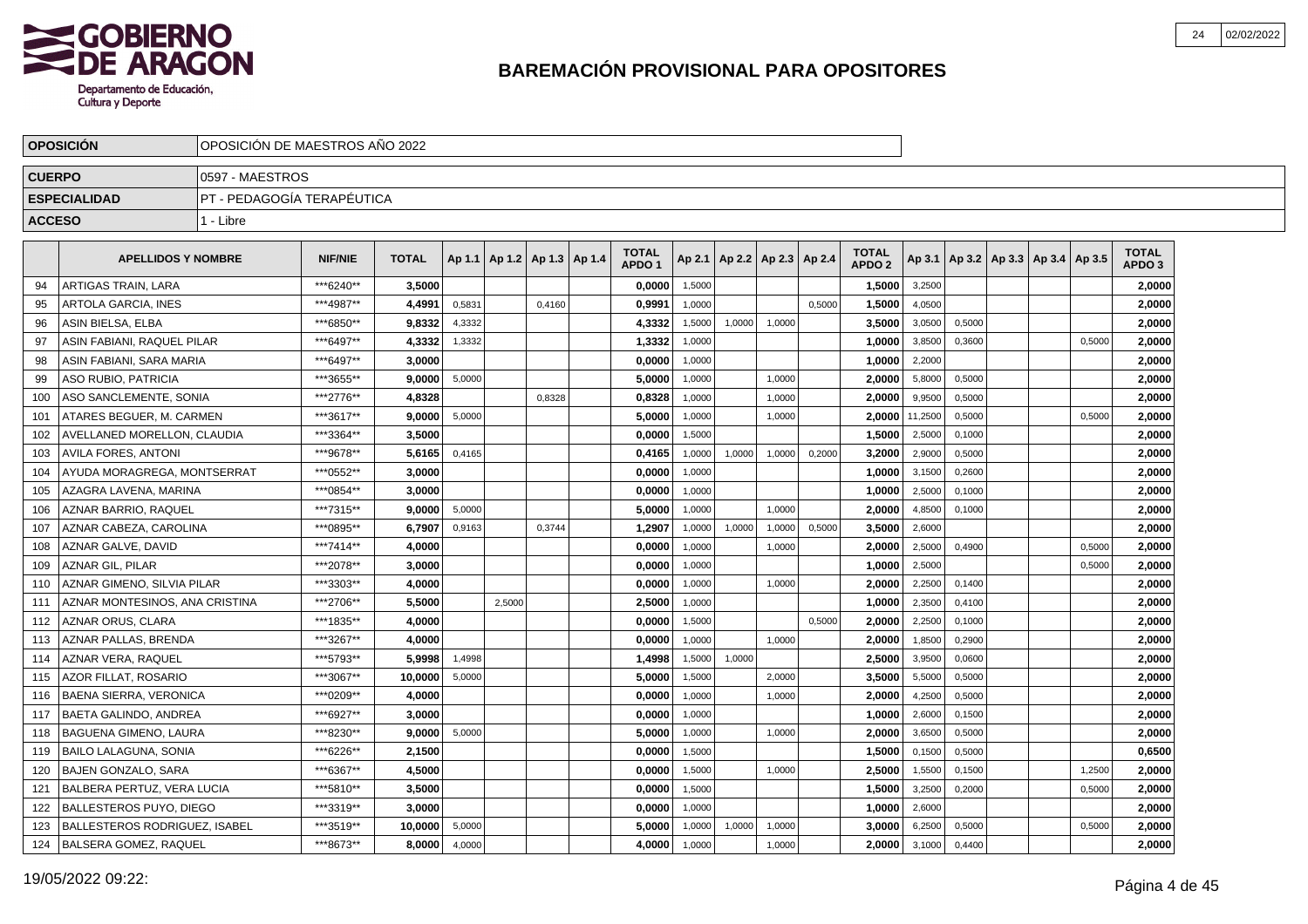

|               | <b>OPOSICION</b>                   | OPOSICION DE MAESTROS ANO 2022 |                |              |        |                          |        |        |                                   |        |        |                          |        |                                   |         |        |                                   |        |                                   |  |
|---------------|------------------------------------|--------------------------------|----------------|--------------|--------|--------------------------|--------|--------|-----------------------------------|--------|--------|--------------------------|--------|-----------------------------------|---------|--------|-----------------------------------|--------|-----------------------------------|--|
| <b>CUERPO</b> |                                    | 0597 - MAESTROS                |                |              |        |                          |        |        |                                   |        |        |                          |        |                                   |         |        |                                   |        |                                   |  |
|               | <b>ESPECIALIDAD</b>                | PT - PEDAGOGÍA TERAPÉUTICA     |                |              |        |                          |        |        |                                   |        |        |                          |        |                                   |         |        |                                   |        |                                   |  |
| <b>ACCESO</b> |                                    | 1 - Libre                      |                |              |        |                          |        |        |                                   |        |        |                          |        |                                   |         |        |                                   |        |                                   |  |
|               | <b>APELLIDOS Y NOMBRE</b>          |                                | <b>NIF/NIE</b> | <b>TOTAL</b> | Ap 1.1 | Ap 1.2   Ap 1.3   Ap 1.4 |        |        | <b>TOTAL</b><br>APDO <sub>1</sub> | Ap 2.1 |        | Ap 2.2   Ap 2.3   Ap 2.4 |        | <b>TOTAL</b><br>APDO <sub>2</sub> | Ap 3.1  |        | Ap 3.2   Ap 3.3   Ap 3.4   Ap 3.5 |        | <b>TOTAL</b><br>APDO <sub>3</sub> |  |
| 125           | BAQUEDANO LARAÑA. SERGIO           |                                | ***6614**      | 1,1000       |        |                          |        |        | 0,0000                            | 1,0000 |        |                          |        | 1,0000                            | 0,1000  |        |                                   |        | 0,1000                            |  |
| 126           | BARCELONA ESCABOSA, MARIA ANGELES  |                                | ***7875**      | 7,4000       |        | 2.5000                   |        |        | 2,5000                            | 1.5000 |        | 1.0000                   | 0.4000 | 2,9000                            | 5,2500  | 0,5000 |                                   |        | 2,0000                            |  |
| 127           | BARCELONA MENA, TERESA             |                                | ***4062**      | 10.0000      | 3,1666 |                          |        |        | 3,1666                            | 1,5000 | 1,0000 | 3,0000                   |        | 5,0000                            | 4,0500  | 0,0600 |                                   |        | 2,0000                            |  |
| 128           | <b>BARRA MORENO, LAURA</b>         |                                | ***3482**      | 1,1000       |        |                          |        |        | 0,0000                            | 1,0000 |        |                          |        | 1,0000                            |         | 0,1000 |                                   |        | 0,1000                            |  |
| 129           | <b>BARRERA RAMOS, ISABEL</b>       |                                | ***5590**      | 3,5000       |        |                          |        |        | 0,0000                            | 1,5000 |        |                          |        | 1,5000                            | 2,7000  |        |                                   |        | 2,0000                            |  |
| 130           | BARRIENDO PEREZ. LIDIA             |                                | ***2705**      | 4.0000       |        |                          |        |        | 0,0000                            | 1.5000 |        |                          | 0.5000 | 2.0000                            | 2,9500  | 0.1000 |                                   |        | 2,0000                            |  |
| 131           | <b>BARTOLOME MATA, MARIA</b>       |                                | ***2546**      | 2,3780       |        |                          | 1.2080 |        | 1,2080                            |        | 1.0000 |                          |        | 1.0000                            | 0,1000  | 0,0700 |                                   |        | 0,1700                            |  |
| 132           | <b>BARTOLOME VILLALBA, ARIADNA</b> |                                | ***9536**      | 4,0000       |        |                          |        |        | 0,0000                            | 1,0000 |        | 1,0000                   |        | 2.0000                            | 3,5000  | 0.5000 |                                   |        | 2,0000                            |  |
| 133           | <b>BAYO VALLES, ENRIQUE MANUEL</b> |                                | ***7339**      | 4.0000       |        |                          |        |        | 0,0000                            | 1,0000 |        | 1,0000                   |        | 2,0000                            | 2,0500  |        |                                   |        | 2,0000                            |  |
| 134           | BAZAN MONASTERIO, RAQUEL           |                                | ***7157**      | 8,6871       | 4,5831 |                          |        | 0,1040 | 4,6871                            | 1,0000 |        | 1,0000                   |        | 2,0000                            | 4,8000  | 0,5000 |                                   |        | 2,0000                            |  |
| 135           | BAZAN NAVARRO, JUAN                |                                | ***9878**      | 8,4576       | 1,0000 |                          | 1,9576 |        | 2,9576                            | 1,5000 | 1,0000 | 1,0000                   |        | 3,5000                            | 2,3000  | 0,2000 |                                   | 0,7500 | 2,0000                            |  |
| 136           | <b>BAZCO SALO, M. BEATRIZ</b>      |                                | ***7286**      | 9,0000       | 5,0000 |                          |        |        | 5,0000                            | 1.0000 |        | 1.0000                   |        | 2.0000                            | 5,4000  | 0.5000 |                                   |        | 2,0000                            |  |
| 137           | BAZTAN LABORDA. PAULA              |                                | ***1751**      | 3,2412       |        |                          | 0,2912 |        | 0,2912                            | 1,0000 |        |                          |        | 1.0000                            | 0,9500  | 0,5000 |                                   | 0.5000 | 1,9500                            |  |
| 138           | <b>BEA HORTAL, MARIA LUISA</b>     |                                | ***3947**      | 8.0000       | 5,0000 |                          |        |        | 5,0000                            | 1,0000 |        |                          |        | 1.0000                            | 10,7000 | 0,4900 |                                   |        | 2,0000                            |  |
| 139           | BELENGUER DE ECHAVE, MARIA DEL MAR |                                | ***1611**      | 7,7494       | 2,4998 | 1,2496                   |        |        | 3,7494                            | 1,0000 |        | 1,0000                   |        | 2,0000                            | 4,9500  | 0,5000 |                                   |        | 2,0000                            |  |
| 140           | BELIO GIMENO, MARIA ANGELA         |                                | ***3495**      | 10.0000      | 3,8330 |                          | 0,5832 |        | 4,4162                            | 1,0000 |        | 3,0000                   |        | 4,0000                            | 4,0500  | 0,3800 |                                   |        | 2,0000                            |  |
| 141           | BELLO GUERRA, MIRIAM               |                                | ***2577**      | 1,4500       |        |                          |        |        | 0,0000                            |        |        |                          |        | 0,0000                            | 1,3000  | 0,1500 |                                   |        | 1,4500                            |  |
| 142           | BELLOC JIMENEZ, MARIA              |                                | ***4772**      | 8.2499       | 4,2499 |                          |        |        | 4.2499                            | 1.0000 |        | 1.0000                   |        | 2.0000                            | 3,2000  | 0.1000 |                                   |        | 2.0000                            |  |
| 143           | BELLOSTAS SOROLLA. ANA BELEN       |                                | ***4441**      | 6.9160       |        | 1,4160                   |        |        | 1,4160                            | 1,0000 |        | 2.0000                   | 0,5000 | 3.5000                            | 5,0000  | 0,5000 |                                   | 0,5000 | 2,0000                            |  |
| 144           | BELSUE LARRODE, CLARA              |                                | ***0967**      | 3,0000       |        |                          |        |        | 0,0000                            | 1,0000 |        |                          |        | 1,0000                            | 2,2000  | 0,1000 |                                   |        | 2,0000                            |  |
| 145           | BELTRAN SANTOS, MARIA PILAR        |                                | ***2594**      | 7,6664       | 3,6664 |                          |        |        | 3,6664                            | 1,0000 | 1,0000 |                          |        | 2.0000                            | 4,2000  | 0,1100 |                                   |        | 2,0000                            |  |
| 146           | BENAQUE GINER, SANDRA              |                                | ***1277**      | 5,2499       | 1,2499 |                          |        |        | 1,2499                            | 1,0000 | 1,0000 |                          |        | 2.0000                            | 2,5000  | 0,5000 |                                   |        | 2,0000                            |  |
| 147           | BENEDI ANADON, ANA                 |                                | ***1062**      | 5,0000       | 1,0000 |                          |        |        | 1,0000                            | 1,0000 | 1,0000 |                          |        | 2,0000                            | 3,1500  | 0,3000 |                                   | 0,5000 | 2,0000                            |  |
| 148           | <b>BENEDI GOMEZ, MIRIAM</b>        |                                | ***5760**      | 4.0000       |        |                          |        |        | 0.0000                            | 1,0000 |        | 1,0000                   |        | 2.0000                            | 4,6500  | 0.5000 |                                   |        | 2,0000                            |  |
| 149           | BENEDI TABUENCA, MARIA DEL MAR     |                                | ***7103**      | 10.0000      | 5,0000 |                          |        |        | 5,0000                            | 1,0000 |        | 2,0000                   |        | 3.0000                            | 5,2000  | 0,5000 |                                   |        | 2,0000                            |  |
| 150           | BENEDI VISIEDO, VICTORIA           |                                | ***5431**      | 3,4500       |        |                          |        |        | 0,0000                            | 1,5000 |        |                          |        | 1,5000                            | 1,9000  | 0,0500 |                                   |        | 1,9500                            |  |
| 151           | BENITEZ IBARBIA, NATALIA IZARBE    |                                | ***6098**      | 4,1664       | 0,6664 |                          |        |        | 0,6664                            | 1,5000 |        |                          |        | 1,5000                            | 2,1000  | 0,1000 | 0,5000                            |        | 2,0000                            |  |
| 152           | BENITEZ PEREA, ESPERANZA MARIA     |                                | ***2560**      | 4,5000       |        |                          |        |        | 0,0000                            | 1,0000 | 1,0000 |                          | 0,5000 | 2,5000                            | 1,9500  |        |                                   | 0,5000 | 2,0000                            |  |
| 153           | <b>BENITO BUSTAMANTE, JULIA</b>    |                                | ***1118**      | 5,2499       | 1,2499 |                          |        |        | 1,2499                            | 1,0000 | 1,0000 |                          |        | 2,0000                            | 2,6000  | 0,4900 |                                   |        | 2,0000                            |  |
| 154           | BENITO CALAHORRA, SUSANA           |                                | ***5129**      | 7,9165       | 4,4165 |                          |        |        | 4,4165                            | 1,5000 |        |                          |        | 1.5000                            | 2,3500  | 0,5000 |                                   |        | 2,0000                            |  |
| 155           | <b>BERDEJO VICENTE, CLARA</b>      |                                | ***5688**      | 2.0000       |        |                          |        |        | 0,0000                            | 1,5000 |        |                          |        | 1,5000                            | 0,5000  |        |                                   |        | 0,5000                            |  |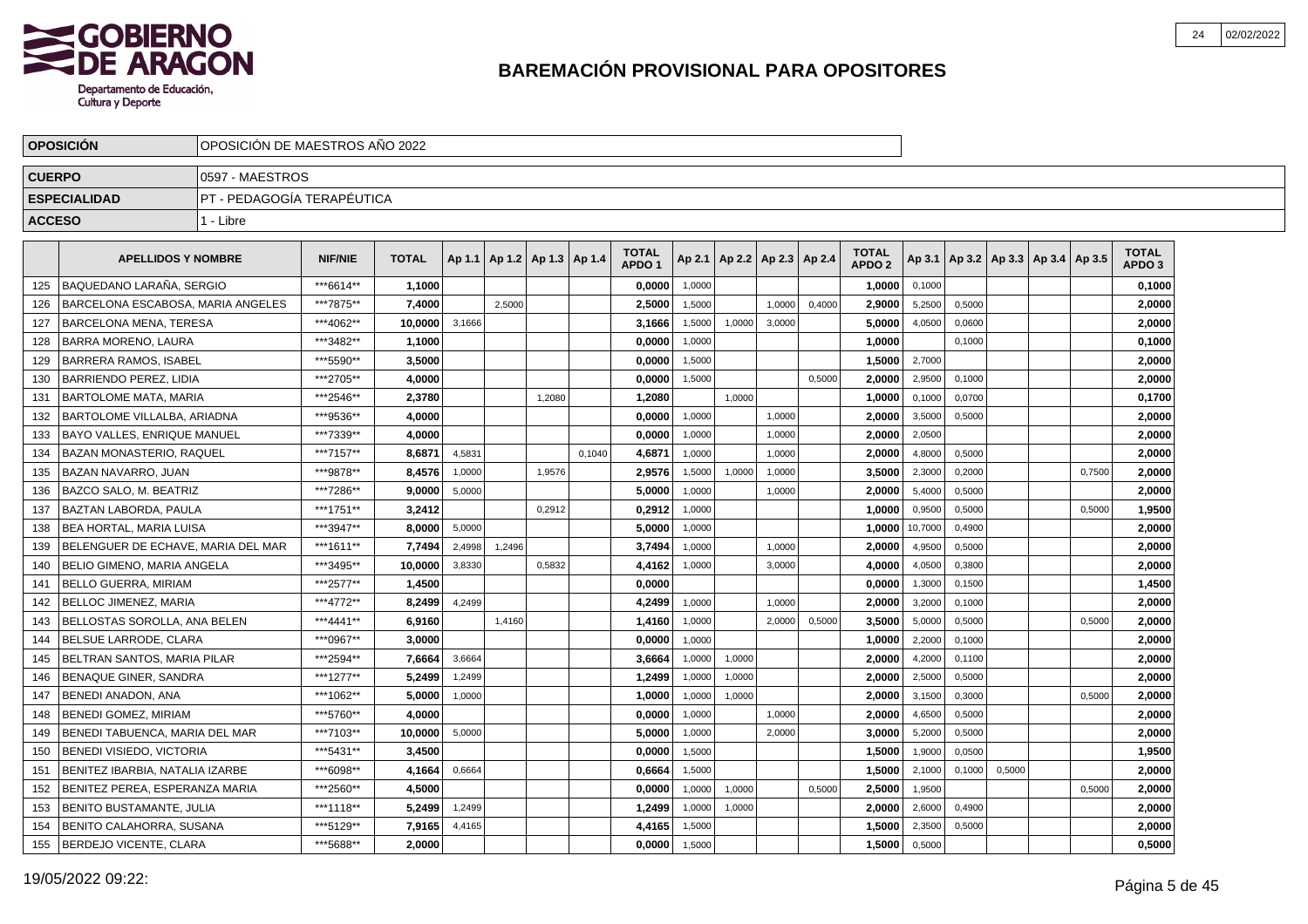

|               | <b>OPOSICION</b>                     | OPOSICIÓN DE MAESTROS AÑO 2022 |                |              |        |                                   |        |        |                                   |        |                          |        |        |                                   |        |        |        |                                   |        |                                   |  |
|---------------|--------------------------------------|--------------------------------|----------------|--------------|--------|-----------------------------------|--------|--------|-----------------------------------|--------|--------------------------|--------|--------|-----------------------------------|--------|--------|--------|-----------------------------------|--------|-----------------------------------|--|
| <b>CUERPO</b> |                                      | 0597 - MAESTROS                |                |              |        |                                   |        |        |                                   |        |                          |        |        |                                   |        |        |        |                                   |        |                                   |  |
|               | <b>ESPECIALIDAD</b>                  | PT - PEDAGOGÍA TERAPÉUTICA     |                |              |        |                                   |        |        |                                   |        |                          |        |        |                                   |        |        |        |                                   |        |                                   |  |
| <b>ACCESO</b> |                                      | 1 - Libre                      |                |              |        |                                   |        |        |                                   |        |                          |        |        |                                   |        |        |        |                                   |        |                                   |  |
|               | <b>APELLIDOS Y NOMBRE</b>            |                                | <b>NIF/NIE</b> | <b>TOTAL</b> |        | Ap 1.1   Ap 1.2   Ap 1.3   Ap 1.4 |        |        | <b>TOTAL</b><br>APDO <sub>1</sub> | Ap 2.1 | Ap 2.2   Ap 2.3   Ap 2.4 |        |        | <b>TOTAL</b><br>APDO <sub>2</sub> | Ap 3.1 |        |        | Ap 3.2   Ap 3.3   Ap 3.4   Ap 3.5 |        | <b>TOTAL</b><br>APDO <sub>3</sub> |  |
| 156           | <b>BERDEJO VICENTE. ELENA</b>        |                                | ***5688**      | 2.6000       |        |                                   |        |        | 0,0000                            | 1,0000 |                          |        |        | 1,0000                            | 1,4000 | 0,2000 |        |                                   |        | 1,6000                            |  |
| 157           | BERDUSAN GARCIA, SILVIA              |                                | ***9120**      | 8,5413       | 4,4165 |                                   | 0,1248 |        | 4,5413                            | 1,0000 | 1,0000                   |        |        | 2.0000                            | 2,5000 | 0,1000 |        |                                   |        | 2,0000                            |  |
| 158           | <b>BERGES GRACIA, MARIA</b>          |                                | ***6176**      | 6.6660       | 0,3332 | 2,3328                            |        |        | 2,6660                            | 1,0000 | 1,0000                   |        |        | 2,0000                            | 5,4000 | 0,3000 |        |                                   |        | 2,0000                            |  |
| 159           | BERICAT IDOIPE, JOCABED              |                                | ***0481**      | 8,2499       | 4,2499 |                                   |        |        | 4,2499                            | 1,0000 |                          |        | 1,0000 | 2,0000                            | 2,5500 | 0,5000 |        |                                   |        | 2,0000                            |  |
| 160           | BERMEJO CAÑETE, GUILLERMO            |                                | ***6546**      | 5,3740       | 0,3332 |                                   | 0,8328 | 0,2080 | 1,3740                            | 1,0000 |                          | 1,0000 |        | 2,0000                            | 2,1500 | 0,1600 |        |                                   |        | 2,0000                            |  |
| 161           | <b>IBERMEJO CEJUDO. MARIA ELENA</b>  |                                | ***9672**      | 8.5000       | 5,0000 |                                   |        |        | 5.0000                            | 1.0000 |                          |        | 0,5000 | 1.5000                            | 3,3500 | 0,5000 |        |                                   |        | 2.0000                            |  |
| 162           | <b>IBERMEJO GINER. SILVIA</b>        |                                | ***8969**      | 10.0000      | 5,0000 |                                   |        |        | 5,0000                            | 1,0000 | 1,0000                   | 3,0000 |        | 5.0000                            | 2,4500 | 0,5000 |        |                                   |        | 2,0000                            |  |
| 163           | I BERMEJO SANCHO. BEATRIZ            |                                | ***4151**      | 6,2911       | 1,5831 | 1,7080                            |        |        | 3,2911                            |        |                          | 1,0000 |        | 1,0000                            | 8,0000 | 0,5000 |        |                                   |        | 2,0000                            |  |
| 164           | I BERNABEU MARTINEZ. BEGOÑA ASUNCION |                                | ***9620**      | 2,0000       |        |                                   |        |        | 0,0000                            | 1,5000 |                          |        |        | 1,5000                            |        |        |        |                                   | 0,5000 | 0,5000                            |  |
| 165           | BERNAD CALAVIA, IVAN                 |                                | ***0846**      | 3,0000       |        |                                   |        |        | 0,0000                            | 1,0000 |                          |        |        | 1,0000                            | 2,1000 |        |        |                                   |        | 2,0000                            |  |
| 166           | BERNAD SALCEDO, MARIA ELENA          |                                | ***3753**      | 8,0000       | 5,0000 |                                   |        |        | 5,0000                            | 1,0000 |                          |        |        | 1,0000                            | 4,3000 | 0,5000 |        |                                   |        | 2,0000                            |  |
| 167           | I BERNAL COZAR. LAURA                |                                | ***4515**      | 6,7500       |        |                                   |        | 1.2500 | 1,2500                            | 1,5000 |                          | 2.0000 |        | 3,5000                            | 7,0000 | 0,5000 |        |                                   |        | 2,0000                            |  |
| 168           | BERNE PALLARUELO, PATRICIA MARIA     |                                | ***6707**      | 3,0833       | 0.0833 |                                   |        |        | 0,0833                            | 1.0000 |                          |        |        | 1,0000                            | 2,6000 | 0,4500 |        |                                   |        | 2,0000                            |  |
| 169           | <b>BERNUES CORE, ELENA</b>           |                                | ***4059**      | 9.0000       | 5,0000 |                                   |        |        | 5,0000                            | 1,0000 |                          | 1,0000 |        | 2,0000                            | 7,8000 | 0,5000 |        |                                   |        | 2,0000                            |  |
| 170           | BESTUE MARIN, ARTURO                 |                                | ***5160**      | 4,9165       | 0,4165 |                                   |        |        | 0,4165                            | 1,5000 |                          | 1,0000 |        | 2,5000                            | 6,3000 | 0,5000 |        |                                   |        | 2,0000                            |  |
| 171           | BETORE SUPERVIA. CECILIA             |                                | ***0870**      | 2,4500       |        |                                   |        |        | 0,0000                            | 1,0000 |                          |        |        | 1,0000                            | 1,3000 | 0,1500 |        |                                   |        | 1,4500                            |  |
| 172           | <b>BIELSA LOPEZ, LARA</b>            |                                | ***7346**      | 7,8730       | 3,8330 |                                   |        |        | 3,8330                            | 1,0000 | 1,0000                   |        | 0,2000 | 2,2000                            | 1,6500 | 0,1900 |        |                                   |        | 1,8400                            |  |
| 173           | <b>BIELSA SANZ, IRENE</b>            |                                | ***5802**      | 3.0000       |        |                                   |        |        | 0.0000                            |        | 1.0000                   |        |        | 1.0000                            | 2.5000 | 0.1000 |        |                                   |        | 2.0000                            |  |
| 174           | <b>BITRIA ARCHILLA, PAULA</b>        |                                | ***6093**      | 2.7500       |        |                                   |        |        | 0.0000                            | 1,5000 | 1,0000                   |        |        | 2.5000                            | 0,1500 | 0,1000 |        |                                   |        | 0,2500                            |  |
| 175           | <b>BLANCAS CASADO, MARIA</b>         |                                | ***1747**      | 2.5000       |        |                                   |        |        | 0,0000                            | 1,5000 |                          |        |        | 1,5000                            |        |        |        |                                   | 1,0000 | 1.0000                            |  |
| 176           | <b>BLANCAS COBO, ANDREA</b>          |                                | ***6084**      | 4,5000       |        |                                   |        |        | 0,0000                            | 1,5000 |                          | 1.0000 |        | 2,5000                            | 5,2500 | 0,1500 |        |                                   | 0,5000 | 2,0000                            |  |
| 177           | BLANCAS GRACIA, LAURA                |                                | ***5869**      | 3,6500       |        |                                   |        |        | 0,0000                            | 1,0000 | 1,0000                   |        |        | 2,0000                            | 1,6500 |        |        |                                   |        | 1,6500                            |  |
| 178           | BLANCAS GUMIEL, MIRIAM               |                                | ***5712**      | 9,6664       | 4,6664 |                                   |        |        | 4,6664                            | 1,5000 | 1,0000                   |        | 0,5000 | 3,0000                            | 5,1500 | 0,0100 |        |                                   |        | 2,0000                            |  |
| 179           | IBLANCO BLASCO. FCO. GREGORIO        |                                | ***2838**      | 9.0000       | 5,0000 |                                   |        |        | 5.0000                            | 1,0000 |                          | 1,0000 |        | 2.0000                            | 5,1500 |        |        |                                   |        | 2.0000                            |  |
| 180           | BLASCO ARANDA. ERIKA                 |                                | ***5826**      | 5.5831       | 1,5831 |                                   |        |        | 1,5831                            | 1,0000 |                          | 1,0000 |        | 2.0000                            | 3,1500 |        |        |                                   |        | 2.0000                            |  |
| 181           | <b>BLASCO GASCON, MARTA</b>          |                                | ***6169**      | 3,5000       |        |                                   |        |        | 0,0000                            | 1,5000 |                          |        |        | 1,5000                            | 2,7500 |        |        |                                   |        | 2,0000                            |  |
| 182           | BLASCO PEÑA. MAR                     |                                | ***6305**      | 3,2915       | 0,2499 |                                   | 0,5416 |        | 0,7915                            | 1,0000 |                          |        | 0,5000 | 1,5000                            | 0,0500 | 0,2000 |        |                                   | 0,7500 | 1,0000                            |  |
| 183           | BLASCO PEREZ, INMACULADA             |                                | ***2075**      | 3,0000       |        |                                   |        |        | 0,0000                            | 1,0000 |                          |        |        | 1,0000                            | 2,6000 |        |        |                                   |        | 2,0000                            |  |
| 184           | <b>BLASCO VAL, BEATRIZ</b>           |                                | ***7168**      | 7,4579       | 3,2499 |                                   | 0,2080 |        | 3,4579                            | 1,0000 |                          | 1,0000 |        | 2,0000                            | 2,9000 | 0,1100 |        |                                   |        | 2,0000                            |  |
| 185           | <b>BLEDA PRADEL. ANA</b>             |                                | ***1146**      | 5,1243       | 0,2499 |                                   | 0,3744 |        | 0.6243                            | 1,5000 | 1,0000                   |        |        | 2.5000                            | 1,8000 | 0,5000 | 0,5000 |                                   |        | 2.0000                            |  |
| 186           | BOIRA RUBIO, CRISTINA                |                                | ***6279**      | 2,3000       |        |                                   |        |        | 0,0000                            | 1,0000 | 1,0000                   |        |        | 2.0000                            | 0,3000 |        |        |                                   |        | 0,3000                            |  |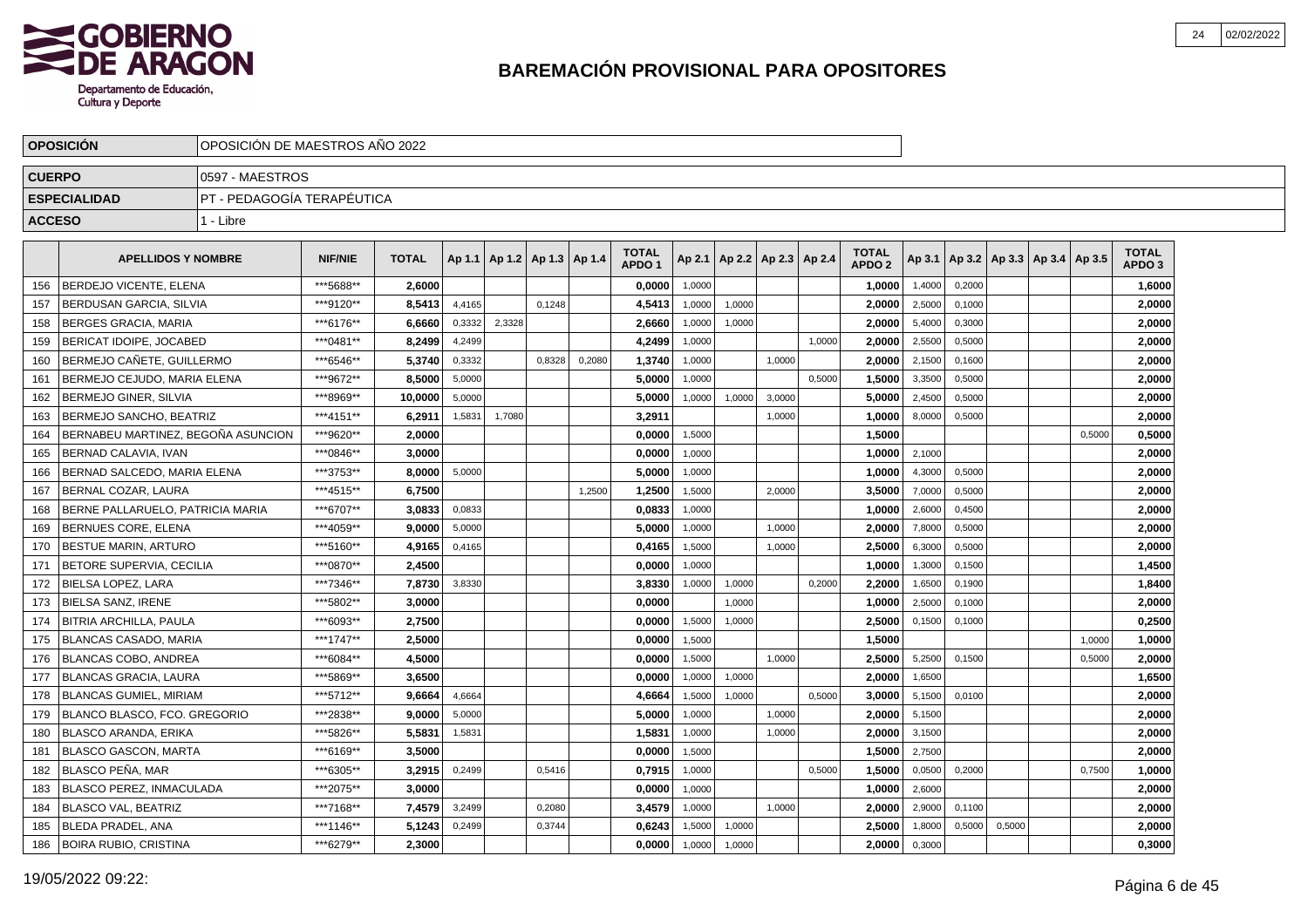

|               | <b>OPOSICION</b>                   | OPOSICION DE MAESTROS ANO 2022 |                |              |          |        |                          |        |                                   |        |                          |        |        |                                   |        |        |                                   |        |                                   |  |
|---------------|------------------------------------|--------------------------------|----------------|--------------|----------|--------|--------------------------|--------|-----------------------------------|--------|--------------------------|--------|--------|-----------------------------------|--------|--------|-----------------------------------|--------|-----------------------------------|--|
| <b>CUERPO</b> |                                    | 10597 - MAESTROS               |                |              |          |        |                          |        |                                   |        |                          |        |        |                                   |        |        |                                   |        |                                   |  |
|               | <b>ESPECIALIDAD</b>                | PT - PEDAGOGÍA TERAPÉUTICA     |                |              |          |        |                          |        |                                   |        |                          |        |        |                                   |        |        |                                   |        |                                   |  |
| <b>ACCESO</b> |                                    | 1 - Libre                      |                |              |          |        |                          |        |                                   |        |                          |        |        |                                   |        |        |                                   |        |                                   |  |
|               | <b>APELLIDOS Y NOMBRE</b>          |                                | <b>NIF/NIE</b> | <b>TOTAL</b> | Ap 1.1 l |        | Ap 1.2   Ap 1.3   Ap 1.4 |        | <b>TOTAL</b><br>APDO <sub>1</sub> | Ap 2.1 | Ap 2.2   Ap 2.3   Ap 2.4 |        |        | <b>TOTAL</b><br>APDO <sub>2</sub> | Ap 3.1 |        | Ap 3.2   Ap 3.3   Ap 3.4   Ap 3.5 |        | <b>TOTAL</b><br>APDO <sub>3</sub> |  |
| 187           | <b>BOLEA GARCIA. MIRELLA</b>       |                                | ***0921**      | 4,8332       | 0,3332   |        |                          |        | 0,3332                            | 1,5000 | 1,0000                   |        |        | 2,5000                            | 2,2000 | 0,1000 |                                   |        | 2,0000                            |  |
| 188           | BOLIVAR BALAGUER, SUSANA           |                                | ***5482**      | 8,8332       | 4,3332   |        |                          |        | 4,3332                            | 1,5000 | 1,0000                   |        |        | 2,5000                            | 3,8000 | 0,5000 |                                   |        | 2,0000                            |  |
| 189           | BOLTAINA ABADIAS, SANDRA           |                                | ***2060**      | 3.5000       |          |        |                          |        | 0.0000                            | 1,5000 |                          |        |        | 1.5000                            | 2,5500 | 0.0200 |                                   |        | 2.0000                            |  |
| 190           | I BONE GANDIA. MARIA DEL CARM      |                                | ***8467**      | 9.2000       | 5,0000   |        |                          |        | 5.0000                            | 1,0000 | 1,0000                   |        | 0,2000 | 2,2000                            | 6,8500 | 0,1700 |                                   |        | 2.0000                            |  |
| 191           | <b>BONED ESTEBAN. BEATRIZ</b>      |                                | ***5391**      | 10.0000      | 5,0000   |        |                          |        | 5,0000                            | 1,0000 | 1,0000                   | 1,0000 |        | 3.0000                            | 8,2000 | 0,1200 |                                   |        | 2,0000                            |  |
| 192           | BORRAZ OTIN. RAQUEL                |                                | ***5687**      | 9.0000       | 5,0000   |        |                          |        | 5,0000                            | 1,0000 |                          | 1,0000 |        | 2.0000                            | 3,3500 | 0,0200 |                                   |        | 2,0000                            |  |
| 193           | BOSQUE SENANTE. DIANA              |                                | ***0472**      | 7,8332       | 2,3332   |        |                          |        | 2,3332                            | 1,5000 | 1,0000                   |        | 1,0000 | 3,5000                            | 4,3000 | 0,3200 |                                   |        | 2,0000                            |  |
| 194           | <b>BOTAYA AUDINA, VANESA</b>       |                                | ***5868**      | 3.0000       |          |        |                          |        | 0,0000                            |        | 1,0000                   |        |        | 1,0000                            | 2,2000 |        |                                   | 0,5000 | 2,0000                            |  |
| 195           | BOTAYA RODRIGUEZ, PALOMA           |                                | ***2756**      | 4,1666       | 0,1666   |        |                          |        | 0,1666                            | 1,0000 | 1,0000                   |        |        | 2,0000                            | 2,9000 | 0,4000 |                                   | 0,5000 | 2,0000                            |  |
| 196           | BRAÑA SUAREZ, NOEMI                |                                | ***5613**      | 5,9576       |          |        | 0,9576                   |        | 0,9576                            | 1,0000 | 1,0000                   | 1,0000 |        | 3,0000                            | 5,4500 |        |                                   |        | 2,0000                            |  |
| 197           | I BRAVO MARTINEZ. JUAN             |                                | ***6933**      | 3.0000       |          |        |                          |        | 0,0000                            | 1.0000 |                          |        |        | 1.0000                            |        | 0,3100 |                                   | 1,7500 | 2,0000                            |  |
| 198           | BRONCHAL MARQUES, PRESENTACION     |                                | ***1477**      | 7,4538       | 1,8330   |        |                          | 0.5208 | 2,3538                            | 1,5000 |                          | 1.0000 | 0,6000 | 3.1000                            | 3,2500 | 0.5000 |                                   |        | 2,0000                            |  |
| 199           | <b>BRUN CUELLO, PAULA</b>          |                                | ***7495**      | 3.5000       |          |        |                          |        | 0,0000                            | 1,5000 |                          |        |        | 1,5000                            | 3,5500 | 0,1400 |                                   | 0.5000 | 2,0000                            |  |
| 200           | <b>BRUN GRESA, FELIX</b>           |                                | ***3565**      | 4.9000       |          |        |                          |        | 0,0000                            | 1,5000 |                          | 1,0000 | 0,4000 | 2.9000                            | 4,4500 | 0,5000 |                                   |        | 2,0000                            |  |
| 201           | <b>BUENACASA COCHI. NURIA</b>      |                                | ***8695**      | 9.5000       | 5,0000   |        |                          |        | 5,0000                            | 1,5000 |                          | 1,0000 |        | 2,5000                            | 5,7000 | 0,5000 |                                   |        | 2,0000                            |  |
| 202           | <b>BUENO MANJON, RAQUEL</b>        |                                | ***9209**      | 1,7000       |          |        |                          |        | 0,0000                            | 1,0000 |                          |        |        | 1,0000                            | 0,3000 | 0,4000 |                                   |        | 0,7000                            |  |
| 203           | <b>BUENO POZA, SARAY</b>           |                                | ***3574**      | 3.5000       |          |        |                          |        | 0,0000                            | 1,5000 |                          |        |        | 1,5000                            | 2,6000 | 0,2700 |                                   |        | 2,0000                            |  |
| 204           | <b>BUENO RODRIGUEZ, TATIANA</b>    |                                | ***5518**      | 9,5000       | 5,0000   |        |                          |        | 5,0000                            | 1,0000 |                          | 1,0000 | 0,5000 | 2,5000                            | 5,5000 | 0,5000 |                                   |        | 2,0000                            |  |
| 205           | <b>BUETAS GUARDINGO, ISABEL</b>    |                                | ***6612**      | 5,3164       |          | 0,1664 |                          |        | 0,1664                            | 1,5000 | 1,0000                   | 1,0000 |        | 3,5000                            | 1,0000 | 0,1500 |                                   | 0,5000 | 1,6500                            |  |
| 206           | <b>BURILLO SIMON, NEREA</b>        |                                | ***6264**      | 3.0000       |          |        |                          |        | 0,0000                            |        | 1,0000                   |        |        | 1.0000                            | 2,5000 |        |                                   |        | 2.0000                            |  |
| 207           | CABALLERO GOMEZ. JAIME             |                                | ***3597**      | 5.7913       | 0,7497   | 0,0416 |                          |        | 0.7913                            | 1,0000 | 1,0000                   | 1,0000 |        | 3.0000                            | 2,8000 | 0.4000 |                                   | 0.5000 | 2.0000                            |  |
| 208           | CABO MARTINEZ, TAMARA              |                                | ***5815**      | 7.2497       | 1,7497   |        |                          |        | 1,7497                            | 1,5000 | 1,0000                   | 1,0000 |        | 3.5000                            | 3,9000 |        |                                   | 0,5000 | 2.0000                            |  |
| 209           | CABREJAS MIGUEL, ESTER             |                                | ***9250**      | 8.8332       | 3,3332   |        |                          |        | 3,3332                            | 1,0000 | 1,0000                   | 1,0000 | 0,5000 | 3,5000                            | 5,4000 | 0,3700 |                                   |        | 2,0000                            |  |
| 210           | CALAVIA RUBIO, MARIA               |                                | ***9002**      | 9.5000       | 5,0000   |        |                          |        | 5,0000                            | 1,5000 |                          | 1,0000 |        | 2,5000                            | 3,2500 | 0,5000 |                                   | 0,5000 | 2,0000                            |  |
| 211           | CALDERON CASALS, PAULA             |                                | ***1092**      | 5,6666       | 1,1666   |        |                          |        | 1,1666                            | 1,5000 |                          | 1,0000 |        | 2,5000                            | 2,5500 | 0,2300 |                                   | 0,5000 | 2,0000                            |  |
| 212           | CALDERON CECILIO, MARTA YAIZA      |                                | ***3124**      | 1,8000       |          |        |                          |        | 0,0000                            | 1,5000 |                          |        |        | 1,5000                            | 0,2000 | 0,1000 |                                   |        | 0,3000                            |  |
| 213           | CALLIZO CUARTERO, JORGE            |                                | ***6094**      | 3,0000       |          |        |                          |        | 0,0000                            | 1,0000 |                          |        |        | 1,0000                            | 2,0000 | 0,2400 |                                   |        | 2,0000                            |  |
| 214           | CALVO ESPINOSA. VERONICA DEL PILAR |                                | ***2875**      | 3.5000       |          |        |                          |        | 0,0000                            | 1,5000 |                          |        |        | 1,5000                            | 2,0500 |        |                                   |        | 2,0000                            |  |
| 215           | CALVO GIMENEZ, DAVID               |                                | ***2278**      | 6,8330       | 3,8330   |        |                          |        | 3,8330                            | 1,0000 |                          |        |        | 1,0000                            | 3,0500 | 0,1500 |                                   |        | 2,0000                            |  |
| 216           | CALVO MAÑERO. YOLANDA              |                                | ***8707**      | 9.0000       | 5,0000   |        |                          |        | 5,0000                            | 1,0000 | 1,0000                   |        |        | 2.0000                            | 6,8000 | 0,5000 |                                   |        | 2.0000                            |  |
| 217           | CALVO MOMBIELA. FERNANDO           |                                | ***2207**      | 7,3332       | 3,3332   |        |                          |        | 3.3332                            | 1,0000 | 1,0000                   |        |        | 2.0000                            | 2,6500 | 0,1800 |                                   |        | 2,0000                            |  |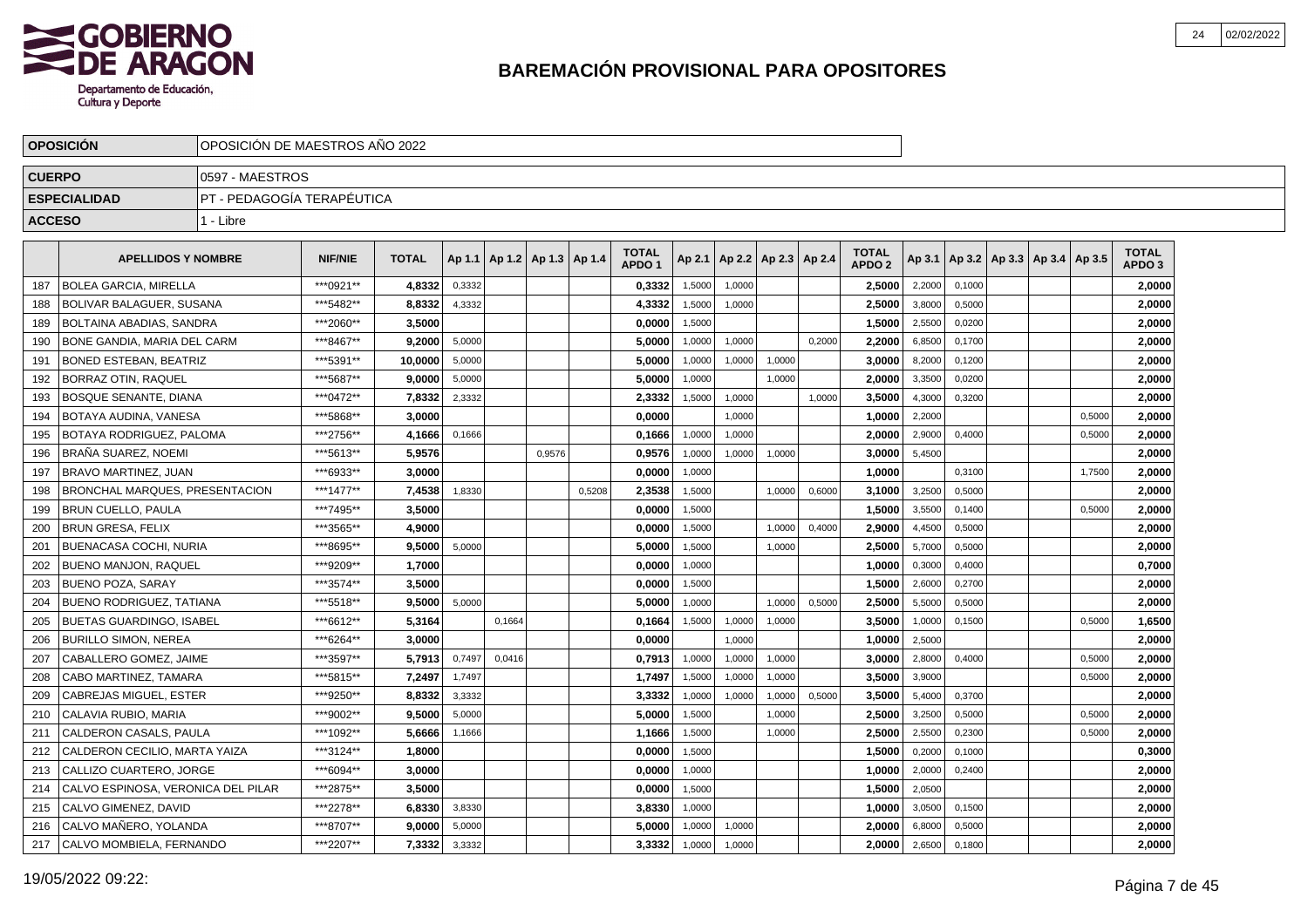

|               | <b>OPOSICIÓN</b>              | OPOSICIÓN DE MAESTROS AÑO 2022 |                |              |        |                                   |        |                                   |        |                 |        |        |                               |        |        |                                   |        |                                   |
|---------------|-------------------------------|--------------------------------|----------------|--------------|--------|-----------------------------------|--------|-----------------------------------|--------|-----------------|--------|--------|-------------------------------|--------|--------|-----------------------------------|--------|-----------------------------------|
| <b>CUERPO</b> |                               | 0597 - MAESTROS                |                |              |        |                                   |        |                                   |        |                 |        |        |                               |        |        |                                   |        |                                   |
|               | <b>ESPECIALIDAD</b>           | PT - PEDAGOGÍA TERAPÉUTICA     |                |              |        |                                   |        |                                   |        |                 |        |        |                               |        |        |                                   |        |                                   |
| <b>ACCESO</b> |                               | 1 - Libre                      |                |              |        |                                   |        |                                   |        |                 |        |        |                               |        |        |                                   |        |                                   |
|               | <b>APELLIDOS Y NOMBRE</b>     |                                | <b>NIF/NIE</b> | <b>TOTAL</b> |        | Ap 1.1   Ap 1.2   Ap 1.3   Ap 1.4 |        | <b>TOTAL</b><br>APDO <sub>1</sub> | Ap 2.1 | Ap 2.2   Ap 2.3 |        | Ap 2.4 | <b>TOTAL</b><br><b>APDO 2</b> | Ap 3.1 |        | Ap 3.2   Ap 3.3   Ap 3.4   Ap 3.5 |        | <b>TOTAL</b><br>APDO <sub>3</sub> |
| 218           | CALVO SAENZ, ESTELA           |                                | ***3150**      | 4,0000       |        |                                   |        | 0,0000                            | 1,0000 |                 | 1,0000 |        | 2,0000                        | 2,2500 | 0,3300 |                                   |        | 2,0000                            |
| 219           | CALVO SANCHEZ, SHEILA         |                                | ***4408**      | 7,6664       | 2,6664 |                                   |        | 2,6664                            | 1,0000 | 1,0000          | 1,0000 |        | 3,0000                        | 4,1500 | 0,5000 |                                   | 0,5000 | 2,0000                            |
| 220           | <b>CAMAS GARZO, IRENE</b>     |                                | ***6015**      | 3,3700       |        |                                   |        | 0,0000                            | 1.5000 |                 |        |        | 1,5000                        | 1,8500 | 0,0200 |                                   |        | 1,8700                            |
| 221           | CAMEO COLINA. MARTA           |                                | ***0470**      | 5,0000       | 1,0000 |                                   |        | 1,0000                            | 1,0000 | 1,0000          |        |        | 2,0000                        | 3,5500 |        |                                   |        | 2,0000                            |
| 222           | CAMPILLO DEL JESUS. JENIFER   |                                | ***9816**      | 3.5000       |        |                                   |        | 0.0000                            | 1,5000 |                 |        |        | 1.5000                        | 2,6500 |        |                                   |        | 2,0000                            |
| 223           | CAMPOS AZUARA. NATALIA        |                                | ***2449**      | 3.0000       |        |                                   |        | 0,0000                            | 1,0000 |                 |        |        | 1.0000                        | 2,0500 | 0.3000 |                                   |        | 2,0000                            |
| 224           | CAMPOS LOPEZ, ELENA MARIA     |                                | ***6146**      | 3,0000       |        |                                   |        | 0,0000                            | 1.5000 |                 |        |        | 1,5000                        | 1.5000 |        |                                   |        | 1,5000                            |
| 225           | CAMPOS LOPEZ, SARA FERNANDA   |                                | ***7396**      | 1,2000       |        |                                   |        | 0,0000                            | 1,0000 |                 |        |        | 1,0000                        |        | 0,2000 |                                   |        | 0,2000                            |
| 226           | CAMPOS MOYA, CRISTINA         |                                | ***5902**      | 3,5997       | 0,7497 |                                   |        | 0,7497                            | 1,5000 |                 |        |        | 1,5000                        | 1,3500 |        |                                   |        | 1,3500                            |
| 227           | CANCER CRAVER, IRENE          |                                | ***2325**      | 5,4996       | 1,3332 |                                   | 0,1664 | 1,4996                            | 1,0000 | 1,0000          |        |        | 2,0000                        | 4,3500 | 0,0200 |                                   | 0,5000 | 2,0000                            |
| 228           | CANO PORTERO, LORENA          |                                | ***5962**      | 3.6000       |        |                                   |        | 0,0000                            | 1,0000 |                 | 1,0000 |        | 2,0000                        | 1,5500 | 0,0500 |                                   |        | 1,6000                            |
| 229           | CANO SIERRA, PAULA            |                                | ***6447**      | 2.0000       |        |                                   |        | 0,0000                            |        |                 |        |        | 0,0000                        | 1,9500 | 0,1500 |                                   |        | 2,0000                            |
| 230           | CAÑARDO BALLESTER, IBANA      |                                | ***8211**      | 3.2000       |        |                                   |        | 0,0000                            | 1.5000 |                 |        |        | 1,5000                        | 1,2000 | 0,5000 |                                   |        | 1,7000                            |
| 231           | CAPDEVILA CUNCHILLOS, ELISA   |                                | ***1435**      | 5,5666       | 2,1666 |                                   |        | 2,1666                            | 1,5000 | 1,0000          |        |        | 2,5000                        | 0,4000 | 0.5000 |                                   |        | 0,9000                            |
| 232           | CARABALLO PAMPLONA. INES QUAN |                                | ***1330**      | 5,7497       | 0,7497 |                                   |        | 0.7497                            | 1,0000 | 1,0000          | 1,0000 |        | 3.0000                        | 2,7500 |        |                                   |        | 2,0000                            |
| 233           | CARBALLAIS ALONSO, SARAY      |                                | ***6371**      | 8,5000       | 5,0000 |                                   |        | 5.0000                            | 1.5000 |                 |        |        | 1.5000                        | 3,2500 | 0.4100 |                                   |        | 2.0000                            |
| 234           | CARBONELL VENTURA, TANIA      |                                | ***2296**      | 6,9165       | 2,4165 |                                   |        | 2,4165                            | 1,5000 | 1,0000          |        |        | 2,5000                        | 3,5000 | 0,5000 |                                   | 0,5000 | 2,0000                            |
| 235           | CARDENAS SANZ, ALICIA         |                                | ***2335**      | 8,0000       | 5,0000 |                                   |        | 5,0000                            | 1,0000 |                 |        |        | 1,0000                        | 8,0000 | 0,5000 |                                   |        | 2,0000                            |
| 236           | CARNICER MUÑOZ, LAURA         |                                | ***6066**      | 3,0000       |        |                                   |        | 0,0000                            | 1,0000 |                 |        |        | 1,0000                        | 1,9500 | 0,1000 |                                   |        | 2,0000                            |
| 237           | CARO BURILLO, LAURA           |                                | ***2337**      | 5,9998       | 2,4998 |                                   |        | 2,4998                            | 1,5000 |                 |        |        | 1,5000                        | 3,0500 | 0,4500 |                                   | 0,5000 | 2,0000                            |
| 238           | CARO TOLOSANA, VANESA         |                                | ***9116**      | 4,2912       |        | 0,2912                            |        | 0,2912                            | 1,0000 | 1,0000          |        |        | 2,0000                        | 2,1500 | 0,5000 |                                   |        | 2,0000                            |
| 239           | CARPI NOVALES. LUCIA          |                                | ***0601**      | 8,1165       | 3,4165 |                                   |        | 3,4165                            | 1,5000 |                 | 1,0000 | 0,2000 | 2,7000                        | 3,2000 | 0,2000 |                                   |        | 2,0000                            |
| 240           | CARRASQUER PALACIN, CRISTINA  |                                | ***1393**      | 5,2075       | 1,2499 |                                   | 0,9576 | 2,2075                            | 1,0000 |                 |        |        | 1.0000                        | 2,5000 | 0,1100 |                                   |        | 2,0000                            |
| 241           | CARRERA ALONSO. ANA           |                                | ***5660**      | 5.1497       | 0,7497 |                                   |        | 0,7497                            | 1,0000 |                 | 1.0000 | 0,4000 | 2.4000                        | 2,5000 | 0.1800 |                                   |        | 2,0000                            |
| 242           | CARRERAS SORO. MARIA CARMEN   |                                | ***7832**      | 7.6666       | 4,1666 |                                   |        | 4,1666                            | 1,5000 |                 |        |        | 1.5000                        | 2,6500 | 0.5000 | 0,5000                            |        | 2.0000                            |
| 243           | CARRETERO CASTRO, CARMEN      |                                | ***2181**      | 4,5000       |        |                                   |        | 0,0000                            | 1,5000 | 1,0000          |        |        | 2,5000                        | 2,7500 |        |                                   | 0,5000 | 2,0000                            |
| 244           | CASABIEL LOPEZ, GUIDO         |                                | ***5282**      | 5,2498       | 2,4998 |                                   |        | 2,4998                            | 1,5000 |                 |        |        | 1,5000                        | 1,1000 | 0,1500 |                                   |        | 1,2500                            |
| 245           | CASALE PEREZ, IVAN            |                                | ***0408**      | 7,1666       | 3,1666 |                                   |        | 3,1666                            | 1,0000 | 1,0000          |        |        | 2,0000                        | 2,0500 |        |                                   | 0,5000 | 2,0000                            |
| 246           | CASANOVA CONDE, ARANTXA       |                                | ***7426**      | 7,9579       | 3,2499 | 0,7080                            |        | 3,9579                            | 1,0000 | 1,0000          |        |        | 2,0000                        | 2,4000 | 0,4000 |                                   | 0,5000 | 2,0000                            |
| 247           | CASANOVA SEDILES, JAVIER      |                                | ***6045**      | 3,0000       |        |                                   |        | 0,0000                            | 1,0000 |                 |        |        | 1,0000                        | 2,7000 |        |                                   |        | 2,0000                            |
| 248           | CASARES SANCHEZ, SILVIA       |                                | ***5985**      | 4,5833       | 0,0833 |                                   |        | 0,0833                            | 1,0000 |                 | 1,0000 | 0,5000 | 2,5000                        | 1,7500 | 0,5000 |                                   |        | 2,0000                            |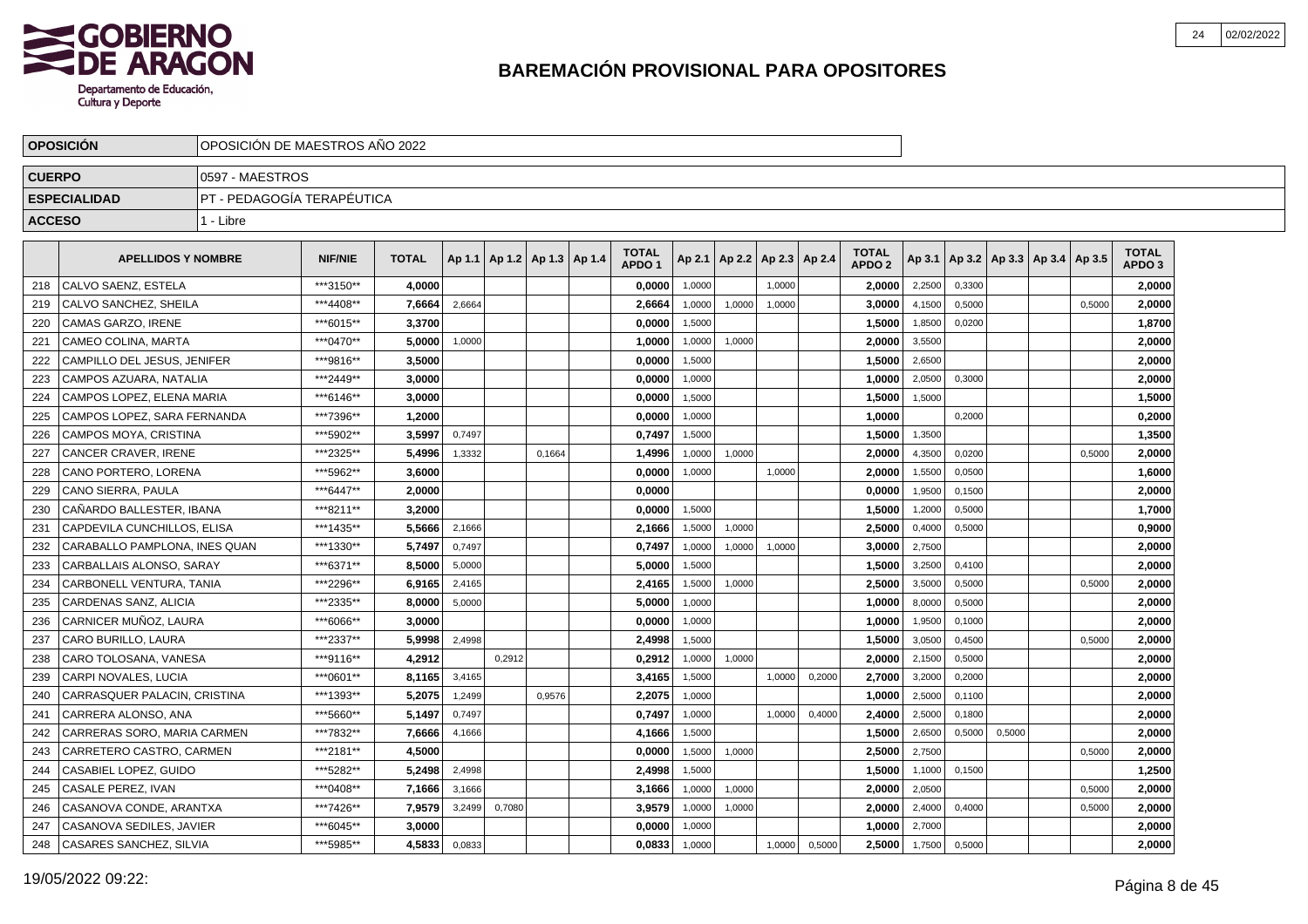

|               | <b>OPOSICIÓN</b>                      |                            | OPOSICIÓN DE MAESTROS AÑO 2022 |              |        |        |                          |        |                                   |        |        |                          |        |                                   |        |        |        |                                            |        |                                   |  |
|---------------|---------------------------------------|----------------------------|--------------------------------|--------------|--------|--------|--------------------------|--------|-----------------------------------|--------|--------|--------------------------|--------|-----------------------------------|--------|--------|--------|--------------------------------------------|--------|-----------------------------------|--|
| <b>CUERPO</b> |                                       | 0597 - MAESTROS            |                                |              |        |        |                          |        |                                   |        |        |                          |        |                                   |        |        |        |                                            |        |                                   |  |
|               | <b>ESPECIALIDAD</b>                   | PT - PEDAGOGÍA TERAPÉUTICA |                                |              |        |        |                          |        |                                   |        |        |                          |        |                                   |        |        |        |                                            |        |                                   |  |
| <b>ACCESO</b> |                                       | 1 - Libre                  |                                |              |        |        |                          |        |                                   |        |        |                          |        |                                   |        |        |        |                                            |        |                                   |  |
|               | <b>APELLIDOS Y NOMBRE</b>             |                            | <b>NIF/NIE</b>                 | <b>TOTAL</b> | Ap 1.1 |        | Ap 1.2   Ap 1.3   Ap 1.4 |        | <b>TOTAL</b><br>APDO <sub>1</sub> | Ap 2.1 |        | Ap 2.2   Ap 2.3   Ap 2.4 |        | <b>TOTAL</b><br>APDO <sub>2</sub> |        |        |        | Ap 3.1   Ap 3.2   Ap 3.3   Ap 3.4   Ap 3.5 |        | <b>TOTAL</b><br>APDO <sub>3</sub> |  |
| 249           | CASAS FLETA, CRISTINA                 |                            | ***6302**                      | 10,0000      | 5,0000 |        |                          |        | 5,0000                            | 1,0000 | 1,0000 | 2,0000                   |        | 4,0000                            | 6,4000 | 0,5000 |        |                                            |        | 2,0000                            |  |
| 250           | CASAUS LOPEZ, LAURA                   |                            | ***7010**                      | 0,9700       |        |        |                          |        | 0,0000                            |        |        |                          |        | 0,0000                            | 0,5000 | 0,4700 |        |                                            |        | 0,9700                            |  |
| 251           | CASAUS MARTINEZ DE SALINAS, ISABEL    |                            | ***8468**                      | 8,0000       | 5,0000 |        |                          |        | 5,0000                            | 1,0000 |        |                          |        | 1,0000                            | 2,7500 | 0,3600 |        |                                            |        | 2,0000                            |  |
| 252           | CASAUS MARTINEZ DE SALINAS, M. NIEVES |                            | ***8802**                      | 5.7494       | 2,4998 | 1,2496 |                          |        | 3,7494                            |        |        |                          |        | 0.0000                            | 6,1000 | 0,0800 |        |                                            |        | 2,0000                            |  |
| 253           | CASEDAS RELANCIO. ISABEL              |                            | ***2632**                      | 5.1666       | 2,1666 |        |                          |        | 2,1666                            | 1,0000 |        |                          |        | 1.0000                            | 2,6000 | 0,3300 |        |                                            |        | 2,0000                            |  |
| 254           | CASTAN GOMEZ. GEMA ALEXANDRA          |                            | ***7616**                      | 3.5000       |        |        |                          |        | 0,0000                            | 1,5000 |        |                          |        | 1,5000                            | 2,0500 | 0,0100 |        |                                            |        | 2,0000                            |  |
| 255           | CASTAN SENAR, LAURA                   |                            | ***0993**                      | 5,8330       | 0,8330 |        |                          |        | 0,8330                            | 1.5000 |        | 1.0000                   | 0.5000 | 3,0000                            | 4,0500 | 0.5000 |        |                                            |        | 2,0000                            |  |
| 256           | CASTAÑO MATEO, ALICIA                 |                            | ***7271**                      | 3,5000       |        |        |                          |        | 0,0000                            | 1,5000 |        |                          |        | 1,5000                            | 2,0500 | 0,2500 |        |                                            |        | 2,0000                            |  |
| 257           | CASTIELLA MATEO, PATRICIA             |                            | ***7215**                      | 3,3000       |        |        |                          |        | 0,0000                            | 1,5000 |        | 1,0000                   |        | 2,5000                            | 0,3000 |        | 0,5000 |                                            |        | 0,8000                            |  |
| 258           | CASTIELLA ZAPATA, MARIA PILAR         |                            | ***1688**                      | 8,7499       | 4,2499 |        |                          |        | 4,2499                            | 1,5000 | 1,0000 |                          |        | 2,5000                            | 2,9000 | 0,1000 |        |                                            |        | 2,0000                            |  |
| 259           | CASTILLO CASAIS, NATALIA              |                            | ***7394**                      | 3.9000       |        |        |                          |        | 0,0000                            | 1,0000 |        | 1,0000                   |        | 2,0000                            | 1,8000 | 0,1000 |        |                                            |        | 1,9000                            |  |
| 260           | CASTILLO CATIVIELA, PAZ CARMEN        |                            | ***1401**                      | 3.0000       |        |        |                          |        | 0,0000                            | 1,0000 |        |                          |        | 1,0000                            | 2,5000 |        |        |                                            | 1,2500 | 2,0000                            |  |
| 261           | CASTILLO EIZAGUERRI. MARINA           |                            | ***3472**                      | 4.5000       |        |        |                          |        | 0,0000                            | 1,5000 |        | 1,0000                   |        | 2.5000                            | 1,9500 | 0,1500 |        |                                            |        | 2,0000                            |  |
| 262           | CASTILLO GARCIA, CARLOS               |                            | ***1056**                      | 2.6800       |        |        |                          |        | 0,0000                            | 1,0000 |        |                          |        | 1,0000                            | 1,4000 | 0,2800 |        |                                            |        | 1,6800                            |  |
| 263           | CASTILLO SERRANO, GEMMA               |                            | ***4696**                      | 8,2000       | 5,0000 |        |                          |        | 5,0000                            |        |        | 1,0000                   | 0,2000 | 1,2000                            | 9,1500 | 0.5000 |        |                                            |        | 2,0000                            |  |
| 264           | <b>CASTILLON LOPEZ, SARA</b>          |                            | ***0962**                      | 3.0000       |        |        |                          |        | 0.0000                            | 1,0000 |        |                          |        | 1.0000                            | 2,2000 |        |        |                                            |        | 2,0000                            |  |
| 265           | CASTRO ALCALDE, SARA                  |                            | ***2581**                      | 4,5000       |        |        |                          |        | 0,0000                            | 1,5000 |        | 1,0000                   |        | 2,5000                            | 2,7000 |        |        |                                            | 0,5000 | 2,0000                            |  |
| 266           | CASTROSEIROS BRIONGOS, JOSE IGNACIO   |                            | ***3543**                      | 7,4499       | 4,2499 |        |                          |        | 4,2499                            | 1,0000 |        |                          | 0,2000 | 1,2000                            | 1,2500 | 0,2600 |        |                                            | 0,5000 | 2,0000                            |  |
| 267           | CATALAN CASAS, SARA                   |                            | ***4511**                      | 4,0000       |        |        |                          |        | 0,0000                            | 1,5000 |        |                          | 0,5000 | 2,0000                            | 2,6000 | 0,1000 |        |                                            |        | 2,0000                            |  |
| 268           | CATALAN EGIDO, TANYA                  |                            | ***6049**                      | 2.0000       |        |        |                          |        | 0,0000                            |        |        |                          |        | 0.0000                            | 2,0000 |        |        |                                            |        | 2,0000                            |  |
| 269           | CATALAN MAUDOS, NOELIA                |                            | ***5716**                      | 2,7000       |        |        |                          |        | 0,0000                            | 1,5000 |        |                          |        | 1,5000                            | 1,1000 | 0,1000 |        |                                            |        | 1,2000                            |  |
| 270           | CATIVIELA AZORIN, SARA                |                            | ***4173**                      | 1,4100       |        |        |                          |        | 0,0000                            | 1,0000 |        |                          |        | 1,0000                            | 0,3000 | 0,1100 |        |                                            |        | 0,4100                            |  |
| 271           | CATON ALBERO, PATRICIA                |                            | ***5967**                      | 5.9160       |        |        | 1,4160                   |        | 1,4160                            | 1,5000 | 1,0000 |                          |        | 2.5000                            | 1,9500 | 0,5000 |        |                                            | 0,5000 | 2,0000                            |  |
| 272           | CAUDEVILLA YERA. IRENE                |                            | ***8382**                      | 5.0000       |        |        |                          |        | 0,0000                            | 1,0000 |        | 2.0000                   |        | 3.0000                            | 2,7500 | 0,3100 |        |                                            |        | 2,0000                            |  |
| 273           | CAVERO SIN, MARIA                     |                            | ***5408**                      | 6.7000       |        |        | 2.5000                   |        | 2,5000                            | 1.0000 |        | 1.0000                   | 0,2000 | 2.2000                            | 3,1500 | 0.1000 |        |                                            |        | 2,0000                            |  |
| 274           | CAZORLA FERNANDEZ, TANIA              |                            | ***8647**                      | 4,3332       | 1,3332 |        |                          |        | 1,3332                            | 1,0000 |        |                          |        | 1,0000                            | 1,8500 | 0,4600 |        |                                            |        | 2,0000                            |  |
| 275           | CEBERIO LOZANO, SARA                  |                            | ***9043**                      | 6,8328       |        |        | 1,3328                   |        | 1,3328                            | 1,5000 | 1,0000 | 1,0000                   |        | 3,5000                            | 8,2000 | 0,3500 |        |                                            | 0,5000 | 2,0000                            |  |
| 276           | CEBOLLA PEREZ, RICARDO                |                            | ***9219**                      | 10,0000      | 5,0000 |        |                          |        | 5,0000                            | 1,0000 | 1,0000 | 1,0000                   |        | 3,0000                            | 7,4000 | 0,2600 |        |                                            |        | 2,0000                            |  |
| 277           | CEBOLLERO LAGUNA, LARA                |                            | ***6198**                      | 3,2000       |        |        |                          |        | 0,0000                            | 1,0000 |        |                          | 0,2000 | 1,2000                            | 2,9000 |        |        |                                            |        | 2,0000                            |  |
| 278           | CEBOLLERO SALINAS, ANA BELEN          |                            | ***9768**                      | 6,5416       |        |        |                          | 0,0416 | 0,0416                            | 1,5000 | 1,0000 | 2,0000                   |        | 4,5000                            | 3,0000 | 0,5000 | 0,5000 |                                            |        | 2,0000                            |  |
| 279           | CEBRIAN SANCHEZ, MARIA                |                            | ***3103**                      | 5.0000       |        |        |                          |        | 0,0000                            | 1,5000 |        | 1,0000                   | 0,5000 | 3,0000                            | 2,8000 | 0,3700 |        |                                            |        | 2,0000                            |  |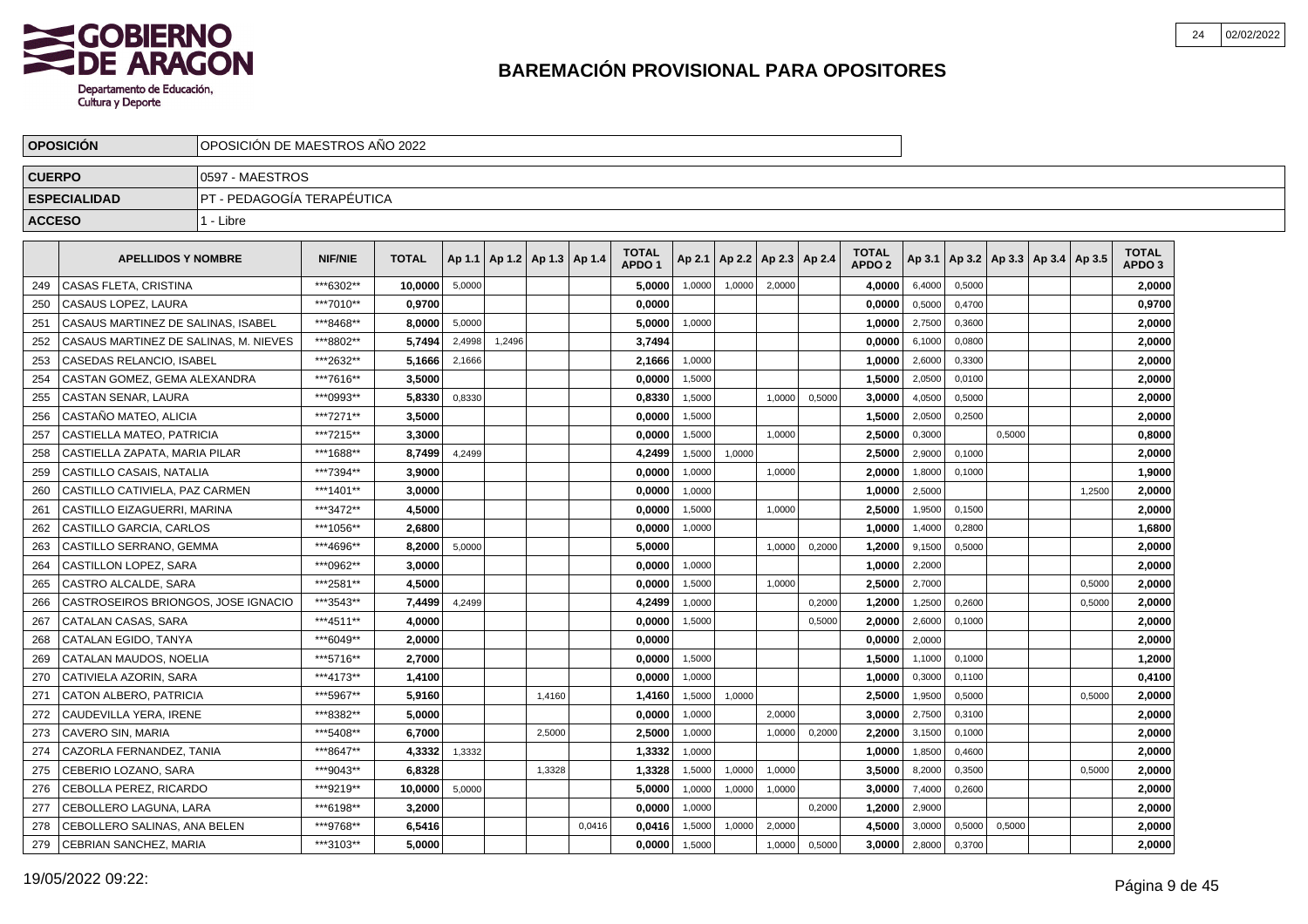

|               | <b>OPOSICIÓN</b>                |                             | OPOSICIÓN DE MAESTROS AÑO 2022 |              |        |        |                                   |        |                                   |        |        |                          |        |                                   |        |        |        |                                            |        |                                   |  |
|---------------|---------------------------------|-----------------------------|--------------------------------|--------------|--------|--------|-----------------------------------|--------|-----------------------------------|--------|--------|--------------------------|--------|-----------------------------------|--------|--------|--------|--------------------------------------------|--------|-----------------------------------|--|
| <b>CUERPO</b> |                                 | 0597 - MAESTROS             |                                |              |        |        |                                   |        |                                   |        |        |                          |        |                                   |        |        |        |                                            |        |                                   |  |
|               | <b>ESPECIALIDAD</b>             | IPT - PEDAGOGÍA TERAPÉUTICA |                                |              |        |        |                                   |        |                                   |        |        |                          |        |                                   |        |        |        |                                            |        |                                   |  |
| <b>ACCESO</b> |                                 | 1 - Libre                   |                                |              |        |        |                                   |        |                                   |        |        |                          |        |                                   |        |        |        |                                            |        |                                   |  |
|               | <b>APELLIDOS Y NOMBRE</b>       |                             | <b>NIF/NIE</b>                 | <b>TOTAL</b> |        |        | Ap 1.1   Ap 1.2   Ap 1.3   Ap 1.4 |        | <b>TOTAL</b><br>APDO <sub>1</sub> | Ap 2.1 |        | Ap 2.2   Ap 2.3   Ap 2.4 |        | <b>TOTAL</b><br>APDO <sub>2</sub> |        |        |        | Ap 3.1   Ap 3.2   Ap 3.3   Ap 3.4   Ap 3.5 |        | <b>TOTAL</b><br>APDO <sub>3</sub> |  |
| 280           | CEJADOR TIBERIO, LAURA          |                             | ***2065**                      | 3.0000       |        |        |                                   |        | 0,0000                            | 1,0000 |        |                          |        | 1,0000                            | 3,2500 | 0.0200 |        |                                            |        | 2,0000                            |  |
| 281           | CELMA TARRAGUAL, SARA           |                             | ***0286**                      | 3,5000       |        |        |                                   |        | 0,0000                            | 1,5000 |        |                          |        | 1,5000                            | 2.2500 | 0.1600 |        |                                            | 0.5000 | 2,0000                            |  |
| 282           | CENTENO FERRER, JAVIER          |                             | ***7090**                      | 2,0000       |        |        |                                   |        | 0,0000                            |        | 1,0000 | 1,0000                   |        | 2,0000                            |        |        |        |                                            |        | 0,0000                            |  |
| 283           | CEÑA AMAYAS, LUCIA              |                             | ***9095**                      | 9,0000       | 5,0000 |        |                                   |        | 5,0000                            | 1,0000 |        | 1,0000                   |        | 2,0000                            | 3,8500 | 0,5000 |        |                                            | 0,5000 | 2,0000                            |  |
| 284           | CEPEDA NAVARRO, PILAR BEGOÑA    |                             | ***1472**                      | 2,3333       | 0,0833 |        |                                   |        | 0,0833                            | 1,0000 |        |                          |        | 1,0000                            | 0,7500 | 0,5000 |        |                                            |        | 1,2500                            |  |
| 285           | CEREZA TURMO, MARINA            |                             | ***2468**                      | 3.5000       |        |        |                                   |        | 0,0000                            | 1,5000 |        |                          |        | 1.5000                            | 4,2500 | 0,0200 |        |                                            | 1,2500 | 2,0000                            |  |
| 286           | <b>CEREZO PRADES, ALBA</b>      |                             | ***3128**                      | 3.1666       | 0,1666 |        |                                   |        | 0,1666                            | 1,0000 |        |                          |        | 1.0000                            | 2,3000 | 0.1000 |        |                                            | 0,5000 | 2,0000                            |  |
| 287           | CERVERA OROQUIETA. JUAN IGNACIO |                             | ***3726**                      | 1.0000       |        |        |                                   |        | 0.0000                            | 1.0000 |        |                          |        | 1,0000                            |        |        |        |                                            |        | 0,0000                            |  |
| 288           | CHAHUAN AZNAR, VANESSA REBECA   |                             | ***7773**                      | 3,1666       | 0,1666 |        |                                   |        | 0,1666                            | 1,0000 |        |                          |        | 1,0000                            | 3,9000 | 0,5000 |        |                                            |        | 2,0000                            |  |
| 289           | CHAVALA VIU, ANA                |                             | ***5638**                      | 9,1666       | 4,1666 |        |                                   |        | 4,1666                            | 1,0000 | 1,0000 | 1,0000                   |        | 3,0000                            | 3,4500 | 0,3200 |        |                                            |        | 2,0000                            |  |
| 290           | CHICA CASTAÑO, CARMEN           |                             | ***6293**                      | 4,5000       |        |        |                                   |        | 0,0000                            | 1,5000 | 1,0000 |                          |        | 2,5000                            | 2,4000 | 0,4200 |        |                                            | 0,5000 | 2,0000                            |  |
| 291           | CHUECA GONZALEZ, CELIA          |                             | ***2684**                      | 1.4000       |        |        |                                   |        | 0,0000                            | 1,0000 |        |                          |        | 1,0000                            | 0,3000 | 0,1000 |        |                                            |        | 0,4000                            |  |
| 292           | CHULILLA MARGELI. IRENE         |                             | ***0472**                      | 4.2496       |        |        | 0.2496                            |        | 0,2496                            | 1,0000 |        | 1,0000                   |        | 2.0000                            | 3,8500 |        |        |                                            |        | 2,0000                            |  |
| 293           | CIMORRA VELILLA, LUIS ALBERTO   |                             | ***5747**                      | 10.0000      | 5,0000 |        |                                   |        | 5,0000                            | 1,0000 | 1,0000 | 1,0000                   | 0,2000 | 3.2000                            | 6,2500 | 0,5000 |        |                                            |        | 2,0000                            |  |
| 294           | CIPRES ZORRILLA, ALBA           |                             | ***6134**                      | 4,5000       |        |        |                                   |        | 0,0000                            | 1,5000 | 1,0000 |                          |        | 2,5000                            | 2,5000 | 0,1300 |        |                                            |        | 2,0000                            |  |
| 295           | CIRIA ACEBILLO, Mª TERESA       |                             | ***4746**                      | 4,0000       |        |        |                                   |        | 0,0000                            | 1,0000 | 1,0000 |                          |        | 2,0000                            | 3,8000 | 0,5000 |        |                                            |        | 2,0000                            |  |
| 296           | CIRIA GASCON, ELENA             |                             | ***1374**                      | 1,5000       |        |        |                                   |        | 0,0000                            | 1,5000 |        |                          |        | 1,5000                            |        |        |        |                                            |        | 0,0000                            |  |
| 297           | CIRUGEDA MONTON, MARINA         |                             | ***0371**                      | 9,0000       | 4,0000 |        |                                   |        | 4,0000                            | 1,0000 | 1,0000 | 1,0000                   |        | 3,0000                            | 5,9500 | 0.5000 |        |                                            |        | 2,0000                            |  |
| 298           | CIUTAD CASTILLO, ELIANNE        |                             | ***4581**                      | 3.0000       |        |        |                                   |        | 0,0000                            | 1,0000 |        |                          |        | 1,0000                            | 2,2000 |        |        |                                            |        | 2,0000                            |  |
| 299           | CIUTAD SOPENA, RAQUEL           |                             | ***0311**                      | 10.0000      | 5,0000 |        |                                   |        | 5.0000                            | 1,0000 | 1,0000 | 1,0000                   |        | 3.0000                            | 2,4500 | 0.2400 |        |                                            |        | 2,0000                            |  |
| 300           | CIVIAC GARCES, PATRICIA         |                             | ***0679**                      | 4,5000       |        |        |                                   |        | 0,0000                            | 1.5000 |        | 1.0000                   |        | 2,5000                            | 2,1500 | 0.3000 | 0.5000 |                                            |        | 2,0000                            |  |
| 301           | CLAVAIN ORTEGA, ROCIO           |                             | ***7099**                      | 7,0831       | 2,5831 |        |                                   |        | 2,5831                            | 1,5000 | 1,0000 |                          |        | 2,5000                            | 3,4000 | 0,1200 | 0,5000 |                                            | 0,7500 | 2,0000                            |  |
| 302           | CLAVERIA BELTRAN, ANA           |                             | ***0192**                      | 8,0000       | 5,0000 |        |                                   |        | 5,0000                            | 1,0000 |        |                          |        | 1,0000                            | 4,7000 | 0,4000 |        |                                            | 0,5000 | 2,0000                            |  |
| 303           | CLAVERIA CASADO, MARIA          |                             | ***8240**                      | 1.6000       |        |        |                                   |        | 0,0000                            | 1,5000 |        |                          |        | 1,5000                            | 0,1000 |        |        |                                            |        | 0,1000                            |  |
| 304           | CLAVERIA FERNANDEZ, LAURA       |                             | ***5891**                      | 9.5000       | 5,0000 |        |                                   |        | 5,0000                            | 1,5000 | 1,0000 |                          |        | 2,5000                            | 4,4000 | 0.2800 |        |                                            |        | 2,0000                            |  |
| 305           | CLAVERIA GIRON, MARIA JESUS     |                             | ***2199**                      | 8.3535       | 1,5831 | 1,1664 |                                   | 0.1040 | 2,8535                            | 1,5000 |        | 2,0000                   |        | 3.5000                            | 4,0500 | 0,1000 |        |                                            |        | 2,0000                            |  |
| 306           | CLAVERIA ORDUNA, RAQUEL         |                             | ***6242**                      | 6.2497       | 1,7497 |        |                                   |        | 1.7497                            | 1,5000 | 1,0000 |                          |        | 2.5000                            | 2,5000 | 0,1100 |        |                                            |        | 2,0000                            |  |
| 307           | CLAVERO GRAO, CRISTINA          |                             | ***8938**                      | 10,0000      | 5,0000 |        |                                   |        | 5,0000                            | 1,5000 | 1,0000 | 1,0000                   |        | 3,5000                            | 4,2000 | 0,1700 |        |                                            |        | 2,0000                            |  |
| 308           | CLIMENT MORENO, CLARA           |                             | ***5503**                      | 2,0000       |        |        |                                   |        | 0,0000                            |        |        |                          |        | 0,0000                            | 2,3500 | 0,0200 |        |                                            |        | 2,0000                            |  |
| 309           | <b>CLOS CARDIEL, RAQUEL</b>     |                             | ***1765**                      | 6,7077       | 0,4165 |        | 2,2912                            |        | 2,7077                            | 1,0000 |        | 1,0000                   |        | 2,0000                            | 8,4500 | 0,5000 |        |                                            | 0,5000 | 2,0000                            |  |
| 310           | COCA GIMENEZ, SANDRA            |                             | ***3206**                      | 3.0000       |        |        |                                   |        | 0,0000                            | 1,0000 |        |                          |        | 1,0000                            | 1,8000 | 0,5000 |        |                                            |        | 2,0000                            |  |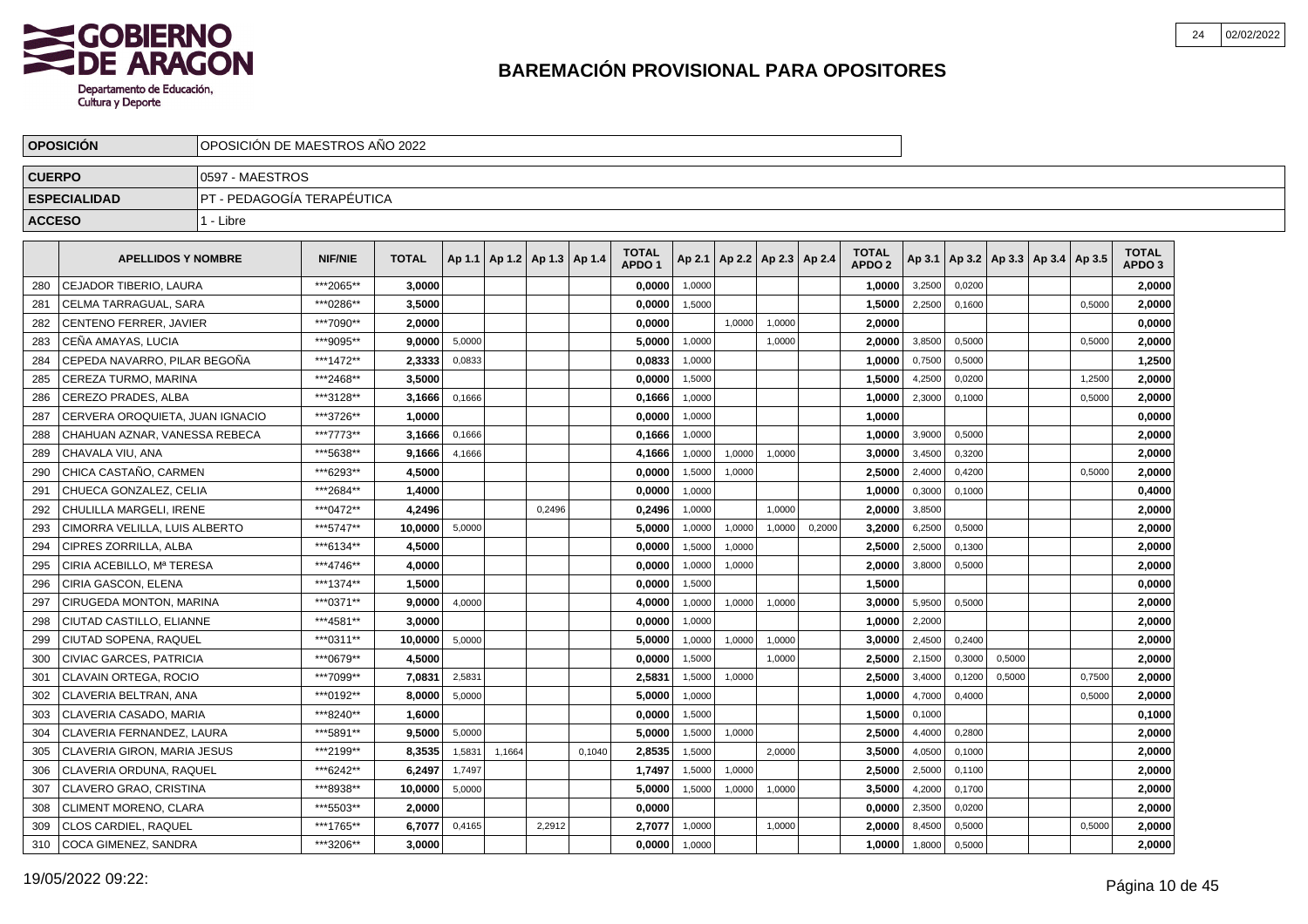

|               | <b>OPOSICIÓN</b>                  | OPOSICIÓN DE MAESTROS AÑO 2022 |                |              |        |                                   |        |        |                                   |        |                          |        |        |                               |        |        |                                   |        |                                   |
|---------------|-----------------------------------|--------------------------------|----------------|--------------|--------|-----------------------------------|--------|--------|-----------------------------------|--------|--------------------------|--------|--------|-------------------------------|--------|--------|-----------------------------------|--------|-----------------------------------|
| <b>CUERPO</b> |                                   | 0597 - MAESTROS                |                |              |        |                                   |        |        |                                   |        |                          |        |        |                               |        |        |                                   |        |                                   |
|               | <b>ESPECIALIDAD</b>               | PT - PEDAGOGÍA TERAPÉUTICA     |                |              |        |                                   |        |        |                                   |        |                          |        |        |                               |        |        |                                   |        |                                   |
| <b>ACCESO</b> |                                   | 1 - Libre                      |                |              |        |                                   |        |        |                                   |        |                          |        |        |                               |        |        |                                   |        |                                   |
|               | <b>APELLIDOS Y NOMBRE</b>         |                                | <b>NIF/NIE</b> | <b>TOTAL</b> |        | Ap 1.1   Ap 1.2   Ap 1.3   Ap 1.4 |        |        | <b>TOTAL</b><br>APDO <sub>1</sub> | Ap 2.1 | Ap 2.2   Ap 2.3   Ap 2.4 |        |        | <b>TOTAL</b><br><b>APDO 2</b> | Ap 3.1 |        | Ap 3.2   Ap 3.3   Ap 3.4   Ap 3.5 |        | <b>TOTAL</b><br>APDO <sub>3</sub> |
| 311           | COLAS GONZALEZ, SANDRA            |                                | ***1591**      | 3,0833       | 0,0833 |                                   |        |        | 0,0833                            | 1,0000 |                          |        |        | 1,0000                        | 2,8000 | 0,1000 |                                   |        | 2,0000                            |
| 312           | COLAS RIPOL, MARINA               |                                | ***0527**      | 4,8664       |        |                                   | 0,6664 |        | 0,6664                            | 1,0000 |                          | 1,0000 | 0,2000 | 2,2000                        | 7,0500 |        |                                   |        | 2,0000                            |
| 313           | COLLADO BUENO, CLARA              |                                | ***5727**      | 3,0000       |        |                                   |        |        | 0,0000                            | 1,0000 |                          |        |        | 1,0000                        | 3,5000 |        |                                   |        | 2,0000                            |
| 314           | COLLADOS SERRANO, ALBA            |                                | ***5310**      | 2.0000       |        |                                   |        |        | 0,0000                            | 1,0000 |                          |        |        | 1,0000                        | 1,0000 |        |                                   |        | 1,0000                            |
| 315           | COLOMINA COLLADA. LAURA           |                                | ***6518**      | 3.5000       |        |                                   |        |        | 0.0000                            | 1,5000 |                          |        |        | 1.5000                        | 3,1000 | 0,1000 |                                   |        | 2,0000                            |
| 316           | COLOMINA SEIRA. MARIA PILAR       |                                | ***4560**      | 2.2000       |        |                                   |        |        | 0.0000                            | 1,0000 |                          |        |        | 1.0000                        | 1,2000 |        |                                   |        | 1,2000                            |
| 317           | CONDE PIRACES, JAVIER             |                                | ***6245**      | 2,6400       |        |                                   |        |        | 0,0000                            | 1.5000 |                          |        |        | 1,5000                        | 0.6000 | 0.0400 |                                   | 0.5000 | 1,1400                            |
| 318           | CONEJERO COLAS, ENRIQUE           |                                | ***6115**      | 3,2500       |        |                                   |        | 1,2500 | 1,2500                            | 1,0000 |                          | 1,0000 |        | 2,0000                        |        |        |                                   |        | 0,0000                            |
| 319           | CONTINENTE HORNA, SAUL            |                                | ***0370**      | 6,4578       | 2,1666 |                                   | 0,2912 |        | 2,4578                            | 1,0000 | 1,0000                   |        |        | 2,0000                        | 3,8500 |        |                                   |        | 2,0000                            |
| 320           | CONTRERAS MARZO, RAQUEL           |                                | ***9163**      | 4,7497       | 0,7497 |                                   |        |        | 0,7497                            | 1,0000 | 1,0000                   |        |        | 2,0000                        | 2,3500 | 0.5000 |                                   | 0,5000 | 2,0000                            |
| 321           | <b>COPONS FORNOS, MARIA</b>       |                                | ***8991**      | 2.6500       |        |                                   |        |        | 0,0000                            | 1,5000 |                          |        |        | 1,5000                        | 1,1500 |        |                                   |        | 1,1500                            |
| 322           | CORDOBA JIMENEZ, ALBERTO          |                                | ***9085**      | 5,5348       |        |                                   | 2,1248 |        | 2,1248                            |        | 1,0000                   | 1,0000 |        | 2,0000                        | 0,9000 | 0,0100 |                                   | 0,5000 | 1,4100                            |
| 323           | CORNAGO JIMENEZ, GABRIEL          |                                | ***6001**      | 3.0000       |        |                                   |        |        | 0.0000                            | 1.0000 |                          |        |        | 1,0000                        | 2,3000 |        |                                   |        | 2,0000                            |
| 324           | <b>CORREAS MARIN, CELIA</b>       |                                | ***5886**      | 6,9160       |        |                                   | 1,4160 |        | 1,4160                            | 1,5000 | 1,0000                   | 1,0000 |        | 3,5000                        | 1,6000 | 0.1000 |                                   | 0,5000 | 2,0000                            |
| 325           | <b>CORTES ABADIA. IRENE</b>       |                                | ***9042**      | 3,5000       |        |                                   |        |        | 0.0000                            | 1,5000 |                          |        |        | 1,5000                        | 2,0000 | 0,1000 |                                   |        | 2,0000                            |
| 326           | CORTES CARRASCON. MARIA DEL PILAR |                                | ***5766**      | 9.7497       | 4.7497 |                                   |        |        | 4,7497                            | 1,0000 | 1,0000                   | 1.0000 |        | 3.0000                        | 6,6000 | 0,1400 |                                   |        | 2,0000                            |
| 327           | CORTES GARCIA, ROCIO              |                                | ***9985**      | 6,4163       | 1,9163 |                                   |        |        | 1,9163                            | 1,5000 | 1,0000                   |        |        | 2,5000                        | 5,5000 | 0,1200 |                                   |        | 2,0000                            |
| 328           | CORTES MAJO, SANDRA               |                                | ***3104**      | 2,8700       |        |                                   |        |        | 0,0000                            | 1,0000 |                          |        |        | 1,0000                        | 1,6500 | 0,2200 |                                   |        | 1,8700                            |
| 329           | CORTES RODRIGUEZ, RICARDO MIGUEL  |                                | ***4256**      | 4,0000       |        |                                   |        |        | 0,0000                            | 1,0000 |                          | 1,0000 |        | 2,0000                        | 2,3000 | 0,0800 |                                   |        | 2,0000                            |
| 330           | CREMALLET PASCUAL, ROCIO          |                                | ***5452**      | 4,5000       |        |                                   |        |        | 0,0000                            | 1,5000 | 1,0000                   |        |        | 2,5000                        | 1,8000 | 0,1000 |                                   | 0,5000 | 2,0000                            |
| 331           | <b>CRESPO COMERAS, REBECA</b>     |                                | ***1696**      | 3,9500       |        |                                   |        |        | 0,0000                            | 1,0000 |                          | 1,0000 |        | 2,0000                        | 1,9500 |        |                                   |        | 1,9500                            |
| 332           | CRESPO HERNANDEZ, MARIA           |                                | ***0294**      | 6,2912       |        |                                   | 0,7912 |        | 0,7912                            | 1,5000 | 1,0000                   | 1,0000 |        | 3,5000                        | 8,9000 | 0,5000 |                                   | 0,5000 | 2,0000                            |
| 333           | CRESPO ORCE, ANDREA               |                                | ***0640**      | 3.2000       |        |                                   |        |        | 0,0000                            | 1,5000 |                          | 1,0000 |        | 2.5000                        | 0,6000 | 0,1000 |                                   |        | 0,7000                            |
| 334           | CRESPO SANZ. MARIA JESUS          |                                | ***3426**      | 7.2000       | 5,0000 |                                   |        |        | 5.0000                            |        |                          |        | 0,2000 | 0.2000                        | 6,5500 | 0,0100 |                                   |        | 2,0000                            |
| 335           | CRUZ MEDRANO. ANDREA              |                                | ***0943**      | 1.5000       |        |                                   |        |        | 0.0000                            | 1,5000 |                          |        |        | 1,5000                        |        |        |                                   |        | 0,0000                            |
| 336           | CUARTERO FERNANDEZ, EVA           |                                | ***5760**      | 3,0000       |        |                                   |        |        | 0,0000                            | 1,0000 |                          |        |        | 1,0000                        | 5,3500 | 0,1300 |                                   |        | 2,0000                            |
| 337           | CUARTERO VICIEN, MARIA ANGELES    |                                | ***7402**      | 6,2831       | 1,5831 |                                   |        |        | 1,5831                            | 1,5000 |                          | 1,0000 | 0,2000 | 2,7000                        | 1,6000 | 0,5000 |                                   | 0,5000 | 2,0000                            |
| 338           | <b>CUBAS ABADIA, CRISTINA</b>     |                                | ***5857**      | 3,0000       |        |                                   |        |        | 0,0000                            | 1,0000 |                          |        |        | 1,0000                        | 2,0000 | 0,0400 |                                   |        | 2,0000                            |
| 339           | CUBERO NOGUERON, Mª PILAR         |                                | ***8770**      | 5,8330       | 0,8330 |                                   |        |        | 0,8330                            | 1,0000 | 1,0000                   | 1,0000 |        | 3,0000                        | 3,0000 | 0,1000 |                                   |        | 2,0000                            |
| 340           | CUESTA BUENO, BEATRIZ             |                                | ***6980**      | 4,7497       | 1,7497 |                                   |        |        | 1,7497                            | 1,0000 |                          |        |        | 1,0000                        | 4,4000 | 0,1500 |                                   |        | 2,0000                            |
| 341           | <b>CUEVAS LIERTA, SILVIA</b>      |                                | ***1807**      | 4,6666       | 0,1666 |                                   |        |        | 0,1666                            | 1,5000 | 1,0000                   |        |        | 2,5000                        | 1,5500 | 0,4800 |                                   |        | 2,0000                            |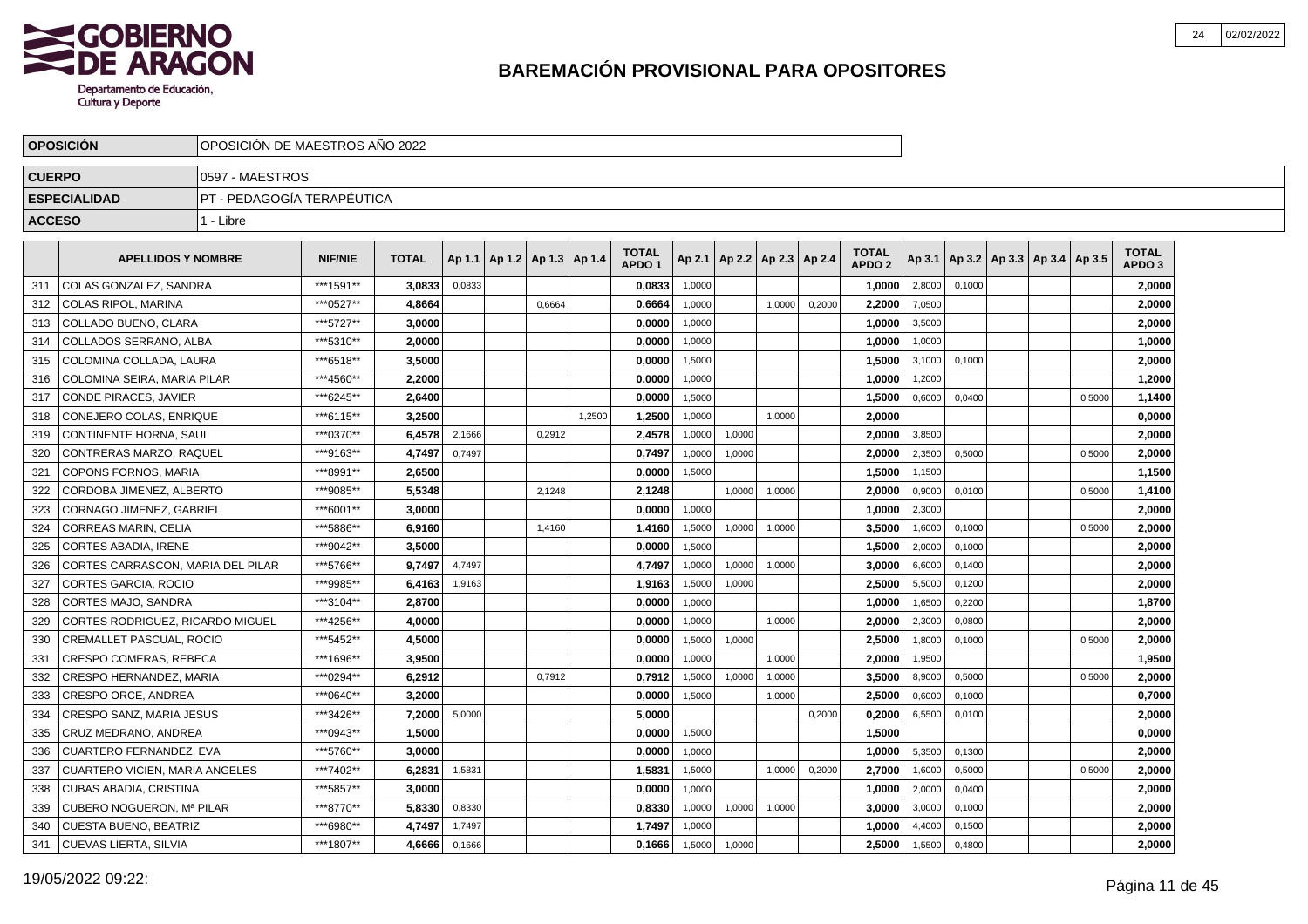

|               | <b>OPOSICION</b>                    | OPOSICION DE MAESTROS ANO 2022 |                |              |        |                                   |        |        |                                   |        |        |                          |        |                                   |         |        |                                   |        |                                   |  |
|---------------|-------------------------------------|--------------------------------|----------------|--------------|--------|-----------------------------------|--------|--------|-----------------------------------|--------|--------|--------------------------|--------|-----------------------------------|---------|--------|-----------------------------------|--------|-----------------------------------|--|
| <b>CUERPO</b> |                                     | 0597 - MAESTROS                |                |              |        |                                   |        |        |                                   |        |        |                          |        |                                   |         |        |                                   |        |                                   |  |
|               | <b>ESPECIALIDAD</b>                 | IPT - PEDAGOGÍA TERAPÉUTICA    |                |              |        |                                   |        |        |                                   |        |        |                          |        |                                   |         |        |                                   |        |                                   |  |
| <b>ACCESO</b> |                                     | 1 - Libre                      |                |              |        |                                   |        |        |                                   |        |        |                          |        |                                   |         |        |                                   |        |                                   |  |
|               | <b>APELLIDOS Y NOMBRE</b>           |                                | <b>NIF/NIE</b> | <b>TOTAL</b> |        | Ap 1.1   Ap 1.2   Ap 1.3   Ap 1.4 |        |        | <b>TOTAL</b><br>APDO <sub>1</sub> | Ap 2.1 |        | Ap 2.2   Ap 2.3   Ap 2.4 |        | <b>TOTAL</b><br>APDO <sub>2</sub> | Ap 3.1  |        | Ap 3.2   Ap 3.3   Ap 3.4   Ap 3.5 |        | <b>TOTAL</b><br>APDO <sub>3</sub> |  |
| 342           | DANYANS TORO, LOIDA                 |                                | ***6095**      | 4,5000       |        |                                   |        |        | 0,0000                            | 1,5000 | 1,0000 |                          |        | 2,5000                            | 2,5000  | 0,1000 |                                   |        | 2,0000                            |  |
| 343           | DE DIEGO LAZARO, ALEJANDRA          |                                | ***2903**      | 2,3500       |        |                                   |        |        | 0,0000                            | 1,0000 |        |                          |        | 1,0000                            | 1,3500  |        |                                   |        | 1,3500                            |  |
| 344           | DE DIEGO PEREZ, RAQUEL              |                                | ***0772**      | 5,1248       |        |                                   | 1,1248 |        | 1,1248                            | 1,0000 | 1,0000 |                          |        | 2,0000                            | 3,6500  |        |                                   |        | 2,0000                            |  |
| 345           | DE GRACIA BARBERO, MIRIAM           |                                | ***5509**      | 9.6165       | 4,4165 |                                   |        |        | 4,4165                            | 1,0000 | 1,0000 | 1,0000                   | 0,2000 | 3,2000                            | 6,4000  | 0,5000 |                                   |        | 2,0000                            |  |
| 346           | DE LA FUENTE DEL PINO, LOYOLA       |                                | ***7195**      | 3,0000       |        |                                   |        |        | 0,0000                            | 1,0000 |        |                          |        | 1,0000                            | 2,6000  |        |                                   |        | 2,0000                            |  |
| 347           | DE LA LOSA CASAUS, TAMARA           |                                | ***6530**      | 5.7499       | 1,2499 |                                   |        |        | 1,2499                            | 1,5000 |        | 1,0000                   |        | 2.5000                            | 4,0000  | 0,5000 |                                   |        | 2,0000                            |  |
| 348           | I DE LA VIUDA MARTINEZ. ROCIO       |                                | ***5962**      | 4,3332       | 2,3332 |                                   |        |        | 2,3332                            |        |        |                          |        | 0.0000                            | 4,2000  | 0,3300 |                                   | 0,5000 | 2,0000                            |  |
| 349           | l DE SAN LAZARO LORENTE. SONIA      |                                | ***9950**      | 7,8500       |        |                                   | 2,5000 |        | 2,5000                            | 1,0000 | 1,0000 | 2,0000                   |        | 4,0000                            | 0,8500  | 0,5000 |                                   |        | 1,3500                            |  |
| 350           | I DEL ALAMO CAÑAMERO. MARIA ANGELES |                                | ***2306**      | 3,5000       |        |                                   |        |        | 0,0000                            | 1,5000 |        |                          |        | 1,5000                            | 5,6000  |        |                                   |        | 2,0000                            |  |
| 351           | DEL CAMPO AZOR, JULIA               |                                | ***0681**      | 6,8330       | 1,8330 |                                   |        |        | 1,8330                            | 1,5000 | 1,0000 |                          | 0,5000 | 3,0000                            | 3,0000  |        |                                   |        | 2,0000                            |  |
| 352           | DEL CAMPO OCAÑA, JAVIER             |                                | ***9682**      | 7,1496       | 2,6664 |                                   |        | 0,0832 | 2,7496                            | 1,0000 | 1,0000 |                          | 0,4000 | 2,4000                            | 3,0500  | 0,1000 |                                   |        | 2,0000                            |  |
| 353           | DEL OLMO PEREZ. ANGELA              |                                | ***0025**      | 4,2499       | 0,2499 |                                   |        |        | 0,2499                            | 1.5000 |        |                          | 0,5000 | 2,0000                            | 3,0000  |        |                                   | 0.7500 | 2,0000                            |  |
| 354           | DEL PAGO AGUAS. ELVIRA              |                                | ***1927**      | 1,7664       |        |                                   |        | 0.1664 | 0,1664                            | 1,5000 |        |                          |        | 1,5000                            |         | 0,1000 |                                   |        | 0,1000                            |  |
| 355           | DELGADO LASARTE, BEATRIZ            |                                | ***1635**      | 8,5000       | 5,0000 |                                   |        |        | 5,0000                            | 1,5000 |        |                          |        | 1,5000                            | 8,0000  | 0,5000 |                                   |        | 2,0000                            |  |
| 356           | DELGADO PINILLA, MARIA JOSE         |                                | ***4980**      | 4,5000       |        |                                   |        |        | 0,0000                            | 1,5000 |        | 1,0000                   |        | 2,5000                            | 6,5500  | 0,4000 |                                   | 0,5000 | 2,0000                            |  |
| 357           | DELGADO PUENTE, CARMEN              |                                | ***5410**      | 9,7831       | 4,5831 |                                   |        |        | 4,5831                            | 1,0000 | 1,0000 | 1,0000                   | 0,2000 | 3,2000                            | 5,5000  | 0,0900 |                                   |        | 2,0000                            |  |
| 358           | DELGADO RUIZ, DAVID                 |                                | ***4287**      | 10,0000      | 5,0000 |                                   |        |        | 5,0000                            | 1,5000 |        | 3,0000                   |        | 4,5000                            | 3,4500  | 0,5000 |                                   |        | 2,0000                            |  |
| 359           | <b>DIARTE VICENTE, CRISTINA</b>     |                                | ***6221**      | 3.5000       |        |                                   |        |        | 0.0000                            | 1,5000 |        |                          |        | 1.5000                            | 2,3000  | 0.1000 |                                   |        | 2,0000                            |  |
| 360           | DIAZ BERGUA, VANESA                 |                                | ***7345**      | 8,2000       | 5,0000 |                                   |        |        | 5.0000                            | 1,0000 |        |                          | 0,2000 | 1,2000                            | 10,8000 | 0,5000 |                                   |        | 2,0000                            |  |
| 361           | DIAZ CASTILLA, MARIA ISABEL         |                                | ***2885**      | 4,0000       |        |                                   |        |        | 0,0000                            | 1,0000 | 1,0000 |                          |        | 2,0000                            | 1,5000  |        |                                   | 0,5000 | 2,0000                            |  |
| 362           | DIAZ LUCEA, ANA BELEN               |                                | ***6108**      | 10,0000      | 5,0000 |                                   |        |        | 5,0000                            | 1,0000 |        | 2,0000                   |        | 3,0000                            | 7,1000  | 0,5000 |                                   |        | 2,0000                            |  |
| 363           | DIAZ ORTUBIA, ANA MARIA             |                                | ***1749**      | 4,0000       |        |                                   |        |        | 0,0000                            | 1,0000 | 1,0000 |                          |        | 2,0000                            | 2,2000  | 0,1000 |                                   |        | 2,0000                            |  |
| 364           | DIEGUEZ BAGUENA, NEREA              |                                | ***5446**      | 5,9165       | 1,4165 |                                   |        |        | 1,4165                            | 1,0000 | 1,0000 |                          | 0,5000 | 2,5000                            | 3,7500  | 0,0600 |                                   |        | 2,0000                            |  |
| 365           | <b>DIESTE LISO, MARTA</b>           |                                | ***0439**      | 4.9998       | 0,4998 |                                   |        |        | 0,4998                            | 1,5000 |        | 1,0000                   |        | 2.5000                            | 4,6000  | 0,5000 |                                   |        | 2,0000                            |  |
| 366           | DIEZ BUJ, LORENA                    |                                | ***2196**      | 3.7000       |        |                                   |        |        | 0,0000                            | 1,5000 |        |                          | 0,2000 | 1,7000                            | 2,3000  | 0,4000 |                                   | 1,0000 | 2,0000                            |  |
| 367           | DIEZ CARRASCO, PAULA                |                                | ***1653**      | 4.7497       | 1,7497 |                                   |        |        | 1,7497                            | 1,0000 |        |                          |        | 1.0000                            | 2,2500  | 0,1500 |                                   | 1,0000 | 2,0000                            |  |
| 368           | DIEZ REVIRIEGO, ESTER               |                                | ***7272**      | 3,0000       |        |                                   |        |        | 0,0000                            | 1,0000 |        |                          |        | 1,0000                            | 2,6000  | 0,0600 |                                   | 0,7500 | 2,0000                            |  |
| 369           | DOMENECH LLUECA, MARIA AMPARO       |                                | ***7831**      | 1,0000       |        |                                   |        |        | 0,0000                            | 1,0000 |        |                          |        | 1,0000                            |         |        |                                   |        | 0,0000                            |  |
| 370           | DOMINGUEZ CACHO, ISABEL             |                                | ***8785**      | 9,0000       | 5,0000 |                                   |        |        | 5,0000                            | 1,0000 |        | 1,0000                   |        | 2,0000                            | 2,9000  | 0,1400 |                                   |        | 2,0000                            |  |
| 371           | DOMINGUEZ CORDERO, AZAHARA          |                                | ***5740**      | 3,9163       | 0,9163 |                                   |        |        | 0.9163                            | 1,0000 |        |                          |        | 1.0000                            | 2,8000  | 0,0200 |                                   |        | 2,0000                            |  |
| 372           | DOMINGUEZ FRACA, VANESA             |                                | ***8890**      | 7,2000       | 1,0000 | 2,0000                            |        |        | 3,0000                            | 1,0000 | 1,0000 |                          | 0,2000 | 2,2000                            | 4,4500  | 0,0100 |                                   |        | 2,0000                            |  |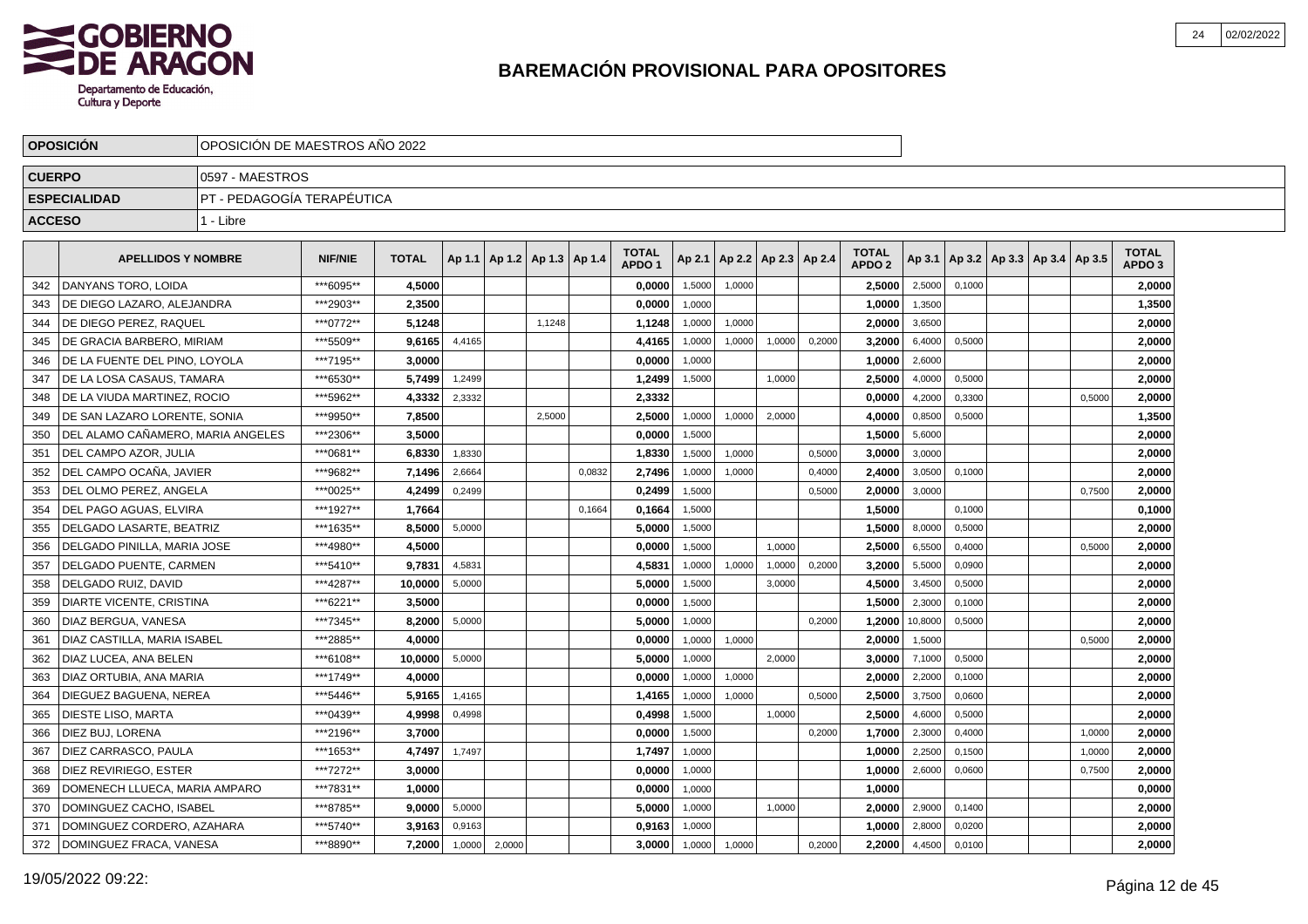

|               | <b>OPOSICION</b>                 | OPOSICION DE MAESTROS ANO 2022 |                |              |        |                              |        |                                   |        |        |                          |        |                                   |         |        |                                   |        |                                   |  |
|---------------|----------------------------------|--------------------------------|----------------|--------------|--------|------------------------------|--------|-----------------------------------|--------|--------|--------------------------|--------|-----------------------------------|---------|--------|-----------------------------------|--------|-----------------------------------|--|
| <b>CUERPO</b> |                                  | 0597 - MAESTROS                |                |              |        |                              |        |                                   |        |        |                          |        |                                   |         |        |                                   |        |                                   |  |
|               | <b>ESPECIALIDAD</b>              | IPT - PEDAGOGÍA TERAPÉUTICA    |                |              |        |                              |        |                                   |        |        |                          |        |                                   |         |        |                                   |        |                                   |  |
| <b>ACCESO</b> |                                  | 1 - Libre                      |                |              |        |                              |        |                                   |        |        |                          |        |                                   |         |        |                                   |        |                                   |  |
|               | <b>APELLIDOS Y NOMBRE</b>        |                                | <b>NIF/NIE</b> | <b>TOTAL</b> | Ap 1.1 | $ $ Ap 1.2   Ap 1.3   Ap 1.4 |        | <b>TOTAL</b><br>APDO <sub>1</sub> | Ap 2.1 |        | Ap 2.2   Ap 2.3   Ap 2.4 |        | <b>TOTAL</b><br>APDO <sub>2</sub> | Ap 3.1  |        | Ap 3.2   Ap 3.3   Ap 3.4   Ap 3.5 |        | <b>TOTAL</b><br>APDO <sub>3</sub> |  |
| 373           | DOMINGUEZ GARCIA, NURIA          |                                | ***7128**      | 10,0000      | 5,0000 |                              |        | 5.0000                            | 1,0000 | 1,0000 | 1,0000                   |        | 3,0000                            | 4,4000  | 0,3800 |                                   |        | 2,0000                            |  |
| 374           | DOMINGUEZ SANCHEZ, ALBA          |                                | ***7920**      | 9,5000       | 5,0000 |                              |        | 5,0000                            | 1,5000 |        | 1,0000                   |        | 2,5000                            | 2,2500  | 0,1000 |                                   |        | 2,0000                            |  |
| 375           | DOMPER SIN, YOLANDA              |                                | ***6074**      | 4,5000       |        |                              |        | 0,0000                            | 1,5000 |        | 1,0000                   |        | 2,5000                            | 2,0000  | 0,0100 |                                   |        | 2,0000                            |  |
| 376           | DOZ LANAU, ELENA                 |                                | ***5176**      | 6,3332       | 2,3332 |                              |        | 2,3332                            | 1,0000 |        | 1,0000                   |        | 2,0000                            | 4,9000  | 0,3000 |                                   |        | 2,0000                            |  |
| 377           | DUARTE GINESTRA, MARTA           |                                | ***2239**      | 3,0000       |        |                              |        | 0,0000                            | 1,0000 |        |                          |        | 1,0000                            | 3,2500  |        |                                   |        | 2,0000                            |  |
| 378           | DUEÑAS SAN JOSE, CARMEN          |                                | ***2915**      | 10.0000      | 5,0000 |                              |        | 5.0000                            | 1,0000 |        | 2.0000                   |        | 3.0000                            | 8,5000  | 0,4500 |                                   |        | 2,0000                            |  |
| 379           | <b>ECHEANDIA LEON, LEIRE</b>     |                                | ***5833**      | 4,4200       |        |                              |        | 0,0000                            | 1,5000 | 1,0000 |                          |        | 2,5000                            | 0,6500  | 0,2700 |                                   | 1,0000 | 1,9200                            |  |
| 380           | EGEA GARCIA, M. GLORIA           |                                | ***6040**      | 8,0000       | 5,0000 |                              |        | 5,0000                            |        | 1,0000 |                          |        | 1,0000                            | 6,0500  | 0,5000 |                                   |        | 2,0000                            |  |
| 381           | l ELVIRA PINDADO. MARIA AURORA   |                                | ***2956**      | 5,5000       |        |                              |        | 0,0000                            | 1,5000 |        | 2,0000                   |        | 3,5000                            | 3,9500  | 0,2100 |                                   |        | 2,0000                            |  |
| 382           | <b>ENACHE -, ILONA VALENTINA</b> |                                | ****8804*      | 3,4165       | 0,4165 |                              |        | 0,4165                            | 1,0000 |        |                          |        | 1,0000                            | 2,5500  |        |                                   |        | 2,0000                            |  |
| 383           | <b>EROLES GARGALLO, ANA</b>      |                                | ***0704**      | 8,0000       | 5,0000 |                              |        | 5,0000                            | 1,0000 |        |                          |        | 1,0000                            | 5,5000  |        |                                   |        | 2,0000                            |  |
| 384           | ESCANERO ESCANERO. ALMUDENA      |                                | ***2350**      | 4,8330       | 0,1666 |                              | 0.1664 | 0,3330                            | 1.5000 |        | 1.0000                   |        | 2,5000                            | 2,7000  | 0.3400 |                                   | 0.5000 | 2,0000                            |  |
| 385           | ESCAPA BALLARIN, SUSANA          |                                | ***1456**      | 4,5000       |        |                              |        | 0.0000                            | 1,5000 | 1.0000 |                          |        | 2,5000                            | 2,0500  |        |                                   |        | 2,0000                            |  |
| 386           | <b>ESCARIO PARAISO, CELIA</b>    |                                | ***6155**      | 4,0000       |        |                              |        | 0,0000                            | 1,0000 |        | 1,0000                   |        | 2,0000                            | 1,5000  | 0,2500 |                                   | 0,5000 | 2,0000                            |  |
| 387           | ESCOBEDO ENFEDAQUE. ANA ISABEL   |                                | ***7354**      | 10,0000      | 5,0000 |                              |        | 5,0000                            | 1,0000 |        | 2,0000                   |        | 3,0000                            | 8,2000  | 0,5000 |                                   |        | 2,0000                            |  |
| 388           | <b>ESCOLANO GASCON, PATRICIA</b> |                                | ***0124**      | 3,0000       |        |                              |        | 0,0000                            | 1,0000 |        |                          |        | 1.0000                            | 2,0000  | 0,4300 |                                   |        | 2,0000                            |  |
| 389           | ESCOLANO GIMENO, MARIA TERESA    |                                | ***4506**      | 8,2000       | 5,0000 |                              |        | 5,0000                            |        |        | 1,0000                   | 0,2000 | 1,2000                            | 4,3000  | 0,5000 |                                   |        | 2,0000                            |  |
| 390           | ESCOLANO MOLINERO. ALEJANDRA     |                                | ***9028**      | 4,2000       |        |                              |        | 0.0000                            | 1,0000 |        | 1.0000                   | 0,2000 | 2.2000                            | 2,6000  |        |                                   |        | 2,0000                            |  |
| 391           | ESCUDER GIMENO. ANA BELEN        |                                | ***3602**      | 10.0000      | 5,0000 |                              |        | 5.0000                            | 1,0000 | 1,0000 | 2,0000                   |        | 4.0000                            | 10,4000 | 0,2600 |                                   |        | 2,0000                            |  |
| 392           | ESCUIN GRACIA, LAURA             |                                | ***4643**      | 9,0330       | 4,8330 |                              |        | 4,8330                            | 1,0000 | 1,0000 |                          | 0,2000 | 2,2000                            | 5,0000  | 0,2200 |                                   |        | 2,0000                            |  |
| 393           | ESCUSOL GARCIA, OLGA MARIA       |                                | ***9529**      | 8,1163       | 3,9163 |                              |        | 3,9163                            | 1,0000 |        | 1,0000                   | 0,2000 | 2,2000                            | 5,8500  | 0,5000 |                                   |        | 2,0000                            |  |
| 394           | ESPADA SENAR, SANDRA             |                                | ***1478**      | 5,8332       | 1,3332 |                              |        | 1,3332                            | 1,5000 | 1,0000 |                          |        | 2,5000                            | 2,7000  |        |                                   |        | 2,0000                            |  |
| 395           | ESPALLARGAS AÑON, GLORIA         |                                | ***9354**      | 8,3666       | 3,1666 |                              |        | 3,1666                            | 1,0000 | 1,0000 | 1,0000                   | 0,2000 | 3,2000                            | 2,2500  | 0,4500 |                                   |        | 2,0000                            |  |
| 396           | ESPAÑOL PEREZ. PAULA             |                                | ***1955**      | 7.7080       | 2,0000 |                              | 0.2080 | 2.2080                            | 1,0000 | 1,0000 | 1,0000                   | 0,5000 | 3,5000                            | 2,1000  | 0.3600 |                                   |        | 2,0000                            |  |
| 397           | <b>ESPARZA ESTEBAN, ALICIA</b>   |                                | ***5897**      | 2.0000       |        |                              |        | 0,0000                            |        |        |                          |        | 0.0000                            | 2,6500  |        |                                   |        | 2,0000                            |  |
| 398           | ESPINOSA ESTEBAN. ALODIA         |                                | ***8958**      | 5.0000       |        |                              |        | 0.0000                            | 1,0000 | 1,0000 | 1,0000                   |        | 3.0000                            | 2,6000  | 0,1500 |                                   | 0,7500 | 2,0000                            |  |
| 399           | ESTEBAN MORENO, PAULA MARIA      |                                | ***6270**      | 3,5000       |        |                              |        | 0,0000                            | 1,5000 |        |                          |        | 1,5000                            | 2,7500  | 0,1000 |                                   |        | 2,0000                            |  |
| 400           | ESTEBAN OCASAR, ANA              |                                | ***3145**      | 3,0000       |        |                              |        | 0,0000                            | 1,0000 |        |                          |        | 1,0000                            | 4,2000  | 0,5000 |                                   | 0,5000 | 2,0000                            |  |
| 401           | ESTEBAN RUIZ, ALEJANDRO          |                                | ***6869**      | 1,3900       |        |                              |        | 0,0000                            | 1,0000 |        |                          |        | 1,0000                            |         | 0,3900 |                                   |        | 0,3900                            |  |
| 402           | <b>ESTEBAN SANCHEZ, MARTA</b>    |                                | ***5833**      | 3,0000       |        |                              |        | 0.0000                            | 1,0000 |        |                          |        | 1.0000                            | 2,3500  |        |                                   |        | 2,0000                            |  |
| 403           | <b>ESTEBAN VALVERDE, ANA</b>     |                                | ***5849**      | 5,9998       | 0,4998 |                              |        | 0,4998                            | 1,0000 | 1,0000 | 1,0000                   | 0,5000 | 3,5000                            | 2,5500  | 0,5000 |                                   |        | 2,0000                            |  |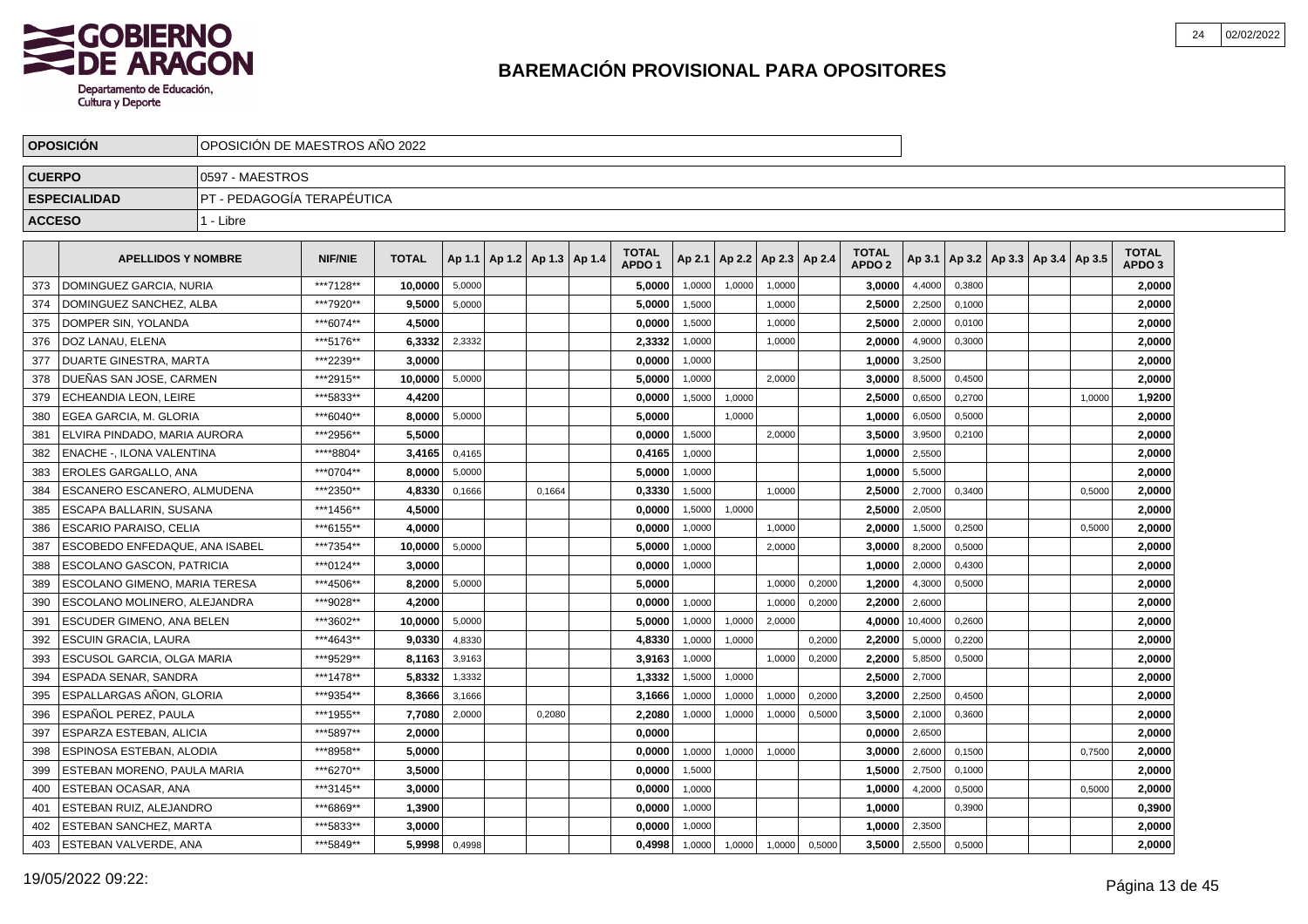

|               | <b>OPOSICIÓN</b>                 | OPOSICIÓN DE MAESTROS AÑO 2022 |                |              |        |                                   |        |        |                                   |        |                 |        |        |                               |        |        |                                   |        |                                   |
|---------------|----------------------------------|--------------------------------|----------------|--------------|--------|-----------------------------------|--------|--------|-----------------------------------|--------|-----------------|--------|--------|-------------------------------|--------|--------|-----------------------------------|--------|-----------------------------------|
| <b>CUERPO</b> |                                  | 0597 - MAESTROS                |                |              |        |                                   |        |        |                                   |        |                 |        |        |                               |        |        |                                   |        |                                   |
|               | <b>ESPECIALIDAD</b>              | PT - PEDAGOGÍA TERAPÉUTICA     |                |              |        |                                   |        |        |                                   |        |                 |        |        |                               |        |        |                                   |        |                                   |
| <b>ACCESO</b> |                                  | 1 - Libre                      |                |              |        |                                   |        |        |                                   |        |                 |        |        |                               |        |        |                                   |        |                                   |
|               | <b>APELLIDOS Y NOMBRE</b>        |                                | <b>NIF/NIE</b> | <b>TOTAL</b> |        | Ap 1.1   Ap 1.2   Ap 1.3   Ap 1.4 |        |        | <b>TOTAL</b><br>APDO <sub>1</sub> | Ap 2.1 | Ap 2.2   Ap 2.3 |        | Ap 2.4 | <b>TOTAL</b><br><b>APDO 2</b> | Ap 3.1 |        | Ap 3.2   Ap 3.3   Ap 3.4   Ap 3.5 |        | <b>TOTAL</b><br>APDO <sub>3</sub> |
| 404           | ESTEBAN VILLUENDAS, ELENA        |                                | ***6390**      | 3,4700       |        |                                   |        |        | 0,0000                            | 1,5000 |                 | 1,0000 | 0,5000 | 3,0000                        | 0,3500 | 0,1200 |                                   |        | 0,4700                            |
| 405           | ESTEVA DE ANDRES, ELIA           |                                | ***6857**      | 5,5416       |        | 0,0416                            |        |        | 0,0416                            | 1,5000 |                 | 2,0000 |        | 3,5000                        | 1,5500 | 0,5000 |                                   | 0,5000 | 2,0000                            |
| 406           | ESTEVANEZ GONZALEZ. MARIA JESUS  |                                | ***0668**      | 3,0000       |        |                                   |        |        | 0,0000                            | 1,0000 |                 |        |        | 1,0000                        | 2,6500 | 0,1200 |                                   |        | 2,0000                            |
| 407           | ESTEVEZ ESPALLARGAS. MARIA PILAR |                                | ***6182**      | 9.5000       | 5,0000 |                                   |        |        | 5.0000                            | 1,5000 |                 | 1,0000 |        | 2,5000                        | 5,3000 | 0,2100 |                                   |        | 2,0000                            |
| 408           | ESTRADA SORIA, MARTA             |                                | ***7405**      | 3.5000       |        |                                   |        |        | 0.0000                            | 1,5000 |                 |        |        | 1.5000                        | 2,0000 | 0,4600 |                                   |        | 2,0000                            |
| 409           | ESTUDILLO TRICAS. LUCIA          |                                | ***4982**      | 6.5000       |        |                                   | 2,5000 |        | 2,5000                            | 1,0000 |                 | 1.0000 |        | 2.0000                        | 9,6500 | 0,5000 |                                   |        | 2,0000                            |
| 410           | EZQUERRA BADIMON, ANA            |                                | *** 5992**     | 4,0000       |        |                                   |        |        | 0,0000                            | 1.5000 |                 |        | 0.5000 | 2,0000                        | 3.2500 | 0.1000 |                                   |        | 2,0000                            |
| 411           | EZQUERRA GIMENEZ, MARTA          |                                | ***9628**      | 3,0080       |        |                                   | 0,2080 |        | 0,2080                            | 1,0000 |                 | 1,0000 |        | 2,0000                        | 0,3000 |        |                                   | 0,5000 | 0,8000                            |
| 412           | EZQUERRA RODRIGUEZ, MARIA        |                                | ***4613**      | 9,0000       | 5,0000 |                                   |        |        | 5,0000                            | 1,0000 | 1,0000          |        |        | 2,0000                        | 3,9000 | 0,3300 |                                   |        | 2,0000                            |
| 413           | EZQUERRA RUBIO, ALODIA           |                                | ***7450**      | 3,5000       |        |                                   |        |        | 0,0000                            | 1,5000 |                 |        |        | 1,5000                        | 2,6500 | 0,0800 |                                   |        | 2,0000                            |
| 414           | FELEZ SERRANO, CELIA             |                                | ***0778**      | 4,5831       | 1,5831 |                                   |        |        | 1,5831                            | 1,0000 |                 |        |        | 1,0000                        | 2,0000 | 0,2200 |                                   | 0,5000 | 2,0000                            |
| 415           | <b>FELIPE FONTANA, ELOY</b>      |                                | ***6269**      | 4,5000       |        |                                   |        |        | 0.0000                            | 1,5000 | 1,0000          |        |        | 2,5000                        | 5,2000 |        |                                   |        | 2,0000                            |
| 416           | FELIPO TENA. ANA BELEN           |                                | ***5941**      | 7,1868       |        | 1,8744                            |        | 0,3124 | 2,1868                            | 1,0000 |                 | 2,0000 |        | 3,0000                        | 2,3000 | 0.4200 |                                   |        | 2,0000                            |
| 417           | FERNANDEZ BLANCO, FERNANDO       |                                | ***8925**      | 3,5000       |        |                                   |        |        | 0,0000                            | 1,5000 |                 |        |        | 1,5000                        | 1,5000 |        |                                   | 0,5000 | 2,0000                            |
| 418           | FERNANDEZ CARRAMIÑANA. DANIEL    |                                | ***4216**      | 4,8332       | 1,3332 |                                   |        |        | 1,3332                            | 1,5000 |                 |        |        | 1.5000                        | 2,7000 |        |                                   | 0,7500 | 2,0000                            |
| 419           | FERNANDEZ CASTEL. RAQUEL         |                                | ***4906**      | 9.5000       | 5,0000 |                                   |        |        | 5.0000                            | 1,0000 |                 | 1.0000 | 0,5000 | 2.5000                        | 2,1500 | 0.1700 |                                   |        | 2,0000                            |
| 420           | FERNANDEZ ESTEVEZ, ALBA          |                                | ***2445**      | 5,0000       | 1,0000 |                                   |        |        | 1,0000                            | 1,5000 |                 |        | 0,5000 | 2,0000                        | 2,4500 |        |                                   |        | 2,0000                            |
| 421           | FERNANDEZ GALDEANO, ELISABETH    |                                | ***9434**      | 4,5000       |        |                                   |        |        | 0,0000                            | 1,0000 |                 | 1,0000 | 0,5000 | 2,5000                        | 2,5000 |        |                                   |        | 2,0000                            |
| 422           | FERNANDEZ GROS, TATIANA          |                                | ***0661**      | 3,3332       | 0,3332 |                                   |        |        | 0,3332                            | 1,0000 |                 |        |        | 1,0000                        | 2,3000 | 0,2500 |                                   |        | 2,0000                            |
| 423           | FERNANDEZ GUILLEN, CARMEN        |                                | ***7406**      | 4,0000       |        |                                   |        |        | 0,0000                            | 1,5000 |                 |        | 0,5000 | 2,0000                        | 2,6000 | 0,1000 |                                   | 0,5000 | 2,0000                            |
| 424           | FERNANDEZ MONTON, LARA           |                                | ***5392**      | 6,7080       |        |                                   | 0,7080 |        | 0,7080                            | 1,0000 | 1,0000          | 2,0000 |        | 4.0000                        | 4,6000 | 0,1000 |                                   | 0,5000 | 2,0000                            |
| 425           | FERNANDEZ PAVON. MARIA           |                                | ***6997**      | 5,6161       | 0,7497 |                                   | 0,1664 |        | 0,9161                            | 1,5000 |                 | 1,0000 | 0,2000 | 2.7000                        | 3,7000 | 0,0700 |                                   | 0,5000 | 2,0000                            |
| 426           | FERNANDEZ SAN HIGINIO, LAURA     |                                | ***7251**      | 5,1666       | 1,1666 |                                   |        |        | 1,1666                            | 1,0000 |                 | 1,0000 |        | 2.0000                        | 3,4500 | 0,5000 |                                   |        | 2,0000                            |
| 427           | FERRER CAMPOS, PILAR             |                                | ***2505**      | 4.0000       |        |                                   |        |        | 0.0000                            | 1,0000 |                 | 1.0000 |        | 2.0000                        | 4,3000 |        |                                   |        | 2,0000                            |
| 428           | FERRUZ ROLDAN. REBECA            |                                | ***5720**      | 7,7499       | 3,2499 |                                   |        |        | 3.2499                            | 1.0000 |                 | 1.0000 | 0,5000 | 2.5000                        | 4,8000 | 0.5000 |                                   |        | 2,0000                            |
| 429           | FLORDELIS CLAVER, NADIA          |                                | ***5659**      | 2,5000       |        |                                   |        |        | 0,0000                            | 1,5000 | 1,0000          |        |        | 2,5000                        |        |        |                                   |        | 0,0000                            |
| 430           | FLORES BOROBIA, PATRICIA         |                                | ***1406**      | 5,2000       |        |                                   |        |        | 0,0000                            | 1,0000 | 1,0000          | 1,0000 | 0,2000 | 3,2000                        | 7,5000 | 0,3200 |                                   |        | 2,0000                            |
| 431           | FLORES SANTOLARIA, MARINA        |                                | ***1180**      | 5,1664       |        |                                   | 0,1664 |        | 0,1664                            | 1,5000 | 1,0000          |        | 0,5000 | 3,0000                        | 3,3000 |        | 0,5000                            |        | 2,0000                            |
| 432           | FOJ PERALTA, LAURA               |                                | ***4533**      | 3,5410       | 0,1666 |                                   | 0,3744 |        | 0,5410                            | 1,0000 |                 |        |        | 1,0000                        | 2,0000 | 0,5000 |                                   |        | 2,0000                            |
| 433           | FONT SAMITIER, MARIA             |                                | ***1062**      | 1,0000       |        |                                   |        |        | 0,0000                            | 1,0000 |                 |        |        | 1,0000                        |        |        |                                   |        | 0,0000                            |
| 434           | FORNES SALVA, MARTA              |                                | ***3238**      | 6,3332       | 3,3332 |                                   |        |        | 3,3332                            | 1,0000 |                 |        |        | 1,0000                        | 2,9500 |        |                                   | 0,5000 | 2,0000                            |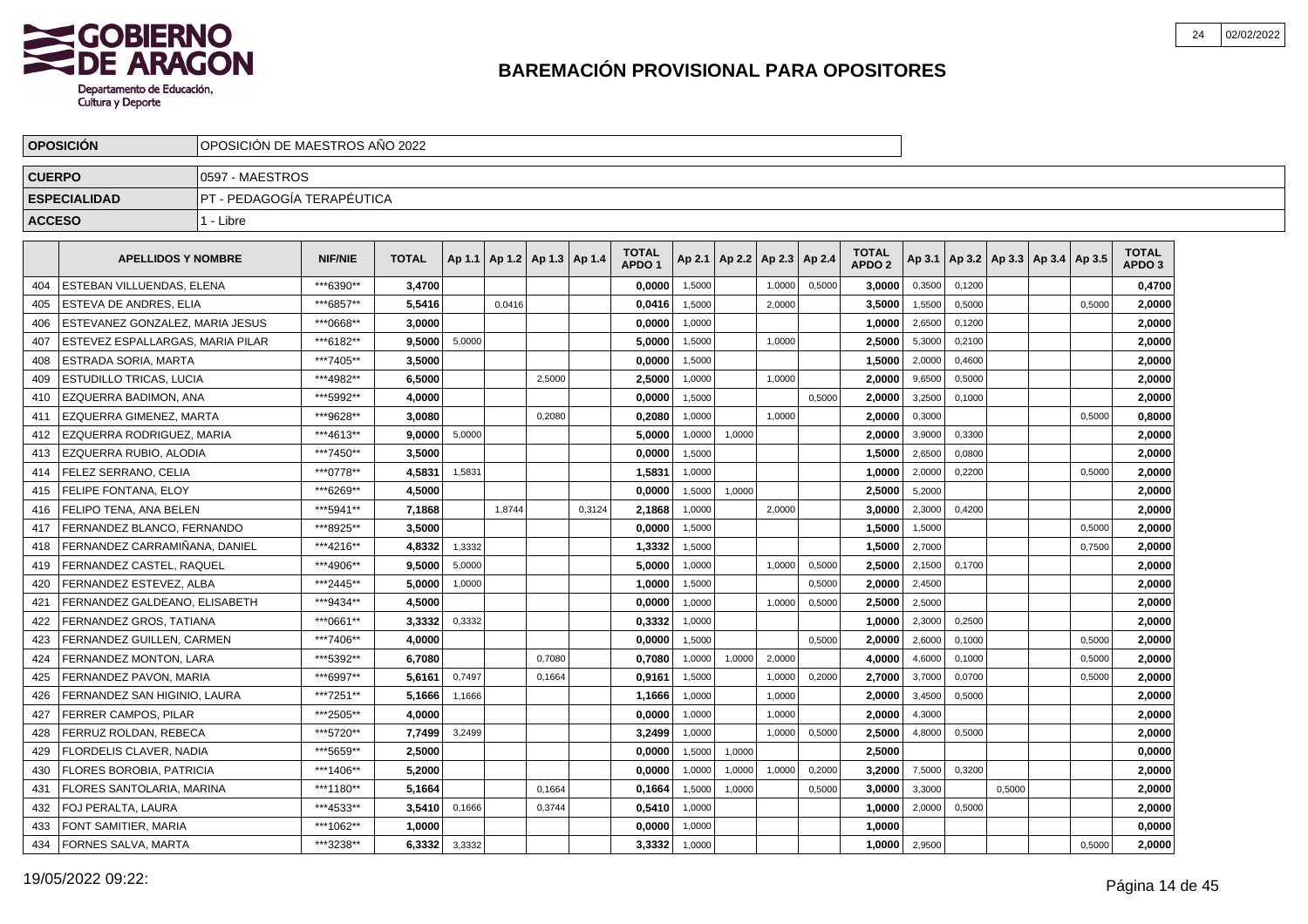

|               | <b>OPOSICION</b>                         | OPOSICION DE MAESTROS ANO 2022 |                |              |        |                 |        |               |                                   |        |                          |        |        |                                   |         |        |        |                                   |        |                                   |  |
|---------------|------------------------------------------|--------------------------------|----------------|--------------|--------|-----------------|--------|---------------|-----------------------------------|--------|--------------------------|--------|--------|-----------------------------------|---------|--------|--------|-----------------------------------|--------|-----------------------------------|--|
| <b>CUERPO</b> |                                          | 0597 - MAESTROS                |                |              |        |                 |        |               |                                   |        |                          |        |        |                                   |         |        |        |                                   |        |                                   |  |
|               | <b>ESPECIALIDAD</b>                      | PT - PEDAGOGÍA TERAPÉUTICA     |                |              |        |                 |        |               |                                   |        |                          |        |        |                                   |         |        |        |                                   |        |                                   |  |
| <b>ACCESO</b> |                                          | 1 - Libre                      |                |              |        |                 |        |               |                                   |        |                          |        |        |                                   |         |        |        |                                   |        |                                   |  |
|               |                                          |                                |                |              |        |                 |        |               |                                   |        |                          |        |        |                                   |         |        |        |                                   |        |                                   |  |
|               | <b>APELLIDOS Y NOMBRE</b>                |                                | <b>NIF/NIE</b> | <b>TOTAL</b> |        | Ap 1.1   Ap 1.2 |        | Ap 1.3 Ap 1.4 | <b>TOTAL</b><br>APDO <sub>1</sub> | Ap 2.1 | Ap 2.2   Ap 2.3   Ap 2.4 |        |        | <b>TOTAL</b><br>APDO <sub>2</sub> | Ap 3.1  |        |        | Ap 3.2   Ap 3.3   Ap 3.4   Ap 3.5 |        | <b>TOTAL</b><br>APDO <sub>3</sub> |  |
| 435           | FORNOZA ROYO. MARTA                      |                                | ***3112**      | 7.0409       | 0,0833 |                 | 2,4576 |               | 2,5409                            | 1,5000 |                          | 1.0000 |        | 2.5000                            | 2,5000  | 0.4000 |        |                                   | 0,5000 | 2,0000                            |  |
| 436           | FORTON FIESTAS, ANA MARIA                |                                | ***5256**      | 1,8000       |        |                 |        |               | 0,0000                            | 1.0000 |                          |        |        | 1,0000                            | 0,7500  | 0,0500 |        |                                   |        | 0,8000                            |  |
| 437           | FOZ PELLICER, ANA                        |                                | ***8897**      | 6,4998       | 3,4998 |                 |        |               | 3,4998                            | 1.0000 |                          |        |        | 1,0000                            | 2,6000  | 0.1800 |        |                                   | 0,5000 | 2,0000                            |  |
| 438           | FRAGO LOBACO, VICTORIA                   |                                | ***1202**      | 3.0833       | 0,0833 |                 |        |               | 0,0833                            | 1,0000 |                          |        |        | 1,0000                            | 2,5000  |        |        |                                   |        | 2,0000                            |  |
| 439           | FRAJ BARRADO, ELENA                      |                                | ***5785**      | 4,1000       | 1,0000 |                 |        |               | 1,0000                            | 1,0000 |                          |        | 0,5000 | 1,5000                            | 1,1000  | 0,5000 |        |                                   |        | 1,6000                            |  |
| 440           | FRANCO ALVAREZ. ANA MARIA                |                                | ***5071**      | 6.2499       | 3,2499 |                 |        |               | 3.2499                            | 1.0000 |                          |        |        | 1.0000                            | 7,3000  | 0,4700 |        |                                   |        | 2,0000                            |  |
| 441           | FRANCO CELMA. YENY ALEJANDRA             |                                | ***4617**      | 4,5833       | 0,0833 |                 |        |               | 0,0833                            | 1,0000 |                          | 1,0000 | 0,5000 | 2,5000                            | 2,2500  | 0,2000 |        |                                   | 1,0000 | 2,0000                            |  |
| 442           | <b>FRANCO GAMBOA, LAURA</b>              |                                | ***2722**      | 3,5000       |        |                 |        |               | 0,0000                            | 1,5000 |                          |        |        | 1,5000                            | 2,0000  | 0,0700 |        |                                   |        | 2,0000                            |  |
| 443           | FRANCO MUÑOZ. LUISA                      |                                | ***0892**      | 4,4998       | 0,4998 |                 |        |               | 0,4998                            | 1,0000 |                          | 1,0000 |        | 2,0000                            | 3,3500  | 0,5000 |        |                                   |        | 2,0000                            |  |
| 444           | FUENTES ANDUJAR, MARIAN                  |                                | ***0829**      | 5,0000       |        |                 |        |               | 0,0000                            | 1,0000 | 1,0000                   | 1,0000 |        | 3,0000                            | 5,6500  | 0,5000 |        |                                   | 0,7500 | 2,0000                            |  |
| 445           | FUENTES LOPEZ, FELIPE ESTEBAN            |                                | ***7211**      | 4,0000       |        |                 |        |               | 0,0000                            | 1,5000 |                          |        | 0,5000 | 2,0000                            | 2,4500  |        |        |                                   |        | 2,0000                            |  |
| 446           | <b>FUERTES PUERTO, NOELIA</b>            |                                | ***4314**      | 4,4499       | 0,2499 |                 |        |               | 0,2499                            | 1.0000 | 1,0000                   |        | 0,2000 | 2.2000                            | 2,9500  | 0.3500 |        |                                   |        | 2,0000                            |  |
| 447           | FUMANAL LOBERA. BELEN                    |                                | ***5927**      | 5.0832       |        |                 | 1,0832 |               | 1,0832                            | 1,0000 | 1,0000                   |        |        | 2.0000                            | 3,7000  |        |        |                                   | 0,5000 | 2,0000                            |  |
| 448           | <b>GADEA MARTINEZ, DANIEL</b>            |                                | ***3468**      | 1.6000       |        |                 |        |               | 0,0000                            | 1,0000 |                          |        |        | 1,0000                            |         | 0,1000 |        |                                   | 0,5000 | 0,6000                            |  |
| 449           | <b>GADEA PEIRO. IRENE</b>                |                                | ***3790**      | 2,6000       |        |                 |        |               | 0,0000                            | 1,5000 |                          | 1,0000 |        | 2,5000                            | 0,1000  |        |        |                                   |        | 0,1000                            |  |
| 450           | <b>GALAN SANCHEZ, IRINA</b>              |                                | ***6693**      | 5,4499       | 0,2499 |                 |        |               | 0,2499                            | 1,5000 |                          | 1,0000 | 0,7000 | 3,2000                            | 6,8500  | 0,1000 |        |                                   | 0,7500 | 2,0000                            |  |
| 451           | <b>GALDUROZ LLONA, NEREA</b>             |                                | ***1627**      | 5,4581       | 0,4165 |                 | 0,0416 |               | 0,4581                            | 1,0000 | 1,0000                   | 1,0000 |        | 3,0000                            | 2,2000  | 0,1400 |        |                                   | 0,5000 | 2,0000                            |  |
| 452           | <b>GALE RAYADO, IDOYA</b>                |                                | ***2320**      | 4.4163       | 0,9163 |                 |        |               | 0.9163                            | 1.5000 |                          |        |        | 1.5000                            | 2,7000  | 0.1400 |        |                                   |        | 2.0000                            |  |
| 453           | <b>GALICIA VAL. MARIA ISABEL</b>         |                                | ***0640**      | 4,6165       | 0,4165 |                 |        |               | 0.4165                            | 1,0000 |                          | 1,0000 | 0,2000 | 2,2000                            | 2,0500  | 0,5000 |        |                                   |        | 2,0000                            |  |
| 454           | <b>GALINDO GENZOR, MARIA</b>             |                                | ***1633**      | 3,3332       | 0,3332 |                 |        |               | 0,3332                            | 1,0000 |                          |        |        | 1,0000                            | 4,4000  |        |        |                                   |        | 2,0000                            |  |
| 455           | <b>GALLARDO OSTALE, MARIA</b>            |                                | ***1592**      | 4,5433       | 0,0833 |                 |        |               | 0,0833                            | 1,0000 |                          | 1.0000 | 0,5000 | 2,5000                            | 1,7000  | 0,2600 |        |                                   |        | 1,9600                            |  |
| 456           | GALLEGO LARDIES, M. PILAR                |                                | ***7104**      | 10,0000      | 5,0000 |                 |        |               | 5,0000                            | 1,0000 |                          | 2,0000 |        | 3,0000                            | 10,8500 | 0,0800 |        |                                   |        | 2,0000                            |  |
| 457           | <b>GALLEGO TORREGO, INES</b>             |                                | ***5928**      | 8,5000       | 5,0000 |                 |        |               | 5,0000                            | 1,0000 |                          |        | 0,5000 | 1,5000                            | 3,8000  |        |        |                                   | 0,7500 | 2,0000                            |  |
| 458           | GALO LOZANO, ESTHER                      |                                | ***4054**      | 5.9831       | 1,5831 |                 |        |               | 1,5831                            | 1,0000 |                          | 1,0000 | 0,4000 | 2,4000                            | 5,4000  | 0,5000 |        |                                   |        | 2.0000                            |  |
| 459           | <b>GALVE ALQUEZAR, LAURA</b>             |                                | ***9224**      | 4.5833       | 1,0833 |                 |        |               | 1,0833                            | 1,5000 |                          |        |        | 1,5000                            | 5,3500  | 0,2200 |        |                                   |        | 2,0000                            |  |
| 460           | <b>GALVE FUENTES, MONICA</b>             |                                | ***1704**      | 3,7499       | 0,2499 |                 |        |               | 0,2499                            | 1,5000 |                          |        |        | 1,5000                            | 2,5000  |        |        |                                   |        | 2,0000                            |  |
| 461           | <b>GALVE VERA, ANABEL</b>                |                                | ***6276**      | 4,0000       |        |                 |        |               | 0,0000                            | 1,5000 |                          |        | 0,5000 | 2,0000                            | 2,6500  | 0,1000 |        |                                   |        | 2,0000                            |  |
| 462           | GAÑARUL VICENTE, CAROLINA                |                                | ***1627**      | 6,3332       | 1,3332 |                 |        |               | 1,3332                            | 1,5000 | 1,0000                   |        | 0,5000 | 3,0000                            | 2,6500  | 0,4400 |        |                                   |        | 2,0000                            |  |
| 463           | <b>GARCES CLEMENTE, ESTER LUCIA</b>      |                                | ***1363**      | 8,3328       | 1,6664 |                 | 1,6664 |               | 3,3328                            | 1,5000 |                          | 1,0000 | 0,5000 | 3,0000                            | 4,3500  | 0,5000 | 0,5000 |                                   | 0,7500 | 2,0000                            |  |
| 464           | <b>GARCES GRACIA, BEATRIZ</b>            |                                | ***8753**      | 10.0000      | 5,0000 |                 |        |               | 5,0000                            | 1,5000 |                          | 3,0000 | 0,2000 | 4,7000                            | 11,6000 | 0,5000 |        |                                   | 0,5000 | 2,0000                            |  |
| 465           | <b>GARCES MONTERDE, TERESA ESTEFANIA</b> |                                | ***7709**      | 9,2000       | 5,0000 |                 |        |               | 5,0000                            | 1,0000 |                          | 1,0000 | 0,2000 | 2,2000                            | 6,2500  | 0,5000 |        |                                   |        | 2,0000                            |  |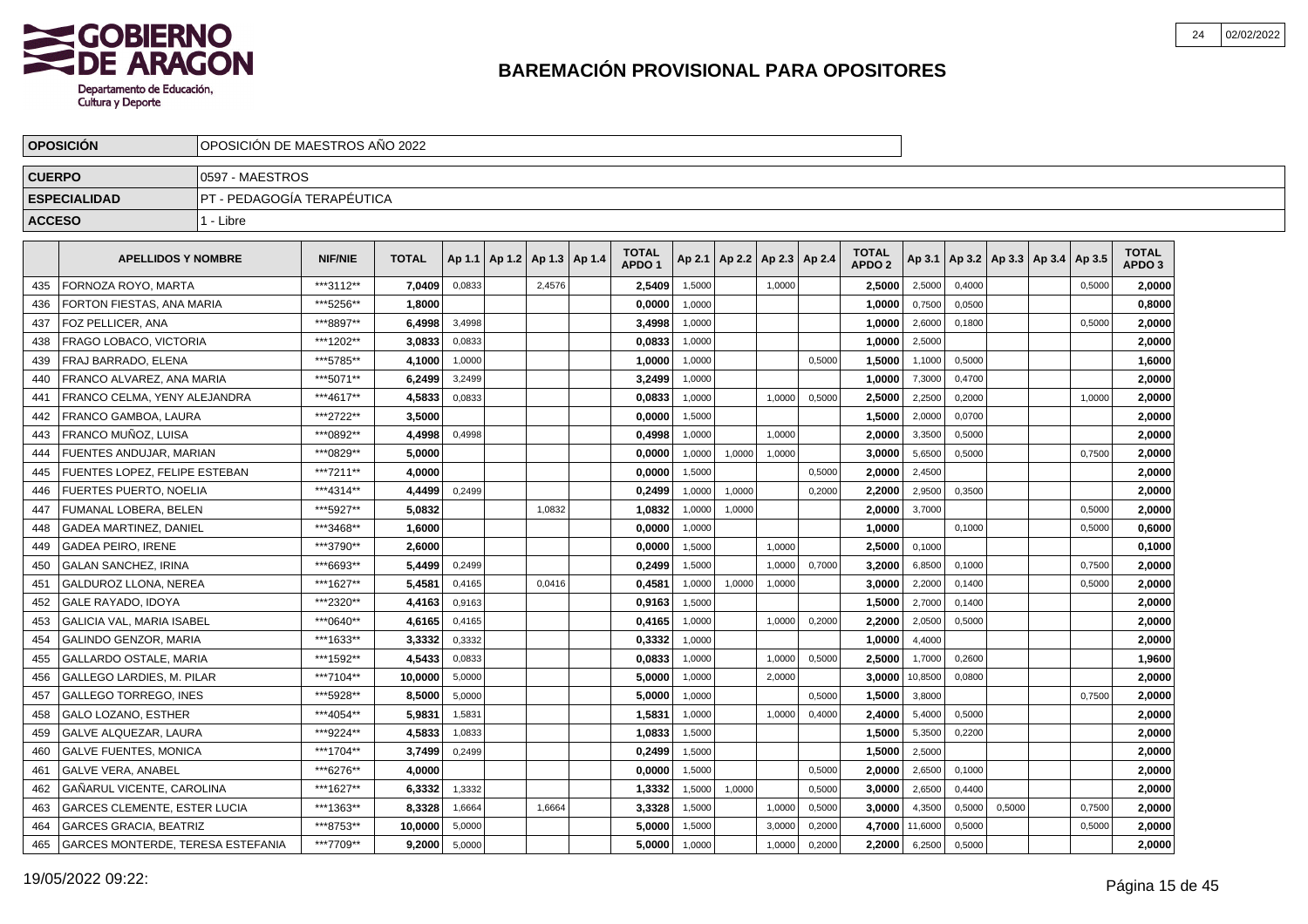

| <b>OPOSICION</b>                 | OPOSICIÓN DE MAESTROS AÑO 2022 |                                    |              |        |        |                          |                                   |        |        |                          |        |                                   |         |        |                                   |        |                                   |  |
|----------------------------------|--------------------------------|------------------------------------|--------------|--------|--------|--------------------------|-----------------------------------|--------|--------|--------------------------|--------|-----------------------------------|---------|--------|-----------------------------------|--------|-----------------------------------|--|
| <b>CUERPO</b>                    | 0597 - MAESTROS                |                                    |              |        |        |                          |                                   |        |        |                          |        |                                   |         |        |                                   |        |                                   |  |
| <b>ESPECIALIDAD</b>              | PT - PEDAGOGÍA TERAPÉUTICA     |                                    |              |        |        |                          |                                   |        |        |                          |        |                                   |         |        |                                   |        |                                   |  |
| <b>ACCESO</b>                    | 1 - Libre                      |                                    |              |        |        |                          |                                   |        |        |                          |        |                                   |         |        |                                   |        |                                   |  |
|                                  |                                |                                    |              |        |        |                          |                                   |        |        |                          |        |                                   |         |        |                                   |        |                                   |  |
| <b>APELLIDOS Y NOMBRE</b>        |                                | <b>NIF/NIE</b>                     | <b>TOTAL</b> | Ap 1.1 |        | Ap 1.2   Ap 1.3   Ap 1.4 | <b>TOTAL</b><br>APDO <sub>1</sub> | Ap 2.1 |        | Ap 2.2   Ap 2.3   Ap 2.4 |        | <b>TOTAL</b><br>APDO <sub>2</sub> | Ap 3.1  |        | Ap 3.2   Ap 3.3   Ap 3.4   Ap 3.5 |        | <b>TOTAL</b><br>APDO <sub>3</sub> |  |
| <b>GARCES ROYO. IRENE</b>        |                                | ***5637**                          | 6.9993       | 2,0833 | 0.9160 |                          | 2,9993                            | 1.0000 | 1,0000 |                          |        | 2.0000                            | 3,9500  | 0.1700 |                                   |        | 2,0000                            |  |
| GARCIA ABELLAN, MARINA           |                                | ***0516**                          | 6,2499       | 1,2499 |        |                          | 1,2499                            | 1,5000 | 1,0000 |                          | 0,5000 | 3,0000                            | 2,0500  | 0,2900 |                                   |        | 2,0000                            |  |
| GARCIA ALEGRE, M. ELISABETH      |                                | ***0293**                          | 9.0000       | 5,0000 |        |                          | 5,0000                            |        |        | 2,0000                   |        | 2.0000                            | 4,7000  | 0,3200 |                                   |        | 2,0000                            |  |
| <b>GARCIA ANTON, LAURA</b>       |                                | ***6292**                          | 4.5000       |        |        |                          | 0,0000                            | 1,5000 | 1,0000 |                          |        | 2.5000                            | 2,6000  |        |                                   |        | 2,0000                            |  |
| GARCIA BALAGUER, ALEJANDRA       |                                | ***5916**                          | 6,2080       | 1,6664 |        | 0,0416                   | 1,7080                            | 1,0000 | 1,0000 |                          | 0,5000 | 2,5000                            | 4,1000  | 0,1500 |                                   | 0,5000 | 2,0000                            |  |
| <b>GARCIA BARBA, MANUEL</b>      |                                | ***1271**                          | 1.0000       |        |        |                          | 0.0000                            | 1.0000 |        |                          |        | 1.0000                            |         |        |                                   |        | 0,0000                            |  |
| <b>GARCIA BIENZOBAS, CLARA</b>   |                                | ***9036**                          | 7.4998       | 2,4998 |        |                          | 2,4998                            | 1,0000 | 1,0000 | 1,0000                   |        | 3,0000                            | 2,5500  | 0,5000 |                                   | 0,5000 | 2,0000                            |  |
| <b>GARCIA CAROD, ANA</b>         |                                | ***0288**                          | 0,3900       |        |        |                          | 0,0000                            |        |        |                          |        | 0.0000                            |         | 0,3900 |                                   |        | 0,3900                            |  |
| <b>GARCIA CASTRO, ANDRES</b>     |                                | ***5632**                          | 4,6500       |        |        | 1,0000                   | 1,0000                            | 1,5000 |        |                          | 0,5000 | 2,0000                            | 0,1500  |        |                                   | 1,5000 | 1,6500                            |  |
| <b>GARCIA DOMINGO, ESTEFANIA</b> |                                | ***0897**                          | 4,4165       | 1,4165 |        |                          | 1,4165                            | 1,0000 |        |                          |        | 1,0000                            | 2,3500  | 0,2000 |                                   |        | 2,0000                            |  |
| <b>GARCIA DONAIRE, YOLANDA</b>   |                                | ***0370**                          | 4,6666       | 0,1666 |        |                          | 0,1666                            | 1,5000 |        | 1,0000                   |        | 2,5000                            | 2,9000  | 0,5000 |                                   |        | 2,0000                            |  |
| <b>GARCIA ESCANERO, BEATRIZ</b>  |                                | ***5865**                          | 5,8332       | 1,3332 |        |                          | 1,3332                            | 1,5000 | 1.0000 |                          |        | 2,5000                            | 1,7500  | 0,4900 |                                   |        | 2,0000                            |  |
| <b>GARCIA ESTEBAN, ANA</b>       |                                | ***5889**                          | 4,5000       |        |        |                          | 0,0000                            | 1,5000 |        | 1.0000                   |        | 2,5000                            | 2,8500  | 0.5000 |                                   | 0.5000 | 2,0000                            |  |
| <b>GARCIA GALLEGO, BEATRIZ</b>   |                                | ***6298**                          | 5.0000       | 1,0000 |        |                          | 1,0000                            | 1,0000 |        | 1,0000                   |        | 2.0000                            | 3,9000  |        |                                   |        | 2,0000                            |  |
| <b>GARCIA GARCIA, MARTA</b>      |                                | ***5567**                          | 5,4165       | 1,4165 |        |                          | 1,4165                            |        |        | 2.0000                   |        | 2,0000                            | 4,0000  |        |                                   |        | 2,0000                            |  |
| GARCIA GUERRERO, MARIA CRISTINA  |                                | ***2188**                          | 3,0000       |        |        |                          | 0,0000                            | 1,5000 | 1,0000 |                          |        | 2,5000                            |         | 0,5000 |                                   |        | 0,5000                            |  |
| <b>GARCIA GUERRERO, PAOLA</b>    |                                | ***1262**                          | 4,0416       |        |        | 0,0416                   | 0,0416                            | 1,5000 |        |                          | 0,5000 | 2,0000                            | 2,3500  | 0,2000 |                                   |        | 2,0000                            |  |
| <b>GARCIA HERRAEZ, CRISTINA</b>  |                                | ***7340**                          | 4.9998       | 0,4998 |        |                          | 0.4998                            | 1.5000 |        | 1.0000                   |        | 2.5000                            | 2,1000  | 0.2000 |                                   |        | 2,0000                            |  |
| <b>GARCIA JOSA, CRISTINA</b>     |                                | ***1689**                          | 2.0000       |        |        |                          | 0.0000                            | 1,0000 |        |                          |        | 1.0000                            | 0,5000  |        |                                   | 0,5000 | 1,0000                            |  |
| <b>GARCIA LECINA, EVA MARIA</b>  |                                | ***5159**                          | 3.0000       |        |        |                          | 0,0000                            | 1,0000 |        |                          |        | 1,0000                            | 2,5000  | 0,0100 |                                   |        | 2,0000                            |  |
| <b>GARCIA LOZANO, SONIA</b>      |                                | ***5738**                          | 6.0000       |        |        |                          | 0,0000                            | 1,5000 | 1,0000 | 1.0000                   | 0,5000 | 4.0000                            | 3,6000  | 0,5000 |                                   |        | 2,0000                            |  |
| <b>GARCIA LUIS, LAURA</b>        |                                | ***1813**                          | 8,3330       | 3,8330 |        |                          | 3,8330                            | 1,5000 | 1,0000 |                          |        | 2,5000                            | 5,1000  | 0,1000 |                                   |        | 2,0000                            |  |
| GARCIA MARTINEZ, NEREA EVA       |                                | ***2153**                          | 3.5000       |        |        |                          | 0,0000                            | 1,5000 |        |                          |        | 1,5000                            | 2,1000  | 0,1900 |                                   | 0,5000 | 2,0000                            |  |
| <b>GARCIA MINES, ELISABETH</b>   |                                | ***0462**                          | 10.0000      | 5,0000 |        |                          | 5,0000                            | 1,5000 |        | 1.0000                   | 1,0000 | 3.5000                            | 12,3500 | 0,5000 |                                   |        | 2,0000                            |  |
| <b>GARCIA NAUDIN, ELENA</b>      |                                | ***1125**                          | 5.8332       | 1,3332 |        |                          | 1,3332                            | 1,5000 | 1,0000 |                          |        | 2,5000                            | 4,1000  |        |                                   |        | 2,0000                            |  |
| <b>GARCIA PALACIOS, DANIEL</b>   |                                | ***1205**                          | 3,2499       | 0,2499 |        |                          | 0,2499                            | 1,0000 |        |                          |        | 1,0000                            | 2,0000  | 0,1000 |                                   | 0,5000 | 2,0000                            |  |
| <b>GARCIA PARIS, CORAL</b>       |                                | ***1605**                          | 4,0000       |        |        |                          | 0,0000                            | 1,0000 |        | 1,0000                   |        | 2,0000                            | 6,9000  | 0,1100 |                                   | 0,5000 | 2,0000                            |  |
| <b>GARCIA RODRIGUEZ, BLANCA</b>  |                                | ***2375**                          | 4,3200       |        |        |                          | 0,0000                            | 1,5000 |        | 1,0000                   |        | 2,5000                            | 1,4000  | 0,4200 |                                   |        | 1,8200                            |  |
| GARCIA RODRIGUEZ, FERNANDO       |                                | ***4282**                          | 5,4692       |        | 0,1664 | 2,3328                   | 2,4992                            | 1,0000 |        | 1,0000                   | 0,5000 | 2,5000                            | 0,4500  | 0,0200 |                                   |        | 0,4700                            |  |
| <b>GARCIA SALINAS, NOELIA</b>    |                                | ***5680**                          | 3.0000       |        |        |                          | 0,0000                            | 1,5000 |        |                          |        | 1.5000                            | 1,5000  |        |                                   |        | 1,5000                            |  |
|                                  |                                | ***1676**                          | 2.0000       |        |        |                          | 0,0000                            |        |        |                          |        | 0.0000                            | 4,6500  | 0,1100 |                                   | 0,5000 | 2,0000                            |  |
|                                  |                                | <b>GARCIA SALOS, MARIA EUGENIA</b> |              |        |        |                          |                                   |        |        |                          |        |                                   |         |        |                                   |        |                                   |  |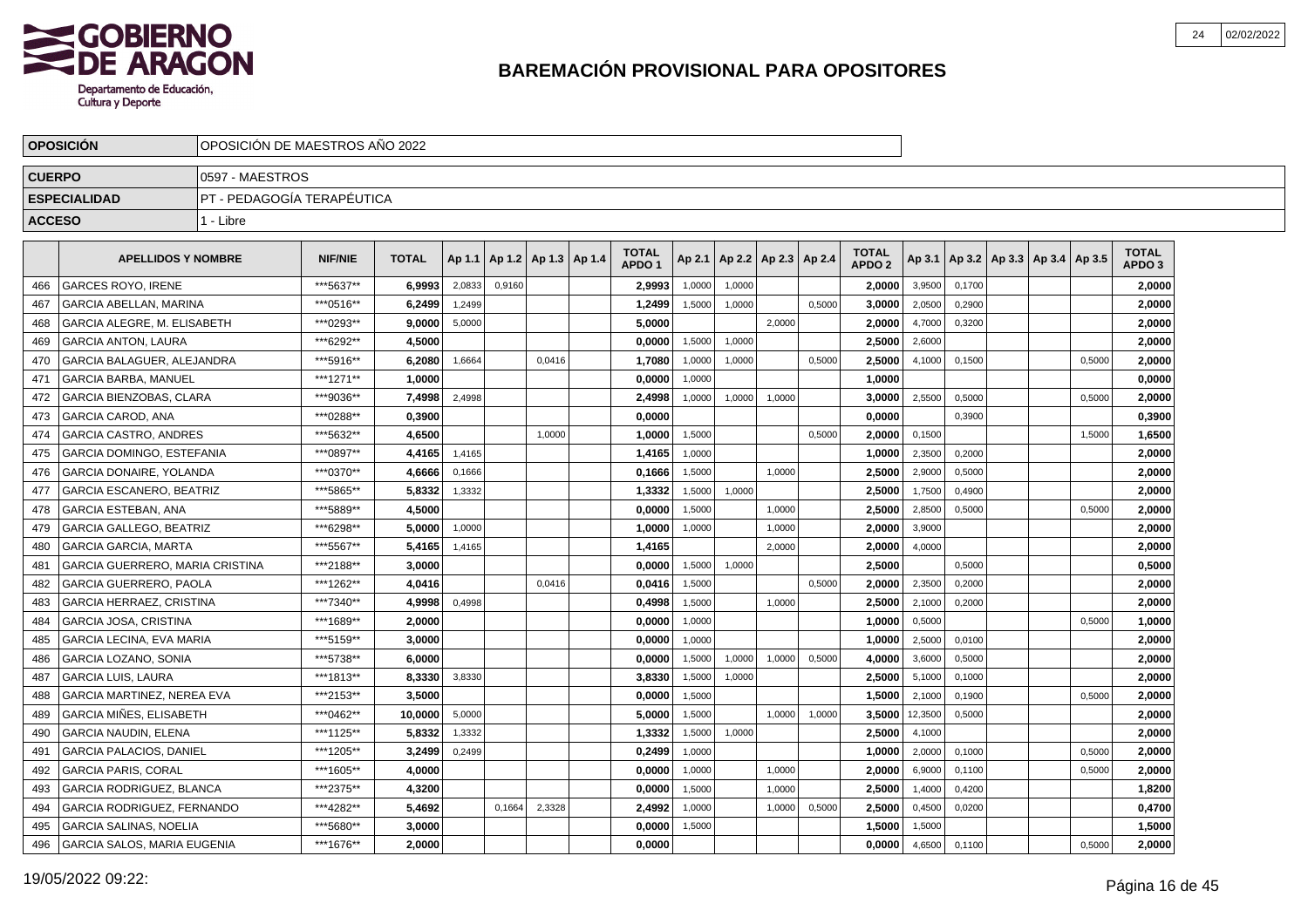

|               | <b>OPOSICION</b>                        | OPOSICIÓN DE MAESTROS AÑO 2022 |                |              |        |                                   |        |                                   |        |        |                          |        |                                   |         |        |                                   |        |                                   |  |
|---------------|-----------------------------------------|--------------------------------|----------------|--------------|--------|-----------------------------------|--------|-----------------------------------|--------|--------|--------------------------|--------|-----------------------------------|---------|--------|-----------------------------------|--------|-----------------------------------|--|
| <b>CUERPO</b> |                                         | 0597 - MAESTROS                |                |              |        |                                   |        |                                   |        |        |                          |        |                                   |         |        |                                   |        |                                   |  |
|               | <b>ESPECIALIDAD</b>                     | IPT - PEDAGOGÍA TERAPÉUTICA    |                |              |        |                                   |        |                                   |        |        |                          |        |                                   |         |        |                                   |        |                                   |  |
| <b>ACCESO</b> |                                         | 1 - Libre                      |                |              |        |                                   |        |                                   |        |        |                          |        |                                   |         |        |                                   |        |                                   |  |
|               | <b>APELLIDOS Y NOMBRE</b>               |                                | <b>NIF/NIE</b> | <b>TOTAL</b> |        | Ap 1.1   Ap 1.2   Ap 1.3   Ap 1.4 |        | <b>TOTAL</b><br>APDO <sub>1</sub> | Ap 2.1 |        | Ap 2.2   Ap 2.3   Ap 2.4 |        | <b>TOTAL</b><br>APDO <sub>2</sub> | Ap 3.1  |        | Ap 3.2   Ap 3.3   Ap 3.4   Ap 3.5 |        | <b>TOTAL</b><br>APDO <sub>3</sub> |  |
| 497           | <b>GARCIA SANCHEZ, BEATRIZ</b>          |                                | ***2728**      | 3,0833       | 0,0833 |                                   |        | 0,0833                            | 1,0000 |        |                          |        | 1,0000                            | 2,2500  | 0,3100 |                                   |        | 2,0000                            |  |
| 498           | <b>GARCIA SANCHEZ, LAURA</b>            |                                | ***2614**      | 3,9400       |        |                                   |        | 0,0000                            | 1,0000 |        | 1,0000                   |        | 2,0000                            | 1,6500  | 0,2900 |                                   |        | 1,9400                            |  |
| 499           | <b>GARCIA TONDA, MARTA</b>              |                                | ***7830**      | 10.0000      | 5,0000 |                                   |        | 5.0000                            | 1.0000 |        | 2.0000                   |        | 3.0000                            | 10,6000 | 0.5000 |                                   |        | 2,0000                            |  |
| 500           | <b>GARCIA VALERO, MARTA</b>             |                                | ***5845**      | 8.5000       | 3,0000 |                                   |        | 3.0000                            | 1,5000 | 1,0000 | 1,0000                   |        | 3,5000                            | 3,8000  | 0,2500 |                                   | 0,5000 | 2,0000                            |  |
| 501           | <b>GARCIA VELASCO, ERIKA</b>            |                                | ***9014**      | 3.0000       |        |                                   |        | 0,0000                            | 1,0000 |        | 2,0000                   |        | 3.0000                            |         |        |                                   |        | 0,0000                            |  |
| 502           | <b>GARCIA DE LA TORRE GISTAU. LEYRE</b> |                                | ***5028**      | 9.0000       | 5,0000 |                                   |        | 5,0000                            | 1,0000 |        | 1,0000                   |        | 2,0000                            | 6,1500  | 0,5000 |                                   | 0,5000 | 2,0000                            |  |
| 503           | GARCIA-GUIU ESPINOSA, MARTA ISABEL      |                                | ***7584**      | 4,5000       |        |                                   |        | 0,0000                            | 1,5000 | 1,0000 |                          |        | 2,5000                            | 3,2000  |        |                                   |        | 2,0000                            |  |
| 504           | <b>GARETA MARTINEZ, MARIA</b>           |                                | ***6244**      | 4,0000       |        |                                   |        | 0,0000                            | 1,0000 | 1,0000 |                          |        | 2,0000                            | 2,3500  | 0,1000 |                                   |        | 2,0000                            |  |
| 505           | GARGALLO BELTRAN, SOFIA                 |                                | ***0619**      | 3,0000       |        |                                   |        | 0,0000                            | 1,0000 |        |                          |        | 1,0000                            | 2,2000  |        |                                   |        | 2,0000                            |  |
| 506           | <b>GARIN LIZANA, EVA</b>                |                                | ***9278**      | 8,9497       | 4,7497 |                                   |        | 4,7497                            | 1,0000 | 1,0000 |                          | 0,2000 | 2,2000                            | 3,9500  | 0,1000 |                                   |        | 2,0000                            |  |
| 507           | <b>GARZON MARTINEZ, ANA BELEN</b>       |                                | ***9192**      | 7,5000       | 5,0000 |                                   |        | 5.0000                            |        |        |                          | 0.5000 | 0,5000                            | 9,7500  | 0,5000 |                                   |        | 2,0000                            |  |
| 508           | <b>GASCA GOMEZ, MARTA</b>               |                                | ***4897**      | 10,0000      | 5,0000 |                                   |        | 5,0000                            | 1,5000 | 1,0000 | 1,0000                   |        | 3,5000                            | 5,3500  | 0,5000 |                                   |        | 2,0000                            |  |
| 509           | <b>GASCA HIDALGO, SANDRA</b>            |                                | ***1212**      | 1,8500       |        |                                   |        | 0.0000                            |        |        |                          |        | 0.0000                            | 1,2500  | 0,1000 |                                   | 0.5000 | 1,8500                            |  |
| 510           | <b>GAVIN MAGALLON, SONIA</b>            |                                | ***7734**      | 7.2499       | 4,2499 |                                   |        | 4,2499                            | 1,0000 |        |                          |        | 1.0000                            | 3,9500  | 0,3400 |                                   |        | 2,0000                            |  |
| 511           | <b>GAY-POBES TENA. IRENE</b>            |                                | ***2998**      | 1,1000       |        |                                   |        | 0,0000                            | 1,0000 |        |                          |        | 1.0000                            |         | 0,1000 |                                   |        | 0,1000                            |  |
| 512           | <b>GENZOR AGUARON, BEATRIZ</b>          |                                | ***1363**      | 9,0000       | 5,0000 |                                   |        | 5,0000                            | 1,0000 |        | 1,0000                   |        | 2,0000                            | 5,6000  | 0,5000 |                                   |        | 2,0000                            |  |
| 513           | <b>GENZOR SALAS, MARINA</b>             |                                | ***5158**      | 2,0500       |        |                                   |        | 0,0000                            | 1,5000 |        |                          |        | 1,5000                            | 0,5500  |        |                                   |        | 0,5500                            |  |
| 514           | GHIORGHIES, RALUCA GEORGIANA            |                                | ****9586*      | 3,5000       |        |                                   |        | 0,0000                            | 1,5000 |        |                          |        | 1,5000                            | 3,3500  | 0,2800 |                                   |        | 2,0000                            |  |
| 515           | GHITA, GEORGIANA CRISTINA               |                                | *****3598*     | 3,5000       |        |                                   |        | 0,0000                            | 1,5000 |        |                          |        | 1,5000                            | 2,4000  |        |                                   |        | 2,0000                            |  |
| 516           | GIL ALMAZAN. ANA MARIA                  |                                | ***3128**      | 7.0000       | 5,0000 |                                   |        | 5.0000                            |        |        |                          |        | 0.0000                            | 7,0500  |        |                                   |        | 2,0000                            |  |
| 517           | <b>GIL ARNAL, ELENA</b>                 |                                | ***5869**      | 4,0833       | 0.0833 |                                   |        | 0.0833                            | 1,0000 |        | 1.0000                   |        | 2.00001                           | 2,0500  | 0,1000 |                                   |        | 2,0000                            |  |
| 518           | <b>GIL CABAS, GLORIA</b>                |                                | ***3530**      | 9.2499       | 4,2499 |                                   |        | 4,2499                            | 1,0000 | 1,0000 | 1,0000                   |        | 3.0000                            | 4,7500  |        |                                   | 0,5000 | 2,0000                            |  |
| 519           | GIL CARDIEL, MARIA                      |                                | ***0379**      | 3,3332       | 0,3332 |                                   |        | 0,3332                            | 1,0000 |        |                          |        | 1.0000                            | 2,1500  | 0,3300 |                                   |        | 2,0000                            |  |
| 520           | GIL CASASOLA. MIREIA                    |                                | ***1003**      | 2,5000       |        |                                   |        | 0,0000                            |        |        |                          | 0,5000 | 0,5000                            | 2,8000  | 0,1000 |                                   |        | 2,0000                            |  |
| 521           | GIL ROCHER, GLORIA                      |                                | ***5861**      | 2,1000       |        |                                   |        | 0,0000                            | 1,0000 |        |                          |        | 1,0000                            | 1,0000  | 0,1000 |                                   |        | 1,1000                            |  |
| 522           | GIL SANDOVAL, ALEJANDRA                 |                                | ***4482**      | 1,1200       |        |                                   |        | 0,0000                            | 1,0000 |        |                          |        | 1,0000                            |         | 0,1200 |                                   |        | 0,1200                            |  |
| 523           | <b>GIL SIERRA, MARIA</b>                |                                | ***5828**      | 5,2494       | 0,4998 |                                   | 0,2496 | 0,7494                            | 1,5000 |        | 1,0000                   |        | 2,5000                            | 2,4500  | 0,1100 |                                   |        | 2,0000                            |  |
| 524           | <b>GIMENEZ BETES, IRENE</b>             |                                | ***7339**      | 5.2080       |        |                                   | 0,7080 | 0.7080                            | 1,5000 |        | 1,0000                   |        | 2,5000                            | 4,5000  | 0,2000 |                                   | 0.5000 | 2,0000                            |  |
| 525           | GIMENEZ SANCHEZ, GLORIA                 |                                | ***0692**      | 3,5000       |        |                                   |        | 0,0000                            | 1,5000 |        |                          |        | 1,5000                            | 2,6000  |        |                                   |        | 2,0000                            |  |
| 526           | GIMENO BELLIDO. M. OLGA                 |                                | ***3309**      | 7,0000       | 5,0000 |                                   |        | 5,0000                            |        |        |                          |        | 0.0000                            | 11,2000 | 0,1900 |                                   |        | 2,0000                            |  |
| 527           | GIMENO BELTRAN, EDUARDO                 |                                | ***3283**      | 4,4998       | 0,4998 |                                   |        | 0.4998                            | 1,0000 | 1,0000 |                          |        | 2.0000                            | 2,6000  | 0,3000 |                                   | 0,5000 | 2,0000                            |  |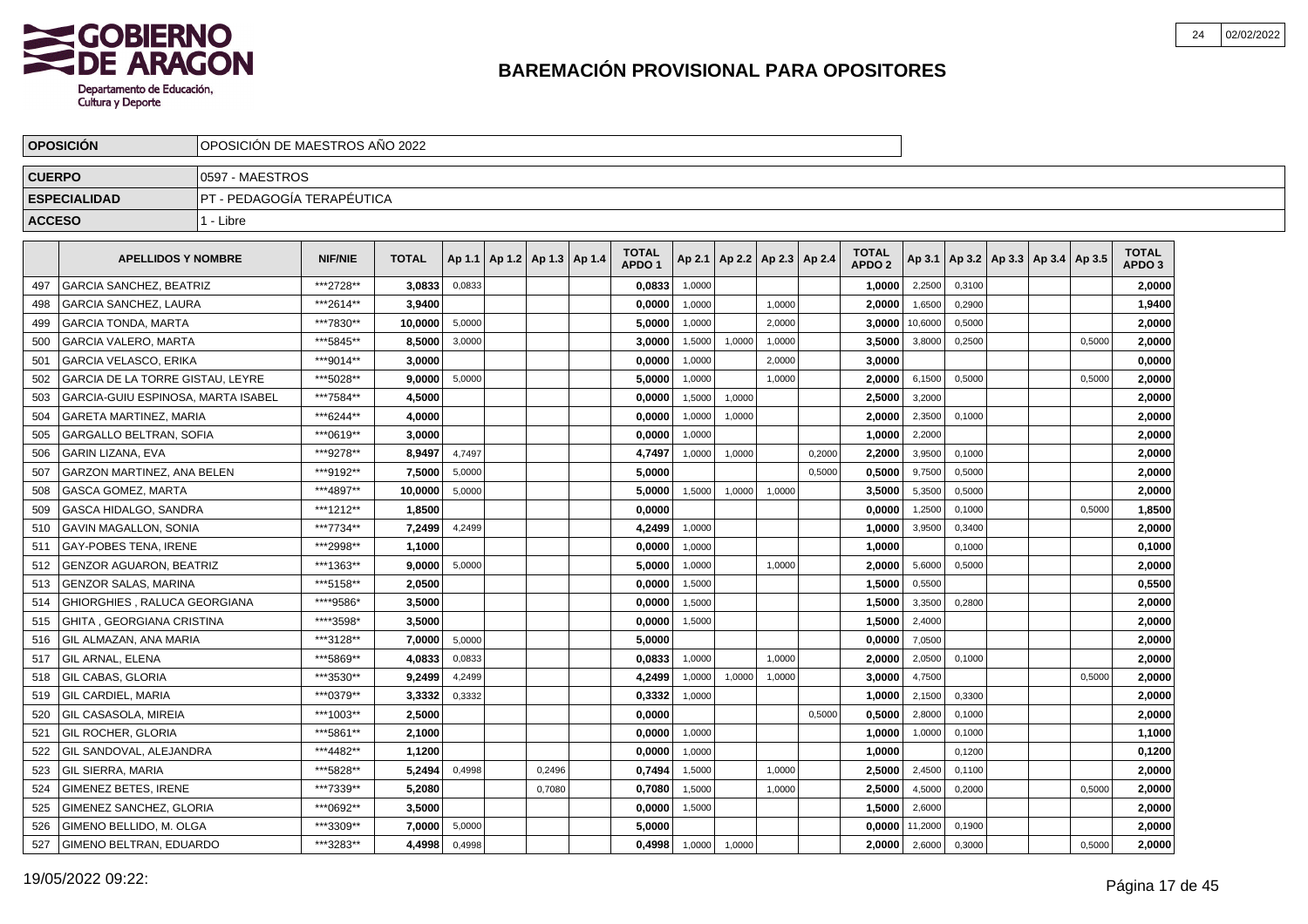

|               | <b>OPOSICIÓN</b>                   | OPOSICIÓN DE MAESTROS AÑO 2022 |                |              |        |                          |                                   |        |                                   |        |        |                                   |        |        |                                   |        |                                   |  |
|---------------|------------------------------------|--------------------------------|----------------|--------------|--------|--------------------------|-----------------------------------|--------|-----------------------------------|--------|--------|-----------------------------------|--------|--------|-----------------------------------|--------|-----------------------------------|--|
| <b>CUERPO</b> |                                    | 0597 - MAESTROS                |                |              |        |                          |                                   |        |                                   |        |        |                                   |        |        |                                   |        |                                   |  |
|               | <b>ESPECIALIDAD</b>                | PT - PEDAGOGÍA TERAPÉUTICA     |                |              |        |                          |                                   |        |                                   |        |        |                                   |        |        |                                   |        |                                   |  |
| <b>ACCESO</b> |                                    | 1 - Libre                      |                |              |        |                          |                                   |        |                                   |        |        |                                   |        |        |                                   |        |                                   |  |
|               | <b>APELLIDOS Y NOMBRE</b>          |                                | <b>NIF/NIE</b> | <b>TOTAL</b> | Ap 1.1 | Ap 1.2   Ap 1.3   Ap 1.4 | <b>TOTAL</b><br>APDO <sub>1</sub> |        | Ap 2.1   Ap 2.2   Ap 2.3   Ap 2.4 |        |        | <b>TOTAL</b><br>APDO <sub>2</sub> | Ap 3.1 |        | Ap 3.2   Ap 3.3   Ap 3.4   Ap 3.5 |        | <b>TOTAL</b><br>APDO <sub>3</sub> |  |
| 528           | GIMENO DIESTE, M. CARMEN           |                                | ***5495**      | 8,0000       | 5,0000 |                          | 5,0000                            |        |                                   | 1,0000 |        | 1,0000                            | 8,8500 | 0,1500 |                                   | 0,5000 | 2,0000                            |  |
| 529           | GIMENO LOSILLA, ANA                |                                | ***2823**      | 5,1664       | 0,6664 |                          | 0,6664                            | 1.5000 |                                   | 1,0000 |        | 2,5000                            | 6,8500 | 0,2000 |                                   |        | 2,0000                            |  |
| 530           | <b>GIMENO LOSILLA, BORJA</b>       |                                | ***1492**      | 8.3332       | 4,3332 |                          | 4,3332                            | 1,0000 | 1,0000                            |        |        | 2.00001                           | 4,1500 | 0,5000 |                                   |        | 2,0000                            |  |
| 531           | GIMENO ORDUÑA. AINHOA              |                                | ***9642**      | 7.7499       | 3,2499 |                          | 3,2499                            | 1,0000 |                                   | 1,0000 | 0,5000 | 2.5000                            | 3,7000 | 0,5000 |                                   |        | 2,0000                            |  |
| 532           | <b>GIMENO ORTUN, GABRIEL</b>       |                                | ***3056**      | 3,0000       |        |                          | 0,0000                            |        |                                   | 1,0000 |        | 1,0000                            | 2,5000 |        |                                   |        | 2,0000                            |  |
| 533           | <b>GIMENO RUBIO, NURIA</b>         |                                | ***4605**      | 8,0000       | 5,0000 |                          | 5,0000                            |        |                                   | 1,0000 |        | 1,0000                            | 6,4000 | 0,5000 |                                   |        | 2,0000                            |  |
| 534           | GINESTRA PUY, ALMUDENA             |                                | ***1424**      | 2,5333       | 0,0833 |                          | 0,0833                            | 1,0000 |                                   | 1,0000 |        | 2,0000                            | 0,3000 | 0,1500 |                                   |        | 0,4500                            |  |
| 535           | GIRAL LAMENCA, MONICA              |                                | ***7357**      | 8,7077       | 4,4165 | 0,2912                   | 4,7077                            | 1,0000 |                                   | 1,0000 |        | 2,0000                            | 3,3500 | 0,1500 |                                   |        | 2,0000                            |  |
| 536           | GIRON DOLADER, ANA                 |                                | ***3405**      | 3,9000       |        |                          | 0,0000                            | 1,0000 | 1,0000                            |        |        | 2,0000                            | 1,2500 | 0,1500 |                                   | 0,5000 | 1,9000                            |  |
| 537           | GIRONA GODIA, ESTEFANIA            |                                | ***2969**      | 1.0500       |        |                          | 0.0000                            | 1,0000 |                                   |        |        | 1,0000                            | 0,0500 |        |                                   |        | 0,0500                            |  |
| 538           | <b>GIRONES MARTIN, LIDIA</b>       |                                | ***9372**      | 2.2300       |        |                          | 0.0000                            |        |                                   | 1,0000 |        | 1.0000                            | 1,0500 | 0,1800 |                                   |        | 1,2300                            |  |
| 539           | GISBERT BELMONTE, CARLOS           |                                | ***5468**      | 3,2996       |        | 0,7496                   | 0,7496                            | 1,0000 |                                   |        |        | 1,0000                            | 1,4000 | 0,1500 |                                   |        | 1,5500                            |  |
| 540           | GISTAS PROS, RAQUEL                |                                | ***0100**      | 2,0642       | 0,1666 | 0,4576                   | 0,6242                            |        |                                   | 1,0000 |        | 1,0000                            | 0,3000 | 0,1400 |                                   |        | 0,4400                            |  |
| 541           | <b>GLARIA RAMIREZ, NATALIA</b>     |                                | ***5764**      | 3,5000       |        |                          | 0,0000                            | 1,5000 |                                   |        |        | 1,5000                            | 2,8000 |        |                                   |        | 2,0000                            |  |
| 542           | GODIA CABOS, MARIA ROSA            |                                | ***9233**      | 8,0000       | 5,0000 |                          | 5,0000                            | 1,0000 |                                   |        |        | 1,0000                            | 7,1500 | 0,5000 |                                   |        | 2,0000                            |  |
| 543           | <b>GOMEZ BARCO, IRENE</b>          |                                | ***2895**      | 10,0000      | 4,8330 |                          | 4,8330                            | 1,5000 | 1,0000                            | 1,0000 | 0,5000 | 4,0000                            | 5,0000 | 0,5000 |                                   |        | 2,0000                            |  |
| 544           | <b>GOMEZ COMIN. EVA</b>            |                                | ***1807**      | 4,5416       |        | 0.0416                   | 0,0416                            | 1,5000 |                                   | 1,0000 |        | 2,5000                            | 7,0000 | 0,1000 |                                   | 0,5000 | 2,0000                            |  |
| 545           | GOMEZ IBAÑEZ, JONATAN              |                                | ***4775**      | 10.0000      | 5,0000 |                          | 5,0000                            | 1,0000 | 1,0000                            | 1,0000 |        | 3.0000                            | 8,1000 | 0,0900 |                                   |        | 2,0000                            |  |
| 546           | <b>GOMEZ MARTIN, BEATRIZ</b>       |                                | ***8224**      | 10.0000      | 5,0000 |                          | 5.0000                            | 1,0000 | 1,0000                            | 1.0000 |        | 3.0000                            | 5,4500 |        |                                   | 1.0000 | 2.0000                            |  |
| 547           | GOMEZ MIRAVALLES, BEATRIZ          |                                | ***0713**      | 6,4165       | 2,4165 |                          | 2,4165                            | 1,0000 | 1,0000                            |        |        | 2,0000                            | 4,3000 |        |                                   |        | 2,0000                            |  |
| 548           | <b>GOMEZ PINA, CARLOS</b>          |                                | ***8636**      | 5,6997       | 1,7497 |                          | 1,7497                            | 1,5000 |                                   | 1,0000 | 0,2000 | 2,7000                            | 0,7500 | 0,5000 |                                   |        | 1,2500                            |  |
| 549           | GOMEZ RUIZ, LAURA                  |                                | ***8264**      | 10,0000      | 5,0000 |                          | 5,0000                            | 1,0000 |                                   | 2,0000 |        | 3,0000                            | 4,8000 | 0,3800 |                                   |        | 2,0000                            |  |
| 550           | GOMEZ VIOQUE, M. CARMEN            |                                | ***4445**      | 8.0000       | 5,0000 |                          | 5,0000                            | 1,0000 |                                   |        |        | 1,0000                            | 4,5500 |        |                                   |        | 2,0000                            |  |
| 551           | GONZALEZ CASTARLENAS, MARIA        |                                | ***8108**      | 2.6000       |        |                          | 0,0000                            | 1,5000 |                                   |        |        | 1,5000                            | 1,1000 |        |                                   |        | 1,1000                            |  |
| 552           | <b>GONZALEZ CORREAS, RUT</b>       |                                | ***6502**      | 3.5831       | 0,5831 |                          | 0,5831                            | 1,0000 |                                   |        |        | 1.0000                            | 2,0000 | 0,2100 |                                   |        | 2,0000                            |  |
| 553           | GONZALEZ EXTRAVIZ. MARIA DEL ROCIO |                                | ***9798**      | 4.7000       |        |                          | 0.0000                            | 1,5000 |                                   | 1,0000 | 0,2000 | 2.7000                            | 4,0000 | 0,1900 |                                   |        | 2,0000                            |  |
| 554           | GONZALEZ HERAS, SANDRA             |                                | ***0288**      | 6,4998       | 3,4998 |                          | 3,4998                            | 1.0000 |                                   |        |        | 1,0000                            | 2,0500 | 0,5000 |                                   |        | 2,0000                            |  |
| 555           | GONZALEZ HERNANDEZ, ROCIO          |                                | ***5708**      | 5,2499       | 1,2499 |                          | 1,2499                            | 1,0000 | 1,0000                            |        |        | 2,0000                            | 2,6500 | 0,5000 |                                   |        | 2,0000                            |  |
| 556           | GONZALEZ LANDA, MARIA              |                                | ***6114**      | 3,4666       | 0,1666 |                          | 0,1666                            | 1,5000 | 1,0000                            |        |        | 2,5000                            | 0,3000 | 0,5000 |                                   |        | 0,8000                            |  |
| 557           | GONZALEZ LOPEZ, MARIA CARMEN       |                                | *** 5270**     | 2,4000       |        |                          | 0,0000                            | 1,0000 | 1,0000                            |        |        | 2,0000                            |        | 0,4000 |                                   |        | 0,4000                            |  |
| 558           | GONZALEZ MILLAN, MARIA DEL CARMEN  |                                | ***1552**      | 4.5000       |        |                          | 0,0000                            | 1,5000 | 1,0000                            |        | 0,5000 | 3,0000                            | 1,5000 |        |                                   |        | 1,5000                            |  |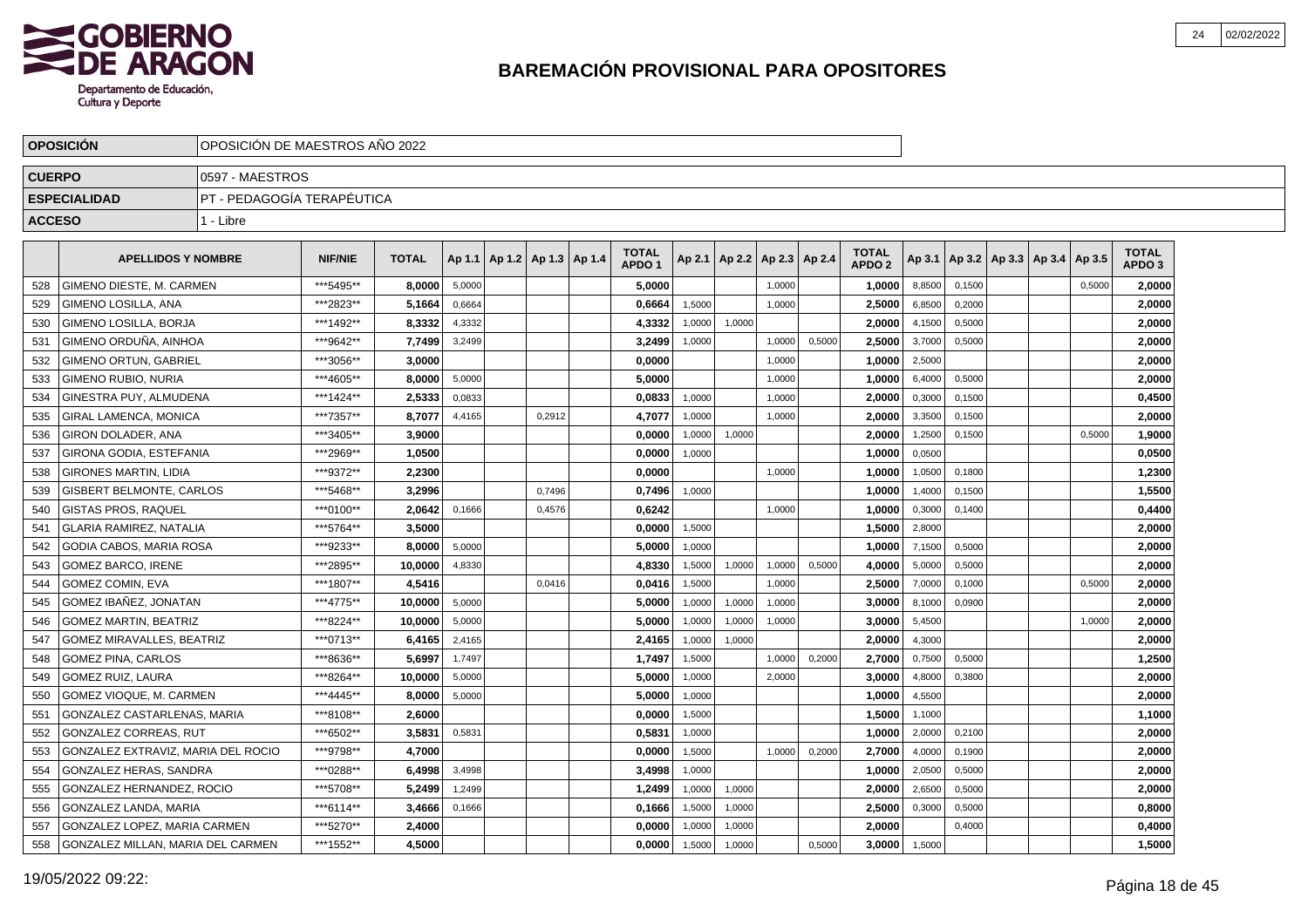

|               | <b>OPOSICION</b>                     | OPOSICION DE MAESTROS ANO 2022 |                |              |        |                          |        |                                   |        |        |                          |        |                                   |        |        |                                   |        |                                   |  |
|---------------|--------------------------------------|--------------------------------|----------------|--------------|--------|--------------------------|--------|-----------------------------------|--------|--------|--------------------------|--------|-----------------------------------|--------|--------|-----------------------------------|--------|-----------------------------------|--|
| <b>CUERPO</b> |                                      | 0597 - MAESTROS                |                |              |        |                          |        |                                   |        |        |                          |        |                                   |        |        |                                   |        |                                   |  |
|               | <b>ESPECIALIDAD</b>                  | PT - PEDAGOGÍA TERAPÉUTICA     |                |              |        |                          |        |                                   |        |        |                          |        |                                   |        |        |                                   |        |                                   |  |
| <b>ACCESO</b> |                                      | 1 - Libre                      |                |              |        |                          |        |                                   |        |        |                          |        |                                   |        |        |                                   |        |                                   |  |
|               | <b>APELLIDOS Y NOMBRE</b>            |                                | <b>NIF/NIE</b> | <b>TOTAL</b> | Ap 1.1 | Ap 1.2   Ap 1.3   Ap 1.4 |        | <b>TOTAL</b><br>APDO <sub>1</sub> | Ap 2.1 |        | Ap 2.2   Ap 2.3   Ap 2.4 |        | <b>TOTAL</b><br>APDO <sub>2</sub> | Ap 3.1 |        | Ap 3.2   Ap 3.3   Ap 3.4   Ap 3.5 |        | <b>TOTAL</b><br>APDO <sub>3</sub> |  |
| 559           | <b>GONZALEZ PORTILLO, LIDIA</b>      |                                | ***7071**      | 5.5000       |        | 2.5000                   |        | 2,5000                            | 1,0000 |        |                          |        | 1,0000                            | 2,8000 | 0,5000 |                                   |        | 2,0000                            |  |
| 560           | GONZALEZ REY, JESUS                  |                                | ***7284**      | 8,8500       | 5,0000 |                          |        | 5,0000                            | 1,0000 |        | 1,0000                   |        | 2,0000                            | 1,8500 |        |                                   |        | 1,8500                            |  |
| 561           | GONZALEZ RODRIGUEZ, MONICA           |                                | ***4629**      | 8.0000       | 5,0000 |                          |        | 5,0000                            | 1,0000 |        |                          |        | 1,0000                            | 4,9000 | 0,1600 |                                   |        | 2,0000                            |  |
| 562           | GONZALEZ ROJAS, ELENA                |                                | ***0761**      | 7,6165       | 3,4165 |                          |        | 3,4165                            | 1,0000 |        | 1,0000                   | 0,2000 | 2,2000                            | 4,1000 | 0,1700 |                                   |        | 2,0000                            |  |
| 563           | GONZALEZ VALERO, MIGUEL ANGEL        |                                | ***2955**      | 9,0000       | 5,0000 |                          |        | 5,0000                            | 1,0000 |        | 1,0000                   |        | 2,0000                            | 4,7000 | 0,5000 |                                   |        | 2,0000                            |  |
| 564           | GORDILLO BIELSA, SERGIO ANTONIO      |                                | ***6579**      | 6.2499       | 3,2499 |                          |        | 3,2499                            | 1.0000 |        |                          |        | 1.0000                            | 2,9000 | 0.1000 |                                   | 0.5000 | 2,0000                            |  |
| 565           | <b>GRACIA BAILACH, JAVIER</b>        |                                | ***7033**      | 8,8332       | 4,3332 |                          |        | 4,3332                            | 1,5000 | 1,0000 |                          |        | 2,5000                            | 2,9000 | 0.1000 |                                   |        | 2,0000                            |  |
| 566           | GRACIA CASAMIAN, GUADALUPE           |                                | ***8304**      | 4,7000       |        |                          |        | 0,0000                            | 1,5000 |        | 1,0000                   | 0,2000 | 2.7000                            | 1,8000 | 0,5000 |                                   |        | 2,0000                            |  |
| 567           | <b>GRACIA DE DIEGO, SARA</b>         |                                | ***0277**      | 5,9163       | 0,9163 |                          |        | 0,9163                            | 1,0000 | 1,0000 | 1,0000                   |        | 3,0000                            | 2,8000 | 0,5000 |                                   |        | 2,0000                            |  |
| 568           | <b>GRACIA DE MIGUEL, MARIA</b>       |                                | ***3273**      | 1,5000       |        |                          |        | 0,0000                            | 1,5000 |        |                          |        | 1,5000                            |        |        |                                   |        | 0,0000                            |  |
| 569           | <b>GRACIA DIEZ, VICTOR MANUEL</b>    |                                | ***6172**      | 2,3600       |        |                          |        | 0,0000                            | 1,5000 |        |                          |        | 1,5000                            | 0,6500 | 0,2100 |                                   |        | 0,8600                            |  |
| 570           | <b>GRACIA GALINDO, LUCIA</b>         |                                | ***5760**      | 2,6500       |        |                          |        | 0,0000                            | 1.0000 |        |                          |        | 1.0000                            | 1,5000 | 0.1500 |                                   |        | 1,6500                            |  |
| 571           | <b>GRACIA GIMENEZ, SONIA</b>         |                                | ***5696**      | 4,2496       |        | 0,0416                   | 0.7080 | 0,7496                            | 1,5000 |        |                          |        | 1.5000                            | 3,5000 |        |                                   |        | 2,0000                            |  |
| 572           | <b>GRACIA LOU. IZARBE</b>            |                                | ***4155**      | 4.5000       |        |                          |        | 0,0000                            | 1,5000 |        | 1,0000                   |        | 2,5000                            | 3,0000 |        |                                   |        | 2,0000                            |  |
| 573           | <b>GRACIA MAGALLON, MARIA</b>        |                                | ***0169**      | 8,4165       | 4,4165 |                          |        | 4,4165                            | 1,0000 | 1,0000 |                          |        | 2,0000                            | 3,2000 | 0,0100 |                                   | 0,5000 | 2,0000                            |  |
| 574           | <b>GRACIA MALO, VICTOR</b>           |                                | ***0741**      | 0.0000       |        |                          |        | 0,0000                            |        |        |                          |        | 0,0000                            |        |        |                                   |        | 0,0000                            |  |
| 575           | <b>GRACIA MATA, LORENA</b>           |                                | ***3244**      | 4,0000       |        |                          |        | 0,0000                            | 1,0000 |        | 1,0000                   |        | 2,0000                            | 2,2000 |        |                                   |        | 2,0000                            |  |
| 576           | <b>GRACIA OSUNA, REBECA</b>          |                                | ***2282**      | 4.0000       |        |                          |        | 0.0000                            | 1.0000 |        | 1.0000                   |        | 2.0000                            | 4,8000 | 0.1000 |                                   | 0.5000 | 2.0000                            |  |
| 577           | <b>GRACIA RUIZ. MARIA PILAR</b>      |                                | ***9508**      | 7,4163       | 1,9163 |                          |        | 1,9163                            | 1,5000 | 1,0000 | 1,0000                   |        | 3.5000                            | 5,3000 | 0,5000 |                                   |        | 2,0000                            |  |
| 578           | <b>GRACIA SANCHEZ, CONCEPCION</b>    |                                | ***7444**      | 8,0000       | 5,0000 |                          |        | 5,0000                            | 1,0000 |        |                          |        | 1,0000                            | 5,3000 | 0,3300 |                                   |        | 2,0000                            |  |
| 579           | <b>GRACIA SANCHEZ, MARIA</b>         |                                | ***5811**      | 6,7833       | 1,0833 |                          |        | 1,0833                            | 1,5000 | 1,0000 | 1,0000                   | 0,2000 | 3,7000                            | 7,8000 | 0,1200 |                                   |        | 2,0000                            |  |
| 580           | <b>GRACIA TELLO, CARMEN SVETLANA</b> |                                | ***6574**      | 0,1000       |        |                          |        | 0,0000                            |        |        |                          |        | 0,0000                            | 0,1000 |        |                                   |        | 0,1000                            |  |
| 581           | <b>GRANADOS MADRID, IRENE</b>        |                                | ***8422**      | 4,0000       |        |                          |        | 0,0000                            | 1,0000 | 1,0000 |                          |        | 2,0000                            | 2,1000 | 0,2500 |                                   |        | 2,0000                            |  |
| 582           | GRASA BLASCO, MARIA CRUZ             |                                | ***5566**      | 8.0831       | 2,5831 |                          |        | 2,5831                            | 1,5000 | 1,0000 | 1,0000                   |        | 3.5000                            | 2,6500 | 0.5000 |                                   | 0.5000 | 2,0000                            |  |
| 583           | GRAU HERNANDEZ, OLIVIA               |                                | ***0284**      | 3.0000       |        |                          |        | 0.0000                            | 1,0000 |        |                          |        | 1.0000                            | 2,0000 | 0,2000 |                                   | 0,5000 | 2,0000                            |  |
| 584           | <b>GRESA SALESA, BELEN</b>           |                                | ***6422**      | 3.5000       |        |                          |        | 0,0000                            | 1,5000 |        |                          |        | 1,5000                            | 2,5000 | 0,1000 |                                   |        | 2,0000                            |  |
| 585           | <b>GRIMA HERRERO, ANGELA</b>         |                                | ***6357**      | 3,5000       |        |                          |        | 0,0000                            | 1,5000 |        |                          |        | 1,5000                            | 2,5000 |        |                                   |        | 2,0000                            |  |
| 586           | <b>GROLIMUND COMES, LAURA</b>        |                                | ***1482**      | 2,1500       |        |                          |        | 0,0000                            | 1,0000 |        |                          |        | 1,0000                            | 1,1500 |        |                                   |        | 1,1500                            |  |
| 587           | GUAJARDO MERCADAL, ANDREA            |                                | ***3479**      | 3,5000       |        |                          |        | 0,0000                            | 1,5000 | 1,0000 |                          |        | 2,5000                            | 0,7000 | 0,3000 |                                   |        | 1,0000                            |  |
| 588           | GUALLAR PITARCH, MARIA ELENA         |                                | ***5292**      | 5,9165       | 1,4165 |                          |        | 1.4165                            | 1,5000 | 1,0000 |                          |        | 2.5000                            | 2,8500 | 0,1600 |                                   | 0,5000 | 2,0000                            |  |
| 589           | GUERRERO ARTIGAS, GLORIA             |                                | ***5375**      | 10,0000      | 5,0000 |                          |        | 5,0000                            | 1,0000 |        | 2,0000                   |        | 3.0000                            | 5,0500 | 0,5000 |                                   |        | 2,0000                            |  |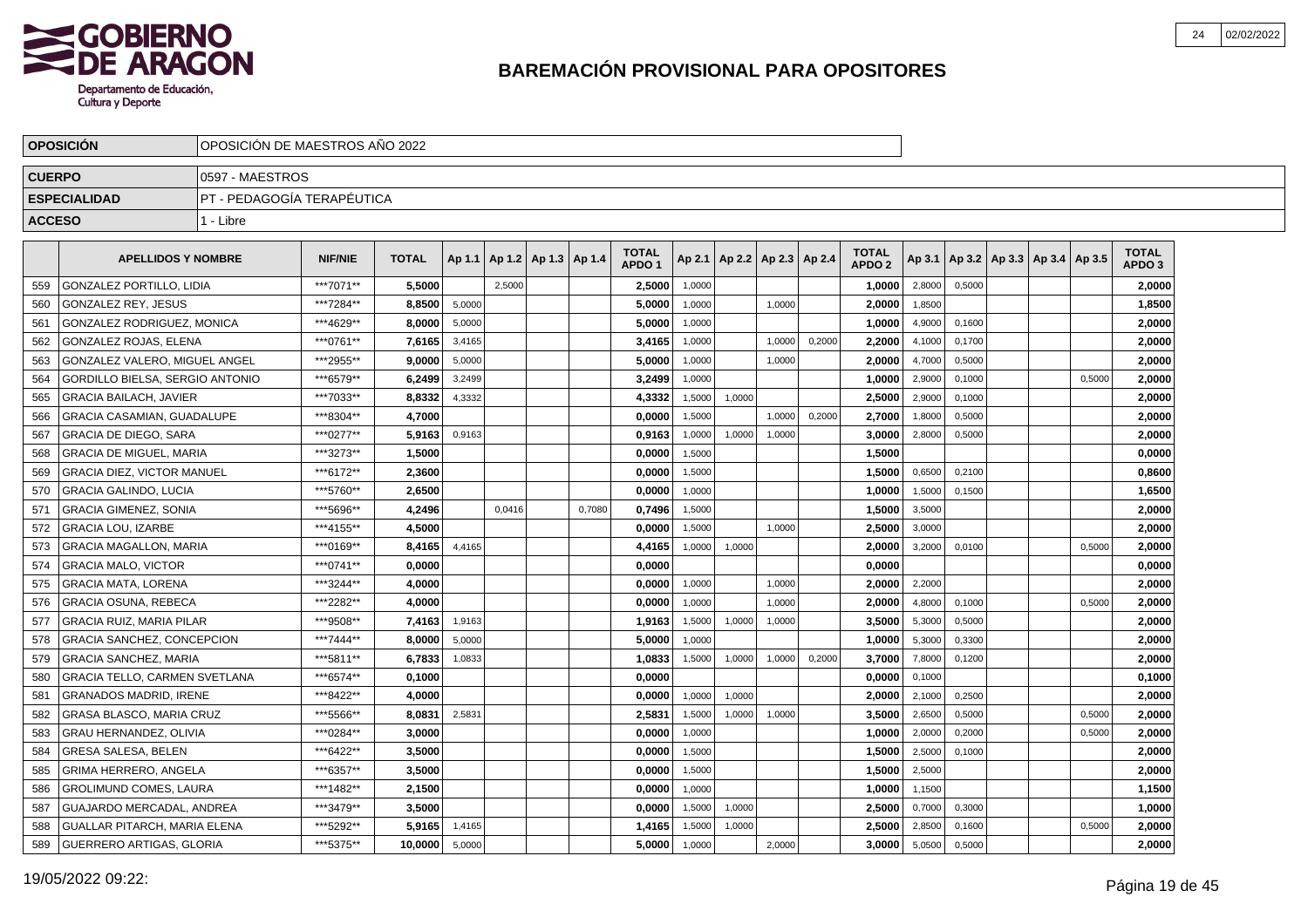

|               | <b>OPOSICIÓN</b>                  |                             | OPOSICIÓN DE MAESTROS AÑO 2022 |              |        |        |                                   |  |                                   |        |        |                 |        |                                   |        |                                            |  |        |                                   |  |
|---------------|-----------------------------------|-----------------------------|--------------------------------|--------------|--------|--------|-----------------------------------|--|-----------------------------------|--------|--------|-----------------|--------|-----------------------------------|--------|--------------------------------------------|--|--------|-----------------------------------|--|
| <b>CUERPO</b> |                                   | 0597 - MAESTROS             |                                |              |        |        |                                   |  |                                   |        |        |                 |        |                                   |        |                                            |  |        |                                   |  |
|               | <b>ESPECIALIDAD</b>               | IPT - PEDAGOGÍA TERAPÉUTICA |                                |              |        |        |                                   |  |                                   |        |        |                 |        |                                   |        |                                            |  |        |                                   |  |
| <b>ACCESO</b> |                                   | 1 - Libre                   |                                |              |        |        |                                   |  |                                   |        |        |                 |        |                                   |        |                                            |  |        |                                   |  |
|               | <b>APELLIDOS Y NOMBRE</b>         |                             | <b>NIF/NIE</b>                 | <b>TOTAL</b> |        |        | Ap 1.1   Ap 1.2   Ap 1.3   Ap 1.4 |  | <b>TOTAL</b><br>APDO <sub>1</sub> | Ap 2.1 |        | Ap 2.2   Ap 2.3 | Ap 2.4 | <b>TOTAL</b><br>APDO <sub>2</sub> |        | Ap 3.1   Ap 3.2   Ap 3.3   Ap 3.4   Ap 3.5 |  |        | <b>TOTAL</b><br>APDO <sub>3</sub> |  |
| 590           | GUERRERO BRUNA, PABLO MARIO       |                             | ***1578**                      | 4,0000       |        |        |                                   |  | 0,0000                            | 1,5000 |        |                 | 0,5000 | 2,0000                            | 2,0000 |                                            |  |        | 2,0000                            |  |
| 591           | <b>GUERRERO PEREZ, ROCIO</b>      |                             | ***9721**                      | 9,0000       | 5,0000 |        |                                   |  | 5,0000                            | 1,5000 |        |                 | 0,5000 | 2,0000                            | 2,4500 | 0,2400                                     |  |        | 2,0000                            |  |
| 592           | <b>GUERRERO YEBRA, TERESA</b>     |                             | ***3665**                      | 4,5000       |        |        |                                   |  | 0,0000                            | 1,5000 | 1,0000 |                 |        | 2,5000                            | 2,9500 | 0,1100                                     |  | 0,7500 | 2,0000                            |  |
| 593           | GUILLEN LITAGO. M PILAR           |                             | ***9888**                      | 8.0000       | 5,0000 |        |                                   |  | 5,0000                            | 1,0000 |        |                 |        | 1,0000                            | 1,9000 | 0,5000                                     |  |        | 2,0000                            |  |
| 594           | GUILLEN NAVARRO. SERGIO           |                             | ***3404**                      | 3.0000       |        |        |                                   |  | 0,0000                            | 1,0000 |        |                 |        | 1.0000                            | 2,1500 | 0,2800                                     |  |        | 2,0000                            |  |
| 595           | GUILLEN SANTAMARIA, ANA           |                             | ***2861**                      | 9.0000       | 5,0000 |        |                                   |  | 5.0000                            | 1,0000 |        | 1.0000          |        | 2.0000                            | 7,9000 | 0.3600                                     |  |        | 2,0000                            |  |
| 596           | GUIRADO LOPEZ, FELISA             |                             | ***7174**                      | 2,9500       |        |        |                                   |  | 0,0000                            | 1,0000 |        |                 |        | 1,0000                            | 1,4500 | 0,5000                                     |  |        | 1,9500                            |  |
| 597           | <b>GUMIEL BARRADO, EDUARDO</b>    |                             | ***9959**                      | 10,0000      | 5,0000 |        |                                   |  | 5,0000                            | 1,0000 | 1,0000 | 1,0000          |        | 3,0000                            | 5,7000 | 0,5000                                     |  |        | 2,0000                            |  |
| 598           | <b>GURPEGUI BEISTI, PATRICIA</b>  |                             | ***4400**                      | 10,0000      | 5,0000 |        |                                   |  | 5,0000                            | 1,5000 |        | 1,0000          | 0,5000 | 3,0000                            | 4,6000 | 0,5000                                     |  | 0,7500 | 2,0000                            |  |
| 599           | GUTIERREZ IBAÑEZ. MARTA           |                             | ***5062**                      | 10.0000      | 5,0000 |        |                                   |  | 5,0000                            |        | 2,0000 | 1,0000          |        | 3.0000                            | 7,7000 | 0,2500                                     |  |        | 2,0000                            |  |
| 600           | <b>GUTIERREZ JIMENEZ, MARINA</b>  |                             | *** 0434**                     | 6.4160       | 0,6664 |        | 0.7496                            |  | 1.4160                            | 1,0000 | 1,0000 | 1.0000          |        | 3.0000                            | 3,2500 | 0.1000                                     |  | 0,7500 | 2,0000                            |  |
| 601           | GUTIERREZ LARDIES, BEGOÑA         |                             | ***2038**                      | 4,9163       | 0,9163 |        |                                   |  | 0,9163                            | 1,5000 |        |                 | 0,5000 | 2,0000                            | 2,0000 | 0,2500                                     |  |        | 2,0000                            |  |
| 602           | GUTIERREZ MARTIN, MIRIAN          |                             | ***9892**                      | 6,6163       | 1,9163 |        |                                   |  | 1,9163                            | 1,5000 | 1,0000 |                 | 0,2000 | 2.7000                            | 4,3000 | 0,1500                                     |  |        | 2,0000                            |  |
| 603           | <b>GUTIERREZ VERA, AINHOA</b>     |                             | ***8341**                      | 4,5000       |        |        |                                   |  | 0,0000                            | 1,5000 |        | 1,0000          |        | 2,5000                            | 2,7000 | 0,0500                                     |  |        | 2,0000                            |  |
| 604           | HERBER MEDINA. PENELOPE           |                             | ***3262**                      | 1,7700       |        |        |                                   |  | 0,0000                            |        |        |                 |        | 0.0000                            | 1,6500 | 0,1200                                     |  |        | 1,7700                            |  |
| 605           | HERBERA BASOLS. VICTOR CARLOS     |                             | ***6159**                      | 4,7496       | 0.6664 |        | 0.0832                            |  | 0,7496                            | 1,0000 | 1,0000 |                 |        | 2.0000                            | 2,4000 | 0.0700                                     |  | 0.7500 | 2,0000                            |  |
| 606           | HERNANDEZ ALVAREZ. MARIA ANGELES  |                             | ***8623**                      | 7.0000       |        | 2,5000 |                                   |  | 2,5000                            | 1,5000 |        | 1.0000          |        | 2,5000                            | 3,2500 |                                            |  |        | 2,0000                            |  |
| 607           | HERNANDEZ ARANDA, LEYRE           |                             | ***5325**                      | 4,2832       |        |        | 0,0832                            |  | 0,0832                            | 1,0000 |        | 1,0000          | 0,2000 | 2,2000                            | 7,5500 |                                            |  |        | 2,0000                            |  |
| 608           | HERNANDEZ CATALAN, CAROLINA       |                             | ***4861**                      | 7,5000       |        |        | 2,5000                            |  | 2,5000                            | 1,0000 |        | 2,0000          |        | 3.0000                            | 5,3500 | 0,5000                                     |  |        | 2,0000                            |  |
| 609           | HERNANDEZ FERNANDEZ. MIGUEL A.    |                             | ***0815**                      | 6,5332       | 3,3332 |        |                                   |  | 3,3332                            | 1,0000 |        |                 | 0,2000 | 1,2000                            | 3,0500 |                                            |  |        | 2,0000                            |  |
| 610           | <b>HERNANDEZ LOPEZ, DAVID</b>     |                             | ***2100**                      | 1.0800       |        |        |                                   |  | 0,0000                            | 1,0000 |        |                 |        | 1,0000                            |        | 0.0800                                     |  |        | 0,0800                            |  |
| 611           | <b>IERNANDEZ RUIZ, ESTER</b>      |                             | ***1121**                      | 5.0000       |        |        |                                   |  | 0.0000                            | 1,5000 |        | 1.0000          | 0,5000 | 3.0000                            | 2,8000 | 0,2500                                     |  | 0,5000 | 2.0000                            |  |
| 612           | <del>I</del> ERNANDEZ RUIZ, NOEMI |                             | ***7588**                      | 9,0000       | 5,0000 |        |                                   |  | 5,0000                            | 1,0000 | 1,0000 |                 |        | 2,0000                            | 4,4500 | 0,5000                                     |  |        | 2,0000                            |  |
| 613           | <b>HERNANDEZ SANCHEZ, NOELIA</b>  |                             | ***5087**                      | 8.2000       | 5,0000 |        |                                   |  | 5,0000                            |        |        | 1,0000          | 0,2000 | 1,2000                            | 5,9000 | 0,5000                                     |  | 0,5000 | 2,0000                            |  |
| 614           | HERNANDEZ SANZ, ANA CRISTINA      |                             | ***8404**                      | 9.0000       | 5,0000 |        |                                   |  | 5.0000                            | 1,0000 |        | 1,0000          |        | 2,0000                            | 9,9500 | 0,5000                                     |  |        | 2,0000                            |  |
| 615           | HERNANDO CALLEJO, CARLOS          |                             | ***3321**                      | 3.8328       |        |        | 0,3328                            |  | 0,3328                            | 1,5000 |        |                 |        | 1.5000                            | 2,0000 | 0,1000                                     |  |        | 2,0000                            |  |
| 616           | HERNANDO GONZALEZ, MARIA          |                             | ***7383**                      | 5.7913       | 0,7497 |        | 0.0416                            |  | 0,7913                            | 1,5000 | 1,0000 |                 | 0,5000 | 3.0000                            | 1,7000 | 0.5000                                     |  |        | 2,0000                            |  |
| 617           | HERRAINZ RUIZ. ANDREA             |                             | ***9554**                      | 1.9500       |        |        |                                   |  | 0,0000                            |        |        |                 |        | 0.0000                            | 1,9500 |                                            |  |        | 1,9500                            |  |
| 618           | HERRANDO MILLAN, ANA PILAR        |                             | ***5924**                      | 2,0000       |        |        |                                   |  | 0,0000                            |        |        |                 |        | 0,0000                            | 2,5500 |                                            |  | 0,7500 | 2,0000                            |  |
| 619           | HERRERO GARCIA, ALBA PILAR        |                             | ***0357**                      | 7,9998       | 3,4998 |        |                                   |  | 3,4998                            | 1,5000 |        | 1,0000          |        | 2,5000                            | 6,7000 | 0,5000                                     |  |        | 2,0000                            |  |
| 620           | HERRERO SIMON, ADRIAN             |                             | ***5601**                      | 3,0833       | 0,0833 |        |                                   |  | 0,0833                            | 1,0000 |        |                 |        | 1,0000                            | 2,5000 | 0,2500                                     |  |        | 2,0000                            |  |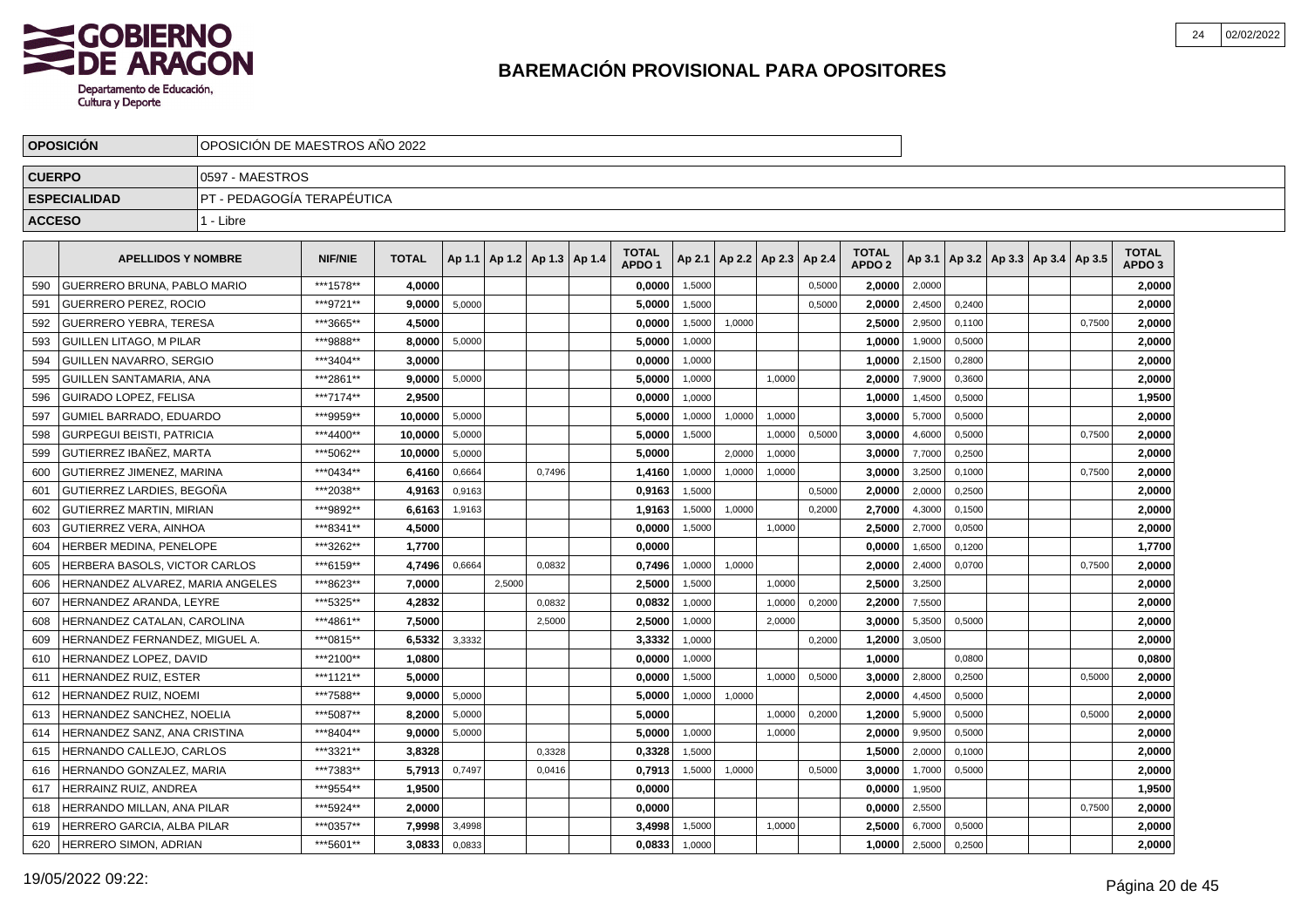

|               | <b>OPOSICIÓN</b>                   |                            | OPOSICIÓN DE MAESTROS AÑO 2022 |              |        |                                   |        |  |                                   |        |        |        |                          |                                   |        |        |                                            |        |                                   |  |
|---------------|------------------------------------|----------------------------|--------------------------------|--------------|--------|-----------------------------------|--------|--|-----------------------------------|--------|--------|--------|--------------------------|-----------------------------------|--------|--------|--------------------------------------------|--------|-----------------------------------|--|
| <b>CUERPO</b> |                                    | 0597 - MAESTROS            |                                |              |        |                                   |        |  |                                   |        |        |        |                          |                                   |        |        |                                            |        |                                   |  |
|               | <b>ESPECIALIDAD</b>                | PT - PEDAGOGÍA TERAPÉUTICA |                                |              |        |                                   |        |  |                                   |        |        |        |                          |                                   |        |        |                                            |        |                                   |  |
| <b>ACCESO</b> |                                    | 1 - Libre                  |                                |              |        |                                   |        |  |                                   |        |        |        |                          |                                   |        |        |                                            |        |                                   |  |
|               | <b>APELLIDOS Y NOMBRE</b>          |                            | <b>NIF/NIE</b>                 | <b>TOTAL</b> |        | Ap 1.1   Ap 1.2   Ap 1.3   Ap 1.4 |        |  | <b>TOTAL</b><br>APDO <sub>1</sub> | Ap 2.1 |        |        | Ap 2.2   Ap 2.3   Ap 2.4 | <b>TOTAL</b><br>APDO <sub>2</sub> |        |        | Ap 3.1   Ap 3.2   Ap 3.3   Ap 3.4   Ap 3.5 |        | <b>TOTAL</b><br>APDO <sub>3</sub> |  |
| 621           | <b>HERVAS LOPEZ, ELENA</b>         |                            | ***1362**                      | 3,3400       |        |                                   |        |  | 0,0000                            | 1,0000 | 1,0000 | 1,0000 |                          | 3,0000                            | 0,0500 | 0,2900 |                                            |        | 0,3400                            |  |
| 622           | HIJAZO PECHERO, LAURA              |                            | ***2294**                      | 3,5000       |        |                                   |        |  | 0,0000                            | 1,5000 |        |        |                          | 1,5000                            | 3,5000 | 0,1600 |                                            | 0.5000 | 2,0000                            |  |
| 623           | HORNA IBAÑEZ. SONIA                |                            | ***5828**                      | 10.0000      | 4,4165 |                                   |        |  | 4,4165                            | 1,5000 | 1,0000 | 1,0000 | 0,5000                   | 4,0000                            | 2,2000 | 0,5000 |                                            |        | 2,0000                            |  |
| 624           | HUERTAS BARCELONA. MARIA DEL MAR   |                            | ***0488**                      | 8.1664       | 3,6664 |                                   |        |  | 3,6664                            | 1,5000 | 1,0000 |        |                          | 2.5000                            | 2,5500 | 0,0600 |                                            |        | 2,0000                            |  |
| 625           | HUGUET LECINA, MARIA               |                            | ***9367**                      | 3,0000       |        |                                   |        |  | 0,0000                            | 1,0000 |        |        |                          | 1,0000                            | 1,9500 | 0,1000 |                                            |        | 2,0000                            |  |
| 626           | IBAÑEZ OLIVEROS, NATALIA           |                            | ***0854**                      | 8,5332       | 4,3332 |                                   |        |  | 4,3332                            | 1,0000 | 1,0000 |        | 0,2000                   | 2,2000                            | 3,7500 | 0,1800 |                                            |        | 2,0000                            |  |
| 627           | IBAÑEZ PARDILLO, ERIKA             |                            | ***5573**                      | 3.9998       | 0,4998 |                                   |        |  | 0,4998                            | 1,5000 |        |        |                          | 1,5000                            | 4,5000 | 0,2300 |                                            |        | 2,0000                            |  |
| 628           | <b>IBARRA DE LA MUELA, ROBERTO</b> |                            | ***4050**                      | 9,5000       | 5,0000 |                                   |        |  | 5,0000                            | 1,5000 |        | 1,0000 |                          | 2,5000                            | 9,6500 | 0,5000 |                                            |        | 2,0000                            |  |
| 629           | IGLESIAS CUSI, JACKELINE ESTEFANY  |                            | ***8583**                      | 3.0000       |        |                                   |        |  | 0,0000                            | 1,0000 |        |        |                          | 1,0000                            | 2,6000 |        |                                            |        | 2,0000                            |  |
| 630           | INGELMO CAMPO. FRANCISCO J.        |                            | ***5948**                      | 8.0000       | 5,0000 |                                   |        |  | 5.0000                            | 1,0000 |        |        |                          | 1,0000                            | 3,1500 | 0,5000 |                                            |        | 2.0000                            |  |
| 631           | <b>INGLAN LABEIRA, VERONICA</b>    |                            | ***7090**                      | 1.6000       |        |                                   |        |  | 0.0000                            |        | 1.0000 |        |                          | 1.0000                            | 0,6000 |        |                                            |        | 0.6000                            |  |
| 632           | INSA ESTEBAN, FABIOLA              |                            | ***0728**                      | 5,5829       | 1,4165 |                                   | 0,1664 |  | 1,5829                            | 1,0000 |        | 1,0000 |                          | 2,0000                            | 2,8500 | 0,5000 |                                            |        | 2,0000                            |  |
| 633           | IRUJO GIMENO, MARIA LUZ            |                            | ***0737**                      | 6,6666       | 4,1666 |                                   |        |  | 4,1666                            | 1,0000 |        |        |                          | 1,0000                            | 1,0000 | 0,5000 |                                            |        | 1,5000                            |  |
| 634           | ISLA PEREZ, ELSA CRISTINA          |                            | ***8807**                      | 6,8664       | 3,6664 |                                   |        |  | 3,6664                            | 1,0000 |        |        | 0,2000                   | 1,2000                            | 3,4500 | 0,5000 |                                            |        | 2,0000                            |  |
| 635           | IZQUIERDO BORDERIAS, JAVIER        |                            | ***3438**                      | 8,2000       | 5,0000 |                                   |        |  | 5,0000                            | 1,0000 |        |        | 0,2000                   | 1,2000                            | 2,2000 | 0,3600 |                                            |        | 2,0000                            |  |
| 636           | IZQUIERDO LOPEZ, ANDREA            |                            | ***2350**                      | 5,0000       |        |                                   |        |  | 0,0000                            | 1,5000 | 1,0000 |        | 0,5000                   | 3,0000                            | 2,0000 | 0,1500 |                                            |        | 2,0000                            |  |
| 637           | <b>IZUEL ESCARTIN, LORENZO</b>     |                            | ***5951**                      | 7.0411       | 2,9163 |                                   | 0.1248 |  | 3,0411                            | 1,0000 | 1,0000 |        |                          | 2,0000                            | 2,3000 | 0,5000 |                                            | 0.5000 | 2,0000                            |  |
| 638           | JABAL CALVILLO. MARIA              |                            | ***2176**                      | 4,8332       | 0,3332 |                                   |        |  | 0,3332                            | 1,5000 | 1,0000 |        |                          | 2,5000                            | 2,3000 | 0,1600 |                                            | 0,5000 | 2,0000                            |  |
| 639           | JAIME MAS. LUCIA                   |                            | ***5648**                      | 2.6000       |        |                                   |        |  | 0.0000                            | 1.0000 | 1,0000 |        |                          | 2.0000                            |        | 0,1000 |                                            | 0.5000 | 0,6000                            |  |
| 640           | JANEIRO LUMBRERAS, JORGE           |                            | ***7117**                      | 8,5000       | 5,0000 |                                   |        |  | 5,0000                            | 1,5000 |        |        |                          | 1,5000                            | 3,4500 | 0,3300 |                                            |        | 2,0000                            |  |
| 641           | JARRETA CARCAS, SOFIA              |                            | ***8956**                      | 9.0000       | 5,0000 |                                   |        |  | 5,0000                            | 1,0000 |        | 1,0000 |                          | 2,0000                            | 5,8500 | 0,5000 |                                            | 0,5000 | 2,0000                            |  |
| 642           | JEBLAOUI, KAOUTAR                  |                            | ****5305*                      | 4,2000       |        |                                   |        |  | 0,0000                            | 1,5000 | 1,0000 |        |                          | 2,5000                            | 1,5000 | 0,2000 |                                            |        | 1,7000                            |  |
| 643           | JEREZ GIL, CARLOS                  |                            | ***2170**                      | 1,0000       |        |                                   |        |  | 0,0000                            | 1,0000 |        |        |                          | 1,0000                            |        |        |                                            |        | 0,0000                            |  |
| 644           | JIMENEZ CASABONA, CRISTINA         |                            | ***0861**                      | 3.0000       |        |                                   |        |  | 0,0000                            | 1,0000 |        |        |                          | 1,0000                            | 3,0000 | 0,1300 |                                            | 0,5000 | 2.0000                            |  |
| 645           | JIMENEZ CASTILLEJO. ROCIO          |                            | ***6206**                      | 4.3332       | 0,3332 |                                   |        |  | 0,3332                            | 1,0000 | 1,0000 |        |                          | 2,0000                            | 2,6000 | 0,0300 |                                            | 0,5000 | 2.0000                            |  |
| 646           | JIMENEZ GIL. JUAN                  |                            | ***0832**                      | 1.9500       |        |                                   |        |  | 0.0000                            | 1,0000 |        |        |                          | 1.0000                            | 0,7500 | 0,2000 |                                            |        | 0.9500                            |  |
| 647           | JIMENEZ HURTADO, MARIA ELISA       |                            | ***7384**                      | 3,0000       |        |                                   |        |  | 0,0000                            | 1.0000 |        |        |                          | 1,0000                            | 2,8000 | 0,1000 |                                            | 0.7500 | 2,0000                            |  |
| 648           | JIMENEZ JIMENEZ, MARTA             |                            | ***5855**                      | 7,9000       |        | 2,5000                            |        |  | 2,5000                            | 1,0000 | 1,0000 | 1,0000 | 0,4000                   | 3,4000                            | 2,7000 | 0,4600 |                                            |        | 2,0000                            |  |
| 649           | JIMENEZ LAZARO, TERESA             |                            | ***6311**                      | 3,5000       |        |                                   |        |  | 0,0000                            | 1,5000 |        |        |                          | 1,5000                            | 2,0000 |        |                                            | 0,5000 | 2,0000                            |  |
| 650           | JIMENEZ MARTINEZ, DIANA            |                            | ***7374**                      | 5,9163       | 3,9163 |                                   |        |  | 3,9163                            |        |        |        |                          | 0,0000                            | 2,1000 | 0,1200 |                                            |        | 2,0000                            |  |
| 651           | JIMENEZ PEÑALVER. ANA BELEN        |                            | ***5623**                      | 3.5000       |        |                                   |        |  | 0,0000                            | 1,5000 |        |        |                          | 1,5000                            | 2,5500 |        |                                            |        | 2,0000                            |  |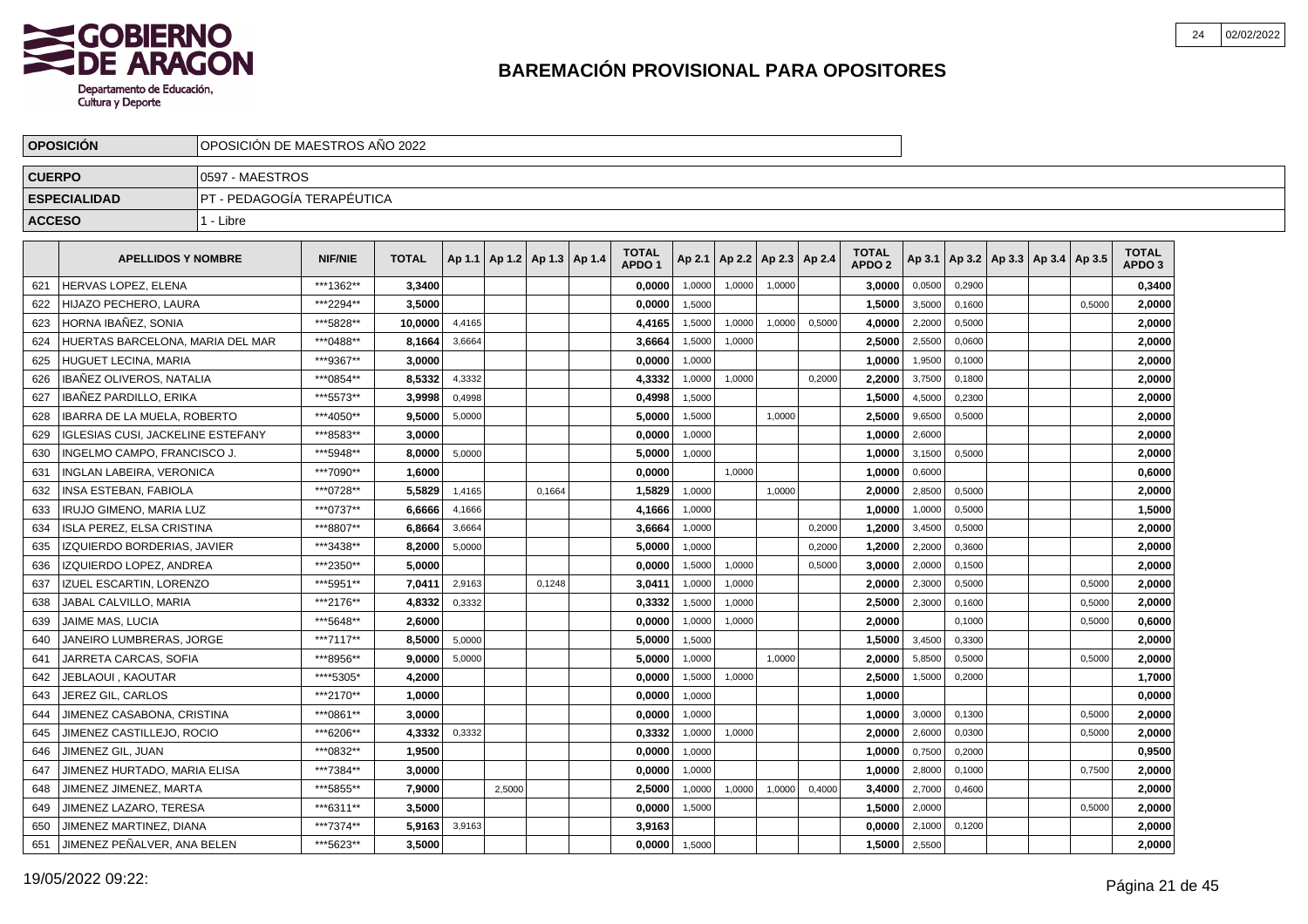

|               | <b>OPOSICION</b>                 | OPOSICIÓN DE MAESTROS AÑO 2022 |                |              |        |                                   |        |        |                                   |        |                          |        |        |                                   |        |        |                                   |        |                                   |  |
|---------------|----------------------------------|--------------------------------|----------------|--------------|--------|-----------------------------------|--------|--------|-----------------------------------|--------|--------------------------|--------|--------|-----------------------------------|--------|--------|-----------------------------------|--------|-----------------------------------|--|
| <b>CUERPO</b> |                                  | 0597 - MAESTROS                |                |              |        |                                   |        |        |                                   |        |                          |        |        |                                   |        |        |                                   |        |                                   |  |
|               | <b>ESPECIALIDAD</b>              | PT - PEDAGOGÍA TERAPÉUTICA     |                |              |        |                                   |        |        |                                   |        |                          |        |        |                                   |        |        |                                   |        |                                   |  |
| <b>ACCESO</b> |                                  | 1 - Libre                      |                |              |        |                                   |        |        |                                   |        |                          |        |        |                                   |        |        |                                   |        |                                   |  |
|               | <b>APELLIDOS Y NOMBRE</b>        |                                | <b>NIF/NIE</b> | <b>TOTAL</b> |        | Ap 1.1   Ap 1.2   Ap 1.3   Ap 1.4 |        |        | <b>TOTAL</b><br>APDO <sub>1</sub> | Ap 2.1 | Ap 2.2   Ap 2.3   Ap 2.4 |        |        | <b>TOTAL</b><br>APDO <sub>2</sub> | Ap 3.1 |        | Ap 3.2   Ap 3.3   Ap 3.4   Ap 3.5 |        | <b>TOTAL</b><br>APDO <sub>3</sub> |  |
| 652           | JIMENEZ RONCALES. SARA           |                                | ***5867**      | 3.0000       |        |                                   |        |        | 0.0000                            | 1.0000 |                          |        |        | 1.0000                            | 2,1500 | 0,3800 |                                   |        | 2.0000                            |  |
| 653           | JIMENEZ RUIZ, CLAUDIA            |                                | ***7180**      | 5.1666       | 0,1666 |                                   |        |        | 0,1666                            | 1,0000 | 1,0000                   | 1.0000 |        | 3.0000                            | 5,5000 | 0,5000 |                                   | 0.5000 | 2.0000                            |  |
| 654           | JIMENEZ SALAS. JAVIER            |                                | ***5268**      | 6.6664       | 1,6664 |                                   |        |        | 1,6664                            | 1,0000 | 1,0000                   | 1.0000 |        | 3,0000                            | 5,9500 | 0,5000 |                                   |        | 2.0000                            |  |
| 655           | JIMENEZ VAL, M. ASCENSION        |                                | ***1319**      | 9.0000       | 5,0000 |                                   |        |        | 5,0000                            | 1,0000 |                          | 1,0000 |        | 2,0000                            | 5,5000 | 0,5000 |                                   |        | 2,0000                            |  |
| 656           | JIMENEZ VERA, MERCEDES           |                                | ***4924**      | 10,0000      | 5,0000 |                                   |        |        | 5,0000                            | 1,0000 | 1,0000                   | 1,0000 |        | 3,0000                            | 6,9000 | 0,5000 |                                   |        | 2,0000                            |  |
| 657           | JORDAN SABATER, MARIA BELEN      |                                | ***6419**      | 4,5000       |        |                                   |        |        | 0,0000                            | 1,5000 |                          | 1,0000 |        | 2,5000                            | 3,4500 | 0,0100 |                                   |        | 2,0000                            |  |
| 658           | JUANGRAN GRACIA, ANA             |                                | ***0687**      | 3,4000       |        |                                   |        |        | 0,0000                            | 1,0000 |                          |        | 0,4000 | 1,4000                            | 2,5000 |        |                                   |        | 2,0000                            |  |
| 659           | JULIAN BLASCO. OLGA              |                                | ***8532**      | 9.4163       | 4,9163 |                                   |        |        | 4,9163                            | 1,5000 | 1,0000                   |        |        | 2.5000                            | 2,5500 | 0.4200 |                                   |        | 2.0000                            |  |
| 660           | JULIAN SARASA. MARIA DEL PILAR   |                                | ***7866**      | 3,4500       |        |                                   |        |        | 0,0000                            | 1,5000 |                          |        |        | 1,5000                            | 1,8500 | 0,1000 |                                   |        | 1,9500                            |  |
| 661           | JULVEZ BERNAL, MARIA             |                                | ***6268**      | 2.6500       |        |                                   |        |        | 0,0000                            | 1,0000 |                          |        |        | 1,0000                            | 1,6500 |        |                                   |        | 1,6500                            |  |
| 662           | LABAJO DE MORA. MARIA DEL CARMEN |                                | ***3327**      | 9,0822       | 2,8330 |                                   | 0,4160 | 0,3332 | 3,5822                            | 1,5000 | 1,0000                   | 1,0000 |        | 3,5000                            | 5,8000 | 0,5000 |                                   |        | 2,0000                            |  |
| 663           | <b>LABORDA ROBRES, EVA</b>       |                                | ***0724**      | 3,0000       |        |                                   |        |        | 0,0000                            | 1,0000 |                          |        |        | 1,0000                            | 2,6000 | 0,1500 |                                   |        | 2,0000                            |  |
| 664           | LACARDA CARDENAS, MIGUEL         |                                | ***6235**      | 3,0000       |        |                                   |        |        | 0,0000                            | 1,0000 |                          |        |        | 1,0000                            | 2,2000 | 0,4200 |                                   |        | 2,0000                            |  |
| 665           | LACARTA MORALES, MARIA PILAR     |                                | ***5207**      | 6,3328       |        | 2,3328                            |        |        | 2,3328                            | 1,0000 |                          | 1,0000 |        | 2,0000                            | 2,0000 | 0,2400 |                                   |        | 2,0000                            |  |
| 666           | LACARTE MOMPEL. ANA              |                                | ***5547**      | 3.4400       |        |                                   |        |        | 0.0000                            | 1.5000 | 1,0000                   |        |        | 2.5000                            | 0.3000 | 0.1400 |                                   | 0.5000 | 0.9400                            |  |
| 667           | LACASA ALMAZAN. ELENA MARIA      |                                | ***6653**      | 3.3000       |        |                                   |        |        | 0.0000                            | 1.0000 | 1,0000                   |        |        | 2.0000                            | 1,3000 |        |                                   |        | 1,3000                            |  |
| 668           | LACASA VISCASILLAS. CARLOS       |                                | ***7332**      | 3.8744       |        | 0.1664                            | 0,2080 |        | 0,3744                            | 1,0000 |                          |        | 0,5000 | 1,5000                            | 3,5000 | 0,1500 |                                   |        | 2,0000                            |  |
| 669           | LACUEY BARRACHINA. DAVID         |                                | ***3373**      | 2,2700       |        |                                   |        |        | 0,0000                            | 1,0000 |                          |        |        | 1,0000                            | 1,0000 | 0,2700 |                                   |        | 1,2700                            |  |
| 670           | LAFORGA VERA, CARLOS             |                                | ***1595**      | 1,9700       |        |                                   |        |        | 0,0000                            | 1,0000 |                          |        |        | 1,0000                            | 0,8500 | 0,1200 |                                   |        | 0,9700                            |  |
| 671           | LAFOZ SORIA, IONE                |                                | ***9492**      | 7,5332       | 4,3332 |                                   |        |        | 4,3332                            | 1,0000 |                          |        | 0,2000 | 1,2000                            | 3,5500 | 0,1900 |                                   | 0,5000 | 2,0000                            |  |
| 672           | LAFUENTE ALDANA, MARTA           |                                | ***7975**      | 1,1000       |        |                                   |        |        | 0,0000                            | 1,0000 |                          |        |        | 1,0000                            | 0,1000 |        |                                   |        | 0,1000                            |  |
| 673           | LAFUENTE ANIES. ALBERTO          |                                | ***6051**      | 4.0000       |        |                                   |        |        | 0.0000                            | 1,0000 | 1,0000                   |        |        | 2.0000                            | 2,1000 |        |                                   |        | 2.0000                            |  |
| 674           | LAFUENTE MARTIN, NURIA           |                                | ***6038**      | 3.2000       |        |                                   |        |        | 0.0000                            | 1,5000 |                          |        |        | 1,5000                            | 1,5000 | 0,2000 |                                   |        | 1,7000                            |  |
| 675           | LAGLERA VICENTE, MARIA LUCIA     |                                | ***6942**      | 5.5000       |        |                                   |        |        | 0,0000                            | 1,5000 |                          | 2.0000 |        | 3,5000                            | 1,6000 | 0,5000 |                                   |        | 2,0000                            |  |
| 676           | LAHUERTA LOREN, MARIA            |                                | ***0380**      | 10.0000      | 5,0000 |                                   |        |        | 5,0000                            | 1,5000 |                          | 1,0000 | 0,5000 | 3,0000                            | 3,9500 | 0,1800 |                                   |        | 2,0000                            |  |
| 677           | LALIENA ABADIAS, FERNANDO        |                                | ***5716**      | 7,0000       | 3,0000 |                                   |        |        | 3,0000                            | 1,0000 | 1,0000                   |        |        | 2,0000                            | 1,6500 | 0,4800 |                                   |        | 2,0000                            |  |
| 678           | LALIENA CARRO, ALBA              |                                | ***6400**      | 2,1100       |        |                                   |        |        | 0,0000                            | 1,5000 |                          |        |        | 1,5000                            | 0,5500 | 0,0600 |                                   |        | 0,6100                            |  |
| 679           | LAMUELA LERT, ANDREA             |                                | ***6096**      | 3,0000       |        |                                   |        |        | 0,0000                            | 1,0000 |                          |        |        | 1,0000                            | 3,7500 | 0,1500 |                                   |        | 2,0000                            |  |
| 680           | LANAO FAJARNES, M. JOSE          |                                | ***3916**      | 9.0000       | 5,0000 |                                   |        |        | 5,0000                            | 1,0000 |                          | 1.0000 |        | 2.0000                            | 9,4500 | 0,5000 |                                   |        | 2,0000                            |  |
| 681           | LANAO SOLANS, TERESA             |                                | ***2053**      | 3,5000       |        |                                   |        |        | 0,0000                            | 1.5000 |                          |        |        | 1,5000                            | 3,2000 | 0,0100 |                                   |        | 2,0000                            |  |
| 682           | LANCINA MIMBELA, HECTOR          |                                | ***4984**      | 5.6576       | 1,0000 | 0,4576                            |        |        | 1,4576                            | 1,0000 | 1,0000                   |        | 0,2000 | 2.2000                            | 2,8500 | 0,1000 |                                   | 0,5000 | 2,0000                            |  |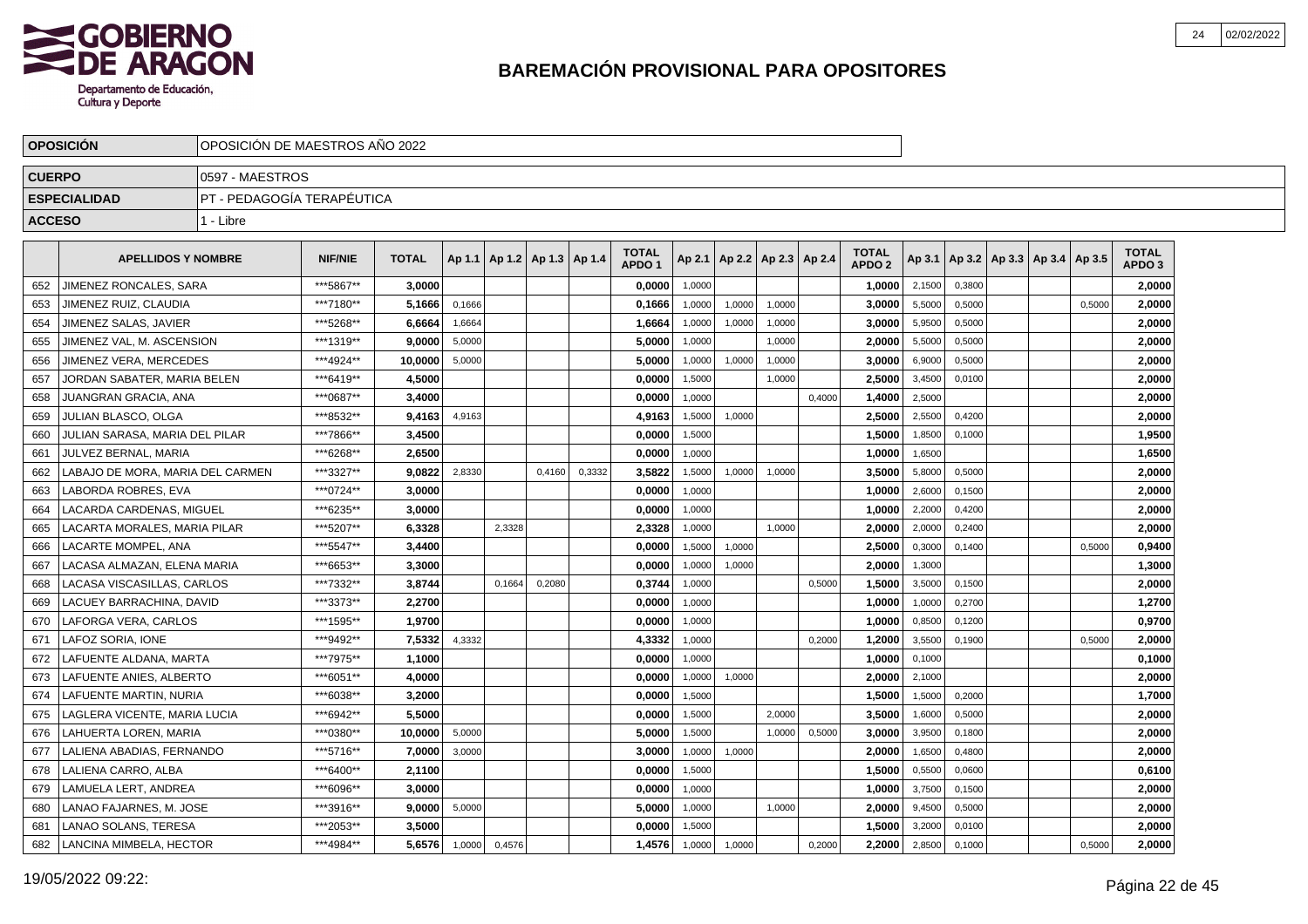

|               | <b>OPOSICION</b>               | OPOSICION DE MAESTROS ANO 2022 |                |              |        |                                   |        |        |                                   |        |                          |        |        |                                   |         |        |                             |        |                                   |  |
|---------------|--------------------------------|--------------------------------|----------------|--------------|--------|-----------------------------------|--------|--------|-----------------------------------|--------|--------------------------|--------|--------|-----------------------------------|---------|--------|-----------------------------|--------|-----------------------------------|--|
| <b>CUERPO</b> |                                | 0597 - MAESTROS                |                |              |        |                                   |        |        |                                   |        |                          |        |        |                                   |         |        |                             |        |                                   |  |
|               | <b>ESPECIALIDAD</b>            | PT - PEDAGOGÍA TERAPÉUTICA     |                |              |        |                                   |        |        |                                   |        |                          |        |        |                                   |         |        |                             |        |                                   |  |
| <b>ACCESO</b> |                                | 1 - Libre                      |                |              |        |                                   |        |        |                                   |        |                          |        |        |                                   |         |        |                             |        |                                   |  |
|               |                                |                                |                |              |        |                                   |        |        |                                   |        |                          |        |        |                                   |         |        |                             |        |                                   |  |
|               | <b>APELLIDOS Y NOMBRE</b>      |                                | <b>NIF/NIE</b> | <b>TOTAL</b> |        | Ap 1.1   Ap 1.2   Ap 1.3   Ap 1.4 |        |        | <b>TOTAL</b><br>APDO <sub>1</sub> | Ap 2.1 | Ap 2.2   Ap 2.3   Ap 2.4 |        |        | <b>TOTAL</b><br>APDO <sub>2</sub> | Ap 3.1  |        | Ap 3.2 Ap 3.3 Ap 3.4 Ap 3.5 |        | <b>TOTAL</b><br>APDO <sub>3</sub> |  |
| 683           | <b>LANGA GUARINOS, RAQUEL</b>  |                                | ***5080**      | 6,4833       | 0,0833 |                                   |        |        | 0,0833                            | 1,5000 |                          | 2.0000 | 0,9000 | 4,4000                            | 2,2500  | 0.5000 |                             |        | 2,0000                            |  |
| 684           | LANGA MUELA, MARIA             |                                | ***2981**      | 2,0000       |        |                                   |        |        | 0,0000                            |        |                          |        |        | 0,0000                            | 7,5000  |        |                             |        | 2,0000                            |  |
| 685           | LANGARITA GARCES, IRENE        |                                | ***6999**      | 3.0000       |        |                                   | 0,5000 |        | 0.5000                            | 1,0000 |                          | 1,0000 |        | 2,0000                            | 0,1000  | 0,4000 |                             |        | 0,5000                            |  |
| 686           | LANUZA GOMEZ. IRATXE           |                                | ***8637**      | 6,9576       | 2,0000 |                                   | 0,4576 |        | 2,4576                            | 1,5000 | 1,0000                   |        |        | 2,5000                            | 3,6500  | 0,3500 |                             |        | 2,0000                            |  |
| 687           | LANZAROTE ASO, CRISTINA        |                                | ***4751**      | 9,0000       | 5,0000 |                                   |        |        | 5,0000                            | 1,0000 |                          | 1,0000 |        | 2,0000                            | 6,9000  | 0,4800 |                             |        | 2,0000                            |  |
| 688           | LANZUELA UBED. ANA             |                                | ***5286**      | 9.2000       | 5.0000 |                                   |        |        | 5.0000                            | 1,0000 |                          | 1,0000 | 0,2000 | 2.2000                            | 3,4500  | 0.2900 |                             |        | 2.0000                            |  |
| 689           | LAPEÑA ALFONSO, HANNELORE      |                                | ***6409**      | 5.7500       |        |                                   |        | 1,2500 | 1,2500                            | 1,5000 |                          | 1,0000 |        | 2.5000                            | 10,7500 | 0,5000 |                             |        | 2,0000                            |  |
| 690           | LAPUENTE MANCERA, BELEN        |                                | ***5093**      | 3,5831       | 0,5831 |                                   |        |        | 0,5831                            | 1,0000 |                          |        |        | 1,0000                            | 2,8500  |        |                             |        | 2,0000                            |  |
| 691           | LARA GARCIA. RAQUEL            |                                | ***4815**      | 6,5000       |        |                                   | 2,5000 |        | 2,5000                            | 1,0000 |                          | 1,0000 |        | 2,0000                            | 8,0500  | 0,5000 |                             |        | 2,0000                            |  |
| 692           | LARCUEN VIDAL, SONIA           |                                | ***2832**      | 2,3500       |        |                                   |        |        | 0,0000                            | 1,0000 |                          |        |        | 1,0000                            | 1,2500  | 0,1000 |                             |        | 1,3500                            |  |
| 693           | LARENA MANCEBON, AMELIA        |                                | ***7873**      | 9,0000       | 5,0000 |                                   |        |        | 5,0000                            | 1,0000 |                          | 1,0000 |        | 2,0000                            | 7,7500  | 0,5000 |                             |        | 2,0000                            |  |
| 694           | LARRAGAY VELAZQUEZ, MARTA      |                                | ***8030**      | 3,3000       |        |                                   |        |        | 0,0000                            | 1,5000 |                          |        |        | 1,5000                            | 1,6500  | 0,1500 |                             |        | 1,8000                            |  |
| 695           | LARRAZ VIU. JAIME              |                                | ***4956**      | 7,0000       | 3.0000 |                                   |        |        | 3,0000                            | 1,0000 |                          | 1.0000 |        | 2,0000                            | 2,5000  | 0.2000 |                             |        | 2,0000                            |  |
| 696           | LASARTE HERNANDEZ. MARTA       |                                | ***0754**      | 3.0000       |        |                                   |        |        | 0.0000                            | 1,0000 |                          |        |        | 1,0000                            | 3,9500  | 0,0300 |                             |        | 2,0000                            |  |
| 697           | LASHERAS ALCAZAR. NEREA        |                                | ***5559**      | 4,9328       |        |                                   | 1,3328 |        | 1,3328                            | 1,5000 |                          | 1,0000 | 0,5000 | 3,0000                            |         | 0,1000 |                             | 0,5000 | 0,6000                            |  |
| 698           | LASHERAS MUÑOZ. ALBERTO JAVIER |                                | ***6583**      | 4,5000       |        |                                   |        |        | 0,0000                            | 1,5000 |                          | 1,0000 |        | 2,5000                            | 2,4000  | 0,2700 |                             | 0,5000 | 2,0000                            |  |
| 699           | LASHERAS SANZ, VERONICA        |                                | ***2324**      | 3,0000       |        |                                   |        |        | 0,0000                            | 1,0000 |                          |        |        | 1,0000                            | 2,0500  | 0,1500 |                             | 0,5000 | 2,0000                            |  |
| 700           | LATORRE DE DIOS. SOFIA         |                                | ***1283**      | 3.4165       | 0.4165 |                                   |        |        | 0,4165                            | 1.0000 |                          |        |        | 1.0000                            | 2,4500  | 0.2600 |                             | 0,5000 | 2,0000                            |  |
| 701           | LATORRE DEL RIO. NOELIA        |                                | ***5891**      | 3.4998       | 0,4998 |                                   |        |        | 0.4998                            | 1,0000 |                          |        |        | 1.0000                            | 2,8000  |        |                             |        | 2,0000                            |  |
| 702           | <b>LATORRE NUEZ, LYDIA</b>     |                                | ***9150**      | 7,2000       | 5,0000 |                                   |        |        | 5,0000                            |        |                          |        | 0,2000 | 0,2000                            | 7,2000  | 0,5000 |                             |        | 2,0000                            |  |
| 703           | LATORRE ROCHE, SANDRA VANESSA  |                                | ***6167**      | 0,0000       |        |                                   |        |        | 0,0000                            |        |                          |        |        | 0,0000                            |         |        |                             |        | 0,0000                            |  |
| 704           | LAVILLA COSCULLUELA, VANESA    |                                | ***0005**      | 9,0000       | 5,0000 |                                   |        |        | 5.0000                            | 1,0000 | 1,0000                   |        |        | 2.0000                            | 4,2000  | 0,5000 |                             |        | 2,0000                            |  |
| 705           | LAVILLA ROMEO, JULIA           |                                | ***3178**      | 4,8742       | 0,4998 |                                   | 0,3744 |        | 0,8742                            | 1,5000 |                          |        | 0,5000 | 2,0000                            | 2,6500  | 0,1000 |                             |        | 2,0000                            |  |
| 706           | LAVIÑA SERRANO, RAFAEL         |                                | ***3521**      | 8.5409       | 2,0833 | 1,4576                            |        |        | 3.5409                            | 1,0000 |                          | 2,0000 |        | 3.0000                            | 2,4000  | 0,5000 |                             |        | 2.0000                            |  |
| 707           | <b>LAX MESTRES, SONIA</b>      |                                | ***0672**      | 3.0000       |        |                                   |        |        | 0,0000                            | 1,0000 |                          |        |        | 1.0000                            | 2,2500  | 0,3900 |                             |        | 2.0000                            |  |
| 708           | <b>LAZARO BERNI, SONIA</b>     |                                | ***7278**      | 7,6165       | 3,4165 |                                   |        |        | 3,4165                            | 1,0000 |                          | 1,0000 | 0,2000 | 2.2000                            | 3,3000  |        |                             | 0,5000 | 2,0000                            |  |
| 709           | LAZARO CRUZ, EVA               |                                | ***2638**      | 4,8332       | 1,3332 |                                   |        |        | 1,3332                            | 1,5000 |                          |        |        | 1,5000                            | 2,0000  | 0,2100 |                             | 0,5000 | 2,0000                            |  |
| 710           | LAZARO IZQUIERDO, ARA MARIA    |                                | ***5189**      | 5,0000       |        |                                   |        |        | 0,0000                            | 1,0000 | 1,0000                   | 1,0000 |        | 3,0000                            | 3,0000  | 0,0100 |                             | 1,0000 | 2,0000                            |  |
| 711           | LEARTE REMON, AURORA           |                                | ***4106**      | 4,5000       |        |                                   |        |        | 0,0000                            | 1,5000 | 1,0000                   |        |        | 2,5000                            | 2,1000  |        |                             | 0,5000 | 2,0000                            |  |
| 712           | LECHA BERNAL, MARIA            |                                | ***0100**      | 1.4400       |        |                                   |        |        | 0.0000                            | 1,0000 |                          |        |        | 1.0000                            | 0,1500  | 0,2900 |                             |        | 0,4400                            |  |
| 713           | LECHA BLANZACO, LAURA          |                                | ***7319**      | 5,0826       | 0,8330 |                                   | 0,2496 |        | 1,0826                            | 1,0000 |                          | 1,0000 |        | 2,0000                            | 7,0500  | 0,1000 |                             |        | 2,0000                            |  |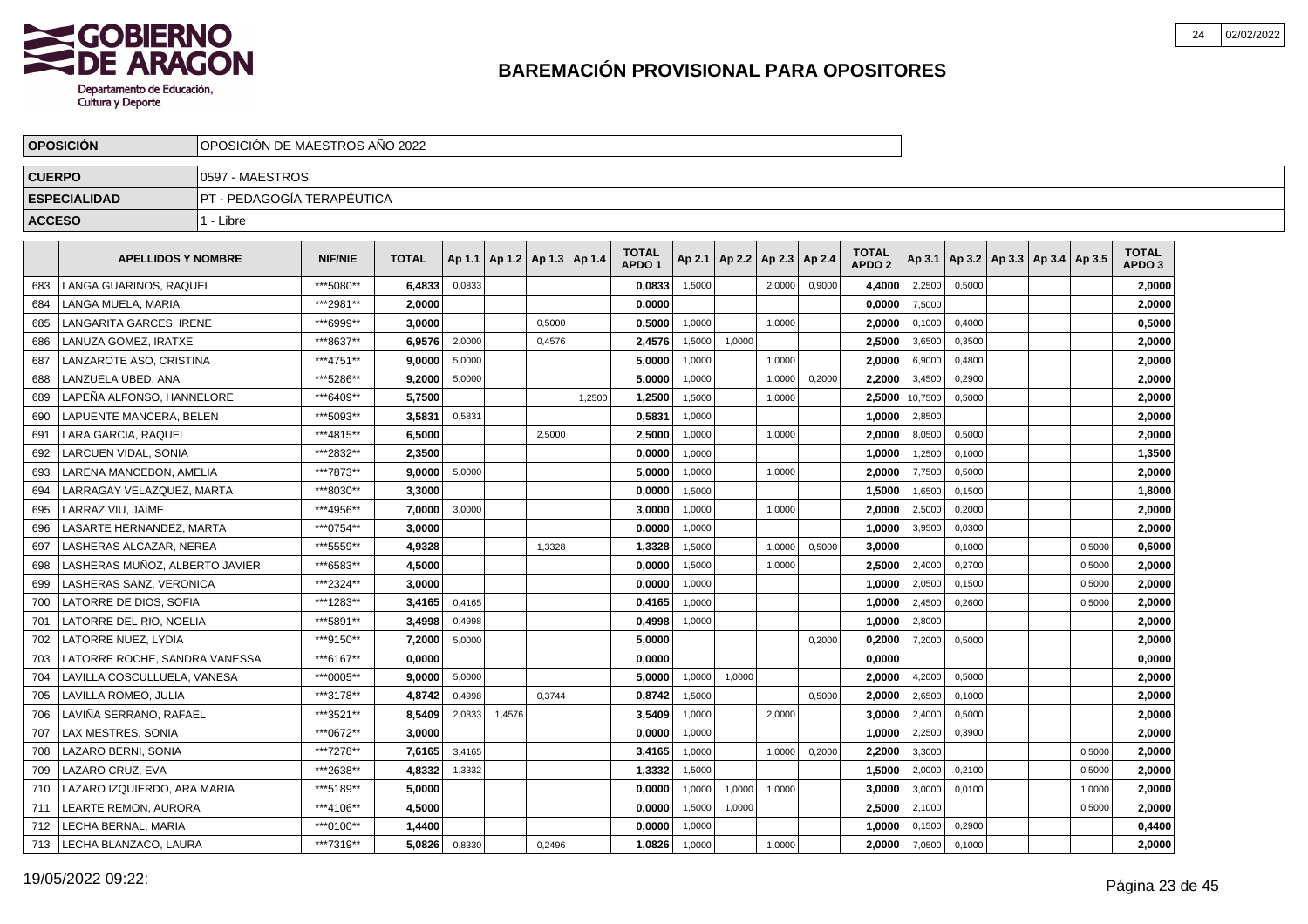

|               | <b>OPOSICIÓN</b>               | OPOSICIÓN DE MAESTROS AÑO 2022 |                |              |        |        |                                   |                                   |        |               |        |        |                                   |         |        |                                            |        |                                   |  |
|---------------|--------------------------------|--------------------------------|----------------|--------------|--------|--------|-----------------------------------|-----------------------------------|--------|---------------|--------|--------|-----------------------------------|---------|--------|--------------------------------------------|--------|-----------------------------------|--|
| <b>CUERPO</b> |                                | 0597 - MAESTROS                |                |              |        |        |                                   |                                   |        |               |        |        |                                   |         |        |                                            |        |                                   |  |
|               | <b>ESPECIALIDAD</b>            | IPT - PEDAGOGÍA TERAPÉUTICA    |                |              |        |        |                                   |                                   |        |               |        |        |                                   |         |        |                                            |        |                                   |  |
| <b>ACCESO</b> |                                | 1 - Libre                      |                |              |        |        |                                   |                                   |        |               |        |        |                                   |         |        |                                            |        |                                   |  |
|               | <b>APELLIDOS Y NOMBRE</b>      |                                | <b>NIF/NIE</b> | <b>TOTAL</b> |        |        | Ap 1.1   Ap 1.2   Ap 1.3   Ap 1.4 | <b>TOTAL</b><br>APDO <sub>1</sub> | Ap 2.1 | Ap 2.2 Ap 2.3 |        | Ap 2.4 | <b>TOTAL</b><br>APDO <sub>2</sub> |         |        | Ap 3.1   Ap 3.2   Ap 3.3   Ap 3.4   Ap 3.5 |        | <b>TOTAL</b><br>APDO <sub>3</sub> |  |
| 714           | LECHON MERCIER, LUCIA          |                                | ***9541**      | 10,0000      | 5,0000 |        |                                   | 5,0000                            | 1,0000 |               | 2,0000 | 0,5000 | 3,5000                            | 10,5500 | 0,2300 |                                            | 0,7500 | 2,0000                            |  |
| 715           | EDESMA PEREZ, M. DEL MAR       |                                | ***7137**      | 9,0000       | 5,0000 |        |                                   | 5,0000                            | 1,0000 | 1,0000        |        |        | 2,0000                            | 10,6500 | 0,5000 |                                            |        | 2,0000                            |  |
| 716           | <b>LERA CENIS, MARIA</b>       |                                | ***0754**      | 5,2499       | 1,2499 |        |                                   | 1,2499                            | 1,0000 | 1,0000        |        |        | 2,0000                            | 2,9500  |        |                                            |        | 2,0000                            |  |
| 717           | LIRIA YELAMOS. EDUARDO         |                                | ***9815**      | 4,0499       | 0,2499 |        |                                   | 0,2499                            | 1,5000 |               | 1,0000 |        | 2,5000                            | 1,0000  | 0.3000 |                                            |        | 1,3000                            |  |
| 718           | LIROZ CUEVA. REBECA            |                                | ***4752**      | 3.0000       |        |        |                                   | 0,0000                            | 1,0000 |               |        |        | 1,0000                            | 2,5500  | 0,1800 |                                            |        | 2,0000                            |  |
| 719           | <b>ISA RASAL, M. PILAR</b>     |                                | ***3487**      | 7.0000       | 5,0000 |        |                                   | 5.0000                            |        |               |        |        | 0.0000                            | 6,4000  | 0,5000 |                                            |        | 2,0000                            |  |
| 720           | LOBET SIERRA, EVA              |                                | ***1039**      | 7,5831       | 2,5831 |        |                                   | 2,5831                            | 1,0000 | 1,0000        | 1,0000 |        | 3,0000                            | 3,4500  | 0,3000 |                                            |        | 2,0000                            |  |
| 721           | LOPIS FEMENIA, ANDREA          |                                | ***1086**      | 8.0000       | 4,0000 |        |                                   | 4,0000                            | 1,0000 |               | 1,0000 |        | 2,0000                            | 2,8500  | 0,1000 |                                            |        | 2,0000                            |  |
| 722           | LORENTE RUIZ, MARIA            |                                | ***9545**      | 5,3332       | 0,3332 |        |                                   | 0,3332                            | 1,5000 |               | 1,0000 | 0,5000 | 3,0000                            | 2,6500  | 0,2100 |                                            |        | 2,0000                            |  |
| 723           | LOMBARDERO VIEJO, M. MAR       |                                | ***8937**      | 9.0000       | 5,0000 |        |                                   | 5,0000                            | 1,0000 |               | 1,0000 |        | 2.0000                            | 6,9000  | 0,2500 |                                            |        | 2,0000                            |  |
| 724           | LOPEZ ADAME. ESTEFANIA         |                                | ***9969**      | 9,0000       | 5,0000 |        |                                   | 5.0000                            | 1,0000 |               | 1.0000 |        | 2.0000                            | 3,5500  | 0.5000 |                                            |        | 2,0000                            |  |
| 725           | LOPEZ ALMAZAN, M. JOSE         |                                | ***5089**      | 8,0000       | 5,0000 |        |                                   | 5,0000                            | 1,0000 |               |        |        | 1,0000                            | 4,4500  | 0,1100 |                                            |        | 2,0000                            |  |
| 726           | LOPEZ ANDREU, LORENA           |                                | ***3380**      | 2,0000       |        |        |                                   | 0,0000                            |        | 1,0000        | 1,0000 |        | 2,0000                            |         |        |                                            |        | 0,0000                            |  |
| 727           | <b>LOPEZ ARMENTEROS, ROCIO</b> |                                | ***2985**      | 3,0000       |        |        |                                   | 0,0000                            | 1,0000 |               |        |        | 1,0000                            | 1,5000  |        |                                            | 0,5000 | 2,0000                            |  |
| 728           | LOPEZ AZNAR. RAQUEL            |                                | ***6247**      | 1,1500       |        |        |                                   | 0,0000                            | 1,0000 |               |        |        | 1,0000                            |         | 0,1500 |                                            |        | 0,1500                            |  |
| 729           | LOPEZ CALVO. ANA ASUNCION      |                                | ***7290**      | 3,9163       | 0,9163 |        |                                   | 0,9163                            | 1,0000 |               |        |        | 1.0000                            | 2,4000  | 0,4500 |                                            |        | 2,0000                            |  |
| 730           | LOPEZ CARABALLO. ADELA         |                                | ***1693**      | 3.4500       |        |        |                                   | 0,0000                            | 1,5000 |               |        | 0,2000 | 1,7000                            | 1,6500  | 0.1000 |                                            |        | 1,7500                            |  |
| 731           | OPEZ CASTRO, RAUL              |                                | ***6299**      | 3,5000       |        |        |                                   | 0,0000                            | 1,5000 |               |        |        | 1,5000                            | 2,7000  |        |                                            |        | 2,0000                            |  |
| 732           | OPEZ CUADRADO, ALBA            |                                | ***0427**      | 1,7700       |        |        |                                   | 0,0000                            | 1,5000 |               |        |        | 1,5000                            | 0,1000  | 0,1700 |                                            |        | 0,2700                            |  |
| 733           | OPEZ FELIPE, SARA              |                                | ***5756**      | 3,2000       |        |        |                                   | 0,0000                            | 1,0000 |               |        | 0,2000 | 1.2000                            | 2,6000  | 0,5000 |                                            |        | 2,0000                            |  |
| 734           | <b>LOPEZ FERNANDEZ. ALBA</b>   |                                | ***3267**      | 5.0414       | 0,4998 |        | 0,5416                            | 1,0414                            | 1,5000 |               |        | 0,5000 | 2.0000                            | 3,2000  | 0,5000 |                                            | 0,7500 | 2,0000                            |  |
| 735           | LOPEZ GARCIA. SUSANA           |                                | ***4533**      | 8.2000       | 5,0000 |        |                                   | 5.0000                            | 1,0000 |               |        | 0,2000 | 1,2000                            | 3,8000  | 0,3500 |                                            |        | 2.0000                            |  |
| 736           | OPEZ GIMENEZ, SOFIA            |                                | ***2169**      | 4,8332       | 1,3332 |        |                                   | 1,3332                            | 1,5000 |               |        |        | 1,5000                            | 2,6000  | 0,1100 |                                            | 1,0000 | 2,0000                            |  |
| 737           | OPEZ HERNANDEZ, LUCIA          |                                | ***6151**      | 3.0000       |        |        |                                   | 0,0000                            | 1,0000 |               |        |        | 1,0000                            | 2,0000  |        |                                            |        | 2,0000                            |  |
| 738           | OPEZ LEIRO, NEREA              |                                | ***6663**      | 1.6666       | 0,1666 |        |                                   | 0,1666                            | 1,0000 |               |        |        | 1,0000                            |         | 0,5000 |                                            |        | 0,5000                            |  |
| 739           | LOPEZ MELUS. RAUL              |                                | ***8545**      | 8.9497       | 4,7497 |        |                                   | 4,7497                            | 1,0000 | 1,0000        |        | 0,2000 | 2.2000                            | 3,0500  |        |                                            |        | 2,0000                            |  |
| 740           | OPEZ NARBONA, ANDREA           |                                | ***5990**      | 1,5898       | 0,4998 |        |                                   | 0,4998                            |        |               |        |        | 0.0000                            | 0,9000  | 0.1900 |                                            |        | 1,0900                            |  |
| 741           | LOPEZ NOVALIO. SARA            |                                | ***8707**      | 4,5831       | 0,5831 |        |                                   | 0,5831                            | 1,0000 | 1,0000        |        |        | 2.0000                            | 5,1000  |        |                                            |        | 2,0000                            |  |
| 742           | OPEZ PASCUAL, PATRICIA         |                                | ***5711**      | 7,2496       | 1,0000 | 1,7496 |                                   | 2,7496                            | 1,5000 |               | 1,0000 |        | 2,5000                            | 4,6000  | 0,5000 |                                            | 0,5000 | 2,0000                            |  |
| 743           | OPEZ PEREZ, GEMA               |                                | ***3602**      | 7,8744       | 3,6664 | 0,2080 |                                   | 3,8744                            | 1,0000 |               | 1,0000 |        | 2,0000                            | 4,4000  | 0,2000 |                                            | 0,5000 | 2,0000                            |  |
| 744           | LOPEZ RODRIGO, SARAH           |                                | ***9175**      | 1.5000       |        |        |                                   | 0,0000                            | 1,0000 |               |        |        | 1,0000                            |         | 0,5000 |                                            |        | 0,5000                            |  |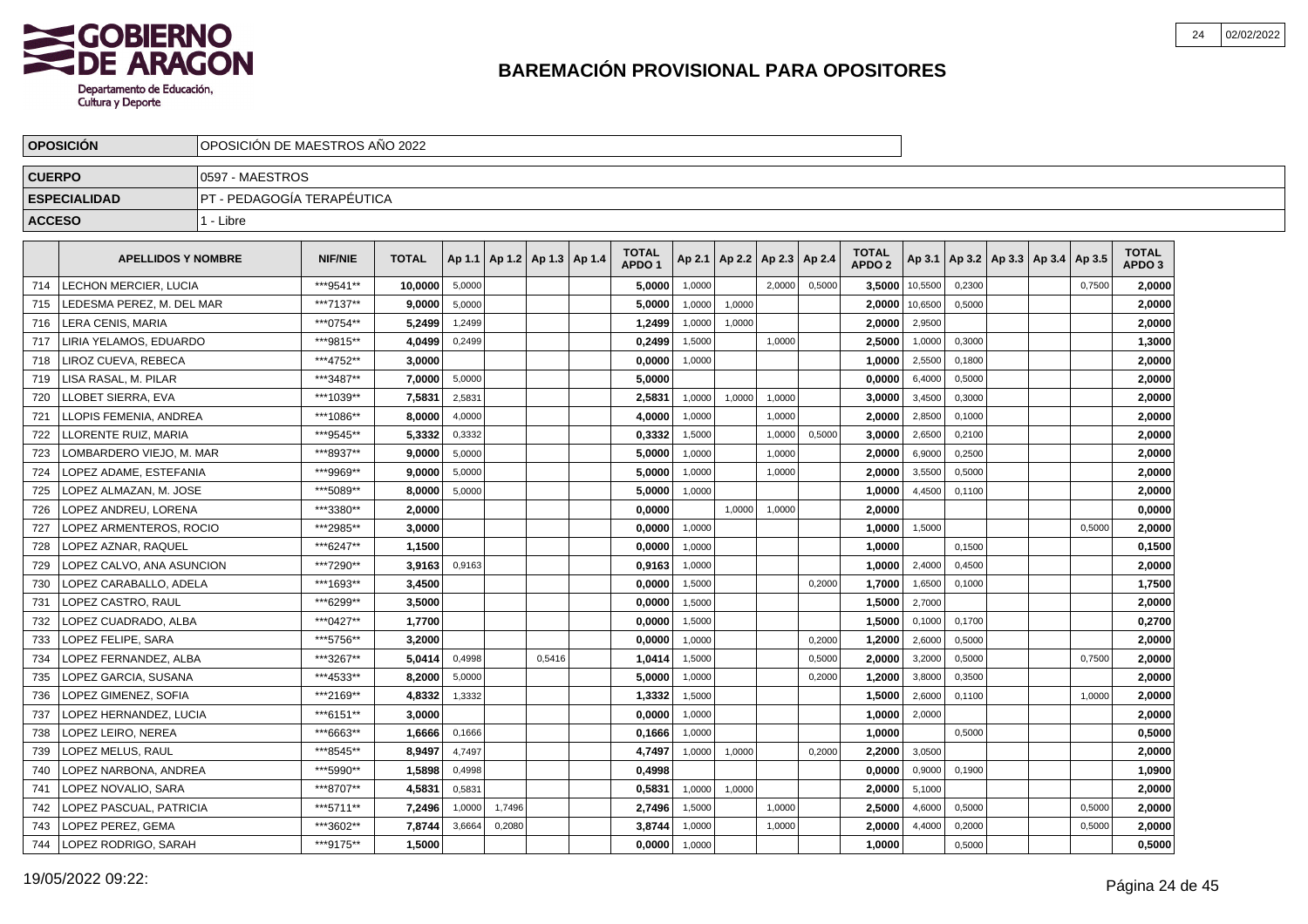

|               | <b>OPOSICION</b>                  | OPOSICION DE MAESTROS ANO 2022 |                |              |        |                                   |  |                                   |        |                          |        |        |                                   |        |        |                                   |        |                                   |  |
|---------------|-----------------------------------|--------------------------------|----------------|--------------|--------|-----------------------------------|--|-----------------------------------|--------|--------------------------|--------|--------|-----------------------------------|--------|--------|-----------------------------------|--------|-----------------------------------|--|
| <b>CUERPO</b> |                                   | 0597 - MAESTROS                |                |              |        |                                   |  |                                   |        |                          |        |        |                                   |        |        |                                   |        |                                   |  |
|               | <b>ESPECIALIDAD</b>               | IPT - PEDAGOGÍA TERAPÉUTICA    |                |              |        |                                   |  |                                   |        |                          |        |        |                                   |        |        |                                   |        |                                   |  |
| <b>ACCESO</b> |                                   | 1 - Libre                      |                |              |        |                                   |  |                                   |        |                          |        |        |                                   |        |        |                                   |        |                                   |  |
|               | <b>APELLIDOS Y NOMBRE</b>         |                                | <b>NIF/NIE</b> | <b>TOTAL</b> |        | Ap 1.1   Ap 1.2   Ap 1.3   Ap 1.4 |  | <b>TOTAL</b><br>APDO <sub>1</sub> | Ap 2.1 | Ap 2.2   Ap 2.3   Ap 2.4 |        |        | <b>TOTAL</b><br>APDO <sub>2</sub> | Ap 3.1 |        | Ap 3.2   Ap 3.3   Ap 3.4   Ap 3.5 |        | <b>TOTAL</b><br>APDO <sub>3</sub> |  |
| 745           | LOPEZ SANZ. ANTONIO JOSE          |                                | ***4362**      | 3,0000       |        |                                   |  | 0,0000                            | 1,0000 |                          |        |        | 1,0000                            | 2,1000 | 0,5000 |                                   |        | 2,0000                            |  |
| 746           | LOPEZ TORTOSA, CAROLINA           |                                | ***9732**      | 5,3832       | 0,3332 |                                   |  | 0,3332                            | 1,5000 | 1,0000                   |        | 1,0000 | 3,5000                            | 1,5000 | 0,0500 |                                   |        | 1,5500                            |  |
| 747           | LORAQUE OLIVA. CRISTINA           |                                | ***5234**      | 9.0000       | 5.0000 |                                   |  | 5.0000                            | 1,0000 |                          | 1.0000 |        | 2.0000                            | 5,4000 | 0.5000 |                                   |        | 2,0000                            |  |
| 748           | LORAS NAVARRETE, LAURA            |                                | ***5975**      | 1.3500       |        |                                   |  | 0.0000                            |        |                          |        |        | 0.0000                            | 1,2500 | 0,1000 |                                   |        | 1,3500                            |  |
| 749           | LORBES UNZUETA, ESTHER MARIA      |                                | ***6001**      | 9.0000       | 5,0000 |                                   |  | 5,0000                            | 1,0000 |                          | 1,0000 |        | 2.0000                            | 4,7500 | 0,5000 |                                   |        | 2,0000                            |  |
| 750           | <b>LORDA BESTUE, PAULA</b>        |                                | ***6331**      | 2.6700       |        |                                   |  | 0,0000                            | 1,5000 |                          |        |        | 1,5000                            | 0,3000 | 0,1200 |                                   | 0,7500 | 1,1700                            |  |
| 751           | LORDA GRACIA, BLANCA              |                                | *** 5996**     | 6,3330       | 1,8330 |                                   |  | 1,8330                            | 1,5000 |                          | 1,0000 |        | 2,5000                            | 2,5500 | 0,5000 |                                   | 0,7500 | 2,0000                            |  |
| 752           | <b>LOREN VIDAL, TAMARA</b>        |                                | ***0612**      | 1,5500       | 1,0000 |                                   |  | 1,0000                            |        |                          |        |        | 0,0000                            | 0,4000 | 0,1500 |                                   |        | 0,5500                            |  |
| 753           | LORENTE GARCIA, SILVIA            |                                | ***9544**      | 8,6665       | 3,0833 | 0,5832                            |  | 3,6665                            | 1,0000 |                          | 2,0000 |        | 3,0000                            | 4,1000 | 0,5000 |                                   |        | 2,0000                            |  |
| 754           | LORENTE GRACIA, CRISTINA          |                                | ***0317**      | 5,5744       | 0,6664 | 0,7080                            |  | 1,3744                            | 1,0000 | 1,0000                   |        | 0,2000 | 2,2000                            | 3,9500 | 0,2800 |                                   | 0,5000 | 2,0000                            |  |
| 755           | LOSILLA FRANCO, OMAR              |                                | ***0885**      | 2,1000       |        |                                   |  | 0.0000                            | 1.5000 |                          |        |        | 1,5000                            | 0,5000 | 0,1000 |                                   |        | 0,6000                            |  |
| 756           | LOSILLA MARTINEZ. RAQUEL          |                                | ***6297**      | 8,5000       | 5,0000 |                                   |  | 5,0000                            | 1,5000 |                          |        |        | 1,5000                            | 9,0500 | 0,5000 |                                   |        | 2,0000                            |  |
| 757           | LOSTAL ANDRES, ANA VICTORIA       |                                | ***2632**      | 4,2499       | 1,2499 |                                   |  | 1,2499                            | 1,0000 |                          |        |        | 1.0000                            | 2,6500 | 0,1000 |                                   |        | 2,0000                            |  |
| 758           | LUENGO JUBIERRE, ANA              |                                | ***0953**      | 8,9163       | 3,9163 |                                   |  | 3,9163                            | 1,0000 | 1,0000                   | 1,0000 |        | 3.0000                            | 7,8000 | 0,1000 |                                   |        | 2,0000                            |  |
| 759           | LUJAN MARTIN, CRISTINA            |                                | ***2276**      | 9.0000       | 5,0000 |                                   |  | 5.0000                            | 1,0000 | 1,0000                   |        |        | 2,0000                            | 3,3000 |        |                                   |        | 2,0000                            |  |
| 760           | LUNA PINILLA, VANESA              |                                | ***2258**      | 7,4998       | 3,4998 |                                   |  | 3,4998                            | 1,0000 | 1,0000                   |        |        | 2,0000                            | 2,4500 | 0,5000 |                                   | 0,5000 | 2,0000                            |  |
| 761           | <b>MADERO AISA, YASMINA</b>       |                                | ***0761**      | 4,7000       | 1,0000 |                                   |  | 1,0000                            | 1,5000 |                          |        | 0,2000 | 1,7000                            | 4,3000 | 0,2500 |                                   |        | 2,0000                            |  |
| 762           | MADRUGA ARGUEDAS, MARIA DEL PILAR |                                | ***9611**      | 1,8500       |        |                                   |  | 0,0000                            |        |                          |        |        | 0,0000                            | 0,6000 | 0,5000 |                                   | 0,7500 | 1,8500                            |  |
| 763           | MAESTRE ALVAR, DIEGO              |                                | ***0909**      | 1,4000       |        |                                   |  | 0,0000                            | 1,0000 |                          |        |        | 1,0000                            | 0,2500 | 0,1500 |                                   |        | 0,4000                            |  |
| 764           | MAESTRO RODRIGUEZ. MARIA DEL ALBA |                                | ***1021**      | 10.0000      | 5,0000 |                                   |  | 5.0000                            | 1,0000 | 1,0000                   | 1,0000 |        | 3.0000                            | 4,7000 | 0.1300 |                                   |        | 2,0000                            |  |
| 765           | MAGALLARES LOPEZ. DIEGO           |                                | ***5436**      | 1,1500       |        |                                   |  | 0.0000                            |        |                          |        | 0,2000 | 0.2000                            | 0,9500 |        |                                   |        | 0,9500                            |  |
| 766           | <b>MAGALLON PARDILLOS, FELIX</b>  |                                | ***2121**      | 3.5000       |        |                                   |  | 0.0000                            | 1,5000 |                          |        |        | 1.5000                            | 3,0500 | 0,1500 |                                   |        | 2,0000                            |  |
| 767           | MAGALLON TEJERO, ANDREA           |                                | ***1981**      | 4.0000       |        |                                   |  | 0,0000                            | 1,0000 |                          | 1,0000 |        | 2,0000                            | 3,0000 |        |                                   | 0,5000 | 2,0000                            |  |
| 768           | MAINAR DOMEQUE, RAQUEL            |                                | ***0412**      | 8,3332       | 4,3332 |                                   |  | 4,3332                            | 1,0000 | 1,0000                   |        |        | 2,0000                            | 3,2500 | 0,1000 |                                   |        | 2,0000                            |  |
| 769           | MAIRAL MOROS, JORGE               |                                | ***5991**      | 3,0000       |        |                                   |  | 0,0000                            | 1,0000 | 1,0000                   |        |        | 2,0000                            | 1,0000 |        |                                   |        | 1,0000                            |  |
| 770           | MAISTERRA LAFUENTE, RAQUEL        |                                | ***6372**      | 3,5000       |        |                                   |  | 0,0000                            | 1,5000 |                          |        |        | 1,5000                            | 3,1000 |        |                                   |        | 2,0000                            |  |
| 771           | MALDONADO ALBASINI, ANDREA        |                                | ***5911**      | 3,0833       | 0,0833 |                                   |  | 0,0833                            | 1,0000 |                          |        |        | 1,0000                            | 3,0000 | 0,1000 |                                   |        | 2,0000                            |  |
| 772           | MALLEN BAQUERO, PAULA             |                                | ***4649**      | 4,2000       |        |                                   |  | 0.0000                            | 1,5000 |                          | 1.0000 |        | 2,5000                            | 1,7000 |        |                                   |        | 1,7000                            |  |
| 773           | MALO BRAGADO, JESSICA             |                                | ***6249**      | 6,5831       | 2,5831 |                                   |  | 2,5831                            | 1,0000 |                          | 1,0000 |        | 2,0000                            | 2,2500 | 0,2700 |                                   |        | 2,0000                            |  |
| 774           | MANCENIDO SARMIENTO. RAUL         |                                | ***1243**      | 3,3332       | 0,3332 |                                   |  | 0,3332                            | 1,0000 |                          |        |        | 1.0000                            | 2,2000 |        |                                   | 0,5000 | 2,0000                            |  |
| 775           | MANERO SANCHEZ, MARCO             |                                | ***0737**      | 4,0000       |        |                                   |  | 0.0000                            | 1,0000 | 1,0000                   |        |        | 2.0000                            | 2,0000 |        |                                   | 0,5000 | 2,0000                            |  |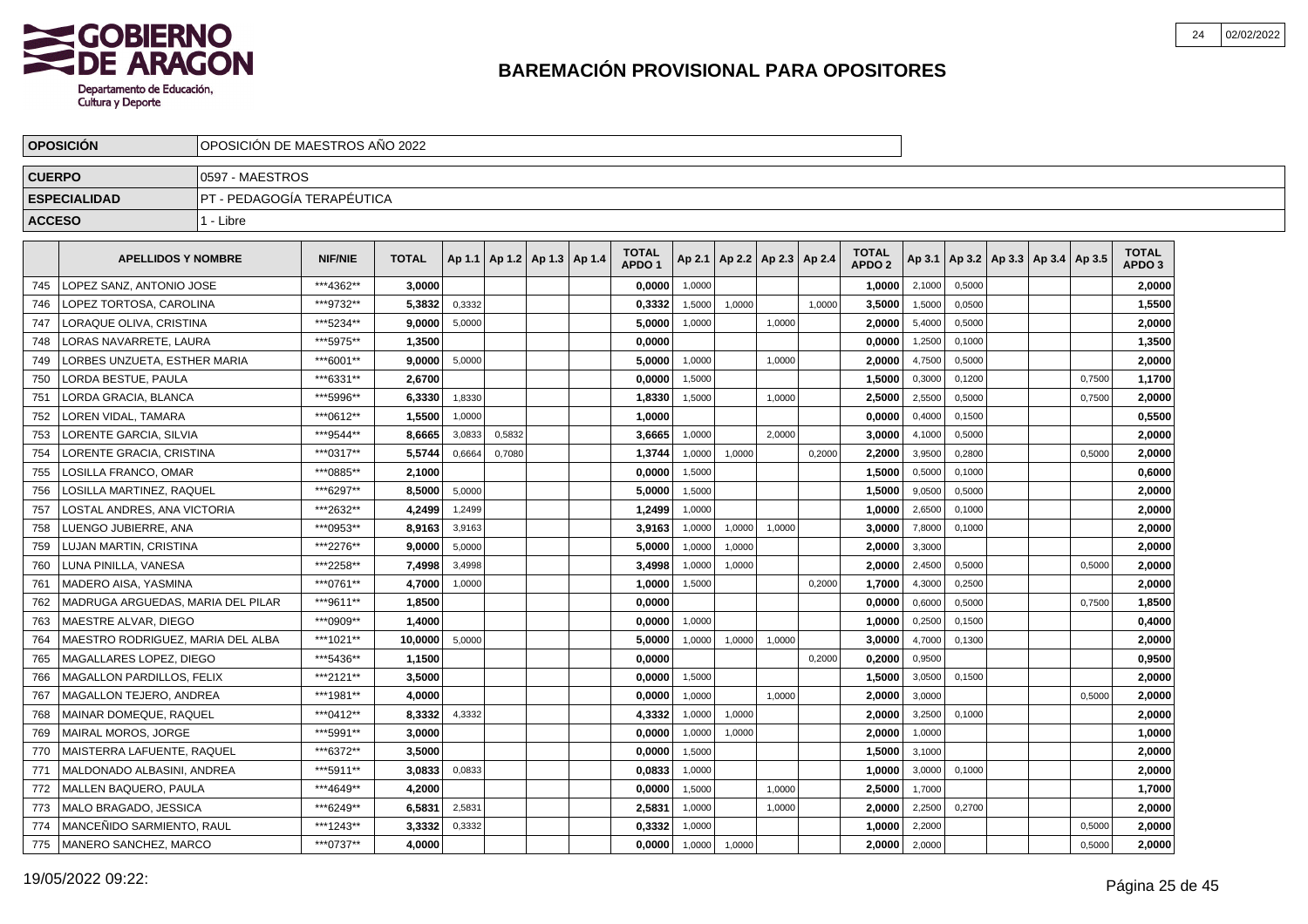

|               | <b>OPOSICIÓN</b>                  |                             | OPOSICIÓN DE MAESTROS AÑO 2022                                                                                                                 |              |        |  |                                   |  |                                   |        |        |                          |        |                                   |         |        |                                            |        |                                   |  |
|---------------|-----------------------------------|-----------------------------|------------------------------------------------------------------------------------------------------------------------------------------------|--------------|--------|--|-----------------------------------|--|-----------------------------------|--------|--------|--------------------------|--------|-----------------------------------|---------|--------|--------------------------------------------|--------|-----------------------------------|--|
| <b>CUERPO</b> |                                   | 0597 - MAESTROS             |                                                                                                                                                |              |        |  |                                   |  |                                   |        |        |                          |        |                                   |         |        |                                            |        |                                   |  |
|               | <b>ESPECIALIDAD</b>               | IPT - PEDAGOGÍA TERAPÉUTICA |                                                                                                                                                |              |        |  |                                   |  |                                   |        |        |                          |        |                                   |         |        |                                            |        |                                   |  |
| <b>ACCESO</b> |                                   | 1 - Libre                   |                                                                                                                                                |              |        |  |                                   |  |                                   |        |        |                          |        |                                   |         |        |                                            |        |                                   |  |
|               | <b>APELLIDOS Y NOMBRE</b>         |                             | <b>NIF/NIE</b>                                                                                                                                 | <b>TOTAL</b> |        |  | Ap 1.1   Ap 1.2   Ap 1.3   Ap 1.4 |  | <b>TOTAL</b><br>APDO <sub>1</sub> | Ap 2.1 |        | Ap 2.2   Ap 2.3   Ap 2.4 |        | <b>TOTAL</b><br>APDO <sub>2</sub> |         |        | Ap 3.1   Ap 3.2   Ap 3.3   Ap 3.4   Ap 3.5 |        | <b>TOTAL</b><br>APDO <sub>3</sub> |  |
| 776           | MANGAS RODRIGO, MARIA TERESA      |                             | ***1765**                                                                                                                                      | 8.0000       | 5.0000 |  |                                   |  | 5,0000                            | 1,0000 |        |                          |        | 1,0000                            | 8,6000  |        |                                            |        | 2,0000                            |  |
| 777           | MANRESA MARTINEZ, SHEILA          |                             | ***3148**                                                                                                                                      | 3,9100       |        |  |                                   |  | 0,0000                            | 1,5000 |        | 1.0000                   |        | 2,5000                            | 1,0500  | 0.3600 |                                            |        | 1,4100                            |  |
| 778           | MANSILLA BOSQUED, ANA MARIA       |                             | ***5576**                                                                                                                                      | 8,0000       | 5,0000 |  |                                   |  | 5,0000                            | 1,0000 |        |                          |        | 1,0000                            | 10,3000 | 0,5000 |                                            | 0,5000 | 2,0000                            |  |
| 779           | MAÑAS ALBA, CINTIA                |                             | ***2175**                                                                                                                                      | 4,2480       |        |  | 1,2080                            |  | 1,2080                            | 1,5000 |        |                          |        | 1,5000                            | 1,2500  | 0,2900 |                                            |        | 1,5400                            |  |
| 780           | MARCO FERNANDEZ. ELISA            |                             | ***5958**<br>4,5000<br>0,0000<br>1,5000<br>1,0000<br>2,5000<br>4,2500<br>***4800**<br>4.0000<br>1,0000<br>2.0000<br>6,5000<br>0,0000<br>1,0000 |              |        |  |                                   |  |                                   |        |        |                          |        |                                   |         |        |                                            |        | 2,0000                            |  |
| 781           | MARCO GIL, FELIPE MARCOS          |                             | ***4120**<br>5,7499<br>1,2499<br>1,2499<br>1,5000<br>1,0000<br>2,5000                                                                          |              |        |  |                                   |  |                                   |        |        |                          |        |                                   |         |        |                                            |        | 2,0000                            |  |
| 782           | MARCO HERNANDEZ. SARA             |                             |                                                                                                                                                |              |        |  |                                   |  |                                   |        |        |                          |        |                                   | 2,0500  |        |                                            |        | 2,0000                            |  |
| 783           | MARCO SACRAMENTO. ALBA            |                             | ***2803**                                                                                                                                      | 2.0000       |        |  |                                   |  | 0,0000                            |        |        |                          |        | 0.0000                            | 1,9500  | 0.1300 |                                            | 0.5000 | 2,0000                            |  |
| 784           | MARCO SICILIA, MARIA PILAR        |                             | ***4909**                                                                                                                                      | 8,0000       | 5,0000 |  |                                   |  | 5,0000                            |        | 1,0000 |                          |        | 1,0000                            | 7,6500  | 0,5000 |                                            |        | 2,0000                            |  |
| 785           | MARIN GALVEZ, RUBEN               |                             | ***6912**                                                                                                                                      | 3.0000       |        |  |                                   |  | 0,0000                            | 1,0000 |        |                          |        | 1,0000                            | 2,5000  |        |                                            |        | 2,0000                            |  |
| 786           | MARIN GOMEZ, BEATRIZ              |                             | ***3648**                                                                                                                                      | 9,0000       | 5,0000 |  |                                   |  | 5,0000                            |        |        | 2,0000                   |        | 2,0000                            | 5,9500  | 0,3000 |                                            | 0,5000 | 2,0000                            |  |
| 787           | <b>MARIN LEON, JESSICA</b>        |                             | ***4608**                                                                                                                                      | 2.7200       |        |  |                                   |  | 0,0000                            | 1,5000 |        |                          |        | 1,5000                            | 1,1000  | 0,1200 |                                            |        | 1,2200                            |  |
| 788           | <b>MARQUES LINARES, JOSE</b>      |                             | ***5992**                                                                                                                                      | 5.0833       | 0,0833 |  |                                   |  | 0.0833                            | 1,0000 | 1,0000 | 1,0000                   |        | 3.0000                            | 2,9500  | 0,1000 |                                            | 0,5000 | 2,0000                            |  |
| 789           | <b>MARQUETA OLCINA, ELENA</b>     |                             | ***8186**                                                                                                                                      | 3.0000       |        |  |                                   |  | 0,0000                            | 1,0000 |        |                          |        | 1.0000                            | 2,4500  | 0,4900 |                                            |        | 2,0000                            |  |
| 790           | MARQUEZ ORIOL, CARLOTA            |                             | ***1827**                                                                                                                                      | 2,6166       | 0,1666 |  |                                   |  | 0,1666                            | 1,0000 |        |                          |        | 1,0000                            | 1,3500  | 0,1000 |                                            |        | 1,4500                            |  |
| 791           | MARQUINA IBAÑEZ, CLAUDIA          |                             | ***6164**                                                                                                                                      | 1,6000       |        |  |                                   |  | 0,0000                            |        |        |                          |        | 0,0000                            | 1,5000  | 0,1000 |                                            |        | 1,6000                            |  |
| 792           | MARTA PALACIOS, ALICIA            |                             | ***4126**                                                                                                                                      | 3,0000       |        |  |                                   |  | 0,0000                            | 1,0000 |        |                          |        | 1,0000                            | 3,3000  | 0,1000 |                                            |        | 2,0000                            |  |
| 793           | MARTI PUCHOL, MIRIAM              |                             | ***2760**                                                                                                                                      | 9,5000       | 5,0000 |  |                                   |  | 5,0000                            | 1,5000 |        | 1.0000                   |        | 2,5000                            | 4,6000  | 0,4200 |                                            | 0,7500 | 2,0000                            |  |
| 794           | MARTIN AMARO. NOEL                |                             | ***0892**                                                                                                                                      | 8.8330       | 4,8330 |  |                                   |  | 4,8330                            | 1,0000 | 1,0000 |                          |        | 2,0000                            | 4,1000  | 0,5000 |                                            | 0,5000 | 2,0000                            |  |
| 795           | MARTIN BRONCHAL. MARIA            |                             | ***4660**                                                                                                                                      | 3.5000       |        |  |                                   |  | 0.0000                            | 1,5000 |        |                          |        | 1.5000                            | 2,5000  |        |                                            | 0,7500 | 2,0000                            |  |
| 796           | MARTIN BUENO, ESTEFANIA           |                             | ***6522**                                                                                                                                      | 3,0000       |        |  |                                   |  | 0,0000                            | 1,0000 |        |                          |        | 1,0000                            | 2.4000  | 0,5000 |                                            |        | 2,0000                            |  |
| 797           | MARTIN BUJEDA, ARANTXA            |                             | ***5346**                                                                                                                                      | 2,9300       |        |  |                                   |  | 0,0000                            | 1,0000 |        |                          |        | 1,0000                            | 1,8500  | 0,0800 |                                            |        | 1,9300                            |  |
| 798           | MARTIN COMERON, AITOR             |                             | ***5276**                                                                                                                                      | 7,0000       |        |  | 1,0000                            |  | 1,0000                            | 1,5000 | 1,0000 | 1,0000                   | 0,5000 | 4,0000                            | 1,3000  | 0,0300 |                                            | 0,7500 | 2,0000                            |  |
| 799           | MARTIN GABARDOS, DIEGO            |                             | ***1054**                                                                                                                                      | 3,7248       |        |  | 0,6248                            |  | 0,6248                            | 1,0000 |        | 1,0000                   |        | 2.0000                            | 0,5000  | 0,1000 |                                            | 0,5000 | 1,1000                            |  |
| 800           | MARTIN GUZMAN, Mª MERCEDES        |                             | ***3806**                                                                                                                                      | 6.0000       |        |  |                                   |  | 0,0000                            | 1,5000 | 1,0000 | 2.0000                   |        | 4,5000                            | 1,5000  |        |                                            |        | 1,5000                            |  |
| 801           | MARTIN LOPEZ, ANGELA CRISTINA     |                             | ***7586**                                                                                                                                      | 4.0000       |        |  |                                   |  | 0,0000                            | 1,5000 | 1,0000 |                          |        | 2,5000                            | 1,5000  |        |                                            |        | 1,5000                            |  |
| 802           | <b>MARTIN MARCIAL, ROSA MARIA</b> |                             | ***4956**                                                                                                                                      | 8.0000       | 5,0000 |  |                                   |  | 5.0000                            | 1,0000 |        |                          |        | 1.0000                            | 7,3500  |        |                                            |        | 2,0000                            |  |
| 803           | MARTIN MARTIN, NAGORE             |                             | ***6678**                                                                                                                                      | 5,6248       |        |  | 0,1248                            |  | 0,1248                            | 1,5000 | 1,0000 | 1,0000                   |        | 3,5000                            | 4,7500  | 0,1600 |                                            |        | 2,0000                            |  |
| 804           | MARTIN ORTEGA, BEATRIZ            |                             | ***4562**                                                                                                                                      | 9,0000       | 5,0000 |  |                                   |  | 5,0000                            |        | 1,0000 | 1,0000                   |        | 2,0000                            | 5,8500  | 0,5000 |                                            |        | 2,0000                            |  |
| 805           | <b>MARTIN OTAL, CARLOS</b>        |                             | ***5493**                                                                                                                                      | 10,0000      | 4,4165 |  | 0,2912                            |  | 4,7077                            | 1,5000 |        | 2,0000                   | 0,5000 | 4,0000                            | 7,8000  | 0,4400 |                                            |        | 2,0000                            |  |
| 806           | MARTIN RODRIGUEZ, ALBA            |                             | ***0614**                                                                                                                                      | 3.5000       |        |  |                                   |  | 0,0000                            | 1,5000 |        |                          |        | 1,5000                            | 2,7500  |        |                                            |        | 2,0000                            |  |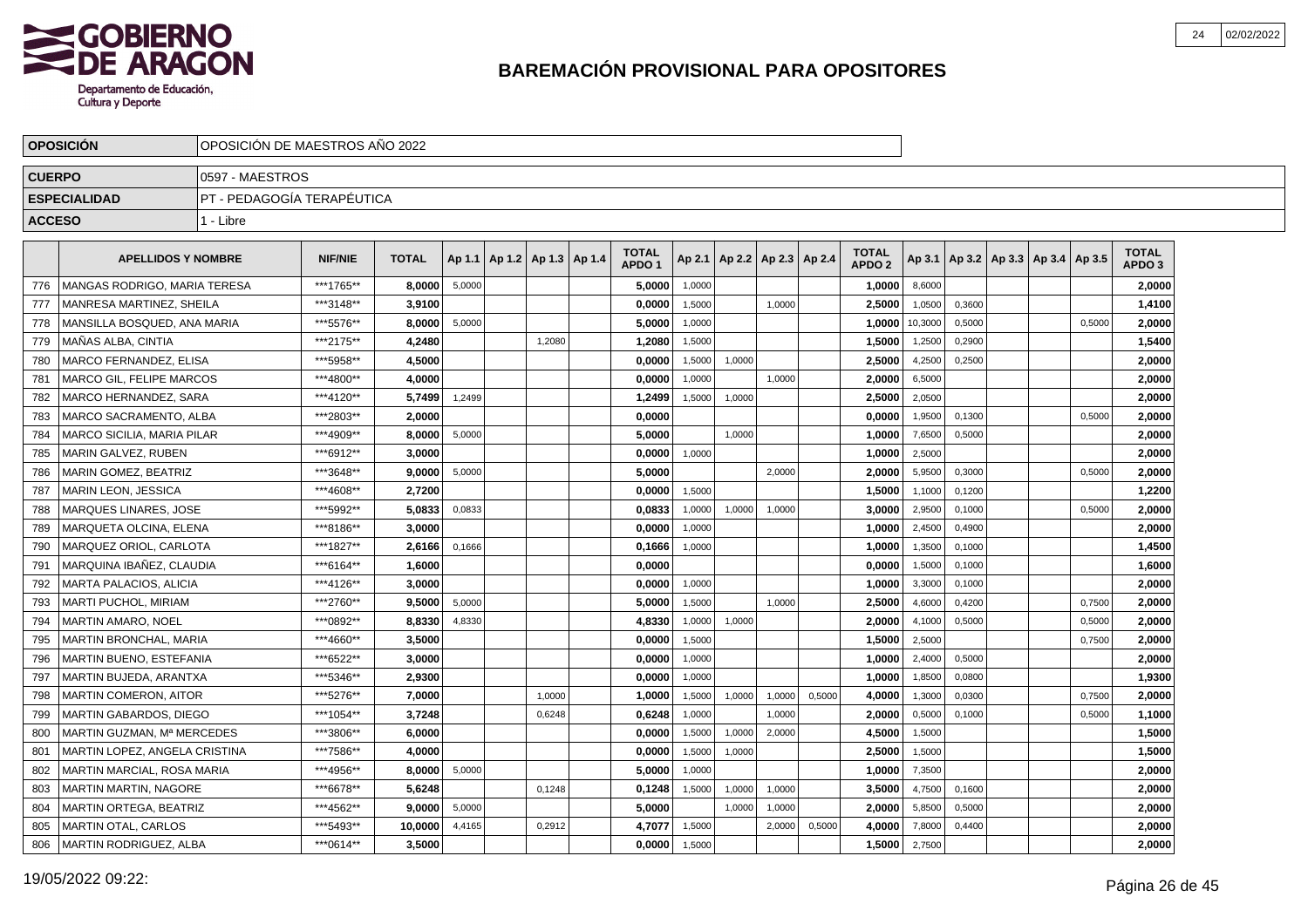

|               | <b>OPOSICION</b>                  | OPOSICION DE MAESTROS ANO 2022 |                |              |        |                          |        |        |                                   |        |                          |        |        |                                   |         |        |                                   |        |                                   |  |
|---------------|-----------------------------------|--------------------------------|----------------|--------------|--------|--------------------------|--------|--------|-----------------------------------|--------|--------------------------|--------|--------|-----------------------------------|---------|--------|-----------------------------------|--------|-----------------------------------|--|
| <b>CUERPO</b> |                                   | 0597 - MAESTROS                |                |              |        |                          |        |        |                                   |        |                          |        |        |                                   |         |        |                                   |        |                                   |  |
|               | <b>ESPECIALIDAD</b>               | IPT - PEDAGOGÍA TERAPÉUTICA    |                |              |        |                          |        |        |                                   |        |                          |        |        |                                   |         |        |                                   |        |                                   |  |
| <b>ACCESO</b> |                                   | 1 - Libre                      |                |              |        |                          |        |        |                                   |        |                          |        |        |                                   |         |        |                                   |        |                                   |  |
|               | <b>APELLIDOS Y NOMBRE</b>         |                                | <b>NIF/NIE</b> | <b>TOTAL</b> | Ap 1.1 | Ap 1.2   Ap 1.3   Ap 1.4 |        |        | <b>TOTAL</b><br>APDO <sub>1</sub> | Ap 2.1 | Ap 2.2   Ap 2.3   Ap 2.4 |        |        | <b>TOTAL</b><br>APDO <sub>2</sub> | Ap 3.1  |        | Ap 3.2   Ap 3.3   Ap 3.4   Ap 3.5 |        | <b>TOTAL</b><br>APDO <sub>3</sub> |  |
| 807           | <b>MARTIN SUBIAS, MONICA</b>      |                                | ***3672**      | 3.0000       |        |                          |        |        | 0,0000                            | 1,0000 |                          |        |        | 1,0000                            | 2,2000  | 0.3700 |                                   |        | 2.0000                            |  |
| 808           | MARTIN TORRES, ANDREA             |                                | ***3265**      | 0.0000       |        |                          |        |        | 0,0000                            |        |                          |        |        | 0,0000                            |         |        |                                   |        | 0,0000                            |  |
| 809           | MARTIN UTRILLAS, MIRIAN PILAR     |                                | ***4616**      | 7,9162       | 2,8330 | 1.0832                   |        |        | 3,9162                            |        |                          | 2.0000 |        | 2,0000                            | 11,9500 | 0,5000 |                                   |        | 2,0000                            |  |
| 810           | MARTIN DE MADRID MARTINEZ, TAMARA |                                | ***6931**      | 8.4165       | 4,4165 |                          |        |        | 4,4165                            | 1,0000 | 1,0000                   |        |        | 2,0000                            | 4,4000  | 0,5000 |                                   |        | 2,0000                            |  |
| 811           | MARTINEZ ARNILLAS, SARA           |                                | ***1364**      | 6,8322       | 0,8330 |                          | 0,7912 | 0,2080 | 1,8322                            | 1,0000 | 1,0000                   | 1,0000 |        | 3,0000                            | 3,2000  | 0,1300 |                                   | 0,5000 | 2,0000                            |  |
| 812           | MARTINEZ BALLABRIGA, LUCIA        |                                | ***5004**      | 4.9165       | 0.4165 |                          |        |        | 0.4165                            | 1,5000 |                          | 1.0000 |        | 2.5000                            | 2,1500  | 0.3100 |                                   | 0,5000 | 2,0000                            |  |
| 813           | MARTINEZ BARRA, M. VICTORIA       |                                | ***3445**      | 3,0000       |        |                          |        |        | 0,0000                            | 1,0000 |                          |        |        | 1,0000                            | 6,3000  | 0,5000 |                                   |        | 2,0000                            |  |
| 814           | <b>MARTINEZ BECANA, JULIA</b>     |                                | ***2321**      | 3,0000       |        |                          |        |        | 0,0000                            | 1,0000 |                          |        |        | 1,0000                            | 2,5000  | 0,3400 |                                   |        | 2,0000                            |  |
| 815           | <b>MARTINEZ BLASCO, VICTORIA</b>  |                                | ***2084**      | 7,9163       | 3,9163 |                          |        |        | 3,9163                            | 1,0000 |                          | 1,0000 |        | 2,0000                            | 2,2500  | 0,4800 |                                   | 0,5000 | 2,0000                            |  |
| 816           | MARTINEZ CARO, CRISTINA           |                                | ***5721**      | 4,2000       |        |                          |        |        | 0,0000                            | 1,0000 |                          | 1,0000 | 0,2000 | 2,2000                            | 5,7500  | 0,0200 |                                   |        | 2,0000                            |  |
| 817           | MARTINEZ CASADO, CLARA            |                                | ***8676**      | 3,5000       |        |                          |        |        | 0,0000                            | 1,5000 |                          |        |        | 1,5000                            | 2,4000  | 0,5000 |                                   |        | 2,0000                            |  |
| 818           | MARTINEZ CASTILLEJO. CLARA MARIA  |                                | ***0313**      | 5,2497       | 0.7497 |                          |        |        | 0,7497                            | 1,5000 | 1,0000                   |        |        | 2,5000                            | 3,3000  | 0.5000 |                                   | 0,5000 | 2,0000                            |  |
| 819           | <b>MARTINEZ CAULIN. IRENE</b>     |                                | ***4587**      | 9,2000       | 5,0000 |                          |        |        | 5.0000                            | 1,0000 | 1,0000                   |        | 0,2000 | 2.2000                            | 9,5500  |        |                                   |        | 2,0000                            |  |
| 820           | MARTINEZ COBOS, ANGELA NATIVIDAD  |                                | ***2387**      | 1,8000       |        |                          |        |        | 0.0000                            | 1,0000 |                          |        |        | 1,0000                            | 0,3000  | 0,5000 |                                   |        | 0,8000                            |  |
| 821           | MARTINEZ CORREAS, LYDIA           |                                | ***5689**      | 5,0831       | 1,5831 |                          |        |        | 1,5831                            | 1,5000 |                          |        |        | 1,5000                            | 4,6000  | 0,3600 |                                   | 0,5000 | 2,0000                            |  |
| 822           | MARTINEZ GLARIA, SARA MARIA       |                                | ***6167**      | 9,0000       | 5,0000 |                          |        |        | 5,0000                            | 1,0000 |                          | 1.0000 |        | 2,0000                            | 6,5000  | 0,5000 |                                   |        | 2,0000                            |  |
| 823           | MARTINEZ GRACIA, LETICIA          |                                | ***1026**      | 7,5000       |        |                          | 2,5000 |        | 2,5000                            | 1,5000 |                          | 1,0000 | 0,5000 | 3,0000                            | 1,2000  | 0,2400 |                                   | 1,0000 | 2,0000                            |  |
| 824           | MARTINEZ IBAÑEZ, MARIA CARMEN     |                                | ***9112**      | 8.4579       | 0,9163 | 2,0416                   |        |        | 2.9579                            | 1.5000 | 1,0000                   | 1.0000 |        | 3.5000                            | 5,1000  | 0,2300 |                                   | 0,5000 | 2.0000                            |  |
| 825           | MARTINEZ JIMENEZ, ESTEFANIA       |                                | ***7089**      | 8.2000       | 5,0000 |                          |        |        | 5.0000                            | 1,0000 |                          |        | 0,2000 | 1,2000                            | 4,8000  | 0,5000 |                                   |        | 2,0000                            |  |
| 826           | MARTINEZ LANGARITA, MARIA         |                                | ***4350**      | 4,0000       |        |                          |        |        | 0,0000                            | 1,5000 |                          |        | 0,5000 | 2,0000                            | 2,0500  | 0,2600 |                                   | 0,7500 | 2,0000                            |  |
| 827           | MARTINEZ MALUENDA, SANDRA         |                                | ***2805**      | 2.8300       |        |                          |        |        | 0,0000                            | 1,5000 |                          |        |        | 1,5000                            | 1,1000  | 0,2300 |                                   |        | 1,3300                            |  |
| 828           | MARTINEZ MANZANO, MARIA DOLORES   |                                | ***1877**      | 2,9199       | 0,2499 |                          |        |        | 0,2499                            | 1,0000 |                          |        |        | 1,0000                            | 1,6500  | 0,0200 |                                   |        | 1,6700                            |  |
| 829           | MARTINEZ NAYA, CARMEN             |                                | ***4718**      | 5,3744       |        | 0,1664                   | 0,0832 | 1,1248 | 1,3744                            | 1,0000 |                          | 1,0000 |        | 2,0000                            | 4,8500  | 0,1000 |                                   |        | 2,0000                            |  |
| 830           | MARTINEZ NOGUERA, EVA MARIA       |                                | ***6538**      | 3.3333       | 0,0833 |                          |        |        | 0.0833                            | 1,5000 |                          |        | 0.5000 | 2.0000                            | 0,7500  | 0,5000 |                                   |        | 1,2500                            |  |
| 831           | MARTINEZ ODRIOZOLA, ARANZAZU      |                                | ***5325**      | 8.9579       | 2,9163 |                          | 1,0416 |        | 3.9579                            | 1,5000 |                          | 1,0000 | 0,5000 | 3,0000                            | 4,3000  | 0,0300 |                                   |        | 2,0000                            |  |
| 832           | <b>MARTINEZ PEREZ, ROCIO</b>      |                                | ***7321**      | 2.0000       |        |                          |        |        | 0,0000                            | 1,0000 |                          | 1,0000 |        | 2,0000                            |         |        |                                   |        | 0,0000                            |  |
| 833           | MARTINEZ PLAZA, ANA ISABEL        |                                | ***1333**      | 2,6400       |        |                          |        |        | 0,0000                            | 1,0000 |                          | 1,0000 |        | 2,0000                            |         | 0,1400 |                                   | 0,5000 | 0,6400                            |  |
| 834           | MARTINEZ RUIPEREZ, LARA           |                                | ***1051**      | 1,5000       |        |                          |        |        | 0,0000                            | 1,0000 |                          |        | 0,5000 | 1,5000                            |         |        |                                   |        | 0,0000                            |  |
| 835           | MARTINEZ ZALBA, LEYRE             |                                | ***0669**      | 6,0833       | 0,0833 |                          |        |        | 0,0833                            | 1,5000 | 1,0000                   | 1,0000 | 0,5000 | 4,0000                            | 2,8500  | 0,5000 |                                   |        | 2,0000                            |  |
| 836           | MARTINEZ DE QUEL LLORENTE. ALBA   |                                | ***9279**      | 7,3748       | 2,3332 |                          | 0,0416 |        | 2,3748                            | 1,0000 | 1,0000                   | 1,0000 |        | 3.0000                            | 10,2500 | 0,4000 |                                   | 0,5000 | 2.0000                            |  |
| 837           | MARTIN-LAZARO GUTIERREZ, SILVIA   |                                | ***8689**      | 8,4163       | 1,9163 |                          |        |        | 1,9163                            | 1,5000 |                          | 3,0000 |        | 4,5000                            | 3,5000  |        |                                   |        | 2,0000                            |  |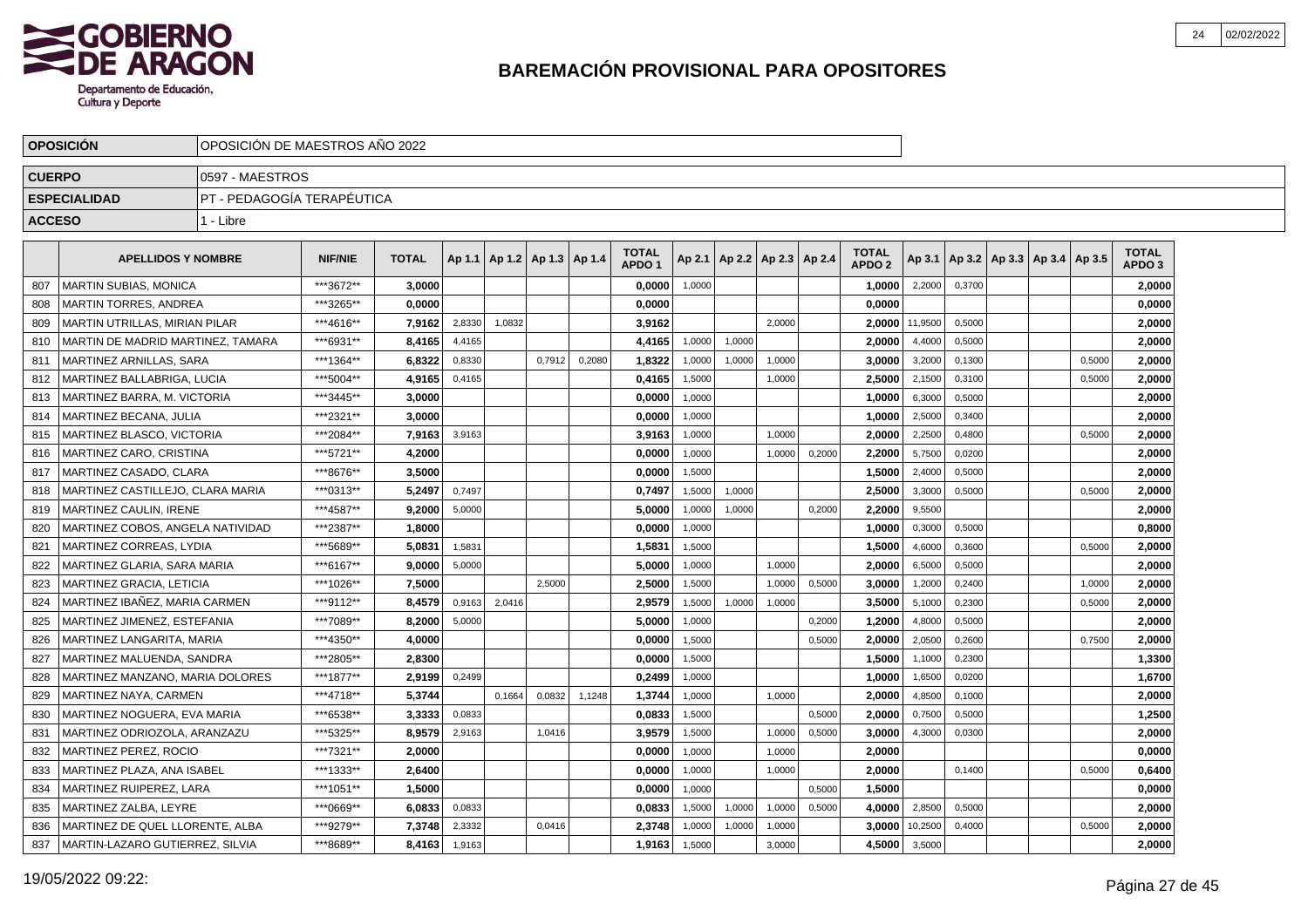

|               | <b>OPOSICIÓN</b>               |                             | OPOSICIÓN DE MAESTROS AÑO 2022 |              |        |  |                                   |        |                                   |        |        |                          |        |                                   |        |        |        |                                            |        |                                   |  |
|---------------|--------------------------------|-----------------------------|--------------------------------|--------------|--------|--|-----------------------------------|--------|-----------------------------------|--------|--------|--------------------------|--------|-----------------------------------|--------|--------|--------|--------------------------------------------|--------|-----------------------------------|--|
| <b>CUERPO</b> |                                | 0597 - MAESTROS             |                                |              |        |  |                                   |        |                                   |        |        |                          |        |                                   |        |        |        |                                            |        |                                   |  |
|               | <b>ESPECIALIDAD</b>            | IPT - PEDAGOGÍA TERAPÉUTICA |                                |              |        |  |                                   |        |                                   |        |        |                          |        |                                   |        |        |        |                                            |        |                                   |  |
| <b>ACCESO</b> |                                | 1 - Libre                   |                                |              |        |  |                                   |        |                                   |        |        |                          |        |                                   |        |        |        |                                            |        |                                   |  |
|               | <b>APELLIDOS Y NOMBRE</b>      |                             | <b>NIF/NIE</b>                 | <b>TOTAL</b> |        |  | Ap 1.1   Ap 1.2   Ap 1.3   Ap 1.4 |        | <b>TOTAL</b><br>APDO <sub>1</sub> | Ap 2.1 |        | Ap 2.2   Ap 2.3   Ap 2.4 |        | <b>TOTAL</b><br>APDO <sub>2</sub> |        |        |        | Ap 3.1   Ap 3.2   Ap 3.3   Ap 3.4   Ap 3.5 |        | <b>TOTAL</b><br>APDO <sub>3</sub> |  |
| 838           | MARTOS ROMERO. LAURA MARIA     |                             | ***7430**                      | 7,6243       | 2.2499 |  | 1.3744                            |        | 3,6243                            | 1,0000 |        | 1.0000                   |        | 2,0000                            | 3,0000 | 0.5000 |        |                                            |        | 2,0000                            |  |
| 839           | MARZAL MARA, MARIA CARMEN      |                             | ***8594**                      | 7,6245       | 3,4165 |  |                                   | 0.2080 | 3,6245                            | 1,0000 |        | 1,0000                   |        | 2,0000                            | 5,1000 | 0,5000 |        |                                            |        | 2,0000                            |  |
| 840           | MARZAL PEREZ, CLEO             |                             | ***6330**                      | 1,0500       |        |  |                                   |        | 0,0000                            | 1,0000 |        |                          |        | 1,0000                            |        | 0,0500 |        |                                            |        | 0,0500                            |  |
| 841           | MARZO GUIRAL, EVA              |                             | ***8678**                      | 2,1666       | 0,1666 |  | 0,5000                            |        | 0,6666                            | 1,0000 |        |                          |        | 1,0000                            |        | 0,5000 |        |                                            |        | 0,5000                            |  |
| 842           | MARZO VALERO. FELIX            |                             | ***5357**                      | 3.6499       | 0,2499 |  |                                   |        | 0,2499                            | 1,5000 |        |                          | 0,2000 | 1,7000                            | 1,3500 | 0,3500 |        |                                            |        | 1,7000                            |  |
| 843           | MATEO HERNANDO, LAURA          |                             | ***1367**                      | 4.0000       |        |  |                                   |        | 0,0000                            | 1,0000 |        | 1,0000                   |        | 2.0000                            | 2,5000 |        |        |                                            |        | 2,0000                            |  |
| 844           | MATEO SANZ, MARINA             |                             | ***2456**                      | 4.8330       | 0,8330 |  |                                   |        | 0,8330                            | 1,0000 | 1,0000 |                          |        | 2.0000                            | 2,1500 | 0.1600 |        |                                            |        | 2,0000                            |  |
| 845           | MATEOS MARTIN, LORENA          |                             | ***1149**                      | 4.5000       |        |  |                                   |        | 0.0000                            | 1.5000 |        | 1.0000                   |        | 2.5000                            | 3,5000 |        |        |                                            |        | 2,0000                            |  |
| 846           | MAYOR NAVARRETE, SARA          |                             | ***2291**                      | 4,5831       | 0,5831 |  |                                   |        | 0,5831                            | 1,0000 | 1,0000 |                          |        | 2,0000                            | 4,8000 |        |        |                                            |        | 2,0000                            |  |
| 847           | MAYORAL CAMPAROLA, ANA ISABEL  |                             | ***0742**                      | 6,4165       | 1,4165 |  |                                   |        | 1,4165                            | 1,0000 | 1,0000 | 1,0000                   |        | 3,0000                            | 5,7000 | 0,1800 |        |                                            | 1,2500 | 2,0000                            |  |
| 848           | MAYORAL SOLIS, AMALIA          |                             | ***7855**                      | 10,0000      | 5,0000 |  |                                   |        | 5,0000                            | 1,5000 | 1,0000 | 1.0000                   |        | 3,5000                            | 5,5000 | 0.5000 |        |                                            |        | 2,0000                            |  |
| 849           | MAZARICO ANDREU, ANA ISABEL    |                             | ***9324**                      | 6.3741       | 0,4165 |  | 1,4576                            |        | 1,8741                            | 1,0000 |        | 1,0000                   | 0,5000 | 2,5000                            | 7,1500 |        |        |                                            |        | 2,0000                            |  |
| 850           | MAZARIEGOS MANSILLA. ANA MARIA |                             | ***8551**                      | 8.0000       | 5,0000 |  |                                   |        | 5,0000                            | 1,0000 |        |                          |        | 1.0000                            | 6,8000 | 0,0200 |        |                                            |        | 2,0000                            |  |
| 851           | MEDINA HERNANDEZ, JUAN         |                             | ***1600**                      | 3.0000       |        |  |                                   |        | 0,0000                            | 1,0000 |        |                          |        | 1.0000                            | 2,0500 | 0.2000 |        |                                            |        | 2,0000                            |  |
| 852           | <b>MELCHOR PEREZ, MARIA</b>    |                             | ***1978**                      | 3,0000       |        |  |                                   |        | 0,0000                            | 1,0000 |        |                          |        | 1,0000                            | 2,3500 |        |        |                                            |        | 2,0000                            |  |
| 853           | MELENDEZ LOPEZ, SUSANA CARMEN  |                             | ***7764**                      | 8,5000       | 5,0000 |  |                                   |        | 5,0000                            | 1,0000 |        |                          | 0,5000 | 1,5000                            | 7,8000 | 0,3900 |        |                                            |        | 2,0000                            |  |
| 854           | MELGAREJO PINA, JULIA MARIA    |                             | ***9397**                      | 7,8243       | 4,2499 |  | 0,3744                            |        | 4,6243                            | 1,0000 |        |                          | 0,2000 | 1,2000                            | 7,1000 | 0,5000 |        |                                            |        | 2,0000                            |  |
| 855           | MENA AZNAR, ANA ISABEL         |                             | ***1286**                      | 10,0000      | 5,0000 |  |                                   |        | 5,0000                            | 1,0000 |        | 2,0000                   |        | 3,0000                            | 3,8000 | 0,5000 |        |                                            |        | 2,0000                            |  |
| 856           | MENDEZ GONZALEZ. TERESA        |                             | ***0969**                      | 3.0000       |        |  |                                   |        | 0,0000                            | 1,0000 |        |                          |        | 1,0000                            | 2,6500 |        |        |                                            |        | 2,0000                            |  |
| 857           | MENDIARA PUEYO. ELENA          |                             | ***7215**                      | 9.0000       | 5,0000 |  |                                   |        | 5.0000                            | 1,0000 |        | 1.0000                   |        | 2.0000                            | 3,3500 |        |        |                                            |        | 2,0000                            |  |
| 858           | MENDIVIL AZAGRA, LAURA         |                             | ***0057**                      | 10,0000      | 5,0000 |  |                                   |        | 5,0000                            | 1.0000 | 1,0000 | 1,0000                   | 0,5000 | 3,5000                            | 2.3500 | 0.5000 |        |                                            |        | 2,0000                            |  |
| 859           | MENDIVIL CHUECA, AMAYA         |                             | ***4264**                      | 3,5000       |        |  |                                   |        | 0,0000                            | 1,5000 |        |                          |        | 1,5000                            | 1,6500 | 0,0300 | 0,5000 |                                            |        | 2,0000                            |  |
| 860           | MENENDEZ VAZQUEZ, ANGELA       |                             | ***7225**                      | 4,3332       | 0,3332 |  |                                   |        | 0,3332                            | 1,0000 |        | 1,0000                   |        | 2,0000                            | 6,7500 |        |        |                                            |        | 2,0000                            |  |
| 861           | MERIDA VALERO, M. PILAR        |                             | ***6492**                      | 9.0000       | 5,0000 |  |                                   |        | 5,0000                            | 1,0000 | 1,0000 |                          |        | 2.0000                            | 4,2500 | 0,4500 |        |                                            |        | 2,0000                            |  |
| 862           | MERINO LOPEZ, LARA             |                             | ***5649**                      | 0.0000       |        |  |                                   |        | 0,0000                            |        |        |                          |        | 0,0000                            |        |        |        |                                            |        | 0,0000                            |  |
| 863           | MESALLES PERUGA, IRIS          |                             | ***5550**                      | 5.3332       | 1,3332 |  |                                   |        | 1,3332                            | 1,0000 |        | 1,0000                   |        | 2.0000                            | 2,6000 | 0,3200 |        |                                            | 0,7500 | 2,0000                            |  |
| 864           | <b>MESTRE GASCON, LAURA</b>    |                             | ***5704**                      | 4.3631       | 0,2499 |  | 1,5832                            |        | 1.8331                            | 1,0000 |        |                          |        | 1.0000                            | 1,1000 | 0,4300 |        |                                            |        | 1,5300                            |  |
| 865           | MESTRE SAURA, CLARA            |                             | ***9285**                      | 4,5000       |        |  |                                   |        | 0,0000                            | 1,5000 |        | 1,0000                   |        | 2,5000                            | 2,1000 | 0,0500 |        |                                            |        | 2,0000                            |  |
| 866           | MIGUEL CUARTERO, M. CARMEN     |                             | ***7908**                      | 10,0000      | 5,0000 |  |                                   |        | 5,0000                            | 1,5000 |        | 1,0000                   | 0,5000 | 3,0000                            | 7,3000 | 0,5000 |        |                                            |        | 2,0000                            |  |
| 867           | MILLAN BARDUZAL, MARIA         |                             | ***2338**                      | 2,2000       |        |  |                                   |        | 0,0000                            | 1,5000 |        |                          |        | 1,5000                            | 0,1000 | 0,1000 | 0,5000 |                                            |        | 0,7000                            |  |
| 868           | MINGUILLON GRACIA, IRENE       |                             | ***9804**                      | 6,9449       | 2,0833 |  | 0,0416                            |        | 2,1249                            | 1,5000 |        | 1,0000                   | 0,5000 | 3,0000                            | 0,9500 | 0,1200 |        |                                            | 0,7500 | 1,8200                            |  |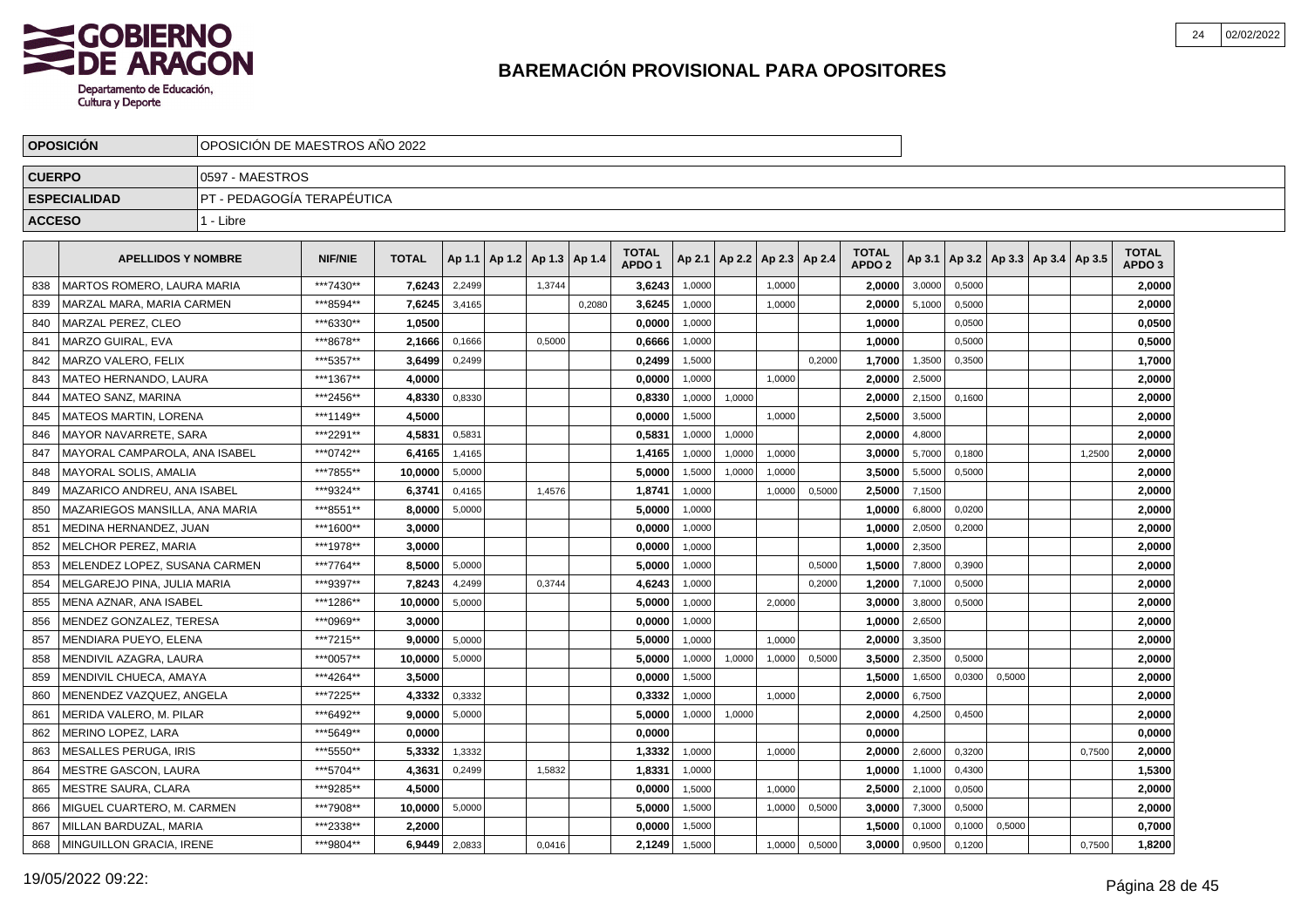

|               | <b>OPOSICIÓN</b>                |                            | OPOSICIÓN DE MAESTROS AÑO 2022                                                                                                                 |              |        |        |                                   |        |                                   |        |                 |        |        |                                   |        |        |                                   |        |                                   |  |
|---------------|---------------------------------|----------------------------|------------------------------------------------------------------------------------------------------------------------------------------------|--------------|--------|--------|-----------------------------------|--------|-----------------------------------|--------|-----------------|--------|--------|-----------------------------------|--------|--------|-----------------------------------|--------|-----------------------------------|--|
| <b>CUERPO</b> |                                 | 0597 - MAESTROS            |                                                                                                                                                |              |        |        |                                   |        |                                   |        |                 |        |        |                                   |        |        |                                   |        |                                   |  |
|               | <b>ESPECIALIDAD</b>             | PT - PEDAGOGÍA TERAPÉUTICA |                                                                                                                                                |              |        |        |                                   |        |                                   |        |                 |        |        |                                   |        |        |                                   |        |                                   |  |
| <b>ACCESO</b> |                                 | 1 - Libre                  |                                                                                                                                                |              |        |        |                                   |        |                                   |        |                 |        |        |                                   |        |        |                                   |        |                                   |  |
|               | <b>APELLIDOS Y NOMBRE</b>       |                            | <b>NIF/NIE</b>                                                                                                                                 | <b>TOTAL</b> |        |        | Ap 1.1   Ap 1.2   Ap 1.3   Ap 1.4 |        | <b>TOTAL</b><br>APDO <sub>1</sub> | Ap 2.1 | Ap 2.2   Ap 2.3 |        | Ap 2.4 | <b>TOTAL</b><br>APDO <sub>2</sub> | Ap 3.1 |        | Ap 3.2   Ap 3.3   Ap 3.4   Ap 3.5 |        | <b>TOTAL</b><br>APDO <sub>3</sub> |  |
| 869           | MIRANDA DIAZ, LAURA             |                            | ***9382**                                                                                                                                      | 4.0000       |        |        |                                   |        | 0,0000                            | 1,0000 |                 | 1,0000 |        | 2,0000                            | 2,6000 | 0,1100 |                                   |        | 2,0000                            |  |
| 870           | MODREGO JIMENEZ, LUCIA          |                            | ***9522**                                                                                                                                      | 9,4165       | 3,4165 |        |                                   |        | 3,4165                            | 1,5000 | 1,0000          | 1,0000 | 0,5000 | 4,0000                            | 3,7500 | 0,2100 |                                   |        | 2,0000                            |  |
| 871           | MODREGO OREA. ROCIO             |                            | ***1571**                                                                                                                                      | 4,7912       |        |        | 0.2912                            |        | 0,2912                            | 1,5000 |                 | 1,0000 |        | 2.5000                            | 2,6000 | 0,5000 |                                   | 0,5000 | 2,0000                            |  |
| 872           | MOLINA ARGUEDAS. ALVARES        |                            | ***5654**                                                                                                                                      | 5.0826       | 0,1666 |        | 1,9160                            |        | 2.0826                            | 1,0000 |                 |        |        | 1.0000                            | 2,1500 | 0,2600 |                                   |        | 2,0000                            |  |
| 873           | MOLINA LIEBANA, ALBA MARIA      |                            | ***3318**<br>3,4000<br>0,0000<br>1,5000<br>1,5000<br>1,9000<br>***4157**<br>5,5000<br>1,5000<br>1,5000<br>1,0000<br>1,0000<br>2,0000<br>1,8500 |              |        |        |                                   |        |                                   |        |                 |        |        |                                   |        |        |                                   |        | 1,9000                            |  |
| 874           | MOLINA MOLINA, JULIO            |                            | ***5929**<br>4.5000<br>2.5000<br>0,0000<br>1,5000<br>1,0000                                                                                    |              |        |        |                                   |        |                                   |        |                 |        |        |                                   |        |        |                                   | 0,5000 | 2,0000                            |  |
| 875           | <b>MOLINERO BENITO, ALICIA</b>  |                            |                                                                                                                                                |              |        |        |                                   |        |                                   |        |                 |        |        |                                   | 3,4000 | 0,0200 |                                   |        | 2,0000                            |  |
| 876           | MONFORTE LABRADOR, ELENA        |                            | ***8839**                                                                                                                                      | 6,3332       | 3,3332 |        |                                   |        | 3,3332                            | 1,0000 |                 |        |        | 1,0000                            | 2,8000 | 0,5000 |                                   |        | 2,0000                            |  |
| 877           | MONGE CALA, Mª DEL PILAR        |                            | ***9475**                                                                                                                                      | 7,8332       | 2,3332 |        |                                   |        | 2,3332                            | 1,0000 | 1,0000          | 1.0000 | 0,5000 | 3,5000                            | 1,7500 | 0,5000 |                                   |        | 2,0000                            |  |
| 878           | MONREAL CLAVER. EVA             |                            | ***2359**                                                                                                                                      | 0.2500       |        |        |                                   |        | 0.0000                            |        |                 |        |        | 0.0000                            | 0,2500 |        |                                   |        | 0,2500                            |  |
| 879           | MONTANEL SEBASTIAN. M. LUISA    |                            | ***3430**                                                                                                                                      | 4.0000       |        |        |                                   |        | 0.0000                            | 1,0000 |                 | 1,0000 |        | 2.0000                            | 2,3000 | 0,3300 |                                   |        | 2,0000                            |  |
| 880           | MONTAÑES LAJARA, LAURA          |                            | ***1255**                                                                                                                                      | 2,2500       |        |        |                                   |        | 0,0000                            | 1,0000 |                 |        |        | 1,0000                            | 1,2500 |        |                                   |        | 1,2500                            |  |
| 881           | MONTER CABALLERO, RAQUEL        |                            | ***6248**                                                                                                                                      | 6,4165       | 1,4165 |        |                                   |        | 1,4165                            | 1,5000 | 1,0000          |        | 0,5000 | 3,0000                            | 6,3500 | 0,1800 |                                   | 0,5000 | 2,0000                            |  |
| 882           | <b>MONTORO MAVILLA, LAURA</b>   |                            | ***5987**                                                                                                                                      | 5,0833       | 0,0833 |        |                                   |        | 0,0833                            | 1,5000 | 1,0000          |        | 0,5000 | 3,0000                            | 2,1000 | 0,2000 |                                   | 0,5000 | 2,0000                            |  |
| 883           | MONTOYA QUITIAN, GERARDO        |                            | ***4195**                                                                                                                                      | 6,0831       | 1,5831 |        |                                   |        | 1,5831                            | 1,5000 |                 | 1,0000 |        | 2,5000                            | 2,2500 |        |                                   |        | 2,0000                            |  |
| 884           | MONZON HOLGADO, RITA MARIA      |                            | ***6544**                                                                                                                                      | 8,9155       | 0,9163 | 1.9576 |                                   | 0.0416 | 2,9155                            | 1,5000 |                 | 2,0000 | 0,5000 | 4,0000                            | 3,2000 | 0,3000 |                                   |        | 2,0000                            |  |
| 885           | MOR LORENZO. SARA               |                            | ***6629**                                                                                                                                      | 5.4998       | 0,4998 |        |                                   |        | 0,4998                            | 1,5000 |                 | 1,0000 | 0,5000 | 3,0000                            | 2,2500 | 0,1900 |                                   |        | 2,0000                            |  |
| 886           | MORA SANZ. PATRICIA             |                            | ***5778**                                                                                                                                      | 0.5000       |        |        |                                   |        | 0,0000                            |        |                 |        |        | 0.0000                            |        | 0,5000 |                                   |        | 0,5000                            |  |
| 887           | MORALES LEON. DIEGO             |                            | ***8840**                                                                                                                                      | 3.0000       |        |        |                                   |        | 0.0000                            |        |                 | 1.0000 |        | 1.0000                            | 2,4000 | 0,2000 |                                   |        | 2,0000                            |  |
| 888           | MORALES LEON, NURIA             |                            | ***8840**                                                                                                                                      | 6,7499       | 1,2499 |        |                                   |        | 1,2499                            | 1,5000 |                 | 2,0000 |        | 3,5000                            | 3,8500 | 0,0800 |                                   |        | 2,0000                            |  |
| 889           | <b>MORALES SAMPER, VICTORIA</b> |                            | ***9100**                                                                                                                                      | 7,8328       | 2,6664 | 0,1664 |                                   |        | 2,8328                            | 1,0000 |                 | 2,0000 |        | 3,0000                            | 7,3500 | 0,2100 |                                   |        | 2,0000                            |  |
| 890           | <b>MORAN ZAMORA, SHEILA</b>     |                            | ***0574**                                                                                                                                      | 8,2903       | 0,5831 | 0,9576 | 1,2496                            |        | 2,7903                            | 1,5000 |                 | 2,0000 |        | 3,5000                            | 4,6500 | 0,4600 |                                   |        | 2,0000                            |  |
| 891           | MORCILLO FORTIC, LAURA          |                            | ***4877**                                                                                                                                      | 9.0000       | 5,0000 |        |                                   |        | 5,0000                            | 1,0000 |                 | 1,0000 |        | 2.0000                            | 4,3500 | 0,5000 |                                   |        | 2,0000                            |  |
| 892           | MORENO ALDAMA. DAVID            |                            | ***1927**                                                                                                                                      | 4.1248       |        |        | 0.1248                            |        | 0,1248                            | 1,0000 | 1,0000          |        |        | 2.0000                            | 2,0000 |        |                                   | 0,5000 | 2,0000                            |  |
| 893           | MORENO CARRETERO, CRISTINA      |                            | ***6958**                                                                                                                                      | 9.0000       | 5,0000 |        |                                   |        | 5.0000                            | 1,0000 |                 | 1,0000 |        | 2.0000                            | 3,4000 | 0,5000 |                                   |        | 2.0000                            |  |
| 894           | MORENO DOÑATE. ESTEFANIA        |                            | ***6001**                                                                                                                                      | 3.4165       | 0,4165 |        |                                   |        | 0.4165                            | 1,0000 |                 |        |        | 1.0000                            | 2,4500 | 0,2800 |                                   | 0,5000 | 2,0000                            |  |
| 895           | MORENO GARRIDO, PATRICIA        |                            | ***6810**                                                                                                                                      | 3,5000       |        |        |                                   |        | 0,0000                            | 1,5000 |                 |        |        | 1,5000                            | 2,5500 | 0.1500 |                                   |        | 2,0000                            |  |
| 896           | MORENO LABORDA, M. MILAGROS     |                            | ***1859**                                                                                                                                      | 8,0000       | 5,0000 |        |                                   |        | 5,0000                            | 1,0000 |                 |        |        | 1,0000                            | 6,7000 | 0,5000 |                                   |        | 2,0000                            |  |
| 897           | MORENO LATORRE, M. ROSARIO      |                            | ***6081**                                                                                                                                      | 8,5000       |        | 2,5000 |                                   |        | 2,5000                            | 1,0000 | 1,0000          | 2,0000 |        | 4,0000                            | 4,0000 | 0,5000 |                                   |        | 2,0000                            |  |
| 898           | MORENO MONEDERO, JORGE          |                            | ***0299**                                                                                                                                      | 5,0833       | 2,0833 |        |                                   |        | 2,0833                            | 1,0000 |                 |        |        | 1,0000                            | 2,5500 |        |                                   | 0,5000 | 2,0000                            |  |
| 899           | MORENO MORALES, BEATRIZ CARMEN  |                            | ***4556**                                                                                                                                      | 10.0000      | 5,0000 |        |                                   |        | 5,0000                            | 1,0000 |                 | 2,0000 |        | 3,0000                            | 6,5500 | 0,5000 |                                   |        | 2,0000                            |  |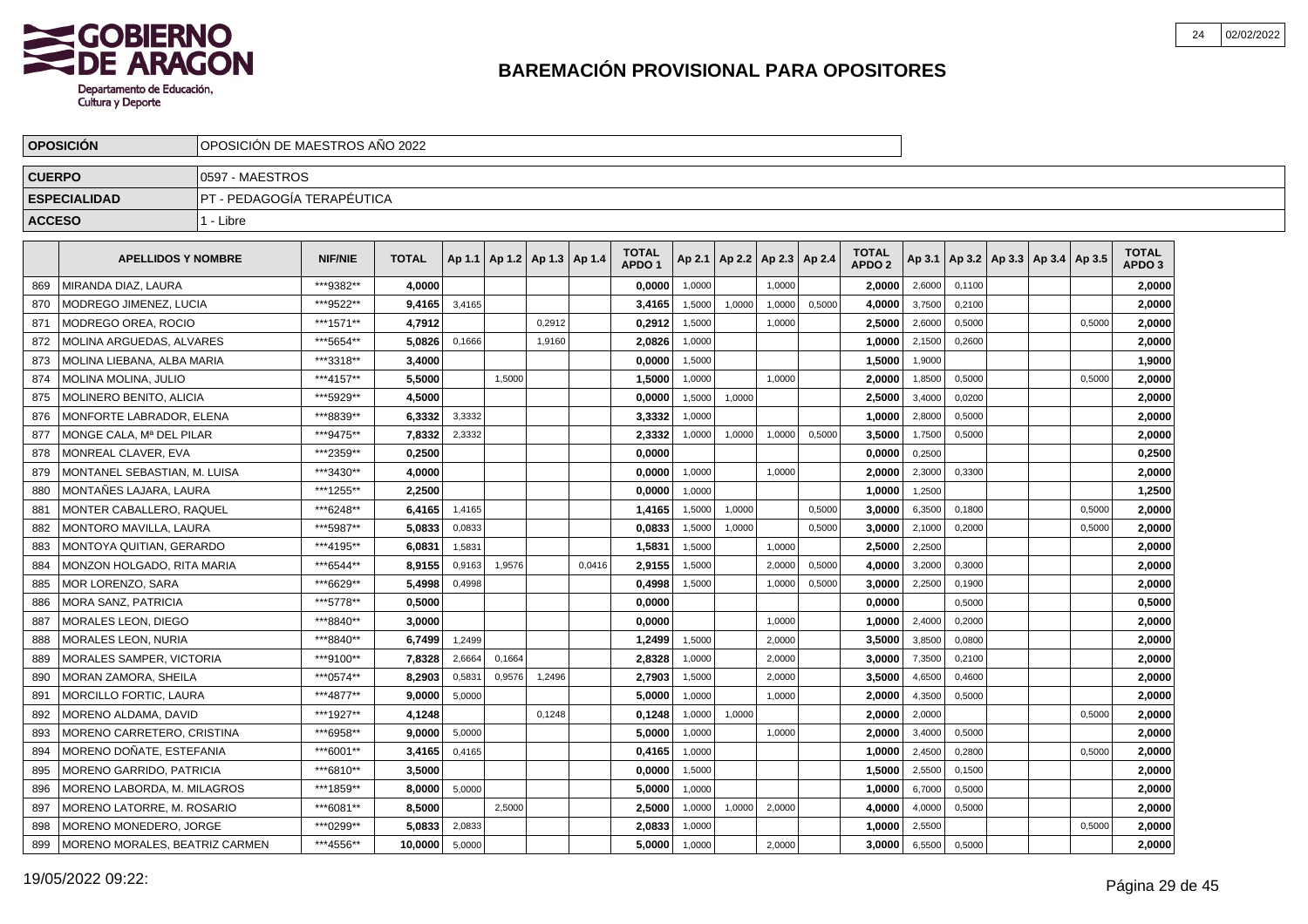

|               | <b>OPOSICIÓN</b>             | OPOSICIÓN DE MAESTROS AÑO 2022 |                |              |        |                                   |        |                                   |        |        |        |                          |                                   |         |        |                                            |        |                                   |  |
|---------------|------------------------------|--------------------------------|----------------|--------------|--------|-----------------------------------|--------|-----------------------------------|--------|--------|--------|--------------------------|-----------------------------------|---------|--------|--------------------------------------------|--------|-----------------------------------|--|
| <b>CUERPO</b> |                              | 0597 - MAESTROS                |                |              |        |                                   |        |                                   |        |        |        |                          |                                   |         |        |                                            |        |                                   |  |
|               | <b>ESPECIALIDAD</b>          | PT - PEDAGOGÍA TERAPÉUTICA     |                |              |        |                                   |        |                                   |        |        |        |                          |                                   |         |        |                                            |        |                                   |  |
| <b>ACCESO</b> |                              | 1 - Libre                      |                |              |        |                                   |        |                                   |        |        |        |                          |                                   |         |        |                                            |        |                                   |  |
|               |                              |                                |                |              |        |                                   |        |                                   |        |        |        |                          |                                   |         |        |                                            |        |                                   |  |
|               | <b>APELLIDOS Y NOMBRE</b>    |                                | <b>NIF/NIE</b> | <b>TOTAL</b> |        | Ap 1.1   Ap 1.2   Ap 1.3   Ap 1.4 |        | <b>TOTAL</b><br>APDO <sub>1</sub> | Ap 2.1 |        |        | Ap 2.2   Ap 2.3   Ap 2.4 | <b>TOTAL</b><br>APDO <sub>2</sub> |         |        | Ap 3.1   Ap 3.2   Ap 3.3   Ap 3.4   Ap 3.5 |        | <b>TOTAL</b><br>APDO <sub>3</sub> |  |
| 900           | MORENO MUÑOZ. SONIA JOSEFA   |                                | ***9424**      | 5,4163       | 0,9163 |                                   |        | 0,9163                            | 1,5000 |        | 1,0000 |                          | 2,5000                            | 11,0500 | 0,5000 |                                            |        | 2,0000                            |  |
| 901           | MORLANES MELERO, PILAR       |                                | *** 5442**     | 9,0833       | 4,0833 |                                   |        | 4,0833                            | 1,0000 |        | 2,0000 |                          | 3,0000                            | 4,9000  | 0,5000 |                                            |        | 2,0000                            |  |
| 902           | MOTA DE ECHEANDIA, GUILLERMO |                                | ***2142**      | 6,8330       | 3,8330 |                                   |        | 3,8330                            | 1,0000 |        |        |                          | 1,0000                            | 2,2500  | 0,3400 |                                            |        | 2,0000                            |  |
| 903           | MOURA SANJUAN, INES          |                                | ***0844**      | 5,1664       | 0,6664 |                                   |        | 0,6664                            | 1,5000 |        | 1,0000 |                          | 2,5000                            | 3,2500  |        |                                            | 0,5000 | 2,0000                            |  |
| 904           | MUEL BUENO, MARIA            |                                | ***7421**      | 7,4165       | 1,4165 |                                   |        | 1,4165                            | 1,0000 | 1,0000 | 1,0000 | 1,0000                   | 4,0000                            | 5,8000  | 0,2600 |                                            |        | 2,0000                            |  |
| 905           | MUÑIZ HERNANDEZ. ALBA        |                                | ***1748**      | 1.5000       |        |                                   |        | 0,0000                            | 1,0000 |        |        |                          | 1.0000                            | 0,5000  |        |                                            |        | 0,5000                            |  |
| 906           | MUÑOZ CEBOLLADA. VANESA      |                                | ***5727**      | 5.4833       | 1,0833 |                                   |        | 1,0833                            | 1,0000 | 1,0000 |        | 0,4000                   | 2.4000                            | 1,6000  | 0,5000 |                                            |        | 2,0000                            |  |
| 907           | MUÑOZ FERNANDEZ. MARTA       |                                | ***6692**      | 9.0000       | 5,0000 |                                   |        | 5.0000                            | 1.0000 |        | 1.0000 |                          | 2.0000                            | 14,5500 | 0.5000 |                                            |        | 2,0000                            |  |
| 908           | MUÑOZ FERRUZ, ANA            |                                | ***0788**      | 2,0500       |        |                                   |        | 0,0000                            | 1,5000 |        |        |                          | 1,5000                            | 0,5500  |        |                                            |        | 0,5500                            |  |
| 909           | MUÑOZ FLORIA, MARTA          |                                | ***0689**      | 8.0000       | 5,0000 |                                   |        | 5,0000                            | 1,0000 |        |        |                          | 1,0000                            | 3,1000  | 0,0400 |                                            |        | 2,0000                            |  |
| 910           | MUÑOZ GARCIA, ESTHER         |                                | ***9029**      | 3,0833       | 0,0833 |                                   |        | 0,0833                            | 1,0000 |        |        |                          | 1,0000                            | 1,7000  | 0,3200 |                                            |        | 2,0000                            |  |
| 911           | MUNOZ JIMENEZ, CAROLINA      |                                | ***6290**      | 5.9165       | 1,4165 |                                   | 0.5000 | 1,9165                            | 1,0000 |        | 1,0000 |                          | 2,0000                            | 4,1000  |        |                                            |        | 2,0000                            |  |
| 912           | MUÑOZ MARTIN, MARIA          |                                | ***6034**      | 8.0000       | 5,0000 |                                   |        | 5.0000                            | 1,0000 |        |        |                          | 1.0000                            | 6,4000  | 0,5000 |                                            |        | 2.0000                            |  |
| 913           | MUR ANDRES, DANIEL           |                                | ***6241**      | 7,9163       | 3,9163 |                                   |        | 3,9163                            | 1,0000 |        | 1,0000 |                          | 2.0000                            | 2,7500  |        |                                            |        | 2,0000                            |  |
| 914           | MUR HEREZA, SOFIA            |                                | ***5870**      | 3,0833       | 0,0833 |                                   |        | 0,0833                            | 1,0000 |        |        |                          | 1,0000                            | 2,6500  | 0,5000 |                                            |        | 2,0000                            |  |
| 915           | MUR VIÑUALES, CRISTINA       |                                | ***5270**      | 10,0000      | 5,0000 |                                   |        | 5,0000                            | 1,0000 | 1,0000 | 1,0000 | 0,2000                   | 3,2000                            | 5,2500  | 0,5000 |                                            |        | 2,0000                            |  |
| 916           | MURCIANO MARTINEZ. BLANCA    |                                | ***5471**      | 6,9491       | 0,9163 |                                   | 0,3328 | 1,2491                            | 1,5000 | 1,0000 | 1,0000 | 0,2000                   | 3,7000                            | 4,4000  | 0,3300 |                                            | 0,5000 | 2,0000                            |  |
| 917           | MURILLO ARAGON, BELEN        |                                | ***0861**      | 3,4900       |        |                                   |        | 0,0000                            | 1,5000 |        |        |                          | 1,5000                            | 1,9500  | 0,0400 |                                            |        | 1,9900                            |  |
| 918           | MURILLO ASCUNCE. NEREA       |                                | ***3559**      | 5.7497       | 0,7497 |                                   |        | 0,7497                            | 1,0000 | 1,0000 | 1,0000 |                          | 3,0000                            | 4,1500  | 0,5000 |                                            | 0.5000 | 2,0000                            |  |
| 919           | MURILLO PARDO. ELISA         |                                | ***9095**      | 9.5000       | 5,0000 |                                   |        | 5.0000                            | 1,5000 | 1,0000 |        |                          | 2.5000                            | 6,2000  | 0,3300 |                                            |        | 2.0000                            |  |
| 920           | MURO LOZANO, EVA             |                                | ***2262**      | 3,0000       |        |                                   |        | 0,0000                            | 1.0000 |        |        |                          | 1,0000                            | 2,6000  |        |                                            | 0.5000 | 2,0000                            |  |
| 921           | NAIDZINA VERENICH, TATSIANA  |                                | ***7562**      | 4.9497       | 0,7497 |                                   |        | 0,7497                            | 1,0000 |        |        | 1,2000                   | 2,2000                            | 2,1500  | 0,3500 |                                            |        | 2,0000                            |  |
| 922           | NARRO FERINGAN, DAVID        |                                | ***8371**      | 3,9912       |        |                                   | 0,7912 | 0,7912                            | 1,0000 |        |        | 0,2000                   | 1,2000                            | 5,7000  | 0,5000 |                                            |        | 2,0000                            |  |
| 923           | NASARRE SESE, YANIRE         |                                | ***0772**      | 4.5000       |        |                                   |        | 0,0000                            | 1,5000 |        | 1,0000 |                          | 2,5000                            | 2,5000  | 0,0600 |                                            |        | 2,0000                            |  |
| 924           | NAUDIN LAMBAN, ELISA         |                                | ***0781**      | 4,3332       | 0,3332 |                                   |        | 0,3332                            | 1,0000 | 1,0000 |        |                          | 2,0000                            | 2,9500  | 0.0800 |                                            |        | 2,0000                            |  |
| 925           | NAVALON GRAU, ISABEL         |                                | ***0528**      | 2.0500       |        |                                   |        | 0,0000                            | 1,0000 | 1,0000 |        |                          | 2,0000                            | 0,0500  |        |                                            |        | 0.0500                            |  |
| 926           | NAVARRETE PEREZ. FERNANDO    |                                | ***6826**      | 3.5000       |        |                                   |        | 0.0000                            | 1,5000 |        |        |                          | 1.5000                            | 2,0000  | 0,4600 |                                            |        | 2.0000                            |  |
| 927           | NAVARRO BONA, ALBA           |                                | ***0714**      | 1,2600       |        |                                   |        | 0,0000                            | 1,0000 |        |        |                          | 1,0000                            | 0,0500  | 0,2100 |                                            |        | 0,2600                            |  |
| 928           | NAVARRO DIAZ, MARIA          |                                | ***2714**      | 3,0000       |        |                                   |        | 0,0000                            |        |        | 1,0000 |                          | 1,0000                            | 2,2000  |        |                                            |        | 2,0000                            |  |
| 929           | NAVARRO EZQUERRA, ALEXANDRA  |                                | ***5429**      | 1,8900       |        |                                   |        | 0,0000                            | 1,0000 |        |        |                          | 1,0000                            | 0,7500  | 0,1400 |                                            |        | 0,8900                            |  |
| 930           | NAVARRO FRAILE, OLGA         |                                | ***3290**      | 6,7078       | 2,4998 |                                   | 0,2080 | 2,7078                            | 1,0000 |        | 1,0000 |                          | 2,0000                            | 3,0500  | 0,4500 |                                            | 0,5000 | 2,0000                            |  |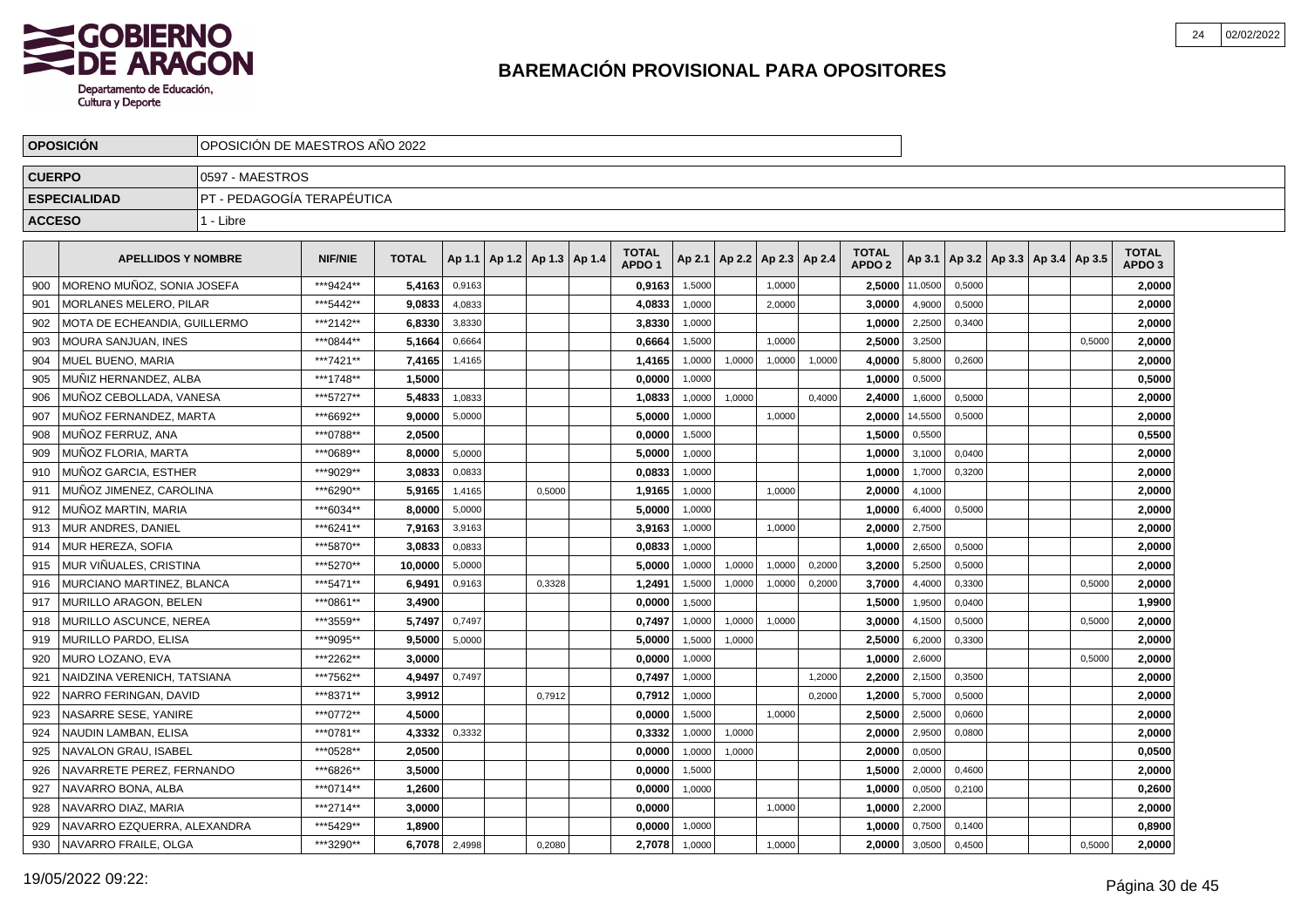

|               | <b>OPOSICION</b>                 |                            | OPOSICION DE MAESTROS ANO 2022 |              |        |                                   |        |  |                                   |        |                          |        |        |                                   |         |        |                                   |        |                                   |  |
|---------------|----------------------------------|----------------------------|--------------------------------|--------------|--------|-----------------------------------|--------|--|-----------------------------------|--------|--------------------------|--------|--------|-----------------------------------|---------|--------|-----------------------------------|--------|-----------------------------------|--|
| <b>CUERPO</b> |                                  | 10597 - MAESTROS           |                                |              |        |                                   |        |  |                                   |        |                          |        |        |                                   |         |        |                                   |        |                                   |  |
|               | <b>ESPECIALIDAD</b>              | PT - PEDAGOGÍA TERAPÉUTICA |                                |              |        |                                   |        |  |                                   |        |                          |        |        |                                   |         |        |                                   |        |                                   |  |
| <b>ACCESO</b> |                                  | 1 - Libre                  |                                |              |        |                                   |        |  |                                   |        |                          |        |        |                                   |         |        |                                   |        |                                   |  |
|               |                                  |                            |                                |              |        |                                   |        |  |                                   |        |                          |        |        |                                   |         |        |                                   |        |                                   |  |
|               | <b>APELLIDOS Y NOMBRE</b>        |                            | <b>NIF/NIE</b>                 | <b>TOTAL</b> |        | Ap 1.1   Ap 1.2   Ap 1.3   Ap 1.4 |        |  | <b>TOTAL</b><br>APDO <sub>1</sub> | Ap 2.1 | Ap 2.2   Ap 2.3   Ap 2.4 |        |        | <b>TOTAL</b><br>APDO <sub>2</sub> | Ap 3.1  |        | Ap 3.2   Ap 3.3   Ap 3.4   Ap 3.5 |        | <b>TOTAL</b><br>APDO <sub>3</sub> |  |
| 931           | NAVARRO FUERTES. JENNIFER        |                            | ***5556**                      | 2,4500       |        |                                   |        |  | 0,0000                            | 1,0000 |                          |        |        | 1,0000                            | 0,9500  | 0,5000 |                                   |        | 1,4500                            |  |
| 932           | NAVARRO HEREDIA, LAURA           |                            | ***1039**                      | 3.5000       |        |                                   |        |  | 0,0000                            | 1,5000 |                          |        |        | 1,5000                            | 2,8000  |        |                                   | 0,5000 | 2.0000                            |  |
| 933           | NAVARRO JACAS, MARIA EUGENIA     |                            | ***9273**                      | 9,5831       | 3,5831 |                                   |        |  | 3,5831                            | 1,5000 |                          | 2.0000 | 0,5000 | 4,0000                            | 5,7500  | 0,2600 |                                   | 0,7500 | 2,0000                            |  |
| 934           | NAVARRO MARCO, SONIA             |                            | ***5953**                      | 4.0000       |        |                                   |        |  | 0,0000                            | 1,0000 | 1,0000                   |        |        | 2,0000                            | 2,8500  |        |                                   |        | 2,0000                            |  |
| 935           | NAVARRO MARTIN, MIGUEL ANGEL     |                            | ***8090**                      | 10,0000      | 5,0000 |                                   |        |  | 5,0000                            | 1,5000 | 1,0000                   | 1,0000 | 0,5000 | 4,0000                            | 12,2500 | 0,5000 |                                   | 0,7500 | 2,0000                            |  |
| 936           | NAVARRO MOZOTA, CLARA            |                            | ***5839**                      | 2.1916       |        |                                   | 0.0416 |  | 0.0416                            | 1,5000 |                          |        |        | 1.5000                            | 0,1500  |        |                                   | 0,5000 | 0.6500                            |  |
| 937           | NAVARRO SABIRON, MARIA           |                            | ***6105**                      | 4.0000       |        |                                   |        |  | 0,0000                            | 1,0000 | 1,0000                   |        |        | 2,0000                            | 2,5000  | 0,1000 |                                   |        | 2,0000                            |  |
| 938           | NAVARRO SANZ, ANDREA             |                            | ***0717**                      | 4,8332       | 1,3332 |                                   |        |  | 1,3332                            | 1,5000 |                          |        |        | 1,5000                            | 4,8000  |        |                                   | 0,5000 | 2,0000                            |  |
| 939           | NAVARRO SAZ, DAVID               |                            | ***7183**                      | 4,0833       | 0,0833 |                                   |        |  | 0,0833                            | 1,0000 |                          | 1,0000 |        | 2,0000                            | 2,7000  | 0,0100 |                                   |        | 2,0000                            |  |
| 940           | NAVARRO VALERO, PATRICIA         |                            | ***0275**                      | 1,7500       |        |                                   |        |  | 0,0000                            | 1,0000 |                          |        |        | 1,0000                            | 0,2500  |        |                                   | 0,5000 | 0,7500                            |  |
| 941           | NAVERO LABRADOR, LAURA           |                            | ***6098**                      | 4,5000       |        |                                   |        |  | 0,0000                            | 1,5000 | 1,0000                   |        |        | 2,5000                            | 2,0000  |        |                                   | 0,5000 | 2,0000                            |  |
| 942           | NERIN RODRIGUEZ, RAQUEL          |                            | ***6288**                      | 9,5000       | 5,0000 |                                   |        |  | 5,0000                            | 1,5000 | 1,0000                   |        |        | 2,5000                            | 3,7000  | 0.0200 |                                   |        | 2,0000                            |  |
| 943           | NICOLAS CONTINENTE. MARIA PILAR  |                            | ***0194**                      | 3.0000       |        |                                   |        |  | 0,0000                            | 1,0000 |                          |        |        | 1,0000                            | 2,5000  | 0.1700 |                                   |        | 2,0000                            |  |
| 944           | NIETO GALVEZ, CELIA              |                            | ***6470**                      | 1,3500       |        |                                   |        |  | 0,0000                            | 1,0000 |                          |        |        | 1.0000                            |         | 0,3500 |                                   |        | 0,3500                            |  |
| 945           | NIETO RUPEREZ. ELENA             |                            | ***5618**                      | 10.0000      | 4,4165 |                                   |        |  | 4,4165                            | 1,0000 | 1,0000                   | 2,0000 |        | 4,0000                            | 6,0500  | 0,4800 |                                   |        | 2,0000                            |  |
| 946           | NIETO VICENTE. MARIA PILAR       |                            | ***0374**                      | 10.0000      | 5,0000 |                                   |        |  | 5,0000                            | 1,0000 | 1,0000                   | 1,0000 |        | 3,0000                            | 3,6500  | 0,1000 |                                   |        | 2,0000                            |  |
| 947           | NIEVA CATALAN, ISABEL            |                            | ***1088**                      | 6,3743       | 1,5831 |                                   | 0,2912 |  | 1,8743                            | 1,5000 | 1,0000                   |        |        | 2,5000                            | 2,2500  | 0,1200 |                                   | 0,5000 | 2,0000                            |  |
| 948           | NOGALES JULIAN. ELENA            |                            | ***4306**                      | 9.5000       | 5,0000 |                                   |        |  | 5,0000                            | 1.5000 | 1,0000                   |        |        | 2,5000                            | 9.2500  | 0.5000 |                                   |        | 2.0000                            |  |
| 949           | NOZAL EGEA. SARA                 |                            | ***0753**                      | 4,7912       |        |                                   | 0.2912 |  | 0,2912                            | 1,5000 | 1,0000                   |        |        | 2.5000                            | 2,1500  | 0,1000 |                                   |        | 2.0000                            |  |
| 950           | OCHOA BLAZQUEZ, TANIA            |                            | ***7055**                      | 6,2497       | 0,7497 | 1,0000                            |        |  | 1,7497                            | 1,0000 |                          | 1.0000 | 0,5000 | 2,5000                            | 2,5000  |        |                                   |        | 2.0000                            |  |
| 951           | ODRIOZOLA MENESES, ICIAR         |                            | ***7297**                      | 4,0000       |        |                                   |        |  | 0,0000                            | 1,0000 | 1,0000                   |        |        | 2.0000                            | 2,6000  |        |                                   | 0,5000 | 2,0000                            |  |
| 952           | OLACIA FRANCO, ANA               |                            | ***2095**                      | 3,0833       | 0,0833 |                                   |        |  | 0,0833                            | 1,0000 |                          |        |        | 1,0000                            | 2,5000  | 0,3000 |                                   |        | 2,0000                            |  |
| 953           | OLANO PALACIO, LEYRE             |                            | ***2502**                      | 3,5000       |        |                                   |        |  | 0,0000                            | 1,5000 |                          |        |        | 1,5000                            | 2,5000  | 0,2000 |                                   |        | 2,0000                            |  |
| 954           | OLIETE RUIZ. EVA                 |                            | ***6442**                      | 2.0000       |        |                                   |        |  | 0.0000                            |        |                          |        |        | 0.0000                            | 2,2000  |        |                                   |        | 2.0000                            |  |
| 955           | OLIVAN ABIOL. LETICIA            |                            | ***4965**                      | 9.1165       | 4,4165 |                                   |        |  | 4,4165                            | 1,5000 | 1,0000                   |        | 0,2000 | 2.7000                            | 5,1500  | 0,5000 |                                   |        | 2.0000                            |  |
| 956           | <b>OLIVAR SOLER, LUCIA ESTER</b> |                            | ***6393**                      | 5,2491       | 0,9163 |                                   | 0,3328 |  | 1,2491                            | 1,0000 | 1,0000                   |        |        | 2,0000                            | 3,9000  | 0,3400 |                                   | 0,5000 | 2,0000                            |  |
| 957           | <b>OLIVER NAGER, ISABEL</b>      |                            | ***5433**                      | 6,7498       | 1,1666 |                                   | 0,0832 |  | 1,2498                            | 1,5000 | 1,0000                   | 1,0000 |        | 3,5000                            | 3,3000  |        |                                   |        | 2,0000                            |  |
| 958           | OLIVERA PINIES, ELENA MARIA      |                            | ***1091**                      | 8,7496       | 3,0000 |                                   | 0,7496 |  | 3,7496                            | 1,0000 |                          | 2,0000 |        | 3,0000                            | 3,0000  | 0,4400 |                                   |        | 2,0000                            |  |
| 959           | OMEÑACA ARANDA, IRUNE            |                            | ***5092**                      | 8,0000       |        |                                   | 2,5000 |  | 2,5000                            | 1,0000 |                          | 2,0000 | 0,5000 | 3,5000                            | 8,0000  | 0,1000 |                                   |        | 2,0000                            |  |
| 960           | OMEÑACA EGIDO. M. GUILLERMA      |                            | ***4573**                      | 7.5000       | 5,0000 |                                   |        |  | 5.0000                            |        |                          |        | 0,5000 | 0.5000                            | 10,7000 | 0,1000 |                                   |        | 2.0000                            |  |
| 961           | ONA LAPIEDRA, SIRESA             |                            | ***1092**                      | 4,9165       | 1,4165 |                                   |        |  | 1,4165                            | 1,5000 |                          |        |        | 1,5000                            | 3,4000  | 0,1000 |                                   | 0,5000 | 2,0000                            |  |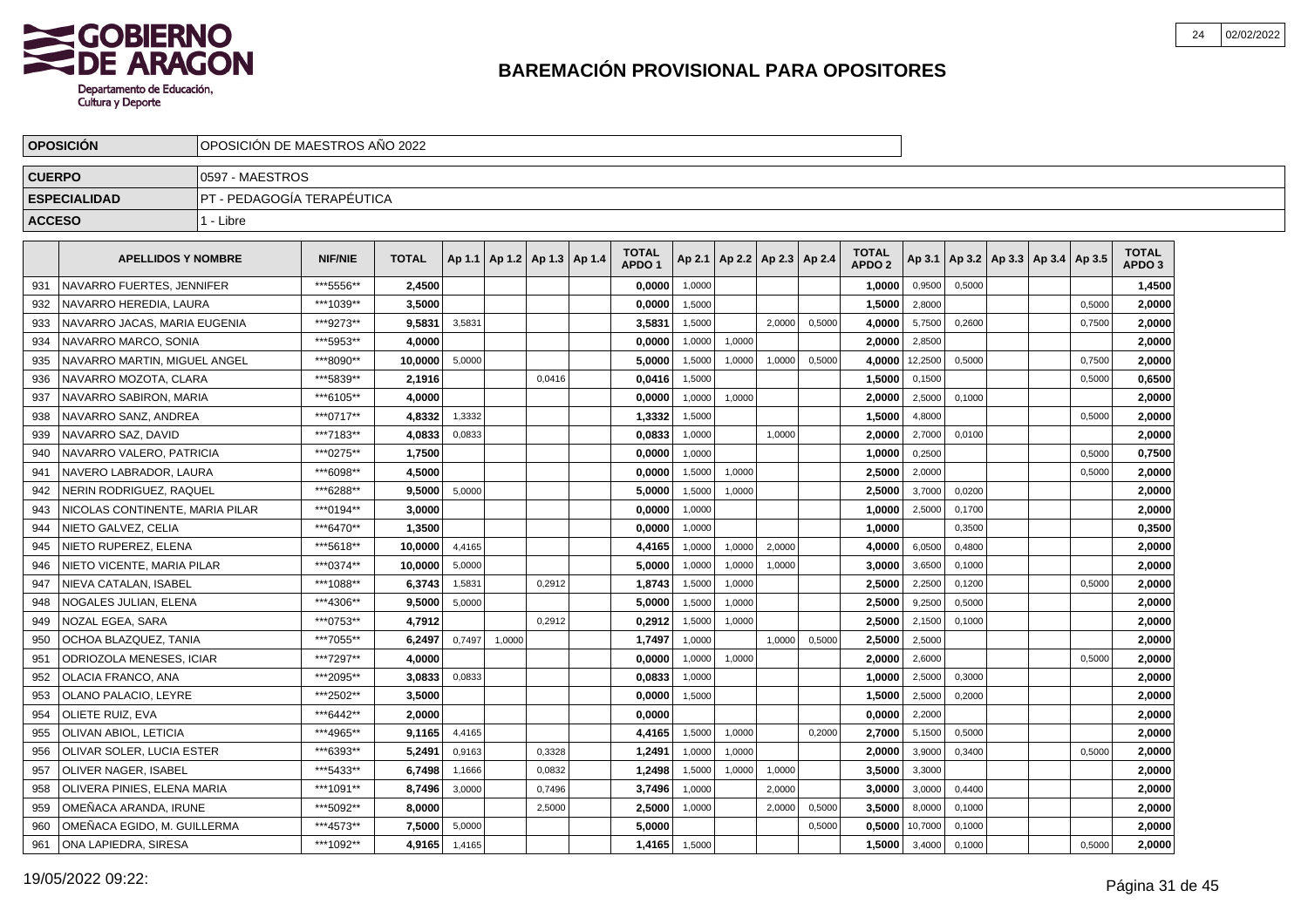

|               | <b>OPOSICION</b>                                 | OPOSICIÓN DE MAESTROS AÑO 2022 |                |              |        |                                   |        |                                   |        |                              |        |        |                                   |        |        |                                            |        |                                   |  |
|---------------|--------------------------------------------------|--------------------------------|----------------|--------------|--------|-----------------------------------|--------|-----------------------------------|--------|------------------------------|--------|--------|-----------------------------------|--------|--------|--------------------------------------------|--------|-----------------------------------|--|
| <b>CUERPO</b> |                                                  | 0597 - MAESTROS                |                |              |        |                                   |        |                                   |        |                              |        |        |                                   |        |        |                                            |        |                                   |  |
|               | <b>ESPECIALIDAD</b>                              | PT - PEDAGOGÍA TERAPÉUTICA     |                |              |        |                                   |        |                                   |        |                              |        |        |                                   |        |        |                                            |        |                                   |  |
| <b>ACCESO</b> |                                                  | 1 - Libre                      |                |              |        |                                   |        |                                   |        |                              |        |        |                                   |        |        |                                            |        |                                   |  |
|               | <b>APELLIDOS Y NOMBRE</b>                        |                                | <b>NIF/NIE</b> | <b>TOTAL</b> |        | Ap 1.1   Ap 1.2   Ap 1.3   Ap 1.4 |        | <b>TOTAL</b><br>APDO <sub>1</sub> | Ap 2.1 | $ $ Ap 2.2   Ap 2.3   Ap 2.4 |        |        | <b>TOTAL</b><br>APDO <sub>2</sub> |        |        | Ap 3.1   Ap 3.2   Ap 3.3   Ap 3.4   Ap 3.5 |        | <b>TOTAL</b><br>APDO <sub>3</sub> |  |
| 962           | <b>OÑATE GRACIA. PAULA</b>                       |                                | ***5736**      | 7.3748       | 3,3332 |                                   | 0,0416 | 3,3748                            | 1.0000 |                              | 1.0000 |        | 2.0000                            | 5,8500 | 0,5000 |                                            | 0,5000 | 2,0000                            |  |
| 963           | ORENSANZ BRUNA, SONIA                            |                                | ***0128**      | 6,4497       | 1,7497 |                                   |        | 1,7497                            | 1,5000 | 1,0000                       |        | 0,2000 | 2,7000                            | 4,3000 | 0,1000 |                                            |        | 2,0000                            |  |
| 964           | ORGAZ GARCIA, MARIA DEL PILAR                    |                                | ***2322**      | 3.5000       |        |                                   |        | 0,0000                            | 1,5000 |                              |        |        | 1,5000                            | 1,5500 |        |                                            | 0,5000 | 2,0000                            |  |
| 965           | ORIA DE RUEDA MOLINS, MARIA DEL<br><b>CARMEN</b> |                                | ***1021**      | 4.5000       |        |                                   |        | 0,0000                            | 1,5000 |                              | 1,0000 |        | 2,5000                            | 3,8500 | 0,0300 |                                            | 0.7500 | 2,0000                            |  |
| 966           | ORONA GIL, MARTA                                 |                                | ***7194**      | 7,0000       | 5,0000 |                                   |        | 5,0000                            |        |                              |        |        | 0,0000                            | 5,6500 | 0,5000 |                                            |        | 2,0000                            |  |
| 967           | ORTEGA SALES, PAULA                              |                                | ***5669**      | 0.1800       |        |                                   |        | 0.0000                            |        |                              |        |        | 0,0000                            | 0,0500 | 0,1300 |                                            |        | 0,1800                            |  |
| 968           | ORTIGOSA ARTEAGA, ALEJANDRO                      |                                | ***0647**      | 7,5000       | 3.0000 |                                   |        | 3,0000                            | 1,5000 | 1.0000                       |        |        | 2,5000                            | 3,3000 | 0,5000 |                                            |        | 2,0000                            |  |
| 969           | ORTINEZ FERNANDEZ. MARIA CARMEN                  |                                | ***3073**      | 10.0000      | 5,0000 |                                   |        | 5,0000                            | 1,0000 |                              | 2.0000 |        | 3,0000                            | 5,3500 | 0,5000 |                                            |        | 2,0000                            |  |
| 970           | ORTIZ GOMEZ. SHEYLA                              |                                | ***9980**      | 5.6666       | 1,1666 |                                   |        | 1,1666                            | 1,5000 |                              | 1,0000 |        | 2,5000                            | 3,1500 |        |                                            | 0,5000 | 2,0000                            |  |
| 971           | ORTIZ MUÑIO, INES                                |                                | ***7440**      | 6,7496       |        |                                   | 0.7496 | 0,7496                            | 1,5000 |                              | 2,0000 | 0,5000 | 4,0000                            | 3,2000 | 0,3200 |                                            |        | 2,0000                            |  |
| 972           | ORTIZ MUÑIO. LAURA                               |                                | ***3100**      | 2,0500       |        |                                   |        | 0,0000                            | 1,5000 |                              |        |        | 1,5000                            | 0,0500 | 0,5000 |                                            |        | 0,5500                            |  |
| 973           | ORTIZ OCHOA, M. JOSE                             |                                | ***7975**      | 7.2000       | 5,0000 |                                   |        | 5.0000                            |        |                              |        | 0,2000 | 0.2000                            | 9,6000 | 0,1700 |                                            |        | 2.0000                            |  |
| 974           | ORTUÑEZ VEGAS, SONIA                             |                                | ***6051**      | 4,0833       | 1,0833 |                                   |        | 1,0833                            | 1,0000 |                              |        |        | 1,0000                            | 3,1000 | 0,3500 |                                            |        | 2,0000                            |  |
| 975           | <b>ORUS SERAL. INES</b>                          |                                | ***2375**      | 1,0100       |        |                                   |        | 0,0000                            | 1.0000 |                              |        |        | 1,0000                            |        | 0.0100 |                                            |        | 0,0100                            |  |
| 976           | OSORIO CHACON, DARIO                             |                                | ***2947**      | 5.5000       | 2,0000 |                                   |        | 2,0000                            | 1,5000 |                              |        |        | 1,5000                            | 2,9000 |        |                                            | 0.5000 | 2,0000                            |  |
| 977           | OTAL ALA, PATRICIA                               |                                | ***5910**      | 4,0000       |        |                                   |        | 0,0000                            | 1,0000 | 1,0000                       |        |        | 2,0000                            | 2,2000 | 0,0700 |                                            |        | 2,0000                            |  |
| 978           | OTEO SANZ, VANESSA                               |                                | ***1298**      | 4,0000       |        |                                   |        | 0,0000                            | 1,0000 |                              | 1,0000 |        | 2,0000                            | 3,7500 | 0,4000 |                                            |        | 2,0000                            |  |
| 979           | OTERO ALVAREZ. NOELIA                            |                                | ***5023**      | 1.8000       |        |                                   |        | 0.0000                            | 1,5000 |                              |        |        | 1.5000                            |        | 0,3000 |                                            |        | 0,3000                            |  |
| 980           | OZCOZ LAZCOZ, LEIRE TERESA                       |                                | ***0334**      | 9,5000       | 5,0000 |                                   |        | 5,0000                            | 1,0000 |                              | 1,0000 | 0,5000 | 2,5000                            | 6,5500 | 0,0200 |                                            |        | 2,0000                            |  |
| 981           | PACHECO BENITEZ. JENNIFER ALEXANDRA              |                                | ***6233**      | 1,9000       |        |                                   |        | 0,0000                            |        |                              |        |        | 0,0000                            | 1,8500 | 0,0500 |                                            |        | 1,9000                            |  |
| 982           | PADILLA BORRAJO. LAURA                           |                                | ***5823**      | 5.7499       | 1,2499 |                                   |        | 1,2499                            | 1,5000 | 1,0000                       |        |        | 2.5000                            | 3,1500 | 0,5000 |                                            |        | 2.0000                            |  |
| 983           | PADILLA GARCIA, FRANCISCO LUIS                   |                                | ***1687**      | 9.0000       | 5,0000 |                                   |        | 5,0000                            | 1,0000 |                              | 1.0000 |        | 2,0000                            | 5,4500 | 0,5000 |                                            |        | 2,0000                            |  |
| 984           | PALACIN NAVARRO, RAMIRO                          |                                | ***5744**      | 4,5000       |        |                                   |        | 0,0000                            | 1,5000 | 1,0000                       |        |        | 2,5000                            | 2,0000 |        |                                            |        | 2,0000                            |  |
| 985           | PALACIO MELGUIZO, SARA                           |                                | ***0391**      | 2,9500       |        |                                   |        | 0,0000                            | 1.0000 | 1,0000                       |        |        | 2,0000                            | 0.3000 | 0,1500 |                                            | 0.5000 | 0,9500                            |  |
| 986           | PALACIOS LASHERAS, LORENA                        |                                | ***3612**      | 7.0000       | 5,0000 |                                   |        | 5,0000                            |        |                              |        |        | 0.0000                            | 3,2500 | 0,5000 |                                            |        | 2,0000                            |  |
| 987           | PALACIOS MARIÑO, MYRIAM                          |                                | ***5837**      | 0.0000       |        |                                   |        | 0.0000                            |        |                              |        |        | 0.0000                            |        |        |                                            |        | 0,0000                            |  |
| 988           | PALLARES ELENA, MARIA PILAR                      |                                | ***6070**      | 10,0000      | 5,0000 |                                   |        | 5,0000                            | 1,0000 | 1,0000                       | 2,0000 |        | 4,0000                            | 6,5000 | 0,5000 |                                            |        | 2,0000                            |  |
| 989           | PALLARES MUR, SILVIA                             |                                | ***7940**      | 1,7000       |        |                                   |        | 0,0000                            | 1,5000 |                              |        | 0,2000 | 1,7000                            |        |        |                                            |        | 0,0000                            |  |
| 990           | PARDO MALLADA, ANA PATRICIA                      |                                | ***5643**      | 8.0000       | 5,0000 |                                   |        | 5,0000                            | 1.0000 |                              |        |        | 1,0000                            | 3,2000 | 0,5000 |                                            | 0,5000 | 2,0000                            |  |
| 991           | PARICIO LORENZ, BEATRIZ                          |                                | ***7344**      | 3,1248       |        |                                   | 0,1248 | 0,1248                            | 1,0000 |                              |        |        | 1,0000                            | 5,6500 | 0,5000 |                                            |        | 2,0000                            |  |
| 992           | PARRA PASCAU, JOSE LUIS                          |                                | ***6131**      | 1,0500       |        |                                   |        | 0,0000                            |        |                              | 1,0000 |        | 1,0000                            | 0,0500 |        |                                            |        | 0,0500                            |  |

19/05/2022 09:22: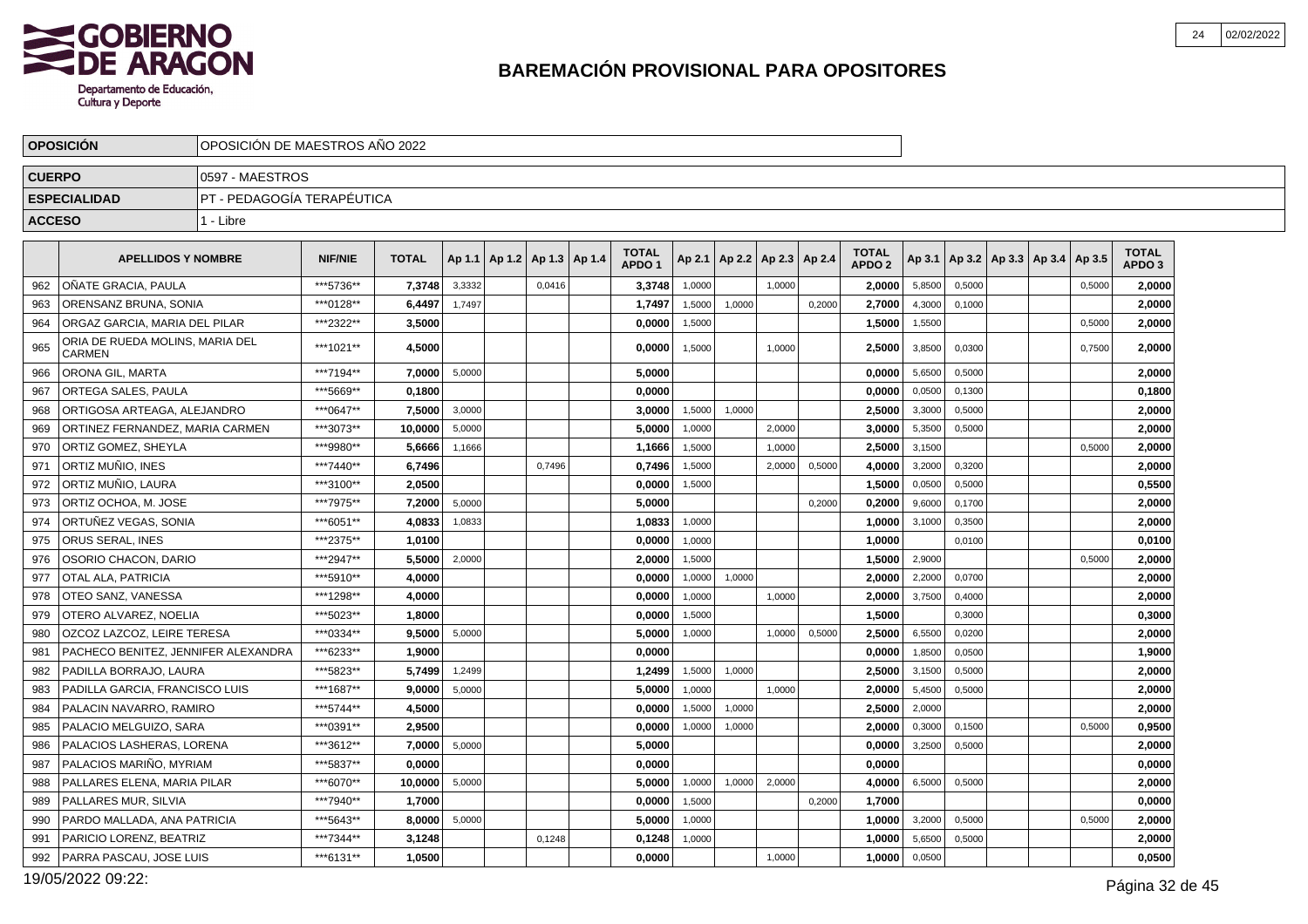

|               | <b>OPOSICION</b>                   | OPOSICION DE MAESTROS ANO 2022                    |                |              |        |  |                          |                                   |        |                          |        |        |                                   |        |        |                                   |        |                                   |  |
|---------------|------------------------------------|---------------------------------------------------|----------------|--------------|--------|--|--------------------------|-----------------------------------|--------|--------------------------|--------|--------|-----------------------------------|--------|--------|-----------------------------------|--------|-----------------------------------|--|
| <b>CUERPO</b> |                                    | 0597 - MAESTROS                                   |                |              |        |  |                          |                                   |        |                          |        |        |                                   |        |        |                                   |        |                                   |  |
|               | <b>ESPECIALIDAD</b>                | PT - PEDAGOGÍA TERAPÉUTICA                        |                |              |        |  |                          |                                   |        |                          |        |        |                                   |        |        |                                   |        |                                   |  |
| <b>ACCESO</b> |                                    | 1 - Libre                                         |                |              |        |  |                          |                                   |        |                          |        |        |                                   |        |        |                                   |        |                                   |  |
|               | <b>APELLIDOS Y NOMBRE</b>          |                                                   | <b>NIF/NIE</b> | <b>TOTAL</b> | Ap 1.1 |  | Ap 1.2   Ap 1.3   Ap 1.4 | <b>TOTAL</b><br>APDO <sub>1</sub> | Ap 2.1 | Ap 2.2   Ap 2.3   Ap 2.4 |        |        | <b>TOTAL</b><br>APDO <sub>2</sub> | Ap 3.1 |        | Ap 3.2   Ap 3.3   Ap 3.4   Ap 3.5 |        | <b>TOTAL</b><br>APDO <sub>3</sub> |  |
| 993           | PARRA PEREZ. ANA BELEN             |                                                   | ***0289**      | 4,1666       | 1,1666 |  |                          | 1,1666                            | 1,0000 |                          |        |        | 1,0000                            | 2,8500 | 0,3200 |                                   |        | 2,0000                            |  |
| 994           | <b>PARRILLA MIGUEL, SAMUEL</b>     |                                                   | ***3208**      | 2,0433       | 0,0833 |  |                          | 0,0833                            | 1,0000 |                          |        |        | 1,0000                            | 0,6000 | 0,3600 |                                   |        | 0,9600                            |  |
| 995           | PASCUAL DE PEDRO, MARIA CARMEN     |                                                   | ***3419**      | 9,0000       | 5,0000 |  |                          | 5,0000                            | 1,0000 |                          | 1,0000 |        | 2,0000                            | 4,7000 | 0,5000 |                                   |        | 2,0000                            |  |
| 996           | PASCUAL DENA, CARLOS               |                                                   | ***5691**      | 4,2499       | 0,2499 |  |                          | 0,2499                            | 1,0000 |                          | 1,0000 |        | 2,0000                            | 2,6500 |        |                                   |        | 2,0000                            |  |
| 997           | PASCUAL PUEYO, MARIA               |                                                   | ***6037**      | 3,5000       |        |  |                          | 0,0000                            | 1,5000 |                          |        |        | 1,5000                            | 3,2500 |        |                                   |        | 2,0000                            |  |
| 998           | PASCUAL TREBOL. MARIA BEATRIZ      |                                                   | ***7440**      | 9,0000       | 5,0000 |  |                          | 5.0000                            | 1,0000 |                          | 1,0000 |        | 2.0000                            | 8,1500 | 0,5000 |                                   |        | 2,0000                            |  |
| 999           | PAULES LANUZA. DAVID               |                                                   | ***1372**      | 3.0000       |        |  |                          | 0,0000                            | 1,0000 |                          |        |        | 1,0000                            | 2,8000 |        |                                   |        | 2,0000                            |  |
| 1000          | I PAYAS MARTINEZ. INIGO            |                                                   | ***3957**      | 3,4998       | 0,4998 |  |                          | 0,4998                            | 1,0000 |                          |        |        | 1,0000                            | 2,2000 | 0,4300 |                                   |        | 2,0000                            |  |
| 1001          | l PELEGRIN LAZARO. NOELIA          |                                                   | ***5732**      | 3,0000       |        |  |                          | 0,0000                            | 1,0000 |                          |        |        | 1,0000                            | 2,2000 | 0,0200 |                                   |        | 2,0000                            |  |
| 1002          | <b>PEMAN HUETO, ISABEL</b>         |                                                   | ***9701**      | 3,0100       |        |  |                          | 0,0000                            |        |                          | 1,0000 | 0,5000 | 1,5000                            | 1,0000 | 0,0100 | 0,5000                            |        | 1,5100                            |  |
|               | 1003   PEÑA LOPEZ, PILAR           |                                                   | ***0391**      | 8,4165       | 3,4165 |  |                          | 3,4165                            | 1,0000 | 1,0000                   | 1,0000 |        | 3,0000                            | 2,9500 |        |                                   |        | 2,0000                            |  |
| 1004          | l PEÑA MORENO. MARIA               |                                                   | ***3258**      | 1.8900       |        |  |                          | 0,0000                            | 1,5000 |                          |        |        | 1,5000                            |        | 0,3900 |                                   |        | 0,3900                            |  |
| 1005          | PERALTA RUIZ, NATALIA              |                                                   | ***5375**      | 8,0000       | 5,0000 |  |                          | 5,0000                            |        |                          | 1.0000 |        | 1,0000                            | 3,1500 | 0,0100 |                                   |        | 2,0000                            |  |
| 1006          | l PERDIGUERO DE DIEGO. TANIA       |                                                   | ***1231**      | 3,2000       |        |  |                          | 0.0000                            |        | 1,0000                   |        | 0,2000 | 1,2000                            | 4,8500 |        |                                   |        | 2,0000                            |  |
| 1007          | PEREZ ALLOZA, SANDRA               |                                                   | ***0515**      | 4,5000       |        |  |                          | 0,0000                            | 1,5000 | 1,0000                   |        |        | 2,5000                            | 2,1000 |        |                                   |        | 2,0000                            |  |
|               | 1008   PEREZ BARROS, VANESA        |                                                   | ***5572**      | 1,2600       |        |  |                          | 0,0000                            | 1,0000 |                          |        |        | 1,0000                            | 0,1000 | 0,1600 |                                   |        | 0,2600                            |  |
| 1009          | PEREZ BLESA, MARIA CRISTINA        |                                                   | ***1566**      | 3,3332       | 0,3332 |  |                          | 0,3332                            | 1,0000 |                          |        |        | 1,0000                            | 4,2500 | 0,1000 |                                   |        | 2,0000                            |  |
| 1010          | PEREZ CALVO. JAIRO                 |                                                   | ***8317**      | 3,5000       |        |  |                          | 0.0000                            | 1.5000 |                          |        |        | 1,5000                            | 2,2000 | 0.2200 |                                   | 0.5000 | 2,0000                            |  |
| 1011          | l PEREZ CARO. ARANTZA              |                                                   | ***2055**      | 5.7499       | 1,2499 |  |                          | 1,2499                            | 1,5000 | 1,0000                   |        |        | 2,5000                            | 2,2000 |        |                                   |        | 2,0000                            |  |
| 1012          | PEREZ CEA, ELENA                   |                                                   | ***0250**      | 2,8100       |        |  |                          | 0,0000                            | 1,0000 |                          |        |        | 1,0000                            | 1,5000 | 0,3100 |                                   |        | 1,8100                            |  |
| 1013          | <b>PEREZ CONDE, VIRGINIA</b>       |                                                   | ***1519**      | 3.5000       |        |  |                          | 0,0000                            | 1,5000 |                          |        |        | 1,5000                            | 2,5000 | 0,5000 |                                   |        | 2,0000                            |  |
| 1014          | PEREZ FORTEA, PERPETUA             |                                                   | ***2775**      | 10,0000      | 5,0000 |  |                          | 5,0000                            | 1,0000 |                          | 2,0000 |        | 3,0000                            | 4,2000 | 0,2000 |                                   |        | 2,0000                            |  |
| 1015          | PEREZ GARCIA, LORENA               |                                                   | ***6836**      | 2,8500       |        |  |                          | 0,0000                            | 1,0000 |                          |        |        | 1,0000                            | 1,7000 | 0,1500 |                                   |        | 1,8500                            |  |
| 1016          | <b>IPEREZ GARCIA. MERITXELL</b>    |                                                   | ***6475**      | 8.0000       | 5,0000 |  |                          | 5.0000                            | 1,0000 |                          |        |        | 1.0000                            | 5,6500 | 0,2200 |                                   |        | 2,0000                            |  |
|               | 1017   PEREZ GARCIA, RAUL          |                                                   | ***9284**      | 10.0000      | 5,0000 |  |                          | 5,0000                            | 1,5000 | 2,0000                   |        |        | 3.5000                            | 2,4000 | 0,4100 |                                   |        | 2,0000                            |  |
|               | 1018   PEREZ GERPES, SONIA SOLEDAD |                                                   | ***8519**      | 8.0000       | 5,0000 |  |                          | 5.0000                            |        | 1,0000                   |        |        | 1.0000                            | 6,4500 | 0,5000 |                                   |        | 2,0000                            |  |
|               | 1019   PEREZ GONZALVO, CARMEN      |                                                   | ***9028**      | 4,3666       | 0,1666 |  |                          | 0,1666                            | 1,0000 |                          | 1,0000 | 0,2000 | 2,2000                            | 7,5000 |        |                                   |        | 2,0000                            |  |
| 1020          | PEREZ HORRILLO, MARIA CRISTINA     |                                                   | ***9635**      | 9,2000       | 5,0000 |  |                          | 5,0000                            | 1,0000 |                          | 1,0000 | 0,2000 | 2,2000                            | 6,2500 | 0,5000 |                                   |        | 2,0000                            |  |
|               | 1021   PEREZ ILIARTE, LETICIA      | ***7374**<br>7,6660                               |                |              |        |  | 0,3328                   | 4,6660                            | 1,0000 |                          |        |        | 1,0000                            | 5,5000 | 0,3800 |                                   |        | 2,0000                            |  |
| 1022          |                                    | PEREZ ISIEGAS. MARIA PILAR<br>***9360**<br>9,4163 |                |              |        |  |                          | 4,9163                            | 1,5000 |                          | 1,0000 |        | 2.5000                            | 6,0000 | 0,3300 |                                   |        | 2,0000                            |  |
|               | 1023   PEREZ LOPEZ, ESPERANZA      |                                                   | ***3543**      | 7,2000       | 5,0000 |  |                          | 5.0000                            |        |                          |        | 0,2000 | 0,2000                            | 6,7000 | 0,5000 |                                   |        | 2,0000                            |  |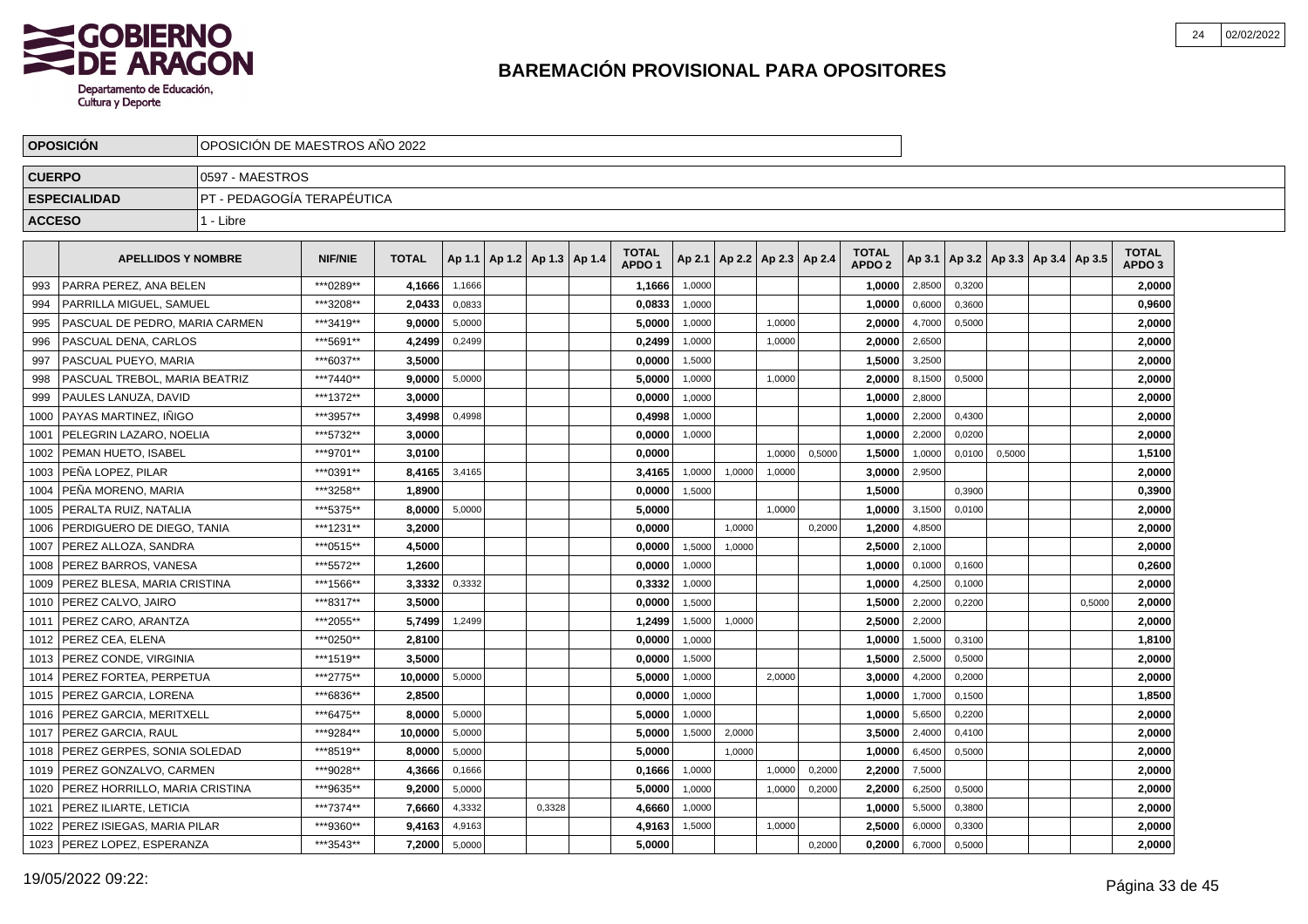

|               | <b>OPOSICIÓN</b>                | OPOSICIÓN DE MAESTROS AÑO 2022 |                |              |        |                                   |                                   |        |                          |        |        |                                   |        |        |                                            |        |                                   |  |
|---------------|---------------------------------|--------------------------------|----------------|--------------|--------|-----------------------------------|-----------------------------------|--------|--------------------------|--------|--------|-----------------------------------|--------|--------|--------------------------------------------|--------|-----------------------------------|--|
| <b>CUERPO</b> |                                 | 0597 - MAESTROS                |                |              |        |                                   |                                   |        |                          |        |        |                                   |        |        |                                            |        |                                   |  |
|               | <b>ESPECIALIDAD</b>             | PT - PEDAGOGÍA TERAPÉUTICA     |                |              |        |                                   |                                   |        |                          |        |        |                                   |        |        |                                            |        |                                   |  |
| <b>ACCESO</b> |                                 | 1 - Libre                      |                |              |        |                                   |                                   |        |                          |        |        |                                   |        |        |                                            |        |                                   |  |
|               | <b>APELLIDOS Y NOMBRE</b>       |                                | <b>NIF/NIE</b> | <b>TOTAL</b> |        | Ap 1.1   Ap 1.2   Ap 1.3   Ap 1.4 | <b>TOTAL</b><br>APDO <sub>1</sub> | Ap 2.1 | Ap 2.2   Ap 2.3   Ap 2.4 |        |        | <b>TOTAL</b><br>APDO <sub>2</sub> |        |        | Ap 3.1   Ap 3.2   Ap 3.3   Ap 3.4   Ap 3.5 |        | <b>TOTAL</b><br>APDO <sub>3</sub> |  |
| 1024          | PEREZ LOPEZ, TERESA             |                                | ***1456**      | 4.0000       |        | 0,5000                            | 0,5000                            | 1,5000 |                          |        |        | 1,5000                            | 2,5000 |        |                                            |        | 2,0000                            |  |
| 1025          | PEREZ MARTINEZ, GEMA            |                                | ***0722**      | 1,1000       |        |                                   | 0,0000                            |        | 1.0000                   |        |        | 1,0000                            |        | 0.1000 |                                            |        | 0,1000                            |  |
| 1026          | PEREZ MORATA, MARTA             |                                | ***6948**      | 4.5000       |        |                                   | 0,0000                            | 1,5000 | 1,0000                   |        |        | 2,5000                            | 2,3500 | 0,1100 |                                            |        | 2,0000                            |  |
| 1027          | PEREZ MURILLO, ANA              |                                | ***7243**      | 8.0000       | 5,0000 |                                   | 5.0000                            | 1,0000 |                          |        |        | 1.0000                            | 2,2500 | 0,1200 |                                            |        | 2,0000                            |  |
| 1028          | PEREZ OBERE, ELISA              |                                | ***2141**      | 3,5000       |        |                                   | 0,0000                            | 1,5000 |                          |        |        | 1,5000                            | 2,0000 |        |                                            |        | 2,0000                            |  |
| 1029          | PEREZ PASTOR, ESTRELLA          |                                | ***6263**      | 3,0000       |        |                                   | 0,0000                            | 1,0000 |                          |        |        | 1,0000                            | 4,9500 | 0,3300 |                                            |        | 2,0000                            |  |
| 1030          | PEREZ PEREZ. NOE                |                                | ***2659**      | 3,7100       |        |                                   | 0,0000                            | 1,5000 |                          | 1,0000 |        | 2,5000                            | 0,1000 | 0,1100 | 0,5000                                     | 0,5000 | 1,2100                            |  |
| 1031          | PEREZ PORTOLES, JOSE ANDRES     |                                | ***4821**      | 3.5000       |        |                                   | 0,0000                            | 1,5000 |                          |        |        | 1,5000                            | 2,6000 | 0,1000 |                                            |        | 2,0000                            |  |
| 1032          | PEREZ SANCHO, ANA MARIA         |                                | ***0400**      | 10.0000      | 5,0000 |                                   | 5,0000                            | 1,5000 | 1,0000                   | 1.0000 |        | 3,5000                            | 9,5000 | 0,5000 |                                            |        | 2,0000                            |  |
| 1033          | PERFECTO CASORRAN. M CARMEN     |                                | ***9789**      | 2.0000       |        |                                   | 0.0000                            |        |                          |        |        | 0.0000                            | 3,9000 | 0,1300 |                                            |        | 2.0000                            |  |
| 1034          | PERIBAÑEZ PORTERO. LIDIA        |                                | ***6038**      | 4.0000       |        |                                   | 0.0000                            | 1,5000 |                          |        | 0,5000 | 2,0000                            | 2,5000 |        |                                            |        | 2.0000                            |  |
| 1035          | PESCADOR GALLEGO, PATRICIA      |                                | ***4754**      | 5,9165       | 2,4165 | 0,5000                            | 2,9165                            | 1,0000 |                          |        |        | 1,0000                            | 4,5000 | 0,4900 |                                            |        | 2,0000                            |  |
| 1036          | PIJIERRO GONZALEZ, CARLOTA      |                                | ***5691**      | 3,0416       |        | 0,0416                            | 0,0416                            | 1,0000 |                          |        |        | 1,0000                            | 1,8000 | 0,1600 |                                            | 0,5000 | 2,0000                            |  |
| 1037          | PINILLA MONTERO, ROCIO          |                                | ***6712**      | 4,5000       |        |                                   | 0,0000                            | 1,5000 | 1,0000                   |        |        | 2,5000                            | 3,5000 |        |                                            |        | 2,0000                            |  |
| 1038          | PITARCH GARGALLO, SARA          |                                | ***9367**      | 2,2000       |        |                                   | 0,0000                            |        |                          |        | 0,2000 | 0,2000                            | 2,0000 | 0,1000 |                                            |        | 2,0000                            |  |
| 1039          | PITARQUE SANCHEZ, MONTSERRAT    |                                | ***6789**      | 6,2000       |        | 2,5000                            | 2,5000                            | 1,0000 |                          | 1,0000 |        | 2,0000                            | 1,2000 | 0,5000 |                                            |        | 1,7000                            |  |
| 1040          | PLANA NADAL. IRIS               |                                | ***4921**      | 9.0000       | 5,0000 |                                   | 5,0000                            | 1,0000 |                          | 1,0000 |        | 2,0000                            | 5,5500 | 0,5000 |                                            | 0.5000 | 2,0000                            |  |
| 1041          | PLAZA AZNAR. ELISA              |                                | ***3065**      | 3.0000       |        |                                   | 0,0000                            | 1,0000 |                          |        |        | 1.0000                            | 2,0000 |        |                                            |        | 2,0000                            |  |
| 1042          | POBES PASCUAL. CARLOS           |                                | ***1310**      | 10.0000      | 5,0000 |                                   | 5.0000                            | 1.0000 |                          | 2.0000 | 0.2000 | 3.2000                            | 5,7500 | 0,0700 |                                            |        | 2,0000                            |  |
| 1043          | PODEROS CAUSIN, ANA ISABEL      |                                | ***9352**      | 10,0000      | 5,0000 |                                   | 5,0000                            | 1,0000 | 1,0000                   | 1,0000 |        | 3,0000                            | 8,7000 | 0,5000 |                                            |        | 2,0000                            |  |
| 1044          | POLA ALVAREZ, ERIKA             |                                | ***9888**      | 2.6500       |        |                                   | 0,0000                            | 1,0000 |                          |        |        | 1,0000                            | 1,1500 | 0,5000 |                                            |        | 1,6500                            |  |
| 1045          | POLO SERRANO, ESTER             |                                | ***6220**      | 2,3500       |        |                                   | 0,0000                            | 1,5000 |                          |        |        | 1,5000                            | 0,7500 | 0,1000 |                                            |        | 0,8500                            |  |
| 1046          | PONZ GIL, CRISTINA              |                                | ***4948**      | 8,4077       | 3,4165 | 0.7912                            | 4,2077                            | 1,0000 | 1,0000                   |        | 0,2000 | 2,2000                            | 3,5000 | 0,4500 |                                            |        | 2,0000                            |  |
| 1047          | PORROCHE BERGUA, MANUEL         |                                | ***9199**      | 3.8164       |        | 1,1664                            | 1,1664                            | 1,0000 |                          |        |        | 1,0000                            | 1,4000 | 0,2500 |                                            |        | 1,6500                            |  |
| 1048          | PORTOLES CASANARRA, LAURA       |                                | ***5758**      | 0.1000       |        |                                   | 0.0000                            |        |                          |        |        | 0.0000                            |        | 0,1000 |                                            |        | 0,1000                            |  |
| 1049          | PRADOS PRADOS, MARIA DEL CARMEN |                                | ***4615**      | 4.0000       |        |                                   | 0.0000                            | 1,0000 | 1,0000                   |        |        | 2.0000                            | 2,6500 | 0,0700 |                                            |        | 2.0000                            |  |
| 1050          | PRATS QUINTANA, MARIA PILAR     |                                | ***3496**      | 3,7080       |        | 0.2080                            | 0,2080                            | 1.5000 |                          |        |        | 1,5000                            | 3,6500 | 0.1800 |                                            |        | 2,0000                            |  |
| 1051          | PRIETO BORAO, PAULA             |                                | ***6609**      | 8,1662       | 2,4998 | 0,1664                            | 2,6662                            | 1,5000 | 1,0000                   |        | 1,0000 | 3,5000                            | 2,5000 | 0,1600 |                                            | 1,0000 | 2,0000                            |  |
| 1052          | PRIETO CASERO, MARCOS           |                                | ***0265**      | 1,9200       |        |                                   | 0,0000                            | 1,0000 |                          |        | 0,5000 | 1,5000                            |        | 0,4200 |                                            |        | 0,4200                            |  |
| 1053          | PRIETO SAMPER, ANA MARIA        |                                | ***4148**      | 4,0000       |        |                                   | 0,0000                            | 1,0000 | 1,0000                   |        |        | 2,0000                            | 5,0000 |        |                                            |        | 2,0000                            |  |
| 1054          | PRIMICIA ORDUNA, M. CARMEN      |                                | ***2602**      | 7.0000       | 5,0000 |                                   | 5,0000                            |        |                          |        |        | 0,0000                            | 6,0500 | 0,1600 |                                            |        | 2,0000                            |  |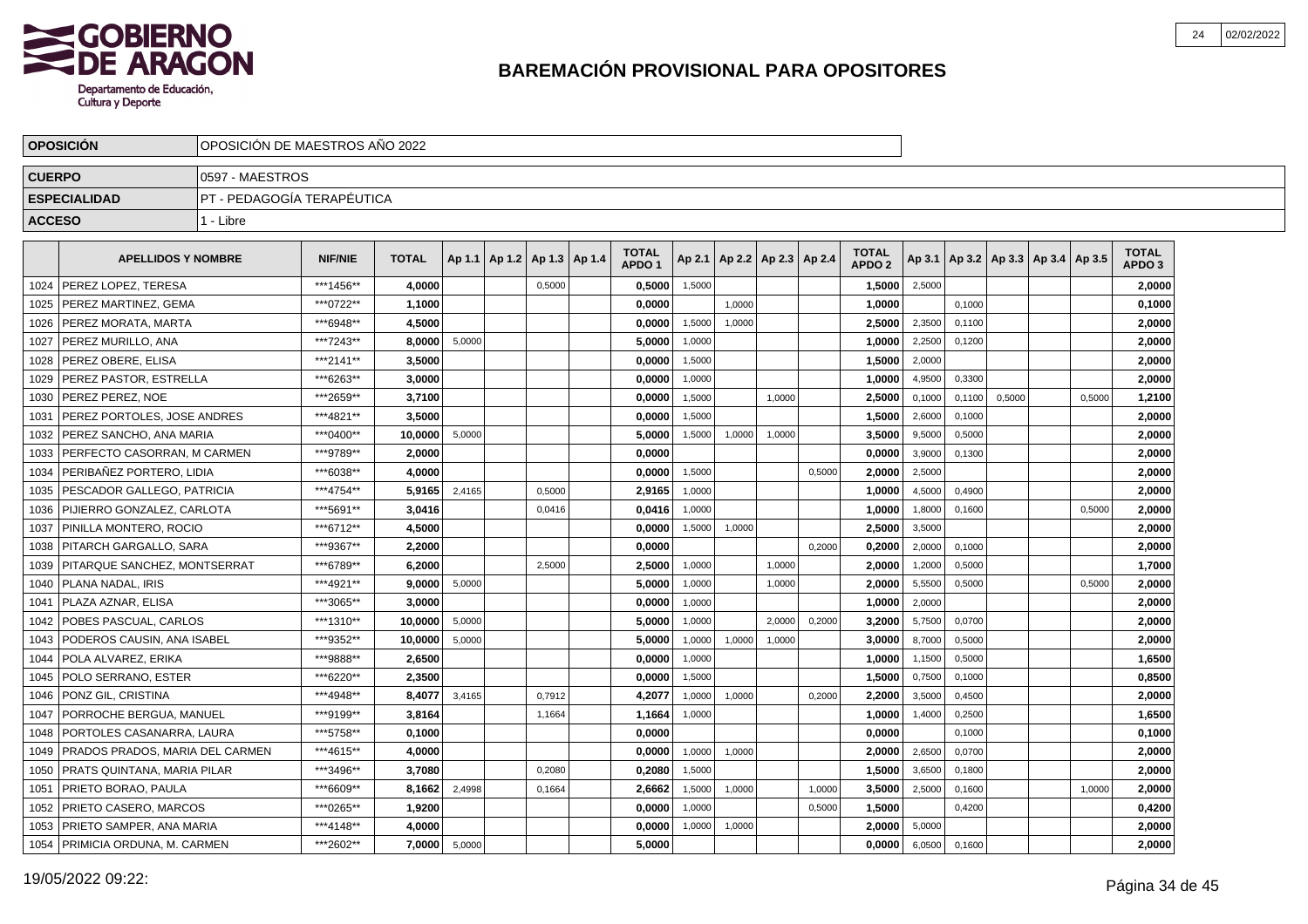

|               | <b>OPOSICIÓN</b>                            |                            | OPOSICIÓN DE MAESTROS AÑO 2022 |              |        |        |                          |  |                                   |        |                      |        |        |                                   |        |        |                                   |        |                                   |  |
|---------------|---------------------------------------------|----------------------------|--------------------------------|--------------|--------|--------|--------------------------|--|-----------------------------------|--------|----------------------|--------|--------|-----------------------------------|--------|--------|-----------------------------------|--------|-----------------------------------|--|
| <b>CUERPO</b> |                                             | 0597 - MAESTROS            |                                |              |        |        |                          |  |                                   |        |                      |        |        |                                   |        |        |                                   |        |                                   |  |
|               | <b>ESPECIALIDAD</b>                         | PT - PEDAGOGÍA TERAPÉUTICA |                                |              |        |        |                          |  |                                   |        |                      |        |        |                                   |        |        |                                   |        |                                   |  |
| <b>ACCESO</b> |                                             | 1 - Libre                  |                                |              |        |        |                          |  |                                   |        |                      |        |        |                                   |        |        |                                   |        |                                   |  |
|               |                                             |                            |                                |              |        |        |                          |  |                                   |        |                      |        |        |                                   |        |        |                                   |        |                                   |  |
|               | <b>APELLIDOS Y NOMBRE</b>                   |                            | <b>NIF/NIE</b>                 | <b>TOTAL</b> | Ap 1.1 |        | Ap 1.2   Ap 1.3   Ap 1.4 |  | <b>TOTAL</b><br>APDO <sub>1</sub> | Ap 2.1 | Ap 2.2 Ap 2.3 Ap 2.4 |        |        | <b>TOTAL</b><br>APDO <sub>2</sub> | Ap 3.1 |        | Ap 3.2   Ap 3.3   Ap 3.4   Ap 3.5 |        | <b>TOTAL</b><br>APDO <sub>3</sub> |  |
| 1055          | PUENTE CASTILLO, NATALIA                    |                            | ***2239**                      | 2,0000       |        |        |                          |  | 0,0000                            |        |                      |        |        | 0,0000                            | 2,0000 |        |                                   | 0,5000 | 2,0000                            |  |
| 1056          | PUENTE ORDUNA, MARTA                        |                            | ***6903**                      | 3.0000       |        |        |                          |  | 0.0000                            | 1,0000 |                      |        |        | 1.0000                            | 3,8000 | 0,2800 |                                   |        | 2,0000                            |  |
| 1057          | PUERTAS MIRAMON, DANIEL                     |                            | ***6748**                      | 4,6928       |        | 0.3328 |                          |  | 0,3328                            | 1,0000 | 1,0000               | 1,0000 |        | 3,0000                            | 1,2000 | 0,1600 |                                   |        | 1,3600                            |  |
| 1058          | PUERTOLAS SICILIA, BEATRIZ                  |                            | ***0529**                      | 9,5000       | 5,0000 |        |                          |  | 5,0000                            | 1,0000 |                      | 1,0000 | 0,5000 | 2,5000                            | 6,8000 | 0,5000 |                                   |        | 2,0000                            |  |
| 1059          | PUEYO GIMENEZ, CAROLINA                     |                            | ***9057**                      | 5,2077       | 1,4165 |        | 0,2912                   |  | 1,7077                            | 1,5000 |                      |        |        | 1,5000                            | 2,6000 | 0,2100 |                                   |        | 2,0000                            |  |
| 1060          | PUEYO SOLER, ANA BELEN                      |                            | ***0137**                      | 6.0409       | 0,0833 |        | 2,4576                   |  | 2,5409                            | 1,5000 |                      |        |        | 1,5000                            | 7,9000 | 0,4000 |                                   |        | 2,0000                            |  |
| 1061          | QUERO FERRUZ, MARIA PILAR                   |                            | ***1762**                      | 9,1664       | 3,6664 |        |                          |  | 3,6664                            | 1,5000 | 1,0000               | 1,0000 |        | 3,5000                            | 2,8000 |        |                                   |        | 2,0000                            |  |
| 1062          | RABADAN ALMARCEGUI, CLARA                   |                            | ***1465**                      | 4,9576       |        |        | 0,9576                   |  | 0,9576                            | 1,0000 |                      | 1.0000 |        | 2,0000                            | 2,2000 | 0,2800 |                                   | 0,5000 | 2,0000                            |  |
| 1063          | RAMIREZ DORAY, MARTA                        |                            | ***1118**                      | 9,6664       | 4,6664 |        |                          |  | 4,6664                            | 1,0000 | 1,0000               | 1,0000 |        | 3,0000                            | 3,3000 | 0,4200 |                                   |        | 2,0000                            |  |
| 1064          | RAMON BERDUQUE, MARCOS                      |                            | ***0590**                      | 4,0000       |        |        |                          |  | 0,0000                            | 1,5000 |                      |        | 0,5000 | 2,0000                            | 2,7000 | 0,1000 |                                   |        | 2,0000                            |  |
| 1065          | RAMON PALOMAR, JULIA                        |                            | ***5365**                      | 3,9000       |        |        |                          |  | 0.0000                            | 1,5000 | 1,0000               |        |        | 2,5000                            | 1,1500 | 0,2500 |                                   |        | 1,4000                            |  |
| 1066          | RAMON TOMAS, EVA MARIA                      |                            | ***8114**                      | 4,5000       |        |        |                          |  | 0,0000                            | 1,5000 |                      | 1.0000 |        | 2,5000                            | 3,1000 | 0,4900 |                                   |        | 2,0000                            |  |
| 1067          | RAMOS CAÑADA. ESTEFANIA                     |                            | ***5995**                      | 5.0000       |        |        |                          |  | 0,0000                            | 1,5000 | 1,0000               |        | 0,5000 | 3,0000                            | 3,9500 | 0,1900 |                                   | 0,7500 | 2,0000                            |  |
| 1068          | RAMOS PEREZ, ALEXANDRA                      |                            | ***3816**                      | 6.0831       | 0.5831 |        |                          |  | 0,5831                            | 1,5000 | 1.0000               | 1.0000 |        | 3,5000                            | 2.2500 | 0.2900 |                                   |        | 2.0000                            |  |
| 1069          | RAMOS TORRECILLA, LEYRE                     |                            | ***4146**                      | 5,4165       | 1,4165 |        |                          |  | 1,4165                            | 1,0000 | 1,0000               |        |        | 2,0000                            | 5,1000 | 0,5000 |                                   |        | 2,0000                            |  |
| 1070          | RANGIL ESTEVE, MARIA                        |                            | ***1815**                      | 1,3500       |        |        |                          |  | 0,0000                            |        |                      |        |        | 0,0000                            | 0,7500 | 0,1000 |                                   | 0,5000 | 1,3500                            |  |
| 1071          | RECIO NORIEGA. JAVIER                       |                            | ***1473**                      | 3.2000       |        |        |                          |  | 0.0000                            | 1,0000 |                      |        | 0,2000 | 1,2000                            | 3,7500 | 0,2200 |                                   |        | 2,0000                            |  |
| 1072          | REDOL ESCUDERO, PAULA                       |                            | ***6795**                      | 2,0000       |        |        |                          |  | 0,0000                            |        |                      |        |        | 0,0000                            | 1,9500 |        |                                   | 0,5000 | 2,0000                            |  |
| 1073          | REGAÑO MARCO, BELEN                         |                            | ***2007**                      | 3,5000       |        |        |                          |  | 0,0000                            | 1,5000 |                      |        |        | 1,5000                            | 2,8000 | 0,0100 |                                   | 0,5000 | 2,0000                            |  |
| 1074          | REMACHA MORENO, PATRICIA                    |                            | ***5940**                      | 6,4163       | 1,9163 |        |                          |  | 1,9163                            | 1,5000 | 1,0000               |        |        | 2,5000                            | 5,3500 | 0,2900 |                                   |        | 2,0000                            |  |
| 1075          | REMIGIO GONZALEZ, AARON                     |                            | ***1769**                      | 5,7914       | 1,1666 |        | 0,6248                   |  | 1,7914                            | 1,0000 |                      | 1,0000 |        | 2,0000                            | 2,8000 | 0,5000 |                                   |        | 2,0000                            |  |
| 1076          | REMIRO SIERRA, AGUSTIN                      |                            | ***8894**                      | 9,5000       | 5,0000 |        |                          |  | 5,0000                            | 1,5000 |                      | 1,0000 |        | 2,5000                            | 4,1500 | 0,5000 |                                   |        | 2,0000                            |  |
| 1077          | REMON NAVARRO, CARLOS                       |                            | ***1099**                      | 4,1666       | 0,1666 |        |                          |  | 0,1666                            | 1,0000 |                      | 1,0000 |        | 2.0000                            | 2,0000 | 0,1500 |                                   |        | 2.0000                            |  |
| 1078          | RENE DE ANTONIO. RAMON                      |                            | ***0821**                      | 7,6664       | 3,6664 |        |                          |  | 3,6664                            | 1,0000 |                      | 1,0000 |        | 2,0000                            | 5,9000 | 0,1900 |                                   |        | 2,0000                            |  |
| 1079          | REVILLA IGLESIAS, ANGELA EVA                |                            | ***9099**                      | 2,6000       |        |        |                          |  | 0,0000                            | 1,5000 | 1,0000               |        |        | 2,5000                            | 0,1000 |        |                                   |        | 0,1000                            |  |
| 1080          | <b>REY MARTIN, MARTA</b>                    |                            | ***2133**                      | 10.0000      | 5,0000 |        |                          |  | 5.0000                            | 1,5000 | 1,0000               | 2,0000 |        | 4,5000                            | 5,2000 | 0,5000 |                                   |        | 2,0000                            |  |
| 1081          | <b>REYERO JIMENEZ, ASCENSION</b>            |                            | ***9640**                      | 8,2494       | 2,4998 | 1,2080 | 0,0416                   |  | 3,7494                            | 1,5000 |                      | 1,0000 |        | 2,5000                            | 2,0500 | 0,0900 |                                   |        | 2,0000                            |  |
| 1082          | REYES DIAZ, ANTONIO MARIA                   |                            | ***0920**                      | 4,0000       |        |        |                          |  | 0,0000                            | 1,0000 | 1,0000               |        |        | 2,0000                            | 2,7500 | 0,5000 |                                   |        | 2,0000                            |  |
| 1083          | RIDRUEJO GUTIERREZ DE LA CAMARA.<br>IGNACIO |                            | ***7202**                      | 6,2912       |        | 0,2912 |                          |  | 0,2912                            | 1,0000 |                      | 3,0000 |        | 4,0000                            | 2,5000 |        |                                   |        | 2,0000                            |  |
| 1084          | RIOJA FUENTELSAZ, TATIANA                   |                            | ***6661**                      | 8.5000       |        | 2,0000 |                          |  | 2,0000                            | 1,0000 |                      | 3,0000 | 0,5000 | 4,5000                            | 2,7500 | 0,5000 |                                   |        | 2.0000                            |  |
| 1085          | <b>RIPOLL MARTIN, MARTA</b>                 |                            | ***4688**                      | 0.0000       |        |        |                          |  | 0,0000                            |        |                      |        |        | 0,0000                            |        |        |                                   |        | 0,0000                            |  |

19/05/2022 09:22: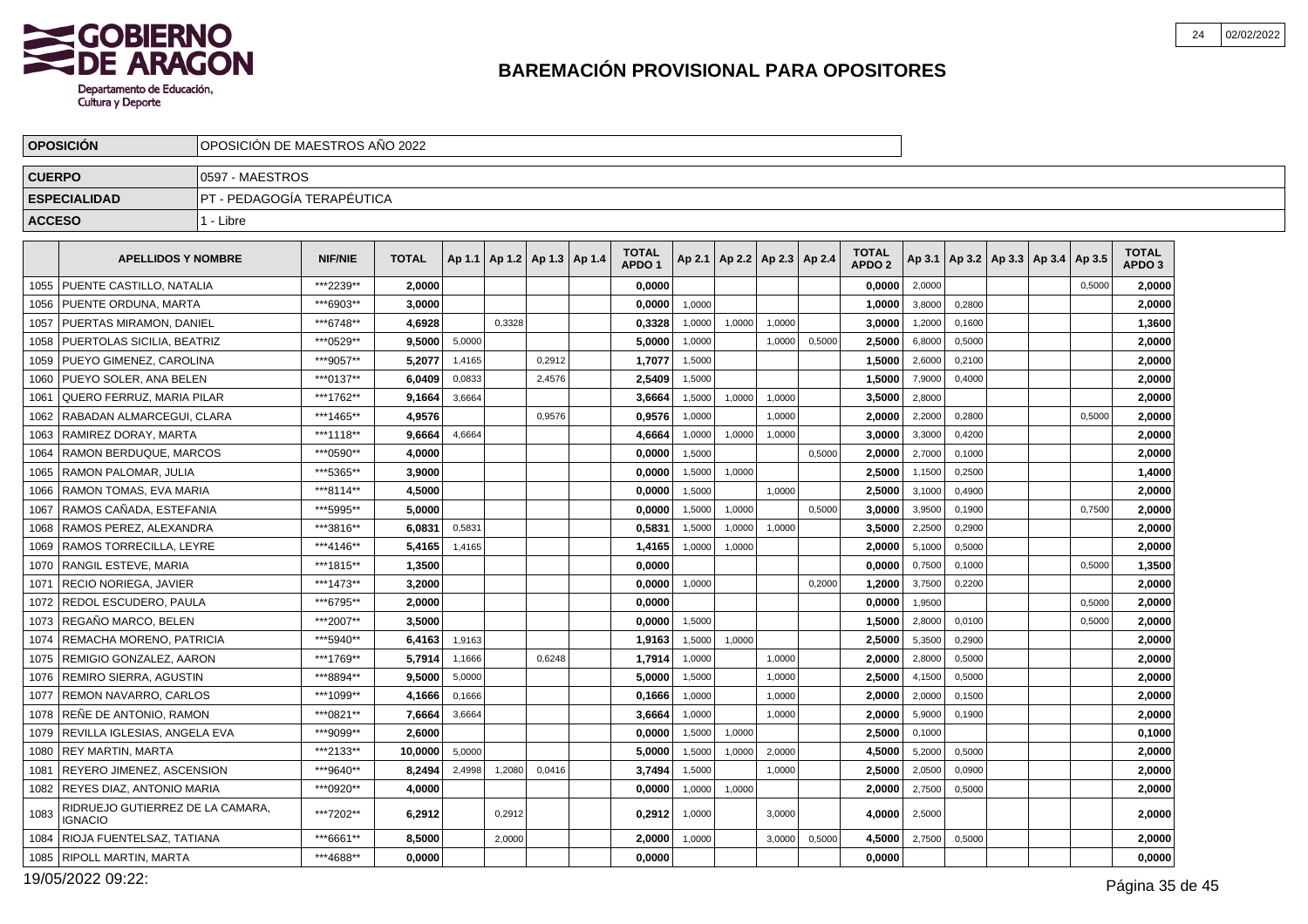

|               | <b>OPOSICION</b>                | OPOSICION DE MAESTROS ANO 2022 |                |              |        |                                   |        |                                   |        |                          |        |        |                                   |                |        |                                   |        |                                   |  |
|---------------|---------------------------------|--------------------------------|----------------|--------------|--------|-----------------------------------|--------|-----------------------------------|--------|--------------------------|--------|--------|-----------------------------------|----------------|--------|-----------------------------------|--------|-----------------------------------|--|
| <b>CUERPO</b> |                                 | 0597 - MAESTROS                |                |              |        |                                   |        |                                   |        |                          |        |        |                                   |                |        |                                   |        |                                   |  |
|               | <b>ESPECIALIDAD</b>             | IPT - PEDAGOGÍA TERAPÉUTICA    |                |              |        |                                   |        |                                   |        |                          |        |        |                                   |                |        |                                   |        |                                   |  |
| <b>ACCESO</b> |                                 | 1 - Libre                      |                |              |        |                                   |        |                                   |        |                          |        |        |                                   |                |        |                                   |        |                                   |  |
|               | <b>APELLIDOS Y NOMBRE</b>       |                                | <b>NIF/NIE</b> | <b>TOTAL</b> |        | Ap 1.1   Ap 1.2   Ap 1.3   Ap 1.4 |        | <b>TOTAL</b><br>APDO <sub>1</sub> | Ap 2.1 | Ap 2.2   Ap 2.3   Ap 2.4 |        |        | <b>TOTAL</b><br>APDO <sub>2</sub> | Ap 3.1         |        | Ap 3.2   Ap 3.3   Ap 3.4   Ap 3.5 |        | <b>TOTAL</b><br>APDO <sub>3</sub> |  |
| 1086          | RIVAS GROS. AINOA               |                                | ***5707**      | 1.8000       |        |                                   |        | 0,0000                            | 1,5000 |                          |        |        | 1,5000                            | 0,3000         |        |                                   |        | 0,3000                            |  |
| 1087          | RIVAS VIDAL, SILVIA             |                                | ***1071**      | 9,3165       | 4,4165 |                                   |        | 4,4165                            | 1,0000 | 1,0000                   |        | 0.9000 | 2,9000                            | 2,4500         | 0,5000 |                                   |        | 2,0000                            |  |
| 1088          | RIVED MARTINEZ, ALICIA          |                                | ***8259**      | 4,5000       |        |                                   |        | 0,0000                            | 1,5000 |                          | 1,0000 |        | 2,5000                            | 4,5000         | 0,4000 |                                   | 0,5000 | 2,0000                            |  |
| 1089          | RODELLAR SANZ, MARINA           |                                | ***5555**      | 4,4165       | 0,4165 |                                   |        | 0,4165                            | 1,0000 |                          | 1,0000 | 0,2000 | 2,2000                            | 1,5500         | 0,2500 |                                   |        | 1,8000                            |  |
| 1090          | <b>RODRIGO OROS, NOELIA</b>     |                                | ***2138**      | 4,0000       |        |                                   |        | 0,0000                            | 1,5000 |                          |        | 0,5000 | 2,0000                            | 1,9500         | 0,1900 |                                   |        | 2,0000                            |  |
| 1091          | RODRIGO PARICIO. SARA           |                                | ***8942**      | 8.0000       | 5,0000 |                                   |        | 5.0000                            | 1,0000 |                          |        |        | 1.0000                            | 8,3000         | 0,5000 |                                   |        | 2,0000                            |  |
| 1092          | RODRIGUEZ BARCELONA, ELMA       |                                | ***2325**      | 3,5000       |        |                                   |        | 0,0000                            | 1,5000 |                          |        |        | 1,5000                            | 2,0000         |        |                                   |        | 2,0000                            |  |
| 1093          | RODRIGUEZ CEBRIAN, MARIA LORENA |                                | ***0685**      | 6,7077       | 2,4165 |                                   | 0,2912 | 2,7077                            | 1,0000 |                          | 1,0000 |        | 2,0000                            | 9,3500         | 0,1300 |                                   |        | 2,0000                            |  |
| 1094          | RODRIGUEZ GRACIA. SANDRA        |                                | ***8914**      | 4,5000       |        |                                   |        | 0,0000                            | 1,5000 | 1,0000                   |        |        | 2,5000                            | 2,5500         |        |                                   |        | 2,0000                            |  |
| 1095          | RODRIGUEZ NADAL, NEREA          |                                | ***2278**      | 1,0000       |        |                                   |        | 0,0000                            | 1,0000 |                          |        |        | 1,0000                            |                |        |                                   |        | 0,0000                            |  |
| 1096          | RODRIGUEZ ORTEGA, EDGAR         |                                | ***7220**      | 3,0000       |        |                                   |        | 0,0000                            | 1,0000 |                          |        |        | 1,0000                            | 3,5000         |        |                                   | 0,5000 | 2,0000                            |  |
| 1097          | RODRIGUEZ PASCUAL. PATRICIA     |                                | ***9355**      | 6,2163       | 3,9163 |                                   |        | 3,9163                            | 1,0000 |                          |        |        | 1,0000                            | 1,3000         |        |                                   |        | 1,3000                            |  |
| 1098          | RODRIGUEZ PEREZ. MARIA JOSE     |                                | ***0394**      | 6,7831       | 3,5831 |                                   |        | 3,5831                            | 1,0000 |                          |        | 0.2000 | 1,2000                            | 1,7000         | 0,5000 |                                   | 0,5000 | 2,0000                            |  |
| 1099          | <b>RODRIGUEZ REMIRO, ANDREA</b> |                                | ***2529**      | 4,0000       |        |                                   |        | 0,0000                            | 1,0000 |                          | 1,0000 |        | 2.0000                            | 2,0000         | 0,5000 |                                   | 0,5000 | 2,0000                            |  |
| 1100          | RODRIGUEZ VELASCO, MIRIAM       |                                | ***8306**      | 8,0000       | 5,0000 |                                   |        | 5,0000                            | 1,0000 |                          |        |        | 1,0000                            | 5,8000         | 0,5000 |                                   | 0,5000 | 2,0000                            |  |
| 1101          | ROJO DE LA VEGA, ANA            |                                | ***8670**      | 6,5000       |        |                                   | 2,5000 | 2,5000                            | 1,0000 |                          | 1,0000 |        | 2,0000                            | 8,5000         | 0,5000 |                                   |        | 2,0000                            |  |
| 1102          | ROJO FAURO, ALICIA              |                                | ***0808**      | 3,5000       |        |                                   |        | 0,0000                            | 1,5000 |                          |        |        | 1,5000                            | 2,7000         |        |                                   |        | 2,0000                            |  |
| 1103          | ROLDAN CALVO, SUSANA            |                                | ***7502**      | 4.9998       | 0,4998 |                                   |        | 0.4998                            | 1,5000 | 1,0000                   |        |        | 2.5000                            | 2,0000         | 0,2000 |                                   | 0.5000 | 2.0000                            |  |
| 1104          | ROMAN DOMINGO, SANDRA           |                                | ***3152**      | 5.0832       |        |                                   | 0,5832 | 0,5832                            | 1,5000 |                          | 1,0000 |        | 2,5000                            | 3,8000         | 0,2300 |                                   | 0,5000 | 2,0000                            |  |
| 1105          | ROMANO CUEVAS, DAVID            |                                | ***5779**      | 3,0000       |        |                                   |        | 0,0000                            | 1,0000 |                          |        |        | 1,0000                            | 2,5000         |        |                                   |        | 2,0000                            |  |
| 1106          | ROMANOS LASAOSA, LAURA          |                                | ***6525**      | 3,5000       |        |                                   |        | 0,0000                            | 1,5000 |                          |        |        | 1,5000                            | 3,3500         | 0,1500 |                                   |        | 2,0000                            |  |
| 1107          | ROMEO JUSTE, ANDREA             |                                | ***0525**      | 3,4500       |        |                                   |        | 0,0000                            | 1,0000 |                          | 1,0000 |        | 2,0000                            | 1,3500         | 0,1000 |                                   |        | 1,4500                            |  |
| 1108          | ROMEO SANZ, MARIA TERESA        |                                | ***8906**      | 8,4998       | 3,4998 |                                   |        | 3,4998                            | 1,0000 | 1,0000                   | 1,0000 |        | 3,0000                            | 4,3500         | 0,5000 |                                   | 0,5000 | 2,0000                            |  |
| 1109          | ROMERO GARCIA, JENNIFER         |                                | ***0221**      | 4.0000       | 1,0000 |                                   |        | 1.0000                            | 1,0000 |                          |        |        |                                   | 1.0000 10,1500 | 0,1700 |                                   |        | 2,0000                            |  |
| 1110          | ROMERO JURADO, MARINA           |                                | ***9015**      | 9.0000       | 5,0000 |                                   |        | 5.0000                            | 1,0000 |                          | 1,0000 |        | 2.0000                            | 2,9000         | 0,2000 |                                   |        | 2,0000                            |  |
|               | 1111 ROMERO MUÑOZ. VANESA       |                                | ***6808**      | 10,0000      | 5,0000 |                                   |        | 5,0000                            | 1,0000 |                          | 2,0000 |        | 3.0000                            | 3,1500         | 0,3500 |                                   |        | 2,0000                            |  |
| 1112          | RONZANO VIDAL, MARIA JOSE       |                                | ***5748**      | 4,6666       | 1,1666 |                                   |        | 1,1666                            | 1,0000 |                          |        | 0,5000 | 1,5000                            | 1,0000         | 0,5000 |                                   | 0,7500 | 2,0000                            |  |
|               | 1113 ROQUE MORENO, TAMARA       |                                | ***6841**      | 7,9163       | 2,9163 |                                   |        | 2,9163                            | 1,0000 | 1,0000                   | 1,0000 |        | 3,0000                            | 3,2000         | 0,3900 |                                   |        | 2,0000                            |  |
|               | 1114   ROS ESPAÑOL, PAULA       |                                | ***6342**      | 2,5000       |        |                                   |        | 0,0000                            | 1,5000 |                          |        |        | 1,5000                            | 0,8000         | 0,2000 |                                   |        | 1,0000                            |  |
| 1115          | ROSA BALLARIN, ALICIA           |                                | ***1522**      | 3,5000       |        |                                   |        | 0.0000                            | 1,5000 |                          |        |        | 1.5000                            | 3,1500         | 0,1000 |                                   |        | 2,0000                            |  |
|               | 1116   ROSAL LOPEZ, PALOMA      |                                | ***9171**      | 2.9300       |        |                                   |        | 0,0000                            | 1,0000 |                          |        |        | 1,0000                            | 1,5000         | 0,4300 |                                   |        | 1,9300                            |  |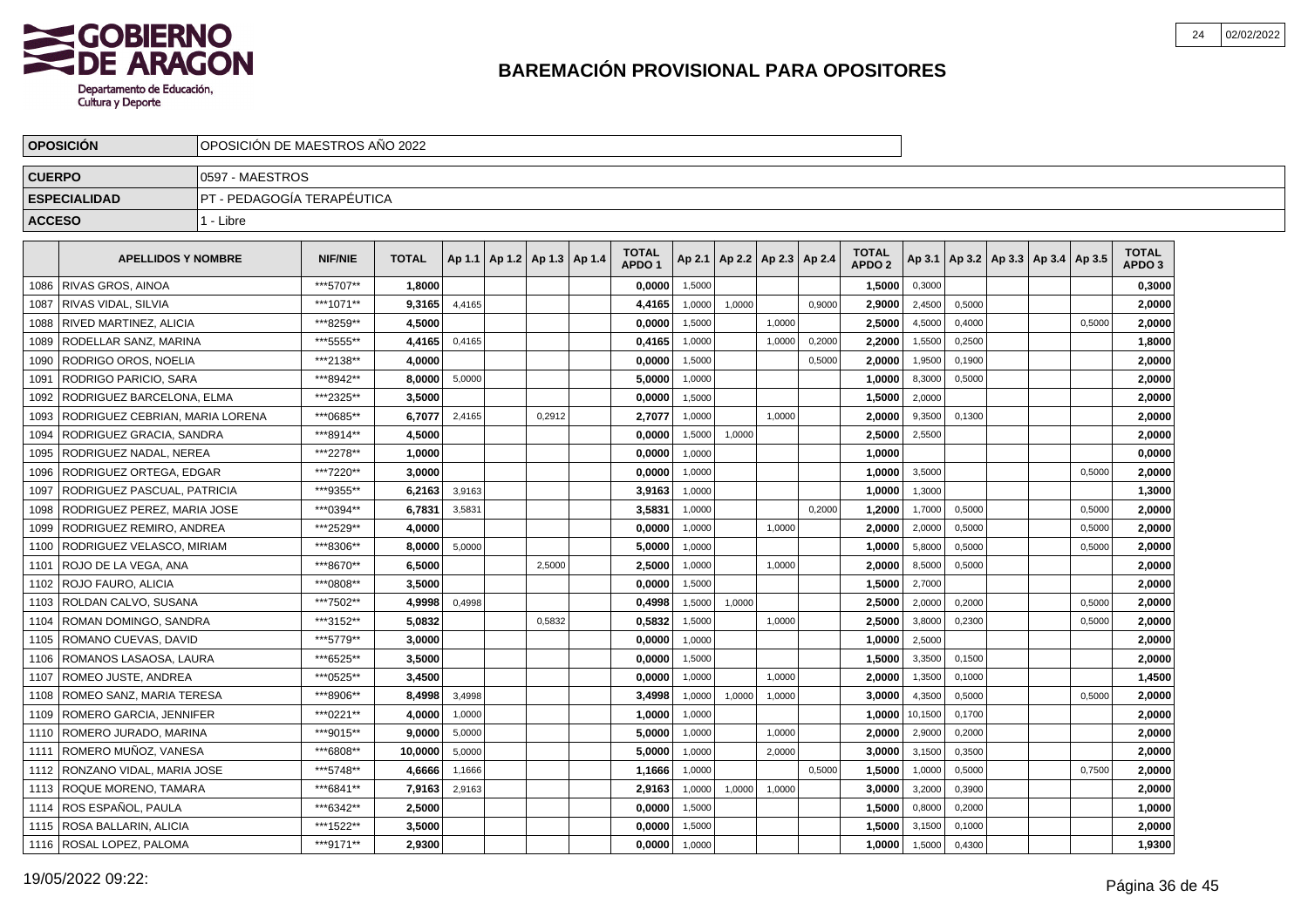

|               | <b>OPOSICIÓN</b>                  | OPOSICIÓN DE MAESTROS AÑO 2022 |                |              |        |                                   |        |                                   |        |                          |        |        |                                   |        |        |                                            |        |                                   |  |
|---------------|-----------------------------------|--------------------------------|----------------|--------------|--------|-----------------------------------|--------|-----------------------------------|--------|--------------------------|--------|--------|-----------------------------------|--------|--------|--------------------------------------------|--------|-----------------------------------|--|
| <b>CUERPO</b> |                                   | 0597 - MAESTROS                |                |              |        |                                   |        |                                   |        |                          |        |        |                                   |        |        |                                            |        |                                   |  |
|               | <b>ESPECIALIDAD</b>               | PT - PEDAGOGÍA TERAPÉUTICA     |                |              |        |                                   |        |                                   |        |                          |        |        |                                   |        |        |                                            |        |                                   |  |
| <b>ACCESO</b> |                                   | 1 - Libre                      |                |              |        |                                   |        |                                   |        |                          |        |        |                                   |        |        |                                            |        |                                   |  |
|               | <b>APELLIDOS Y NOMBRE</b>         |                                | <b>NIF/NIE</b> | <b>TOTAL</b> |        | Ap 1.1   Ap 1.2   Ap 1.3   Ap 1.4 |        | <b>TOTAL</b><br>APDO <sub>1</sub> | Ap 2.1 | Ap 2.2   Ap 2.3   Ap 2.4 |        |        | <b>TOTAL</b><br>APDO <sub>2</sub> |        |        | Ap 3.1   Ap 3.2   Ap 3.3   Ap 3.4   Ap 3.5 |        | <b>TOTAL</b><br>APDO <sub>3</sub> |  |
| 1117          | ROSELL CHICON, CRISTIAN           |                                | ***1370**      | 3,8600       |        |                                   |        | 0,0000                            | 1,0000 |                          | 2,0000 |        | 3,0000                            | 0,3000 | 0,0600 |                                            | 0,5000 | 0,8600                            |  |
| 1118          | ROY VELA, BARBARA                 |                                | ***5733**      | 4,8665       | 0,4165 |                                   |        | 0,4165                            | 1,5000 |                          | 1,0000 |        | 2,5000                            | 1,8500 | 0,1000 |                                            |        | 1,9500                            |  |
| 1119          | ROYO LOZANO, PABLO                |                                | ***3196**      | 8.2599       | 4,2499 |                                   |        | 4,2499                            | 1,0000 | 1,0000                   |        | 0,2000 | 2,2000                            | 1,7000 | 0,1100 |                                            |        | 1,8100                            |  |
| 1120          | ROYUELA GARCIA, MARIA PILAR       |                                | ***3045**      | 10.0000      | 4,9163 |                                   |        | 4,9163                            | 1,5000 | 1,0000                   | 1,0000 |        | 3,5000                            | 4,6500 |        |                                            |        | 2,0000                            |  |
| 1121          | RUBERTE NAVARRO. ANDREA           |                                | ***7362**      | 4.1248       |        |                                   | 0.1248 | 0,1248                            | 1,5000 |                          |        | 0,5000 | 2.0000                            | 2,5000 | 0,1100 |                                            |        | 2,0000                            |  |
| 1122          | <b>RUBIO BERNAD, JORGE</b>        |                                | ***7170**      | 0.1000       |        |                                   |        | 0.0000                            |        |                          |        |        | 0.0000                            |        | 0,1000 |                                            |        | 0,1000                            |  |
| 1123          | RUBIO CASTILLO, CARLOTA           |                                | ***2125**      | 2,0000       |        |                                   |        | 0,0000                            | 1.0000 |                          |        |        | 1,0000                            | 1,0000 |        |                                            |        | 1,0000                            |  |
| 1124          | RUBIO LOPEZ, ALEJANDRO            |                                | ***7416**      | 5,0000       |        |                                   |        | 0,0000                            | 1,0000 | 1,0000                   | 1,0000 |        | 3,0000                            | 5,9000 | 0,2800 |                                            |        | 2,0000                            |  |
| 1125          | RUBIO MARIN, ANDREA               |                                | ***2423**      | 6,6660       | 0,3332 |                                   | 2,3328 | 2,6660                            | 1,0000 |                          | 1,0000 |        | 2,0000                            | 2,8000 | 0,5000 |                                            | 0,5000 | 2,0000                            |  |
| 1126          | RUBIO MENDEZ, ROCIO               |                                | ***0583**      | 1,1000       |        |                                   |        | 0,0000                            | 1,0000 |                          |        |        | 1,0000                            |        | 0,1000 |                                            |        | 0,1000                            |  |
| 1127          | RUBIO PEDRAJA, ANA MARIA          |                                | ***4976**      | 6.0000       |        |                                   |        | 0,0000                            | 1,0000 | 1,0000                   | 2,0000 |        | 4,0000                            | 2,3000 | 0,2400 |                                            |        | 2,0000                            |  |
| 1128          | <b>RUCIO CRESPO, PILAR</b>        |                                | ***6417**      | 3.0000       |        |                                   |        | 0,0000                            | 1,0000 |                          |        |        | 1,0000                            | 3,1500 |        |                                            |        | 2,0000                            |  |
| 1129          | RUDILLA PINZON. CAROLINA          |                                | ***2400**      | 4,2499       | 0,2499 |                                   |        | 0,2499                            | 1,0000 | 1,0000                   |        |        | 2,0000                            | 4,9500 | 0,1600 |                                            |        | 2,0000                            |  |
| 1130          | RUIZ ARPON. EVA                   |                                | ***9193**      | 7,2000       | 1,0000 |                                   |        | 1,0000                            | 1,0000 | 1,0000                   | 2,0000 | 0,2000 | 4,2000                            | 3,6500 | 0,5000 |                                            | 0.5000 | 2,0000                            |  |
| 1131          | RUIZ BELLIDO. CARLOTA             |                                | ***7584**      | 2.6000       |        |                                   |        | 0,0000                            | 1,5000 |                          |        |        | 1,5000                            | 1,1000 |        |                                            |        | 1,1000                            |  |
| 1132          | RUIZ BERGES. NATALIA              |                                | ***6648**      | 6.0000       | 1,0000 |                                   |        | 1.0000                            | 1,0000 | 1,0000                   | 1,0000 |        | 3.0000                            | 2,7500 |        |                                            |        | 2.0000                            |  |
| 1133          | RUIZ CASAMAYOR, CARMEN MARIA      |                                | ***5076**      | 8,0000       | 5,0000 |                                   |        | 5,0000                            | 1,0000 |                          |        |        | 1,0000                            | 4,6500 | 0,5000 |                                            |        | 2,0000                            |  |
| 1134          | RUIZ FERNANDEZ, MARTA             |                                | ***6640**      | 6,5000       |        |                                   |        | 0,0000                            | 1,5000 |                          | 3,0000 |        | 4,5000                            | 2,6000 | 0,4400 |                                            |        | 2,0000                            |  |
| 1135          | RUIZ RUIZ, SILVIA                 |                                | ***3360**      | 5,0000       |        |                                   |        | 0,0000                            | 1,5000 |                          | 1,0000 | 0,5000 | 3,0000                            | 6,0000 |        |                                            |        | 2,0000                            |  |
| 1136          | RUIZ SESMA, SUSANA                |                                | ***7384**      | 4,4000       |        |                                   |        | 0,0000                            | 1,5000 |                          | 1,0000 |        | 2,5000                            | 1,7000 | 0,2000 |                                            |        | 1,9000                            |  |
| 1137          | RUIZ SEVILLANO, MARIA             |                                | ***9466**      | 1,7000       |        |                                   |        | 0,0000                            | 1,5000 |                          |        | 0,2000 | 1,7000                            |        |        |                                            |        | 0,0000                            |  |
| 1138          | SAAVEDRA GARCIA, MARTA LUCIA      |                                | ***2299**      | 3.0000       |        |                                   |        | 0,0000                            | 1,0000 |                          |        |        | 1,0000                            | 1,9000 | 0,5000 |                                            |        | 2,0000                            |  |
| 1139          | SACRAMENTO GALLARDO, ALICIA       |                                | ***5663**      | 3.0000       |        |                                   |        | 0,0000                            | 1,0000 |                          |        |        | 1,0000                            | 2,0000 | 0,2300 |                                            | 0,5000 | 2.0000                            |  |
| 1140          | SACRISTAN CORELLA. RAQUEL         |                                | *** 5413**     | 5.0828       | 0,3332 |                                   | 0.2496 | 0,5828                            | 1,5000 |                          | 1,0000 |        | 2,5000                            | 2,9000 |        |                                            |        | 2.0000                            |  |
| 1141          | SAETEROS GUILLCA, ADRIANA VANESSA |                                | ***4652**      | 3.0000       |        |                                   |        | 0.0000                            | 1.0000 |                          |        |        | 1,0000                            | 2,2500 | 0.1000 |                                            |        | 2.0000                            |  |
| 1142          | SAEZ GARCES, MARTA                |                                | ***5954**      | 3,0000       |        |                                   |        | 0,0000                            | 1,0000 |                          |        |        | 1,0000                            | 2,0000 | 0,0500 |                                            |        | 2,0000                            |  |
| 1143          | SALAS BERNAL, YASMINA             |                                | ***3280**      | 3,0000       |        |                                   |        | 0,0000                            | 1,0000 |                          |        |        | 1,0000                            | 2,7500 | 0,4000 |                                            |        | 2,0000                            |  |
| 1144          | SALAZAR AURIA, LAURA              |                                | ***7432**      | 4,0000       |        |                                   |        | 0,0000                            | 1,0000 |                          | 1,0000 |        | 2,0000                            | 5,2000 | 0,1600 |                                            | 0,5000 | 2,0000                            |  |
| 1145          | SALAZAR GARCIA, ANA               |                                | ***6429**      | 3,5000       |        |                                   |        | 0,0000                            | 1,5000 |                          |        |        | 1,5000                            | 2,6500 | 0,0400 |                                            | 0,5000 | 2,0000                            |  |
| 1146          | SALETE CABELLO, DANIEL            |                                | ***4189**      | 8,0000       | 5,0000 |                                   |        | 5,0000                            | 1,0000 |                          |        |        | 1,0000                            | 8,7000 | 0,5000 |                                            |        | 2,0000                            |  |
| 1147          | SALGADO CHAMORRO, ELENA           |                                | ***1938**      | 4,3332       | 1,3332 |                                   |        | 1,3332                            | 1,0000 |                          |        |        | 1,0000                            | 2,5500 | 0,1400 |                                            |        | 2,0000                            |  |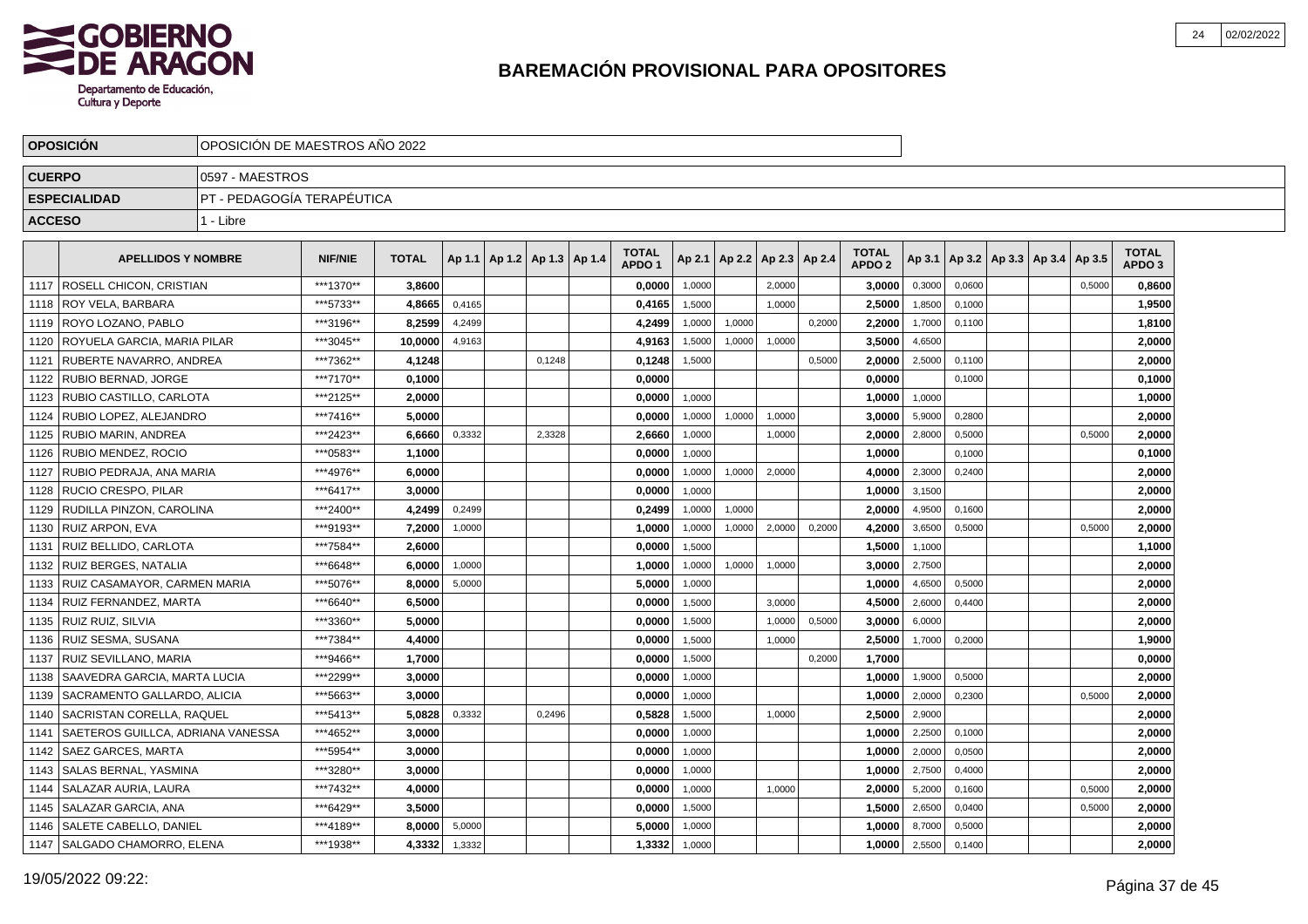

|               | <b>OPOSICION</b>                   | OPOSICION DE MAESTROS ANO 2022 |                |              |        |                          |        |                                   |        |        |                          |        |                                   |        |        |                                   |        |                                   |  |
|---------------|------------------------------------|--------------------------------|----------------|--------------|--------|--------------------------|--------|-----------------------------------|--------|--------|--------------------------|--------|-----------------------------------|--------|--------|-----------------------------------|--------|-----------------------------------|--|
| <b>CUERPO</b> |                                    | 10597 - MAESTROS               |                |              |        |                          |        |                                   |        |        |                          |        |                                   |        |        |                                   |        |                                   |  |
|               | <b>ESPECIALIDAD</b>                | PT - PEDAGOGÍA TERAPÉUTICA     |                |              |        |                          |        |                                   |        |        |                          |        |                                   |        |        |                                   |        |                                   |  |
| <b>ACCESO</b> |                                    | 1 - Libre                      |                |              |        |                          |        |                                   |        |        |                          |        |                                   |        |        |                                   |        |                                   |  |
|               | <b>APELLIDOS Y NOMBRE</b>          |                                | <b>NIF/NIE</b> | <b>TOTAL</b> | Ap 1.1 | Ap 1.2   Ap 1.3   Ap 1.4 |        | <b>TOTAL</b><br>APDO <sub>1</sub> | Ap 2.1 |        | Ap 2.2   Ap 2.3   Ap 2.4 |        | <b>TOTAL</b><br>APDO <sub>2</sub> | Ap 3.1 |        | Ap 3.2   Ap 3.3   Ap 3.4   Ap 3.5 |        | <b>TOTAL</b><br>APDO <sub>3</sub> |  |
| 1148          | SALIENTE MARZO. ALBA               |                                | ***5706**      | 5.3330       | 0,8330 |                          |        | 0,8330                            | 1,5000 | 1,0000 |                          |        | 2,5000                            | 2,6000 |        |                                   |        | 2,0000                            |  |
| 1149          | <b>SALILLAS MARTINEZ, LARA</b>     |                                | ***5470**      | 7,9573       | 0,4165 | 1,8744                   | 0,1664 | 2,4573                            | 1,5000 | 1,0000 | 1.0000                   |        | 3,5000                            | 7,6000 | 0,4200 |                                   |        | 2,0000                            |  |
| 1150          | <b>SALINAS LOZANO, MARTA</b>       |                                | ***5451**      | 2,9300       |        |                          |        | 0,0000                            | 1,0000 |        |                          |        | 1,0000                            | 1,7500 | 0.1800 |                                   |        | 1,9300                            |  |
| 1151          | SALINAS PEDRAZ, JAVIER             |                                | ***9680**      | 4.0000       |        |                          |        | 0,0000                            | 1,0000 | 1,0000 |                          |        | 2.0000                            | 3,9000 |        |                                   |        | 2,0000                            |  |
|               | 1152   SALMERON ZORZANO, ELENA     |                                | ***6979**      | 9,0000       | 5,0000 |                          |        | 5,0000                            | 1,0000 |        | 1,0000                   |        | 2,0000                            | 6,1500 | 0,5000 |                                   |        | 2,0000                            |  |
|               | 1153 SALVADOR MAGAÑA. SHEILA       |                                | ***3462**      | 3.9800       |        |                          |        | 0.0000                            | 1,5000 |        |                          | 0.7000 | 2.2000                            | 1,6500 | 0.1300 |                                   |        | 1,7800                            |  |
| 1154          | <b>SAN MIGUEL PEREZ. MARIA</b>     |                                | ***9293**      | 9.9163       | 3,9163 |                          |        | 3,9163                            | 1.0000 |        | 3,0000                   |        | 4,0000                            | 6,6500 | 0.5000 |                                   |        | 2,0000                            |  |
| 1155          | <b>SANAGUSTIN MOREU, MARIA</b>     |                                | ***6230**      | 4,5000       |        |                          |        | 0,0000                            | 1,5000 | 1,0000 |                          |        | 2,5000                            | 2,2000 | 0.1000 |                                   | 0.5000 | 2,0000                            |  |
| 1156          | SANAHUJA PEREZ. LAURA              |                                | ***4911**      | 10,0000      | 5,0000 |                          |        | 5,0000                            | 1,0000 |        | 2,0000                   |        | 3,0000                            | 9,1500 | 0,5000 |                                   |        | 2,0000                            |  |
| 1157          | SANCHEZ ARBONIES, ANDREA           |                                | ***0671**      | 5,6999       | 1,2499 |                          |        | 1,2499                            | 1,5000 | 1,0000 |                          |        | 2,5000                            | 1,4500 | 0,5000 |                                   |        | 1,9500                            |  |
| 1158          | SANCHEZ CASAS, M. TERESA           |                                | ***4739**      | 3,5000       |        |                          |        | 0,0000                            | 1,0000 |        | 1,0000                   |        | 2,0000                            | 0,5000 | 0,5000 |                                   | 0,5000 | 1,5000                            |  |
| 1159          | I SANCHEZ DEL CERRO. TRIANA MARIA  |                                | ***9993**      | 5,8744       |        |                          | 0.3744 | 0,3744                            | 1,5000 | 1,0000 | 1.0000                   |        | 3.5000                            | 6,8000 | 0.3400 |                                   | 0.5000 | 2,0000                            |  |
| 1160          | <b>SANCHEZ EZQUINA, BERTA</b>      |                                | ***7990**      | 8.0000       | 5,0000 |                          |        | 5.0000                            | 1,0000 |        |                          |        | 1.0000                            | 5,6500 | 0,3500 |                                   |        | 2,0000                            |  |
| 1161          | <b>SANCHEZ GARCIA, JORGE</b>       |                                | ***2683**      | 3.8332       | 0,3332 |                          |        | 0,3332                            | 1,5000 |        |                          |        | 1.5000                            | 6,0000 | 0,1000 |                                   |        | 2,0000                            |  |
| 1162          | SANCHEZ GRIMA, MIRIAM              |                                | ***5794**      | 5,8332       | 1,3332 |                          |        | 1,3332                            | 1,5000 | 1,0000 |                          |        | 2,5000                            | 5,1500 |        |                                   |        | 2,0000                            |  |
| 1163          | SANCHEZ GUZMAN, FUENSANTA          |                                | ***2939**      | 3,5000       |        |                          |        | 0,0000                            | 1,5000 |        |                          |        | 1,5000                            | 2,3500 |        |                                   |        | 2,0000                            |  |
| 1164          | SANCHEZ LAFUENTE, IGNACIO JESUS    |                                | ***4851**      | 9,5000       | 5,0000 |                          |        | 5,0000                            | 1,0000 |        | 1,0000                   | 0,5000 | 2,5000                            | 3,4000 | 0,3500 |                                   |        | 2,0000                            |  |
| 1165          | SANCHEZ MORENO, FRANCISCO JOSE     |                                | ***5999**      | 2.1500       |        |                          |        | 0.0000                            | 1.5000 |        |                          |        | 1.5000                            | 0,6500 |        |                                   |        | 0.6500                            |  |
| 1166          | SANCHEZ NAVARRETE, MIRIAM          |                                | ***1241**      | 7.5000       |        | 2,5000                   |        | 2,5000                            | 1,0000 | 1,0000 | 1,0000                   |        | 3.0000                            | 3,7000 | 0,4400 |                                   |        | 2,0000                            |  |
| 1167          | SANCHEZ PEREZ, SARA                |                                | ***5525**      | 7,3332       | 4,3332 |                          |        | 4,3332                            | 1,0000 |        |                          |        | 1,0000                            | 3,0500 |        |                                   |        | 2,0000                            |  |
| 1168          | <b>SANCHO BUSTIN, ALODIA</b>       |                                | ***2893**      | 3.0000       |        |                          |        | 0,0000                            | 1,0000 |        |                          |        | 1,0000                            | 2,5000 |        |                                   |        | 2,0000                            |  |
| 1169          | SANCHO CLARIANA. ALBA              |                                | ***0886**      | 6,7499       | 1,2499 |                          |        | 1,2499                            | 1,5000 | 1,0000 | 1,0000                   |        | 3,5000                            | 3,3000 | 0,5000 |                                   | 0,5000 | 2,0000                            |  |
| 1170          | SANCHO SEGURA, JOSE MANUEL         |                                | ***6548**      | 6.0728       |        |                          | 2,3328 | 2,3328                            | 1,5000 |        | 1,0000                   |        | 2,5000                            | 0,4500 | 0,0400 |                                   | 0,7500 | 1,2400                            |  |
| 1171          | <b>SANTAFE MARTIN, ARTURO</b>      |                                | ***4778**      | 4.9160       |        |                          | 0,4160 | 0.4160                            | 1,5000 | 1,0000 |                          |        | 2.5000                            | 2,2500 | 0.5000 |                                   |        | 2,0000                            |  |
| 1172          | <b>SANTAFE MARTIN, CESAR</b>       |                                | ***4778**      | 5.5000       |        |                          |        | 0.0000                            | 1,5000 |        | 2,0000                   |        | 3.5000                            | 6,4500 | 0,5000 |                                   |        | 2,0000                            |  |
|               | 1173   SANTOS DOLZ, ELISA CRISTINA |                                | ***3335**      | 6.8666       | 3,1666 |                          |        | 3,1666                            | 1,5000 |        |                          | 0,2000 | 1,7000                            | 4,4500 | 0,5000 |                                   |        | 2,0000                            |  |
| 1174          | SANZ ADELANTADO, TERESA            |                                | ***0335**      | 3,0000       |        |                          |        | 0,0000                            | 1,0000 |        |                          |        | 1,0000                            | 2,0000 | 0,1900 |                                   |        | 2,0000                            |  |
| 1175          | SANZ BIENDICHO, BEATRIZ            |                                | ***3854**      | 8,5000       | 5,0000 |                          |        | 5,0000                            | 1,0000 |        |                          | 0,5000 | 1,5000                            | 5,9000 | 0,4600 |                                   |        | 2,0000                            |  |
| 1176          | SANZ GASPAR, NOEMI VIVIANA         |                                | ***1005**      | 4,2000       |        |                          |        | 0,0000                            | 1,0000 |        | 1,0000                   | 0,2000 | 2,2000                            | 4,1000 | 0,1800 |                                   |        | 2,0000                            |  |
| 1177          | <b>SANZ ITURBIDE. JESICA</b>       |                                | ***3311**      | 4,2833       | 0,0833 |                          |        | 0.0833                            | 1,0000 | 1,0000 |                          | 0,2000 | 2.2000                            | 2,4500 | 0,1500 |                                   |        | 2,0000                            |  |
|               | 1178   SANZ LECHA, MARIA           |                                | ***0661**      | 7,5833       | 2,0833 |                          |        | 2,0833                            | 1,5000 | 1,0000 | 1,0000                   |        | 3,5000                            | 5,5500 | 0,5000 |                                   |        | 2,0000                            |  |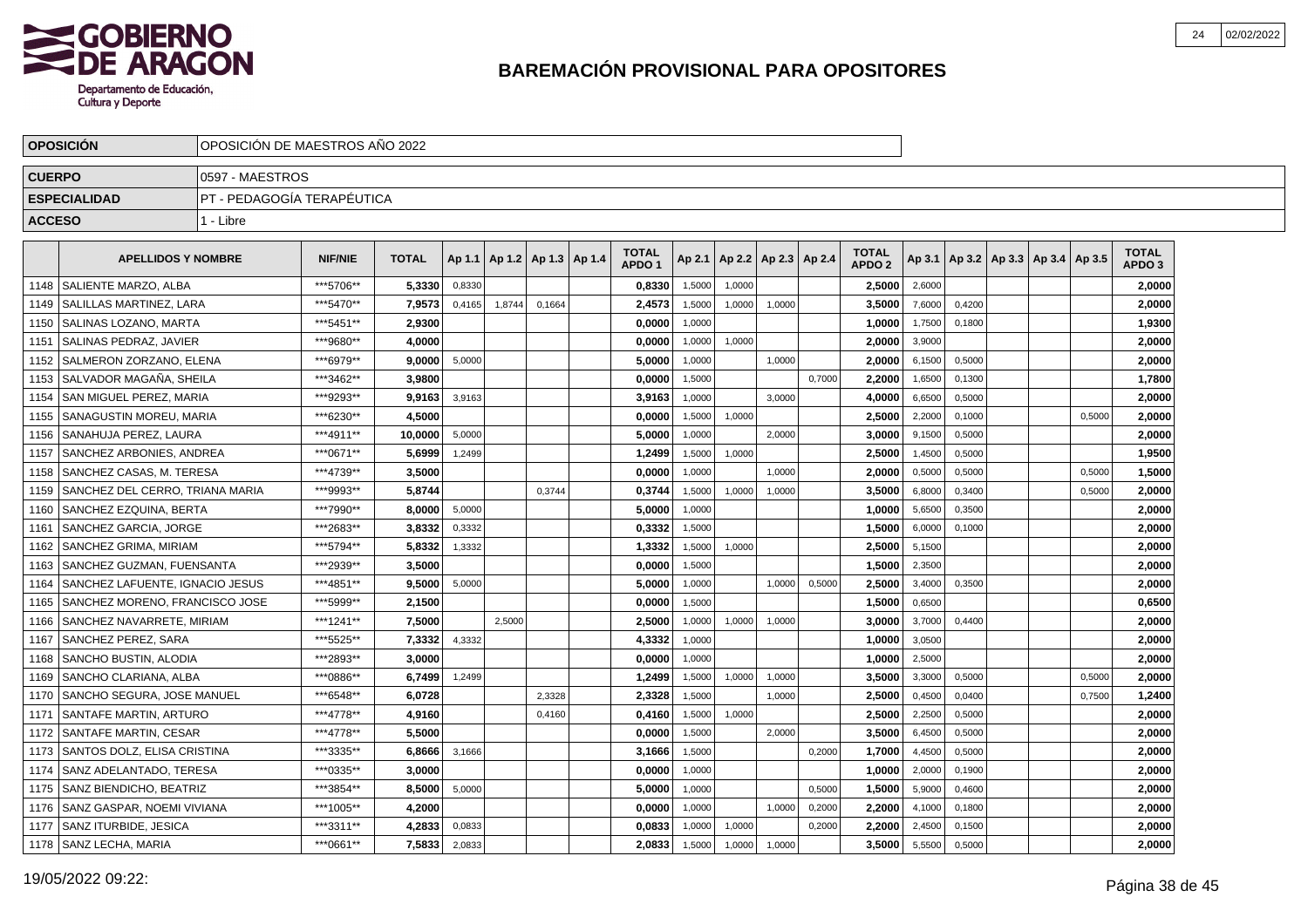

|               | <b>OPOSICION</b>                  | OPOSICION DE MAESTROS ANO 2022 |                |              |        |        |                                   |                                   |        |        |                          |        |                                   |        |        |                                   |        |                                   |  |
|---------------|-----------------------------------|--------------------------------|----------------|--------------|--------|--------|-----------------------------------|-----------------------------------|--------|--------|--------------------------|--------|-----------------------------------|--------|--------|-----------------------------------|--------|-----------------------------------|--|
| <b>CUERPO</b> |                                   | 0597 - MAESTROS                |                |              |        |        |                                   |                                   |        |        |                          |        |                                   |        |        |                                   |        |                                   |  |
|               | <b>ESPECIALIDAD</b>               | PT - PEDAGOGÍA TERAPÉUTICA     |                |              |        |        |                                   |                                   |        |        |                          |        |                                   |        |        |                                   |        |                                   |  |
| <b>ACCESO</b> |                                   | 1 - Libre                      |                |              |        |        |                                   |                                   |        |        |                          |        |                                   |        |        |                                   |        |                                   |  |
|               | <b>APELLIDOS Y NOMBRE</b>         |                                | <b>NIF/NIE</b> | <b>TOTAL</b> |        |        | Ap 1.1   Ap 1.2   Ap 1.3   Ap 1.4 | <b>TOTAL</b><br>APDO <sub>1</sub> | Ap 2.1 |        | Ap 2.2   Ap 2.3   Ap 2.4 |        | <b>TOTAL</b><br>APDO <sub>2</sub> | Ap 3.1 |        | Ap 3.2   Ap 3.3   Ap 3.4   Ap 3.5 |        | <b>TOTAL</b><br>APDO <sub>3</sub> |  |
| 1179          | l SANZ MORA. MARTA                |                                | ***5692**      | 1,1500       |        |        |                                   | 0,0000                            | 1,0000 |        |                          |        | 1,0000                            |        | 0.1500 |                                   |        | 0,1500                            |  |
| 1180          | <b>SANZ PERIS, PAULA</b>          |                                | ***7130**      | 4,5000       |        |        |                                   | 0,0000                            | 1,5000 |        | 1.0000                   |        | 2,5000                            | 2,3000 | 0,1000 |                                   |        | 2,0000                            |  |
| 1181          | l SANZ RUIZ. GEMA                 |                                | ***9753**      | 5,2499       | 0,2499 |        |                                   | 0,2499                            | 1,0000 | 1,0000 | 1,0000                   |        | 3,0000                            | 2,5000 |        |                                   |        | 2,0000                            |  |
| 1182          | SANZ SANCHEZ, ANA BELEN           |                                | ***6264**      | 0.3000       |        |        |                                   | 0,0000                            |        |        |                          | 0,2000 | 0,2000                            |        | 0,1000 |                                   |        | 0,1000                            |  |
| 1183          | SANZ DE GALDEANO BRAVO, MARINA    |                                | ***2038**      | 3,0000       |        |        |                                   | 0,0000                            |        | 1,0000 |                          |        | 1,0000                            | 2,6500 |        |                                   |        | 2,0000                            |  |
| 1184          | lSASTRE FERNANDEZ. PAULA          |                                | ***2129**      | 5.0000       | 1,0000 | 1,0000 |                                   | 2.0000                            | 1,0000 |        |                          |        | 1.0000                            | 4,5500 | 0.1300 |                                   |        | 2,0000                            |  |
| 1185          | I SAU ESCRIBANO. MARTA PILAR      |                                | ***5913**      | 2.2700       |        |        |                                   | 0,0000                            | 1,0000 |        |                          |        | 1.0000                            | 1,0000 | 0,2700 |                                   |        | 1,2700                            |  |
| 1186          | l SAUQUE POGGIO. ANA MARIA        |                                | ***2031**      | 6,2915       | 0,2499 | 0,0416 |                                   | 0,2915                            | 1,0000 | 1,0000 | 2,0000                   |        | 4,0000                            | 4,5000 | 0,1800 |                                   | 0,5000 | 2,0000                            |  |
| 1187          | I SAUSAN SANAGUSTIN. MARIA        |                                | ***6428**      | 4,9165       | 0,4165 |        | 0,5000                            | 0,9165                            | 1,0000 | 1,0000 |                          |        | 2,0000                            | 2,5500 |        |                                   |        | 2,0000                            |  |
| 1188          | SCHÖLL URDIAIN, AINHOA            |                                | ***7790**      | 0,7500       |        |        |                                   | 0,0000                            |        |        |                          |        | 0,0000                            |        | 0,2500 |                                   | 0,5000 | 0,7500                            |  |
| 1189          | SEBASTIAN ARRIZABALAGA, ANA BELEN |                                | ***7373**      | 2,6500       |        |        |                                   | 0,0000                            | 1,0000 |        |                          |        | 1,0000                            | 1,6500 |        |                                   |        | 1,6500                            |  |
| 1190          | SEBASTIAN CABELLO, ANDREA         |                                | ***1887**      | 5,0000       |        |        |                                   | 0,0000                            | 1,5000 |        | 1.0000                   | 0,5000 | 3,0000                            | 2,0500 | 0,3100 |                                   | 0,7500 | 2,0000                            |  |
| 1191          | SEBASTIAN HERNANDEZ, SANTIAGO     |                                | ***5151**      | 1,6500       |        |        |                                   | 0,0000                            | 1,0000 |        |                          |        | 1,0000                            | 0,6500 |        |                                   |        | 0,6500                            |  |
| 1192          | SEBASTIAN LACARTA, CLAUDIA        |                                | ***0215**      | 3.0000       |        |        |                                   | 0,0000                            | 1,0000 |        |                          |        | 1,0000                            | 2,0000 | 0,1000 |                                   |        | 2,0000                            |  |
| 1193          | SEBASTIAN LOU. M. CARMEN          |                                | ***5980**      | 9,0000       | 5,0000 |        |                                   | 5,0000                            | 1,0000 | 1,0000 |                          |        | 2,0000                            | 6,2000 | 0,5000 |                                   |        | 2,0000                            |  |
| 1194          | SEBASTIAN MOROS, RAQUEL           |                                | ***6218**      | 3,5000       |        |        |                                   | 0,0000                            | 1,5000 |        |                          |        | 1,5000                            | 2,2500 | 0,1800 |                                   | 0,5000 | 2,0000                            |  |
| 1195          | <b>SEGURA MIGUEL, HECTOR</b>      |                                | ***8997**      | 8,1664       | 2,6664 |        | 1,0000                            | 3,6664                            | 1,0000 |        | 1,0000                   | 0,5000 | 2,5000                            | 3,3000 |        |                                   |        | 2,0000                            |  |
| 1196          | SEGURA PEREZ, HUGO                |                                | ***8368**      | 6,5332       | 2,3332 |        |                                   | 2,3332                            | 1,0000 |        | 1,0000                   | 0,2000 | 2.2000                            | 2,7000 | 0.0300 |                                   |        | 2,0000                            |  |
| 1197          | <b>SEMPER HERNANDEZ, ROCIO</b>    |                                | ***5498**      | 10,0000      | 5,0000 |        |                                   | 5,0000                            | 1,0000 | 1,0000 | 1,0000                   | 0,2000 | 3,2000                            | 6,4500 | 0,4200 |                                   |        | 2.0000                            |  |
| 1198          | SERENTILL GARCIA, SANDRA          |                                | ***6269**      | 4,5000       |        |        |                                   | 0,0000                            | 1,5000 | 1,0000 |                          |        | 2,5000                            | 2,7000 | 0,4000 |                                   |        | 2,0000                            |  |
| 1199          | SERRANO IBAÑEZ, LUCIA             |                                | ***5279**      | 4,0000       |        |        |                                   | 0,0000                            | 1,5000 |        |                          | 0,5000 | 2,0000                            | 4,1000 |        |                                   |        | 2,0000                            |  |
| 1200          | <b>SERRANO LARRIBA, NEREA</b>     |                                | ***1919**      | 3,9163       | 0,9163 |        |                                   | 0,9163                            | 1,0000 |        |                          |        | 1,0000                            | 2,1000 |        |                                   |        | 2,0000                            |  |
| 1201          | SERRANO ORDOVAS, PAULA            |                                | ***9101**      | 7,6998       | 3,4998 |        |                                   | 3,4998                            | 1,0000 |        | 1,0000                   | 0,2000 | 2,2000                            | 2,6000 | 0,2200 |                                   |        | 2,0000                            |  |
| 1202          | <b>SERRANO PEREZ, SANDRA</b>      |                                | ***6190**      | 2.0100       |        |        |                                   | 0.0000                            | 1,0000 |        |                          |        | 1.0000                            | 0,9500 | 0,0600 |                                   |        | 1.0100                            |  |
| 1203          | SERRANO SABOU, EVA                |                                | ***5984**      | 6.4165       | 0,4165 |        |                                   | 0,4165                            | 1,0000 | 1,0000 | 2,0000                   |        | 4.0000                            | 3,3000 | 0,5000 |                                   | 0,5000 | 2,0000                            |  |
| 1204          | <b>ISERRANO SEVILLA. JUAN</b>     |                                | ***1450**      | 4,1464       | 0,6664 |        |                                   | 0,6664                            | 1,0000 |        |                          | 0,5000 | 1,5000                            | 1,3000 | 0,1800 |                                   | 0,5000 | 1,9800                            |  |
| 1205          | SERRATE VILLAGRASA, CRISTINA      |                                | ***6715**      | 8,1666       | 3,1666 |        |                                   | 3,1666                            | 1,0000 |        | 2,0000                   |        | 3,0000                            | 4,8000 | 0,5000 |                                   |        | 2,0000                            |  |
| 1206          | SIERRA CARAVACA, SARA             |                                | ***7464**      | 6,4165       | 2,4165 |        |                                   | 2,4165                            | 1,0000 | 1,0000 |                          |        | 2,0000                            | 5,0500 | 0,0600 |                                   |        | 2,0000                            |  |
| 1207          | SIMON ADRIAN, EVA                 |                                | ***5924**      | 5,3330       | 0,8330 |        |                                   | 0,8330                            | 1,5000 | 1,0000 |                          |        | 2,5000                            | 3,3000 |        |                                   |        | 2,0000                            |  |
| 1208          | <b>SIN TORRES, ALBERTO</b>        |                                | ***5632**      | 9,9163       | 4,9163 |        |                                   | 4,9163                            | 1,0000 | 1,0000 | 1,0000                   |        | 3.0000                            | 5,1000 | 0,5000 |                                   |        | 2.0000                            |  |
| 1209          | SIN TORRES, ERIKA BRUIS           |                                | ***5631**      | 4.0000       |        |        |                                   | 0,0000                            | 1,5000 |        |                          | 0,5000 | 2.0000                            | 2,8500 | 0,1500 |                                   |        | 2,0000                            |  |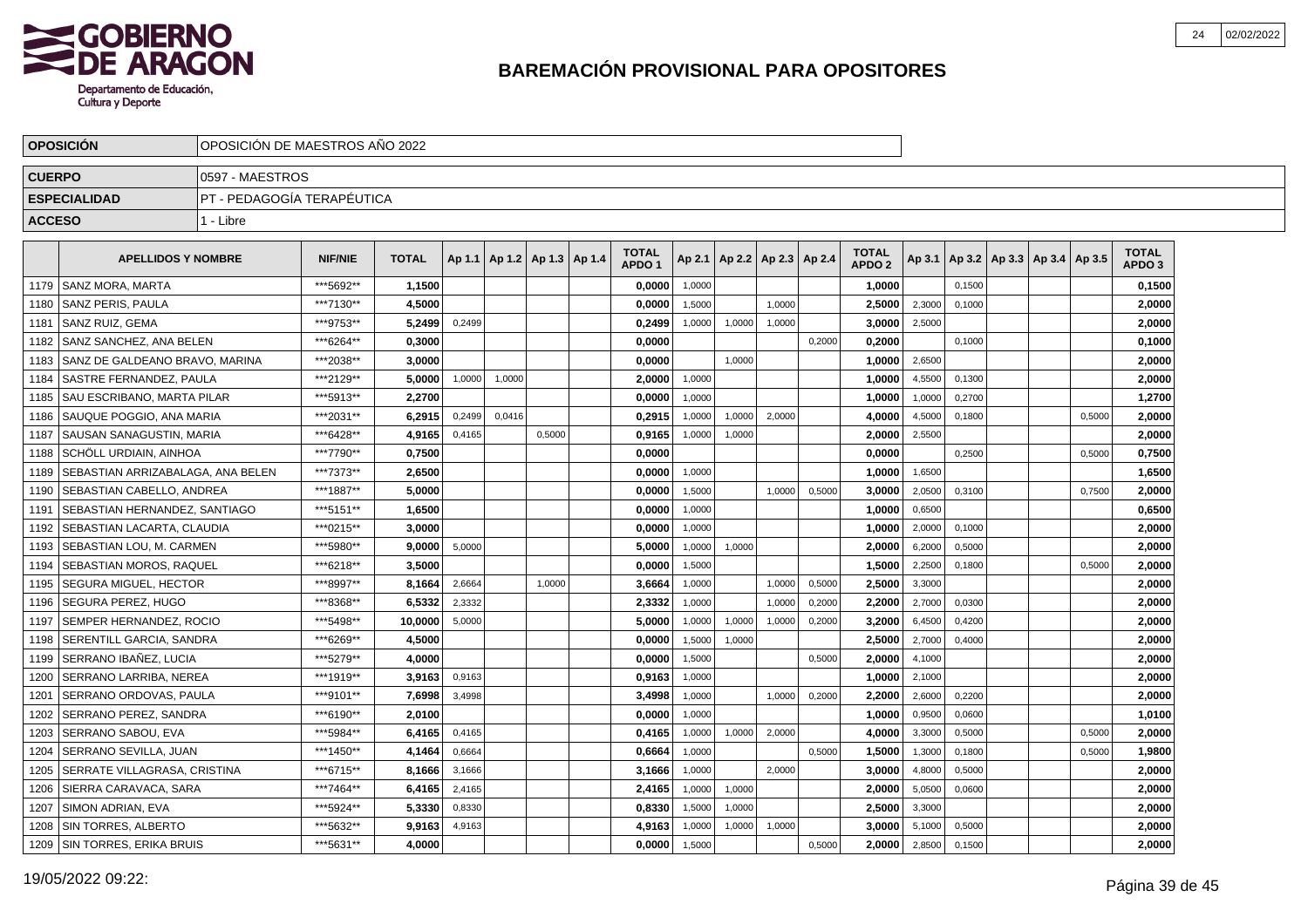

|               | <b>OPOSICIÓN</b>                | OPOSICIÓN DE MAESTROS AÑO 2022 |                |              |        |                                   |        |                                   |        |                 |        |        |                                   |        |                                            |        |        |                                   |  |
|---------------|---------------------------------|--------------------------------|----------------|--------------|--------|-----------------------------------|--------|-----------------------------------|--------|-----------------|--------|--------|-----------------------------------|--------|--------------------------------------------|--------|--------|-----------------------------------|--|
| <b>CUERPO</b> |                                 | 0597 - MAESTROS                |                |              |        |                                   |        |                                   |        |                 |        |        |                                   |        |                                            |        |        |                                   |  |
|               | <b>ESPECIALIDAD</b>             | PT - PEDAGOGÍA TERAPÉUTICA     |                |              |        |                                   |        |                                   |        |                 |        |        |                                   |        |                                            |        |        |                                   |  |
| <b>ACCESO</b> |                                 | 1 - Libre                      |                |              |        |                                   |        |                                   |        |                 |        |        |                                   |        |                                            |        |        |                                   |  |
|               | <b>APELLIDOS Y NOMBRE</b>       |                                | <b>NIF/NIE</b> | <b>TOTAL</b> |        | Ap 1.1   Ap 1.2   Ap 1.3   Ap 1.4 |        | <b>TOTAL</b><br>APDO <sub>1</sub> | Ap 2.1 | Ap 2.2   Ap 2.3 |        | Ap 2.4 | <b>TOTAL</b><br>APDO <sub>2</sub> |        | Ap 3.1   Ap 3.2   Ap 3.3   Ap 3.4   Ap 3.5 |        |        | <b>TOTAL</b><br>APDO <sub>3</sub> |  |
| 1210          | I SIN TORRES. MARIO             |                                | ***5632**      | 3,2000       |        |                                   |        | 0,0000                            | 1.0000 |                 |        | 0,2000 | 1,2000                            | 2,2500 |                                            |        |        | 2,0000                            |  |
| 1211          | <b>SOLA CLEMENTE, FRANCISCO</b> |                                | ***3514**      | 4,4165       | 0,4165 |                                   |        | 0,4165                            | 1,0000 | 1,0000          |        |        | 2.0000                            | 2,7500 |                                            |        |        | 2,0000                            |  |
| 1212          | SOLANAS JIMENEZ, RAQUEL         |                                | ***8308**      | 9,2494       | 4,4998 | 0,2496                            |        | 4,7494                            | 1,0000 |                 | 1,0000 | 0,5000 | 2,5000                            | 3,3000 | 0,2700                                     |        |        | 2,0000                            |  |
| 1213          | SOLANAS MARTIN, ANDREA          |                                | ***2356**      | 4,0000       |        |                                   |        | 0,0000                            | 1,0000 | 1,0000          |        |        | 2,0000                            | 3,0500 |                                            |        |        | 2,0000                            |  |
| 1214          | SOLANAS SANZ. PALOMA            |                                | ***6234**      | 1.0000       |        |                                   |        | 0,0000                            | 1,0000 |                 |        |        | 1,0000                            |        |                                            |        |        | 0,0000                            |  |
| 1215          | SOLANO VILLAVERDE, MAGDALENA    |                                | ***1567**      | 5,3332       | 1,3332 |                                   |        | 1,3332                            | 1,0000 | 1,0000          |        |        | 2,0000                            | 2,9000 | 0,2600                                     |        |        | 2,0000                            |  |
| 1216          | SOLDEVILLA ESPURZ, MIREIA       |                                | ***6188**      | 4.5829       | 1,4165 |                                   | 0,1664 | 1,5829                            | 1,0000 |                 |        |        | 1.0000                            | 2,5000 | 0,0600                                     |        |        | 2,0000                            |  |
| 1217          | SORIA DOÑATE, MARTA             |                                | ***5773**      | 4.0000       |        |                                   |        | 0.0000                            | 1,5000 |                 |        | 0,5000 | 2.0000                            | 1,7000 | 0,5000                                     | 0,5000 | 0,5000 | 2.0000                            |  |
| 1218          | SORIA PERALES, NEREA            |                                | ***0109**      | 2,0700       |        |                                   |        | 0,0000                            | 1,0000 |                 |        |        | 1,0000                            | 0,8500 | 0,2200                                     |        |        | 1,0700                            |  |
| 1219          | SORIANO BOTIJA, VERONICA        |                                | ***8750**      | 4,7912       |        | 0,2912                            |        | 0,2912                            | 1,5000 |                 | 1,0000 |        | 2,5000                            | 9,0500 | 0,0600                                     |        |        | 2,0000                            |  |
| 1220          | SORIANO LARRED, PAULA           |                                | ***5501**      | 7,4165       | 3,4165 |                                   |        | 3,4165                            | 1,0000 | 1,0000          |        |        | 2,0000                            | 3,1500 | 0,2500                                     |        |        | 2,0000                            |  |
| 1221          | SORIANO MORENO, CRISTINA        |                                | ***0230**      | 4,0000       |        |                                   |        | 0,0000                            | 1,5000 | 1,0000          | 1,0000 |        | 3,5000                            |        | 0,5000                                     |        |        | 0,5000                            |  |
| 1222          | SORIANO PEÑA, JOSE CARLOS       |                                | ***5918**      | 1.0000       |        |                                   |        | 0,0000                            | 1,0000 |                 |        |        | 1,0000                            |        |                                            |        |        | 0,0000                            |  |
| 1223          | SORIANO POLO, SARA              |                                | ***5382**      | 8,7906       | 2,8330 |                                   | 0,9576 | 3,7906                            | 1,0000 |                 | 2.0000 |        | 3.0000                            | 2,7500 | 0,5000                                     |        |        | 2,0000                            |  |
| 1224          | SORIANO VILLAR, DIEGO           |                                | ***6164**      | 3.0000       |        |                                   |        | 0.0000                            | 1,0000 |                 |        |        | 1.0000                            | 1,6500 | 0.1100                                     |        | 0.5000 | 2,0000                            |  |
| 1225          | SORINAS RIU, AIDA               |                                | ***0945**      | 3,5000       |        |                                   |        | 0,0000                            | 1,5000 |                 |        |        | 1,5000                            | 2,0000 |                                            |        |        | 2,0000                            |  |
| 1226          | SOTO GAMON, MARIA               |                                | ***6215**      | 3,0000       |        |                                   |        | 0,0000                            | 1,0000 |                 |        |        | 1,0000                            | 2,1000 |                                            |        |        | 2,0000                            |  |
| 1227          | SUAREZ GUTIERREZ, PATRICIA      |                                | ***5611**      | 3,5000       |        |                                   |        | 0,0000                            | 1,5000 |                 |        |        | 1,5000                            | 4,8500 | 0,3600                                     |        |        | 2,0000                            |  |
| 1228          | SUAREZ IBARZ, HELENA ITZIAR     |                                | ***3121**      | 2,8000       |        |                                   |        | 0,0000                            | 1,0000 |                 |        |        | 1,0000                            | 1,3000 | 0,5000                                     |        |        | 1,8000                            |  |
| 1229          | <b>SUSIN NIETO, AURORA</b>      |                                | ***6457**      | 5.4165       | 1,4165 |                                   |        | 1,4165                            | 1.5000 |                 |        | 0,5000 | 2.0000                            | 2,8000 | 0.2500                                     |        |        | 2,0000                            |  |
| 1230          | TAFALLA ANADON. VICTOR          |                                | ***5929**      | 7,7497       | 2,7497 |                                   |        | 2.7497                            | 1,5000 | 1,0000          |        | 0,5000 | 3.0000                            | 2,4500 | 0,3900                                     |        |        | 2,0000                            |  |
| 1231          | TAGÜEÑA SEGOVIA, LAURA          |                                | ***6852**      | 5,0030       | 0,8330 |                                   |        | 0,8330                            | 1,5000 | 1,0000          |        |        | 2,5000                            | 1,5500 | 0,1200                                     |        |        | 1,6700                            |  |
| 1232          | TAPIA LOPEZ, IRIS               |                                | ***6939**      | 6,3332       | 1,3332 |                                   |        | 1,3332                            | 1,5000 |                 | 1,0000 | 0,5000 | 3,0000                            | 3,6500 |                                            |        |        | 2,0000                            |  |
| 1233          | TEJEDOR BOJ, NATALIA            |                                | ***5487**      | 8,0000       | 5,0000 |                                   |        | 5,0000                            | 1,0000 |                 |        |        | 1,0000                            | 3,6000 | 0,5000                                     |        |        | 2,0000                            |  |
| 1234          | TEMPRADO BERNAL, MARTA          |                                | ***1918**      | 3.0700       |        |                                   |        | 0,0000                            | 1,5000 |                 | 1,0000 | 0,5000 | 3,0000                            | 0,0500 | 0,0200                                     |        |        | 0,0700                            |  |
| 1235          | TENA GIL, VANESSA               |                                | ***5671**      | 6,9998       | 2,4998 |                                   |        | 2,4998                            | 1,5000 | 1,0000          |        |        | 2,5000                            | 3,0500 |                                            |        |        | 2,0000                            |  |
| 1236          | TENA MAINAR. BRENDA             |                                | ***1939**      | 5,5000       |        |                                   |        | 0,0000                            | 1,5000 | 1,0000          | 1,0000 |        | 3.5000                            | 2,3500 | 0,4600                                     |        |        | 2,0000                            |  |
| 1237          | TERRADO MARTIN, ALFONSO         |                                | ***6487**      | 9,0000       | 5,0000 |                                   |        | 5,0000                            | 1,0000 |                 | 1,0000 |        | 2,0000                            | 7,6500 | 0,5000                                     |        |        | 2,0000                            |  |
| 1238          | TERUEL PINTO, MARTA             |                                | ***5590**      | 7,3332       | 4,3332 |                                   |        | 4,3332                            | 1,0000 |                 |        |        | 1,0000                            | 2,3000 | 0,1000                                     |        |        | 2,0000                            |  |
| 1239          | TISAIRE MOLINS, CARMEN          |                                | ***6420**      | 9,0000       | 5,0000 |                                   |        | 5,0000                            | 1,0000 |                 | 1,0000 |        | 2.0000                            | 5,8500 | 0,5000                                     |        |        | 2,0000                            |  |
| 1240          | TOMAS GRACIA, FERNANDO          |                                | ***6950**      | 10,0000      | 4,9163 |                                   |        | 4,9163                            | 1,5000 | 1,0000          | 1,0000 | 0,5000 | 4,0000                            | 5,4000 | 0,3700                                     |        |        | 2,0000                            |  |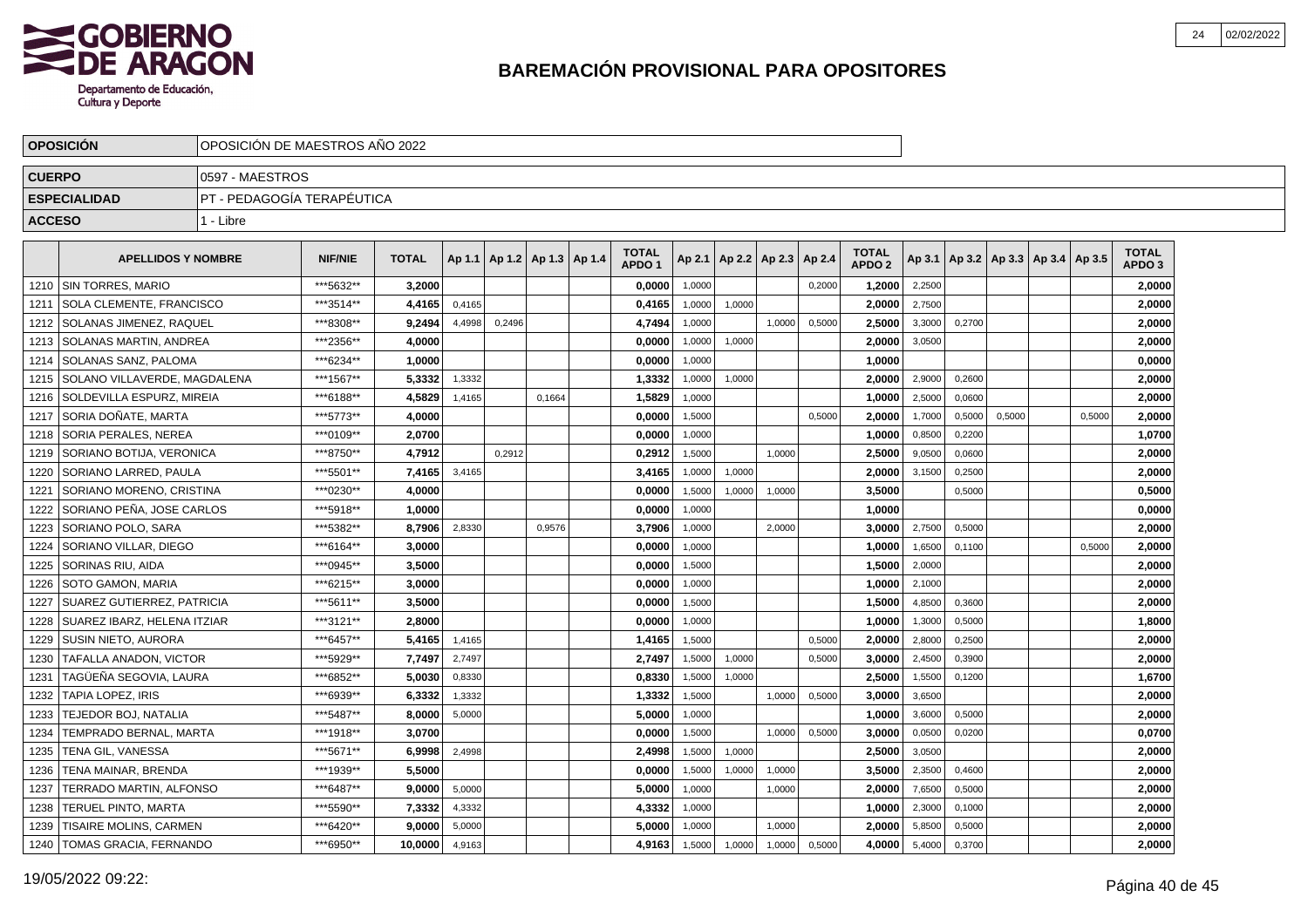

|               | <b>OPOSICIÓN</b>                  | OPOSICIÓN DE MAESTROS AÑO 2022 |           |              |        |        |                                   |                                   |        |        |                          |        |                                   |        |        |                                            |        |                                   |  |
|---------------|-----------------------------------|--------------------------------|-----------|--------------|--------|--------|-----------------------------------|-----------------------------------|--------|--------|--------------------------|--------|-----------------------------------|--------|--------|--------------------------------------------|--------|-----------------------------------|--|
| <b>CUERPO</b> |                                   | 0597 - MAESTROS                |           |              |        |        |                                   |                                   |        |        |                          |        |                                   |        |        |                                            |        |                                   |  |
|               | <b>ESPECIALIDAD</b>               | IPT - PEDAGOGÍA TERAPÉUTICA    |           |              |        |        |                                   |                                   |        |        |                          |        |                                   |        |        |                                            |        |                                   |  |
| <b>ACCESO</b> |                                   | 1 - Libre                      |           |              |        |        |                                   |                                   |        |        |                          |        |                                   |        |        |                                            |        |                                   |  |
|               | <b>APELLIDOS Y NOMBRE</b>         |                                | NIF/NIE   | <b>TOTAL</b> |        |        | Ap 1.1   Ap 1.2   Ap 1.3   Ap 1.4 | <b>TOTAL</b><br>APDO <sub>1</sub> | Ap 2.1 |        | Ap 2.2   Ap 2.3   Ap 2.4 |        | <b>TOTAL</b><br>APDO <sub>2</sub> |        |        | Ap 3.1   Ap 3.2   Ap 3.3   Ap 3.4   Ap 3.5 |        | <b>TOTAL</b><br>APDO <sub>3</sub> |  |
| 1241          | TOMAS PELLEJERO. EVA              |                                | ***2948** | 7,9577       | 4,0833 |        | 0,3744                            | 4,4577                            | 1,0000 |        | 2.0000                   |        | 3,0000                            |        | 0.5000 |                                            |        | 0,5000                            |  |
| 1242          | TOME SUURLAND, MARINA             |                                | ***2915** | 10,0000      | 5,0000 |        |                                   | 5,0000                            | 1,5000 | 1,0000 | 1,0000                   |        | 3,5000                            | 5,6000 | 0,5000 |                                            | 0.5000 | 2,0000                            |  |
| 1243          | TOMEY ARANTEGUI, LORETO           |                                | ***6255** | 4,0000       |        |        |                                   | 0,0000                            | 1,0000 |        | 1,0000                   |        | 2,0000                            | 2,3000 | 0,1000 |                                            |        | 2,0000                            |  |
| 1244          | TORCAL ESCUER, CARLA              |                                | ***0244** | 4,2000       |        |        |                                   | 0,0000                            | 1,0000 |        | 1,0000                   | 0,2000 | 2,2000                            | 2,2500 | 0,5000 |                                            |        | 2,0000                            |  |
| 1245          | TORRALBA ALCAINE, PABLO           |                                | ***1463** | 3,0000       |        |        |                                   | 0,0000                            | 1,0000 |        |                          |        | 1,0000                            | 2,0000 |        |                                            |        | 2,0000                            |  |
| 1246          | TORRES BEANATO. NADIA SOLEDAD     |                                | ***5465** | 3.0000       |        |        |                                   | 0,0000                            | 1,0000 |        |                          |        | 1.0000                            | 3,0000 |        |                                            |        | 2,0000                            |  |
| 1247          | <b>TORRES ORTEGA. IRENE</b>       |                                | ***3280** | 3.0833       | 0,0833 |        |                                   | 0,0833                            | 1,0000 |        |                          |        | 1.0000                            | 2,0000 | 0.1000 |                                            |        | 2,0000                            |  |
| 1248          | TORRES SALES, LUCIA               |                                | ***4576** | 4.0000       |        |        |                                   | 0,0000                            | 1.5000 |        |                          | 0.5000 | 2.0000                            | 2,4500 |        |                                            |        | 2,0000                            |  |
| 1249          | TORRIJO VEINTEMILLAS, LORENA      |                                | ***8970** | 2,4600       |        |        |                                   | 0,0000                            | 1,0000 |        |                          |        | 1,0000                            | 1,3500 | 0,1100 |                                            |        | 1,4600                            |  |
| 1250          | TORRUBIA GARCIA, NEREA            |                                | ***7414** | 4.5000       |        |        |                                   | 0,0000                            | 1,5000 |        | 1,0000                   |        | 2,5000                            | 2,8000 | 0,1500 |                                            | 0,5000 | 2,0000                            |  |
| 1251          | TRASOBARES MARIN, GEMMA DOLORES   |                                | ***5619** | 8,1242       | 1,8330 |        | 0.2912                            | 2,1242                            | 1,5000 | 1,0000 | 1,0000                   | 0,5000 | 4,0000                            | 3,8500 | 0,5000 |                                            |        | 2,0000                            |  |
| 1252          | TREMUL MARTINEZ, PAULA            |                                | ***0519** | 5.2499       | 1,2499 |        |                                   | 1,2499                            | 1,0000 | 1,0000 |                          |        | 2,0000                            | 2,8000 | 0,1000 |                                            |        | 2,0000                            |  |
| 1253          | TRICAS MORENO. M. JESUS           |                                | ***2783** | 8.0000       | 5,0000 |        |                                   | 5.0000                            |        |        | 1,0000                   |        | 1.0000                            | 7,9000 | 0,5000 |                                            |        | 2,0000                            |  |
| 1254          | TRIS BERNAD, MARIA                |                                | ***8976** | 4,9163       | 0,9163 |        |                                   | 0,9163                            | 1.0000 |        | 1.0000                   |        | 2.0000                            | 3,1000 | 0,2300 |                                            |        | 2,0000                            |  |
| 1255          | JRBAN PASCUAL, PATRICIA           |                                | ***4076** | 9,2000       | 5,0000 |        |                                   | 5,0000                            | 1,0000 | 1,0000 |                          | 0,2000 | 2,2000                            | 4,4000 | 0,2100 |                                            |        | 2,0000                            |  |
| 1256          | URBANO CACHO, MARTA               |                                | ***0046** | 8,5497       | 3,7497 |        |                                   | 3,7497                            | 1,5000 |        | 2,0000                   | 0,5000 | 4,0000                            | 0,7000 | 0,1000 |                                            |        | 0,8000                            |  |
| 1257          | URBANO ESCOLAN, ISABEL            |                                | ***5967** | 5,4576       |        |        | 0,9576                            | 0,9576                            | 1,0000 |        | 1,0000                   | 0,5000 | 2,5000                            | 2,0000 | 0,2800 |                                            |        | 2,0000                            |  |
| 1258          | URZAY MANERO, ANA                 |                                | ***8473** | 9,4579       | 3,9163 | 0,5416 |                                   | 4,4579                            | 1,0000 |        | 2,0000                   |        | 3,0000                            | 5,9000 | 0,5000 |                                            |        | 2,0000                            |  |
| 1259          | USAN SARRIA. ISABEL               |                                | ***8181** | 7.6244       | 3,3332 |        | 0,2912                            | 3,6244                            | 1,0000 |        | 1,0000                   |        | 2,0000                            | 3,1000 | 0,3000 |                                            | 0.5000 | 2,0000                            |  |
| 1260          | USE VAL. BEATRIZ                  |                                | ***6485** | 8.5000       | 5,0000 |        |                                   | 5.0000                            | 1,5000 |        |                          |        | 1.5000                            | 3,3500 |        |                                            | 0,5000 | 2,0000                            |  |
| 1261          | JSERO FRAX, MARIA JESUS           |                                | ***3379** | 1,5000       |        |        |                                   | 0,0000                            |        |        |                          |        | 0,0000                            | 1.0000 | 0.5000 |                                            |        | 1,5000                            |  |
| 1262          | VADILLO FAÑANAS. CARLA            |                                | ***0986** | 3,1000       |        |        |                                   | 0,0000                            | 1,5000 |        |                          | 0,2000 | 1,7000                            | 1,4000 |        |                                            |        | 1,4000                            |  |
| 1263          | VAL ARA, MARIA SOL                |                                | ***4967** | 8,3660       | 3,3332 |        | 0,8328                            | 4,1660                            | 1,0000 |        | 1,0000                   | 0,2000 | 2,2000                            | 2,9000 | 0,2500 |                                            |        | 2,0000                            |  |
| 1264          | VAL ESCO, ELENA                   |                                | ***8950** | 10,0000      | 5,0000 |        |                                   | 5,0000                            | 1,5000 |        | 1,0000                   | 0,5000 | 3.0000                            | 6,2500 | 0,5000 |                                            | 0,7500 | 2,0000                            |  |
| 1265          | VAL MARTIN-SERRANO, ALBA          |                                | ***9505** | 4,0833       | 0,0833 |        |                                   | 0,0833                            | 1,0000 | 1,0000 |                          |        | 2,0000                            | 2,0000 |        |                                            |        | 2,0000                            |  |
| 1266          | <b>VALEN MARTIN, NOELIA</b>       |                                | ***2694** | 5.4579       | 0,9163 |        | 0,0416                            | 0,9579                            | 1,0000 | 1,0000 |                          | 0,5000 | 2.5000                            | 5,5000 | 0,1000 |                                            |        | 2,0000                            |  |
| 1267          | <b>VALERO GIL. MARIA PILAR</b>    |                                | ***5896** | 5.9163       | 0,9163 |        |                                   | 0.9163                            | 1,0000 | 1,0000 | 1,0000                   |        | 3.0000                            | 2,9000 |        |                                            |        | 2,0000                            |  |
| 1268          | VALERO LOPEZ, CARMEN              |                                | ***6210** | 4,0000       |        |        |                                   | 0,0000                            | 1,0000 | 1,0000 |                          |        | 2,0000                            | 3,4000 | 0,3900 |                                            | 0,5000 | 2,0000                            |  |
| 1269          | VALERO LOSADA, MARTA              |                                | ***8050** | 1,0000       |        |        |                                   | 0,0000                            | 1,0000 |        |                          |        | 1,0000                            |        |        |                                            |        | 0,0000                            |  |
| 1270          | VALERO TEJERO, ALICIA             |                                | ***0830** | 3,0000       |        |        |                                   | 0,0000                            | 1,0000 |        |                          |        | 1,0000                            | 2,0000 | 0,1000 |                                            |        | 2,0000                            |  |
|               | 1271   VALIMAÑAS MILIAN, CRISTINA |                                | ***0506** | 5.5000       |        |        |                                   | 0,0000                            | 1,5000 | 1,0000 | 1,0000                   |        | 3,5000                            | 3,7000 | 0,5000 |                                            |        | 2,0000                            |  |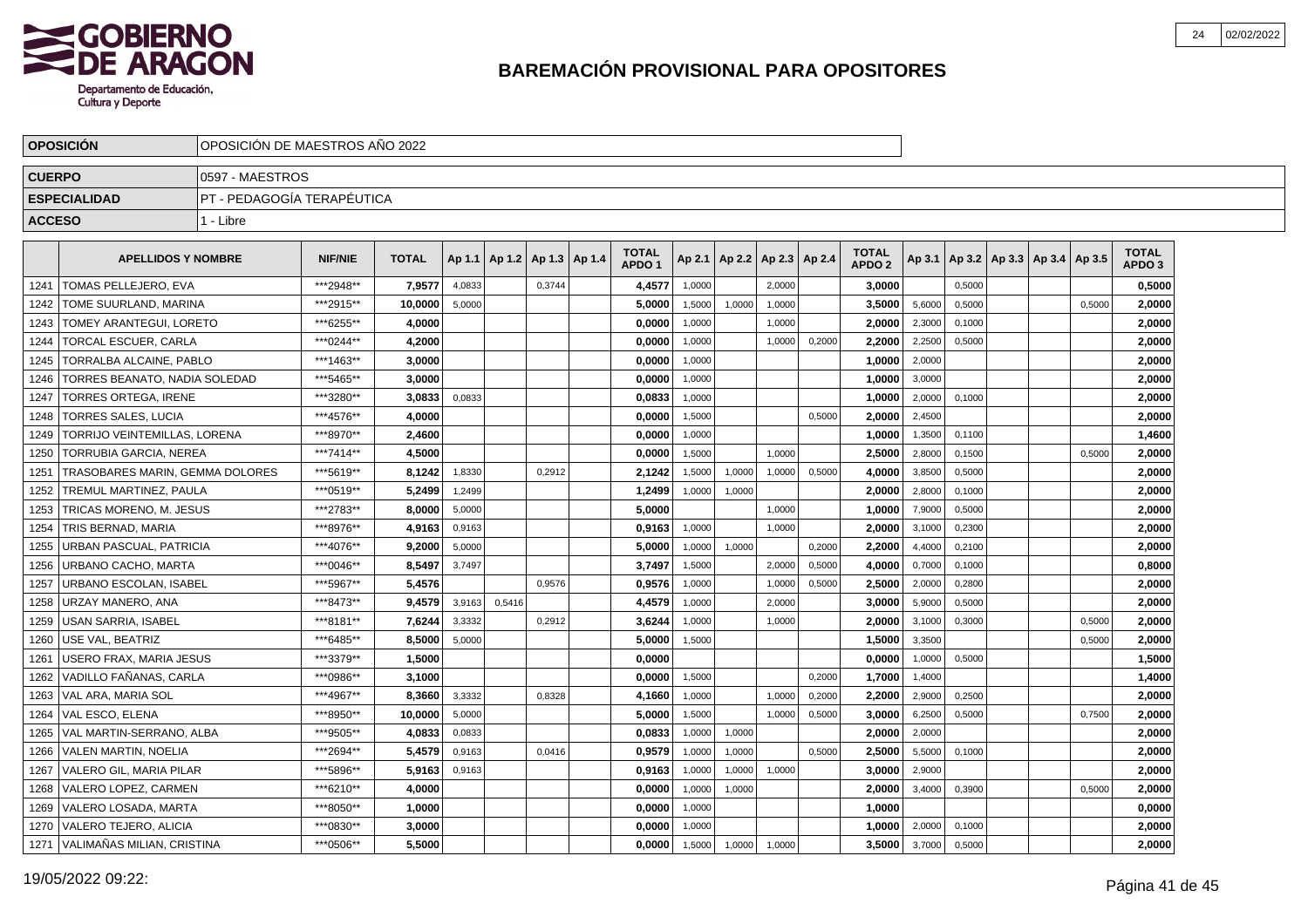

|               | <b>OPOSICION</b>                              | OPOSICIÓN DE MAESTROS ANO 2022 |                |              |        |                                   |        |                                   |        |                                   |        |        |                                   |        |        |                                            |        |                                   |  |
|---------------|-----------------------------------------------|--------------------------------|----------------|--------------|--------|-----------------------------------|--------|-----------------------------------|--------|-----------------------------------|--------|--------|-----------------------------------|--------|--------|--------------------------------------------|--------|-----------------------------------|--|
| <b>CUERPO</b> |                                               | 0597 - MAESTROS                |                |              |        |                                   |        |                                   |        |                                   |        |        |                                   |        |        |                                            |        |                                   |  |
|               | <b>ESPECIALIDAD</b>                           | PT - PEDAGOGIA TERAPÉUTICA     |                |              |        |                                   |        |                                   |        |                                   |        |        |                                   |        |        |                                            |        |                                   |  |
| <b>ACCESO</b> |                                               | 1 - Libre                      |                |              |        |                                   |        |                                   |        |                                   |        |        |                                   |        |        |                                            |        |                                   |  |
|               | <b>APELLIDOS Y NOMBRE</b>                     |                                | <b>NIF/NIE</b> | <b>TOTAL</b> |        | Ap 1.1   Ap 1.2   Ap 1.3   Ap 1.4 |        | <b>TOTAL</b><br>APDO <sub>1</sub> |        | Ap 2.1   Ap 2.2   Ap 2.3   Ap 2.4 |        |        | <b>TOTAL</b><br>APDO <sub>2</sub> |        |        | Ap 3.1   Ap 3.2   Ap 3.3   Ap 3.4   Ap 3.5 |        | <b>TOTAL</b><br>APDO <sub>3</sub> |  |
|               | 1272   VALLES SANTOLARIA, LARA MARIA          |                                | ***5846**      | 3,5000       |        |                                   |        | 0,0000                            | 1,5000 |                                   |        |        | 1,5000                            | 2,6000 | 0,1100 |                                            |        | 2,0000                            |  |
| 1273          | VALLS LOSADA. KARLA                           |                                | ***1314**      | 4,0000       |        |                                   |        | 0,0000                            | 1,0000 |                                   | 1.0000 |        | 2,0000                            | 7,5000 | 0.1400 |                                            | 0.5000 | 2,0000                            |  |
|               | 1274   VASILEVA CHARCHILOVA, IVA              |                                | ****0713*      | 1,1000       |        |                                   |        | 0.0000                            |        |                                   |        |        | 0.0000                            | 1,1000 |        |                                            |        | 1,1000                            |  |
|               | 1275   VAZQUEZ COELLO, VANESSA                |                                | ***0408**      | 4,1579       | 0,9163 |                                   | 0,0416 | 0,9579                            |        |                                   | 1,0000 | 0,2000 | 1,2000                            | 4,8000 | 0,3000 |                                            | 0,5000 | 2,0000                            |  |
| 1276          | VAZQUEZ DUEÑAS, SERGIO                        |                                | ***4956**      | 4,0000       |        |                                   |        | 0.0000                            | 1,0000 | 1.0000                            |        |        | 2.0000                            | 2,5000 |        |                                            |        | 2,0000                            |  |
| 1277          | VAZQUEZ NOTIVOLI, ANA                         |                                | ***9000**      | 8,2000       | 5,0000 |                                   |        | 5,0000                            | 1,0000 |                                   |        | 0,2000 | 1,2000                            | 4,0500 | 0,0800 |                                            |        | 2,0000                            |  |
| 1278          | VEGA GONZALEZ, AZAHARA MARIA                  |                                | ***1266**      | 0.1000       |        |                                   |        | 0,0000                            |        |                                   |        |        | 0,0000                            | 0,1000 |        |                                            |        | 0,1000                            |  |
| 1279          | VELA MAÑERO. FERNANDO JAVIER                  |                                | ***2091**      | 3.0000       |        |                                   |        | 0.0000                            | 1,0000 |                                   |        |        | 1.0000                            | 2,7500 |        |                                            |        | 2,0000                            |  |
| 1280          | VELA MARTIN, MARIA CORAL                      |                                | ***2516**      | 9,0000       | 5,0000 |                                   |        | 5,0000                            | 1,0000 |                                   | 1,0000 |        | 2,0000                            | 7,3500 | 0,5000 |                                            |        | 2,0000                            |  |
| 1281          | VELASCO CEREZUELA, ALEJANDRO MARIA            |                                | ***5874**      | 3,0000       |        |                                   |        | 0,0000                            | 1.0000 |                                   |        |        | 1.0000                            | 3,0500 | 0.1800 |                                            |        | 2,0000                            |  |
| 1282          | VELILLA LARA. MIRIAM                          |                                | ***0124**      | 10.0000      | 5.0000 |                                   |        | 5.0000                            | 1,5000 | 1.0000                            |        | 0.5000 | 3.0000                            | 3,3000 | 0.1000 |                                            |        | 2.0000                            |  |
| 1283          | VERA BORJA, ALBA MARIA                        |                                | ***1845**      | 3,5000       |        |                                   |        | 0,0000                            | 1,5000 |                                   |        |        | 1,5000                            | 2,2500 |        |                                            |        | 2,0000                            |  |
| 1284          | VERSTAPPEN BENEDICTO, LAURA<br><b>JOHANNA</b> |                                | ***2071**      | 4,2000       |        |                                   |        | 0,0000                            | 1,0000 |                                   | 1,0000 | 0,2000 | 2,2000                            | 3,7500 | 0,2000 |                                            |        | 2,0000                            |  |
| 1285          | VICEN ALCALA, ALICIA                          |                                | ***5795**      | 3,5000       |        |                                   |        | 0,0000                            | 1.5000 |                                   |        |        | 1,5000                            | 1,9500 | 0.2100 |                                            |        | 2,0000                            |  |
| 1286          | <b>VICEN FERRER, ROSA MARIA</b>               |                                | ***3853**      | 8,0000       | 5,0000 |                                   |        | 5,0000                            |        | 1,0000                            |        |        | 1,0000                            | 4,7000 | 0,4900 |                                            |        | 2,0000                            |  |
| 1287          | <b>VICENTE LATORRE, LAURA</b>                 |                                | ***6273**      | 2.0000       |        |                                   |        | 0.0000                            |        |                                   |        |        | 0.0000                            | 2,2000 |        |                                            |        | 2,0000                            |  |
| 1288          | <b>VICENTE MARIN, SANDRA</b>                  |                                | ***7582**      | 0,1000       |        |                                   |        | 0.0000                            |        |                                   |        |        | 0,0000                            |        | 0,1000 |                                            |        | 0,1000                            |  |
| 1289          | <b>VICENTE VIRUETE, SONIA</b>                 |                                | ***0715**      | 3,0000       |        |                                   |        | 0,0000                            | 1,0000 |                                   |        |        | 1,0000                            | 2,0000 |        |                                            | 0,5000 | 2,0000                            |  |
| 1290          | VILLAESCUSA AUQUE, PAULA                      |                                | ***2185**      | 3,5000       |        |                                   |        | 0.0000                            | 1.5000 |                                   |        |        | 1,5000                            | 2,0000 | 0.2500 |                                            | 0,5000 | 2,0000                            |  |
| 1291          | VILLAFRANCA ASIN. MARIA PILAR                 |                                | ***7602**      | 7,8664       | 4,6664 |                                   |        | 4,6664                            | 1,0000 |                                   |        | 0,2000 | 1,2000                            | 2,9500 | 0,4800 |                                            |        | 2,0000                            |  |
| 1292          | VILLAGRASA BELTRAN. ANA BELEN                 |                                | ***7092**      | 9.0000       | 5,0000 |                                   |        | 5,0000                            | 1,0000 |                                   | 1.0000 |        | 2,0000                            | 5,0500 | 0,1500 |                                            | 0,5000 | 2,0000                            |  |
| 1293          | VILLAN CENTELLES, PAULA                       |                                | ***0190**      | 4,5000       |        |                                   |        | 0,0000                            | 1.5000 | 1.0000                            |        |        | 2,5000                            | 2.4500 | 0.5000 |                                            |        | 2,0000                            |  |
| 1294          | <b>VILLAR CARCELLER. NOELIA</b>               |                                | ***0474**      | 5.9160       |        |                                   | 0,4160 | 0,4160                            | 1,5000 | 1,0000                            | 1,0000 |        | 3,5000                            | 3,2000 | 0,5000 |                                            | 0,5000 | 2,0000                            |  |
| 1295          | VILLARAVIZ CHAVES, PAULA                      |                                | ***4623**      | 5.1664       | 0,6664 |                                   |        | 0,6664                            | 1,5000 | 1,0000                            |        |        | 2,5000                            | 7,0500 |        |                                            | 0,5000 | 2.0000                            |  |
| 1296          | VILLARMIN GUALLAR, ERIKA                      |                                | ***1010**      | 3,0000       |        |                                   |        | 0,0000                            | 1,0000 |                                   |        |        | 1,0000                            | 2,2000 |        |                                            |        | 2,0000                            |  |
| 1297          | VILLARON CIA, PATRICIA                        |                                | ***8509**      | 4.0000       |        |                                   |        | 0.0000                            | 1,0000 |                                   | 1,0000 |        | 2,0000                            | 2,7500 | 0,5000 |                                            | 0,5000 | 2,0000                            |  |
| 1298          | l VILLARROYA GEA. LAURA                       |                                | ***6122**      | 4.5000       |        |                                   |        | 0.0000                            | 1,5000 | 1,0000                            |        |        | 2.5000                            | 2,5000 | 0.2700 |                                            | 0,5000 | 2.0000                            |  |
| 1299          | VILLASANA LOPEZ, ALBA                         |                                | ***5562**      | 4,7497       | 2,7497 |                                   |        | 2,7497                            |        |                                   |        |        | 0,0000                            | 2,5500 | 0,4000 |                                            | 0,5000 | 2,0000                            |  |
| 1300          | VILLUENDAS SALINAS, SUSANA                    |                                | ***0174**      | 9,5000       | 5,0000 |                                   |        | 5.0000                            | 1,0000 |                                   | 1,0000 | 0,5000 | 2,5000                            | 7,1500 | 0,5000 |                                            |        | 2,0000                            |  |
| 1301          | VINACUA ABIZANDA, M. VICTORIA                 |                                | ***4932**      | 10,0000      | 5,0000 |                                   |        | 5,0000                            | 1,0000 |                                   | 2,0000 | 0,2000 | 3,2000                            | 3,9000 | 0,5000 |                                            |        | 2,0000                            |  |
| 1302          | VITALLER MOMBIELA, MARIA DEL PILAR            |                                | ***6398**      | 2,4500       |        |                                   |        | 0,0000                            | 1,0000 |                                   |        |        | 1,0000                            | 1,1000 | 0,3500 |                                            |        | 1,4500                            |  |

19/05/2022 09:22: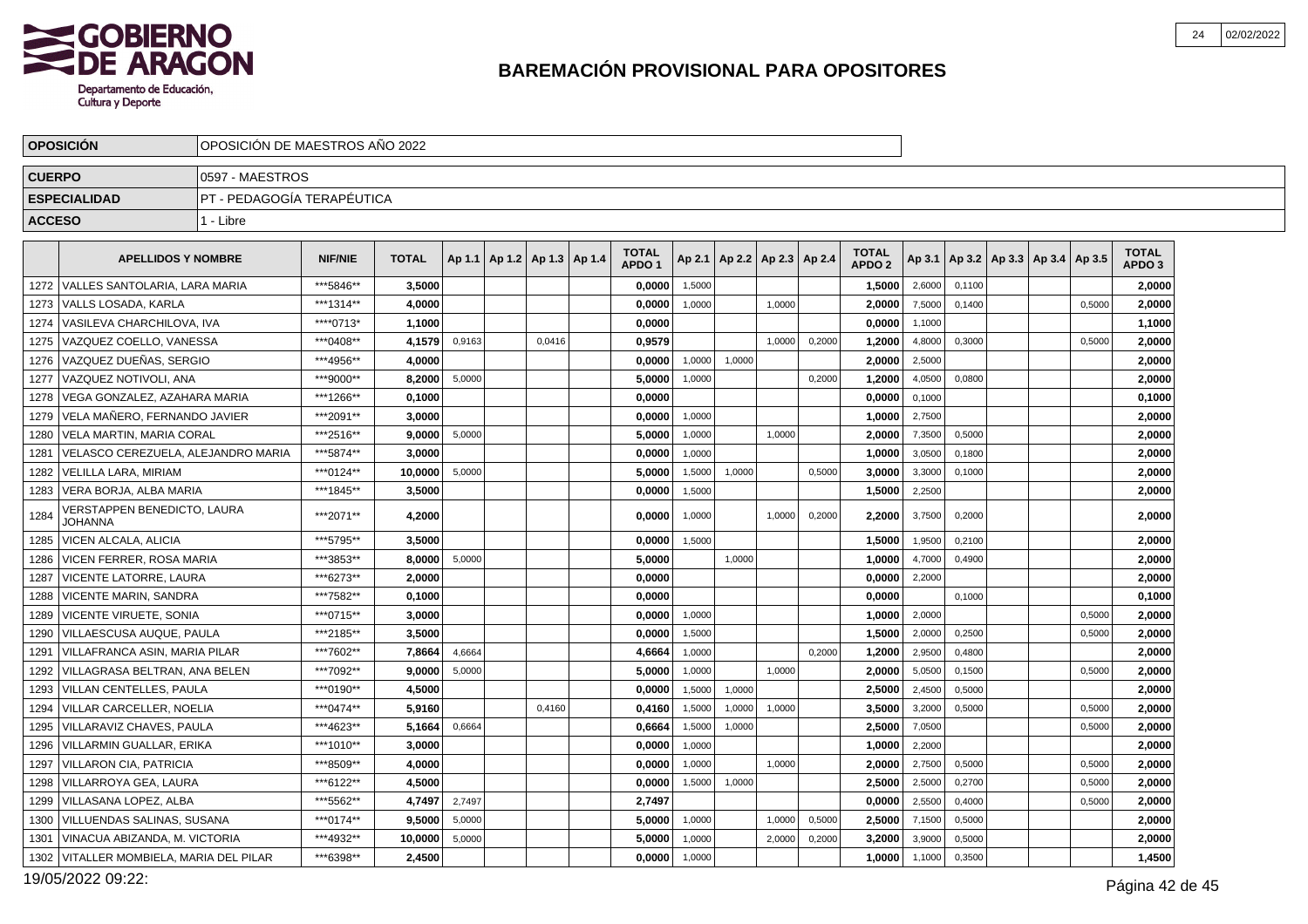

|               | <b>OPOSICIÓN</b>                     | OPOSICIÓN DE MAESTROS AÑO 2022 |                |              |        |        |                                       |                                   |        |        |        |                                   |                                   |                 |        |                                            |        |                        |  |
|---------------|--------------------------------------|--------------------------------|----------------|--------------|--------|--------|---------------------------------------|-----------------------------------|--------|--------|--------|-----------------------------------|-----------------------------------|-----------------|--------|--------------------------------------------|--------|------------------------|--|
| <b>CUERPO</b> |                                      | 0597 - MAESTROS                |                |              |        |        |                                       |                                   |        |        |        |                                   |                                   |                 |        |                                            |        |                        |  |
|               | <b>ESPECIALIDAD</b>                  | IPT - PEDAGOGÍA TERAPÉUTICA    |                |              |        |        |                                       |                                   |        |        |        |                                   |                                   |                 |        |                                            |        |                        |  |
| <b>ACCESO</b> |                                      | 1 - Libre                      |                |              |        |        |                                       |                                   |        |        |        |                                   |                                   |                 |        |                                            |        |                        |  |
|               | <b>APELLIDOS Y NOMBRE</b>            |                                | <b>NIF/NIE</b> | <b>TOTAL</b> |        |        | $ $ Ap 1.1   Ap 1.2   Ap 1.3   Ap 1.4 | <b>TOTAL</b><br>APDO <sub>1</sub> |        |        |        | Ap 2.1   Ap 2.2   Ap 2.3   Ap 2.4 | <b>TOTAL</b><br>APDO <sub>2</sub> |                 |        | Ap 3.1   Ap 3.2   Ap 3.3   Ap 3.4   Ap 3.5 |        | <b>TOTAL</b><br>APDO 3 |  |
|               | 1303 VIZUETE BERMEJO, ROCIO          |                                | ***9012**      | 5,5000       |        |        |                                       | 0,0000                            | 1,5000 | 1,0000 | 1,0000 |                                   |                                   | $3,5000$ 4,6000 |        |                                            |        | 2,0000                 |  |
|               | 1304 WERNER SERNANDEZ, DESIRE        |                                | ***7873**      | 10,0000      | 5,0000 |        |                                       | 5,0000                            | 1,0000 |        | 2,0000 |                                   | 3,0000                            | 3,6500          | 0,5000 |                                            |        | 2,0000                 |  |
|               | 1305   YESTE MARTINEZ, ALVARO        |                                | ***5007**      | 9,6664       | 3,6664 |        |                                       | 3,6664                            | 1,5000 | 1,0000 | 1,0000 | 0,5000                            | 4,0000                            | 2,9500          | 0,0400 |                                            | 0,7500 | 2,0000                 |  |
|               | 1306 YUNQUERA PEÑARANDA, JOSE MIGUEL |                                | ***9324**      | 5,6666       | 0,1666 | 0,5000 |                                       | 0,6666                            | 1,0000 |        | 2,0000 |                                   | 3,0000                            | 2,0000          | 0,1900 |                                            |        | 2,0000                 |  |
|               | 1307 ZAMORA BALLABRIGA, JOSE MARIA   |                                | ***1181**      | 3,0000       |        |        |                                       | 0,0000                            | 1,0000 |        |        |                                   | 1,0000                            | 2,5000          | 0,3700 |                                            |        | 2,0000                 |  |
|               | 1308 ZARAGOZANO LOPEZ, NURIA         |                                | ***8927**      | 4,5833       | 1,0833 |        |                                       | 1,0833                            | 1,5000 |        |        |                                   | 1,5000                            | 2,7500          | 0,3000 |                                            |        | 2,0000                 |  |

02/02/2022

24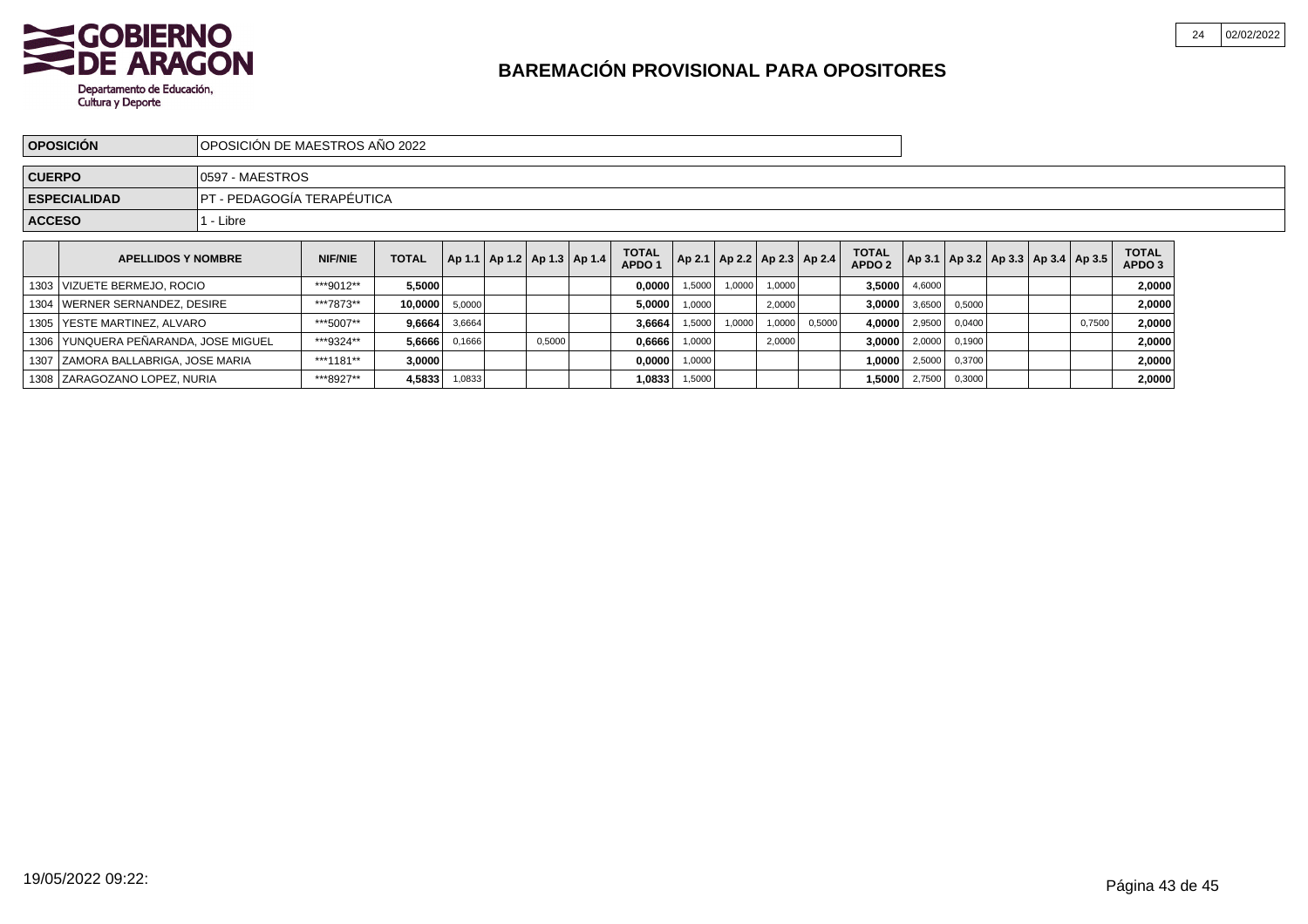

|               | <b>OPOSICIÓN</b>                | IOPOSICIÓN DE MAESTROS AÑO 2022 |                                                                                                                                                                                                                                 |        |        |  |  |  |        |        |        |        |        |        |        |        |  |                                            |                        |  |
|---------------|---------------------------------|---------------------------------|---------------------------------------------------------------------------------------------------------------------------------------------------------------------------------------------------------------------------------|--------|--------|--|--|--|--------|--------|--------|--------|--------|--------|--------|--------|--|--------------------------------------------|------------------------|--|
| <b>CUERPO</b> |                                 | 0597 - MAESTROS                 |                                                                                                                                                                                                                                 |        |        |  |  |  |        |        |        |        |        |        |        |        |  |                                            |                        |  |
|               | <b>ESPECIALIDAD</b>             | PT - PEDAGOGÍA TERAPÉUTICA      |                                                                                                                                                                                                                                 |        |        |  |  |  |        |        |        |        |        |        |        |        |  |                                            |                        |  |
| <b>ACCESO</b> |                                 | 2 - Reserva para discapacidad   |                                                                                                                                                                                                                                 |        |        |  |  |  |        |        |        |        |        |        |        |        |  |                                            |                        |  |
|               | <b>APELLIDOS Y NOMBRE</b>       |                                 | <b>TOTAL</b><br><b>TOTAL</b><br>Ap 2.1   Ap 2.2   Ap 2.3   Ap 2.4<br>  Ap 1.1   Ap 1.2   Ap 1.3   Ap 1.4<br><b>TOTAL</b><br><b>NIF/NIE</b><br>APDO <sub>2</sub><br>APDO <sub>1</sub><br>***5843**<br>3,0000<br>0,0000<br>1,0000 |        |        |  |  |  |        |        |        |        |        |        |        |        |  | Ap 3.1   Ap 3.2   Ap 3.3   Ap 3.4   Ap 3.5 | <b>TOTAL</b><br>APDO 3 |  |
|               | <b>BARRERA ESTEBAN, IGNACIO</b> |                                 |                                                                                                                                                                                                                                 |        |        |  |  |  |        |        |        |        |        |        | 2,7000 | 0,1000 |  |                                            | 2,0000                 |  |
|               | COSTA LOPEZ, BORJA              |                                 | 1,0000<br>***1055**<br>1,5000<br>0,0000<br>1,0000<br>1,0000                                                                                                                                                                     |        |        |  |  |  |        |        |        |        |        |        |        |        |  |                                            | 0,5000                 |  |
|               | JIMENEZ MORRALLA, ERICA         |                                 | ***9283**                                                                                                                                                                                                                       | 9,3332 | 4,3332 |  |  |  | 4,3332 | 1,0000 | 1,0000 | 1,0000 |        | 3,0000 | 4,2000 | 0,1300 |  |                                            | 2,0000                 |  |
|               | LAHOZ MOLINA, LIDYA             |                                 | ***5558**                                                                                                                                                                                                                       | 8,0831 | 3,5831 |  |  |  | 3,5831 | 1,0000 |        | 1,0000 | 0,5000 | 2,5000 | 2,2000 | 0,2200 |  |                                            | 2,0000                 |  |
| 5             | PARACUELLOS ONTIVEROS, CLARA    |                                 | ***4942**                                                                                                                                                                                                                       | 7,9165 | 3,4165 |  |  |  | 3,4165 | 1,5000 |        | 1,0000 |        | 2,5000 | 3,0000 | 0,5000 |  |                                            | 2,0000                 |  |
| 6             | QUINTANA BALDOMERO, JUAN CARLOS |                                 | ***9579**                                                                                                                                                                                                                       | 4,5332 | 0,3332 |  |  |  | 0,3332 | 1,0000 |        | 1,0000 | 0,2000 | 2,2000 | 2,8000 |        |  |                                            | 2,0000                 |  |
|               | TELLO JULIAN, ALVARO RAFAEL     |                                 | ***5481**                                                                                                                                                                                                                       | 3,0000 |        |  |  |  | 0,0000 | 1,0000 |        |        |        | 1,0000 | 2,3500 | 0,0800 |  |                                            | 2,0000                 |  |
| 8             | VICENTE NAVARRETE, PATRICIA     |                                 | ***1958**                                                                                                                                                                                                                       | 2,2500 |        |  |  |  | 0,0000 | 1,5000 |        |        |        | 1,5000 | 0,7500 |        |  |                                            | 0,7500                 |  |